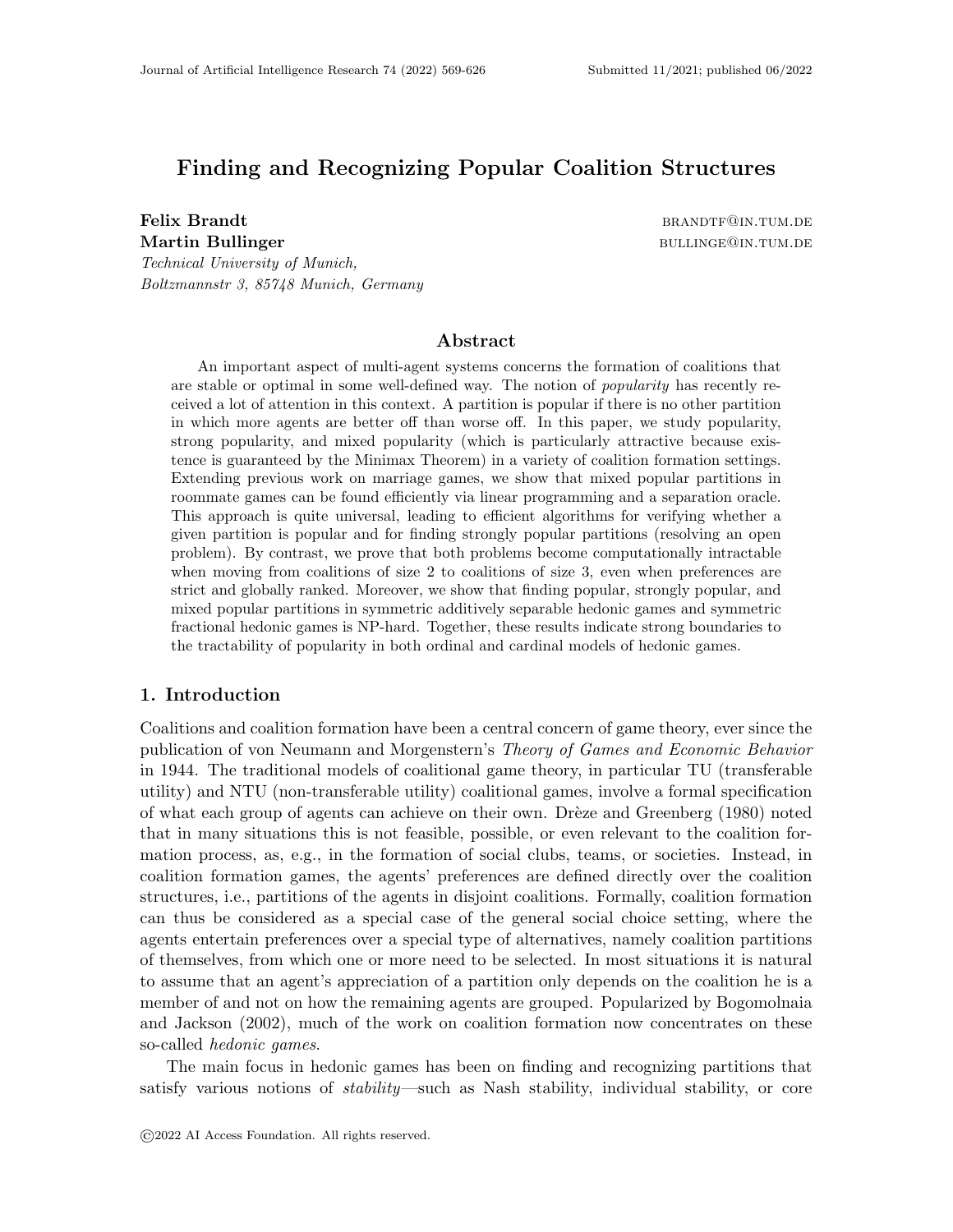stability—or optimality—such as Pareto optimality, utilitarian welfare maximality, or egalitarian welfare maximality (see Aziz & Savani, 2016, for an overview). In this paper, we focus on the notion of *popularity* (Gärdenfors, 1975), which has the flavor of both stability and optimality. A partition is popular if there is no other partition that is preferred by a majority of the agents. Moreover, a partition is strongly popular if it is preferred to every other partition by some majority of agents. Popularity thus corresponds to the notion of weak and strong Condorcet winners in social choice theory, i.e., candidates that are at least as good as any other candidate in pairwise majority comparisons. Just like stability notions, popularity is based on the idea that a subset of agents breaks off in order to increase their well-being. However, since the new partition has to make at least as many agents better off than worse off, popularity also has the flavor of optimality. According to the standard reference Algorithmics of Matching Under Preferences, "popular matchings  $[\ldots]$  have been an exciting area of research in the last few years" (Manlove, 2013, p. 333). A recent survey on popular matchings is provided by Cseh (2017).

In contrast to Pareto optimal partitions, popular partitions are not guaranteed to exist. We therefore also consider *mixed* popular partitions, as proposed by Kavitha, Mestre, and Nasre (2011) and whose existence follows from the Minimax Theorem. A mixed popular partition is a probability distribution over partitions  $p$  such that there is no other mixed partition q such that the expected number of agents who prefer the partition returned by  $p$  to  $q$  is at least as large as the other way round. Mixed popular partitions are a special case of maximal lotteries, a randomized voting rule that has recently gathered increased attention in social choice theory (Fishburn, 1984; Brandl, Brandt, & Seedig, 2016; Brandl & Brandt, 2020; Brandl, Brandt, & Stricker, 2022).

We study the computational complexity of popular, strongly popular, and mixed popular partitions in a variety of hedonic coalition formation settings including additively separable hedonic games, fractional hedonic games as well as hedonic games where the coalition size is bounded. The latter includes flatmate games (which only allow coalitions of up to three agents) and roommate games (which only allow coalitions of up to two agents). Our main findings can also be found in Tables 1 and 2 in the conclusion and are summarized as follows.

- Generalizing earlier results by Kavitha et al. (2011), we show how mixed popular partitions in roommate games can be computed in polynomial time via linear programming and a separation oracle on a subpolytope of the matching polytope for non-bipartite graphs.<sup>1</sup> This stands in contrast to a recent result showing that computing popular partitions in roommate games is NP-hard (Faenza, Kavitha, Power, & Zhang, 2019; Gupta, Misra, Saurabh, & Zehavi, 2019).
- As corollaries we obtain that verifying popular partitions (Biró, Irving,  $\&$  Manlove, 2010), finding Pareto optimal partitions (Aziz, Brandt, & Harrenstein, 2013a), and finding strongly popular partitions can all be done in polynomial time in roommate games, even when preferences admit ties. The latter statement resolves an acknowledged open problem.<sup>2</sup>

<sup>1.</sup> The results by Kavitha et al. (2011) only hold for house allocation and marriage markets and require extra work to be extended to roommate markets. See Section 2 for more details.

<sup>2.</sup> See, for example, Biró et al. (2010) and Manlove (2013): "A third open problem is the complexity of finding a strongly popular matching (or reporting that none exists), for an instance of RPT [Roommate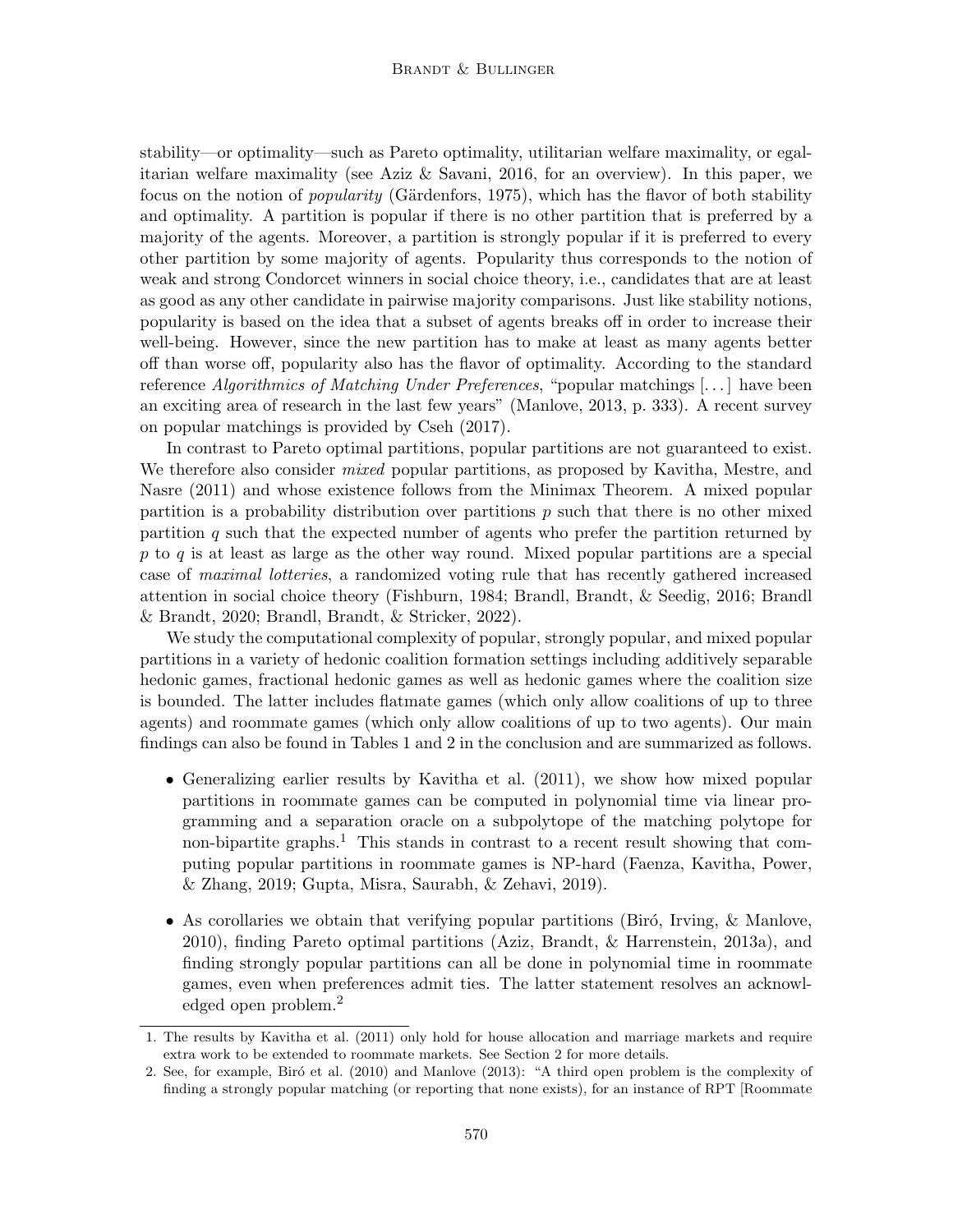- We provide the first negative computational results for mixed popular partitions and strongly popular partitions by showing that finding these partitions in flatmate games is NP-hard. Moreover, it turns out, that verifying whether a given partition is popular, strongly popular, or mixed popular in flatmate games is coNP-complete. All of these results hold for strict and globally ranked preferences, where coalitions appear in the same order in each individual preference ranking. This is interesting insofar as finding popular partitions in roommate games becomes tractable under the same restrictions.
- We prove that computing popular, strongly popular, and mixed popular partitions is NP-hard in symmetric additively separable hedonic games and symmetric fractional hedonic games. Furthermore, we show coNP-completeness of all corresponding verification problems.
- Many of our hardness reductions follow a general scheme that might be of broader interest beyond the scope of popularity. Specifically, we merely embed the combinatorial structure of an NP-hard problem (in our case the incidence structure of a covering instance) into the leaves of an object similar to a binary tree. Within this tree, we can propagate all relevant information for the property under consideration (e.g., popularity) to the root agent of the tree, which then acts as a decision taker in our reduction. Hence, checking exponentially many partitions relevant to popularity reduces to checking one specific agent.

## 2. Related Work

Gürdenfors (1975) first proposed the notions of popularity and strong popularity in the context of marriage games. He showed that popular matchings (or "majority assignments" in his terminology) need not exist when preferences are weak, but that existence is guaranteed for strict preferences because every stable matching is popular. As a consequence, the well-known Gale-Shapley algorithm efficiently identifies popular matchings in marriage games with strict preferences. Kavitha and Nasre (2009), Huang and Kavitha (2011), and Kavitha (2014) provide efficient algorithms for computing popular matchings that satisfy additional properties such as rank maximality or maximum cardinality. For weak preferences, computing popular matchings is NP-hard, even when all agents belonging to one side have strict preferences (Biró et al., 2010; Cseh, Huang, & Kavitha, 2015).

In the more restricted setting of house allocation (henceforth housing games), Abraham, Irving, Kavitha, and Mehlhorn (2007) proposed efficient algorithms for finding popular allocations of maximum cardinality for both weak and strict preferences. Mahdian (2006) proved an interesting threshold for the existence of popular allocations: if there are  $n$  agents and the number of houses exceeds  $\alpha n$  with  $\alpha \approx 1.42$ , then the probability that there is a popular allocation converges to 1 as n goes to infinity.

For roommate games with weak preferences, NP-hardness of computing popular matchings follows from the above-mentioned hardness results for marriage games. It was recently

Problem with Ties]" (Biró et al., 2010, p. 107); "Our last open problem concerns the complexity of the problem of finding a strongly popular matching, or reporting that none exists, given an instance of SRTI [Stable Roommates with Ties and Incomplete lists], which is unknown at the time of writing" (Manlove, 2013, p. 380).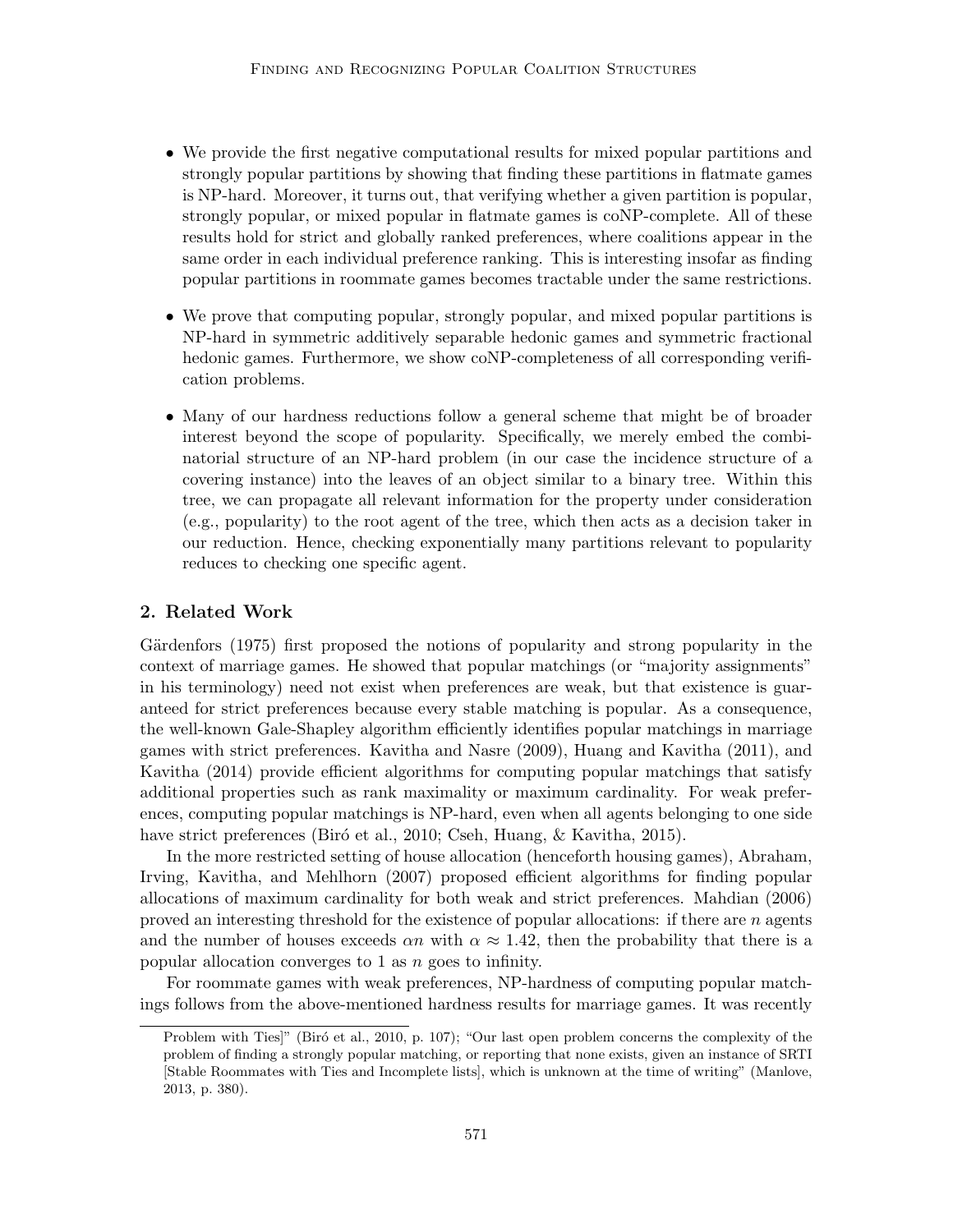shown that this problem is still NP-hard when preferences are strict (Gupta et al., 2019; Faenza et al., 2019; Cseh & Kavitha, 2018). Also, finding a maximum-cardinality popular matching in instances where popular matchings are guaranteed to exist is NP-hard (Brandl & Kavitha, 2018).

There are less results on *strongly* popular matchings. It is known from Gärdenfors (1975) that a strongly popular matching has to be a unique popular matching and that every strongly popular matching is stable in roommate and marriage games. Based on these insights, Biró et al. (2010) showed that strongly popular matchings in roommate games and marriage games with strict preferences can be found efficiently by first computing an arbitrary stable matching and then checking whether it is strongly popular. The case of weak preferences was left open and little progress has been made since then. Király and Mészáros-Karkus (2017) recently gave an algorithm for finding strongly popular matchings in marriage games where preferences are strict, except that agents belonging to one side may be completely indifferent. In housing games, a matching is strongly popular if and only if it is a unique perfect matching. Hence, strongly popular matchings in housing games can be found in polynomial time. All of the above mentioned results on strong popularity, including the open problem, follow from our Corollary 3.

Mixed popular matchings were introduced by Kavitha et al. (2011) who also showed how to compute a *fractional* popular matching in housing games and marriage games, which can then be translated into a mixed popular matching via a Birkhoff-von Neumann decomposition. This is possible in bipartite settings because every fractional matching is implementable as a probability distribution over deterministic matchings. When moving from marriage markets to roommate markets, this does not hold anymore. For example, a matching involving three agents where every pair of agents is matched with probability 1/2 is not implementable. Huang and Kavitha (2017) have shown that in marriage games with strict preferences, the popular matching polytope is half-integral and that half-integral mixed popular matchings can be computed in polynomial time. No such matchings are guaranteed to exist when preferences are weak. They also apply the same techniques to roommate games in order to compute an optimal half-integral solution over the bipartite matching polytope in the case of strict preferences. However, the resulting solutions may again fail to be implementable. Apart from that, their methods heavily rely on computing stable matchings, which may be intractable when preferences are weak. By contrast, our results in Section 4.2.1 are based on the matching polytope for non-bipartite graphs via odd-set constraints and allow both to deal with ties and to efficiently compute a solution that is implementable using LP methods (Proposition  $5$ ).<sup>3</sup> The axiomatic properties of mixed popular matchings such as efficiency and strategyproofness were investigated by Aziz, Brandt, and Stursberg (2013c), Brandt, Hofbauer, and Suderland (2017), and Brandl, Brandt, and Hofbauer (2017).

To the best of our knowledge, popularity, strong popularity, and mixed popularity have not been studied for coalition formation settings that go beyond coalitions of size 2 except for

<sup>3.</sup> The journal version of the paper by Huang and Kavitha (2017), which appeared after the conference version of our paper, also independently considers the non-bipartite matching polytope and briefly outlines how to compute mixed popular matchings (Huang & Kavitha, 2021). However, some important subtleties such as how to retain deterministic matchings from the fractional solution (our Proposition 5) are not considered.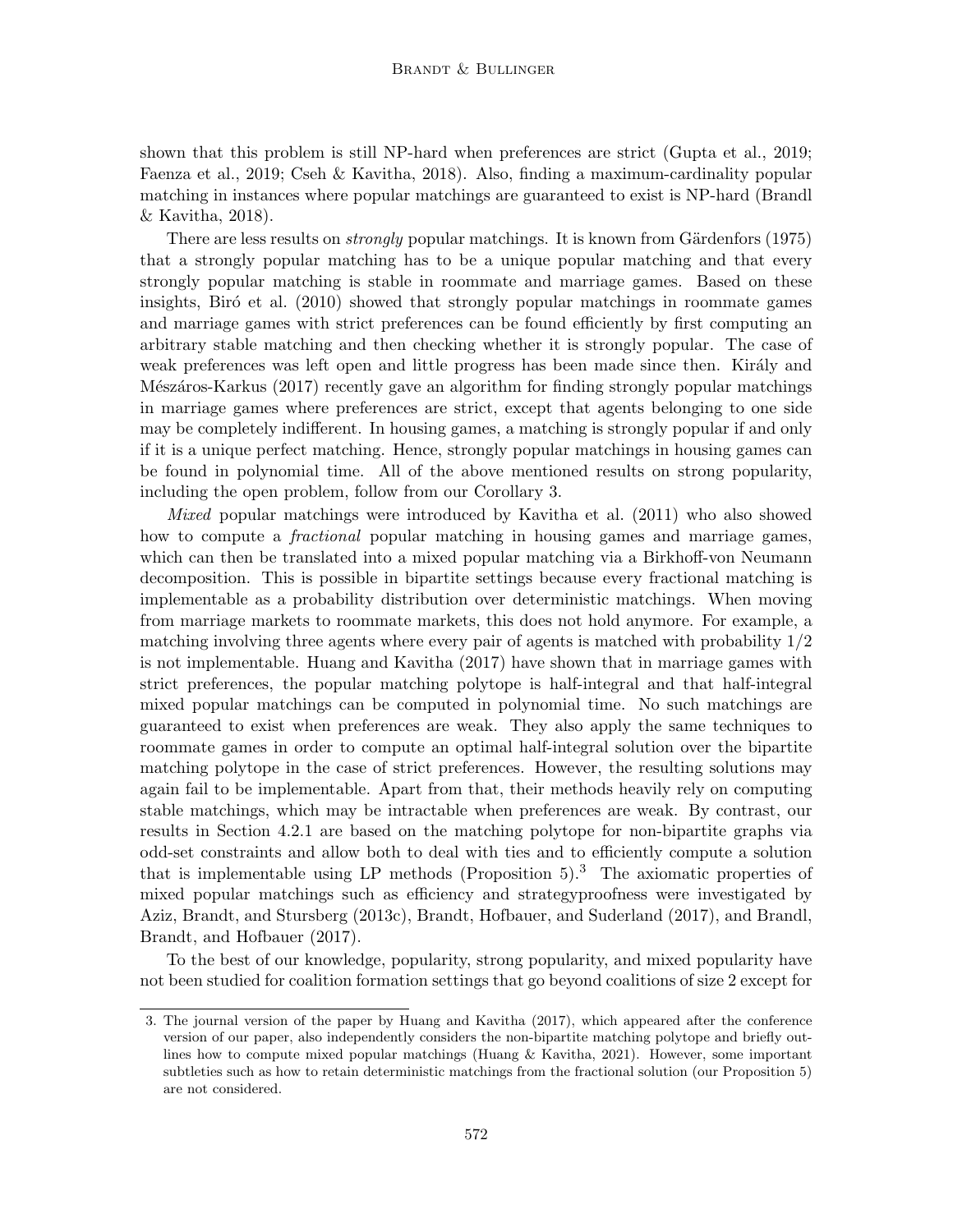a theorem by Aziz, Brandt, and Seedig (2013b, Th. 15) who claimed that checking whether a partition is popular in ASHGs is NP-hard and that verifying whether a partition is popular is coNP-complete. However, the proof of the first statement is incorrect.<sup>4</sup> We substantially modified the reduction to prove a stronger statement and independently proved a stronger statement for the verification problem.

### 3. Preliminaries

Let N be a finite set of agents. A *coalition* is a non-empty subset of N. By  $\mathcal{N}_i$  we denote the set of coalitions agent i belongs to, i.e.,  $\mathcal{N}_i = \{S \subseteq N : i \in S\}$ . A coalition structure, or simply a partition, is a partition  $\pi$  of the agents N into coalitions, where  $\pi(i)$  is the coalition agent i belongs to. A mixed partition is a set  $p = \{(\pi_1, p_1), \ldots, (\pi_k, p_k)\}\,$ , where  $\pi_i$ s a partition for every  $i \in \{1, \ldots, k\}$ , and  $(p_1, \ldots, p_k)$  represents a probability distribution. A mixed partition is interpreted as a randomization over partitions.

A hedonic game is a pair  $(N, \geq),$  where  $\succeq = (\geq_i)_{i \in N}$  is a preference profile specifying the preferences of each agent i as a complete and transitive preference relation  $\succsim_i$  over  $\mathcal{N}_i$ . If  $\succsim_i$  is also anti-symmetric we say that *i*'s preferences are *strict*. Otherwise, we say that preferences are weak. We denote by  $S \succ_i T$  if  $S \succsim_i T$  but not  $T \succsim_i S$ —i.e., i strictly prefers S to T—and by  $S \sim_i T$  if both  $S \succsim_i T$  and  $T \succsim_i S$ —i.e., i is indifferent between S and T. In hedonic games, agents are only concerned about their own coalition. Accordingly, preferences over coalitions naturally extend to preferences over partitions as follows:  $\pi \succsim_i \pi'$ if and only if  $\pi(i) \succsim_i \pi'(i)$ .

Sometimes, we consider strict preferences, which are obtained from weak preferences by breaking ties arbitrarily. To express such preferences succinctly, given a set  $X$  of alternatives, we denote by  $X^{\succ}$  an arbitrary, but fixed strict preference order of the alternatives in X. For example,  $a \succ \{b, c\}^{\succ} \succ d$  could be replaced by  $a \succ b \succ c \succ d$ . For simplicity, one can assume that ties are broken lexicographically. When referring to index sets, such as sets of players, we use the shorthand  $[k]$  for  $\{1, \ldots, k\}$  and  $[k, l]$  for  $\{k, \ldots, l\}$ .

Two basic properties of partitions are Pareto optimality and individual rationality. Given a hedonic game  $(N, \geq)$ , a partition  $\pi$  is *Pareto optimal* if there is no partition  $\pi'$ such that  $\pi' \succsim_j \pi$  for all agents j and  $\pi' \succ_i \pi$  for at least one agent i. A coalition  $S \in \mathcal{N}_i$  is *individually rational* for agent *i* if she prefers the coalition to staying alone, i.e.,  $C \succsim_i \{i\}$ . A Partition  $\pi$  is *individually rational* if  $\pi(i) \succeq_i \{i\}$  for all  $i \in N$ . The rationale behind individual rationality is that agents cannot be forced into a coalition.

Individual rationality is also the crucial ingredient of a succinct representation of hedonic games where only the preferences over individually rational coalitions are considered (Ballester, 2004). A hedonic game  $(N, \geq)$  is represented by *Individually Rational Lists of* Coalitions (IRLC) via the game  $(N, \succeq')$  where  $\succeq'$  is a preference profile such that  $\succeq'_i$  is the restriction of  $\succsim_i$  to individually rational coalitions in  $\mathcal{N}_i$ . In this case,  $(N, \succsim)$  is called a completion of  $(N, \succeq')$ . This representation of games is useful to obtain meaningful hardness results because the size of the naive representation of a hedonic game is exponential in the

<sup>4.</sup> The reduction fails because for a Yes-instance of Exact 3-Cover, the partition  $\pi$  claimed to be popular for the ASHG it maps to is not popular: the partition  $\pi' = \{y^s, z_1^s, z_2^s\}$ :  $s \in S\} \cup \{b_1^r, a_2^r\}$ :  $r \in$  $R\} \cup \{\{b_2^r, a_1^r, a_3^r\} : r \in R\}$  is more popular.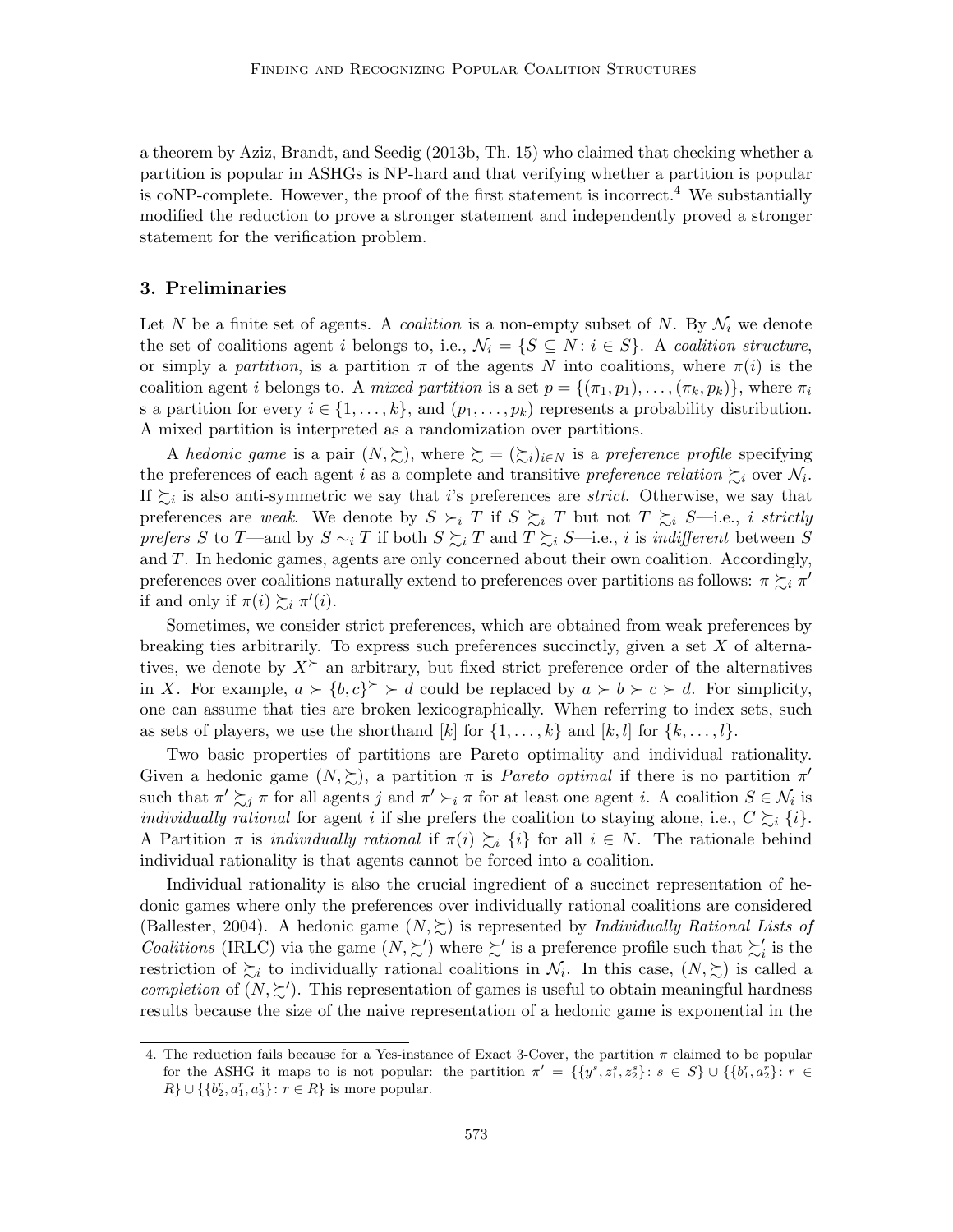number of agents while the IRLC representation may only require polynomial space if the number of individually rational coalitions is small enough.

In order to define popularity and strong popularity, let  $N(\pi, \pi')$  be the set of agents who prefer  $\pi$  over  $\pi'$ , i.e.,  $N(\pi, \pi') = \{i \in N : \pi(i) \succ_i \pi'(i)\}$ , where  $\pi, \pi'$  are two partitions of N. For any subset  $M \subseteq N$  of agents and partitions  $\pi, \pi'$  of  $N$ ,  $\phi_M(\pi, \pi') = |N(\pi, \pi') \cap M|$  –  $|N(\pi', \pi) \cap M|$  is called the popularity margin on M with respect to  $\pi$  and  $\pi'$ . If  $M = \{i\}$ is a singleton set, we use the shorthand notation  $\phi_i$  instead of  $\phi_{\{i\}}$ . On top of that, we define the *popularity margin* of  $\pi$  and  $\pi'$  as  $\phi(\pi, \pi') = \phi_N(\pi, \pi')$ . Then,  $\pi$  is called *more* popular than  $\pi'$  if  $\phi(\pi, \pi') > 0$ . Furthermore,  $\pi$  is called popular if, for all partitions  $\pi'$ ,  $\phi(\pi, \pi') \geq 0$ , i.e., no partition is more popular than  $\pi$ . Also,  $\pi$  is called *strongly popular* if, for all partitions  $\pi' \neq \pi$ ,  $\phi(\pi, \pi') > 0$ , i.e.,  $\pi$  is more popular than every other partition. Note that there can be at most one strongly popular partition in any hedonic game.

For a hedonic game  $(N, \geq)$  in IRLC representation, a partition  $\pi$  is called *popular* if it is popular in the completion of  $(N, \succeq)$  where, for each agent, all coalitions that are not individually rational are gathered in a single indifference class that is less preferred than the singleton coalition. This definition of popularity generalizes the definition of popularity that is used for marriage games by Kavitha et al. (2011), and adds the appropriate perspective on individual rationality.<sup>5</sup> Note that a popular partition need not be individually rational.

Many hedonic games do not admit a popular partition. However, existence can be guaranteed by introducing randomization via mixed partitions, i.e., probability distributions over partitions. Let therefore two mixed partitions  $p = \{(\pi_1, p_1), \ldots, (\pi_k, p_k)\}\$  and  $q =$  $\{(\sigma_1, q_1), \ldots, (\sigma_l, q_l)\}\$ be given, where  $(p_1, \ldots, p_k), (q_1, \ldots, q_l)$  are probability distributions. We define the popularity margin of p and q as their expected popularity margin, i.e.,

$$
\phi(p,q) = \sum_{i=1}^k \sum_{j=1}^l p_i q_j \phi(\pi_i, \sigma_j).
$$

Clearly, the definition of popularity carries over to the extension of  $\phi$ . As first observed by Kavitha et al. (2011), mixed popular partitions always exist, because they can be interpreted as maximin strategies of a symmetric zero-sum game (see also Fishburn, 1984; Aziz et al., 2013c).

#### **Proposition 1.** Every hedonic game admits a mixed popular partition.

Proof. Every hedonic game can be viewed as a finite two-player symmetric zero-sum game where the rows and columns of the two players are indexed by all possible partitions  $\pi_1, \ldots, \pi_{B_{|N|}}$  and the entry at position  $(i, j)$  of the game matrix is  $\phi(\pi_i, \pi_j)$ . There,  $B_{|N|}$ denotes the Bell number. By the Minimax Theorem (von Neumann, 1928), the value of this game is 0 and therefore, any maximin strategy, whose existence is guaranteed, is popular. П

<sup>5.</sup> The IRLC representation ignores preferences over coalitions that are not individually rational. However, in contrast to core stability or Nash stability, these preferences can affect whether a partition is popular or not. In order to circumvent this problem, one could strengthen the definition of popularity by requiring that a coalition needs to be popular for all extensions of the IRLC represented preferences. All our results also hold for this notion, because we construct individually rational partitions for which the two notions of popularity coincide.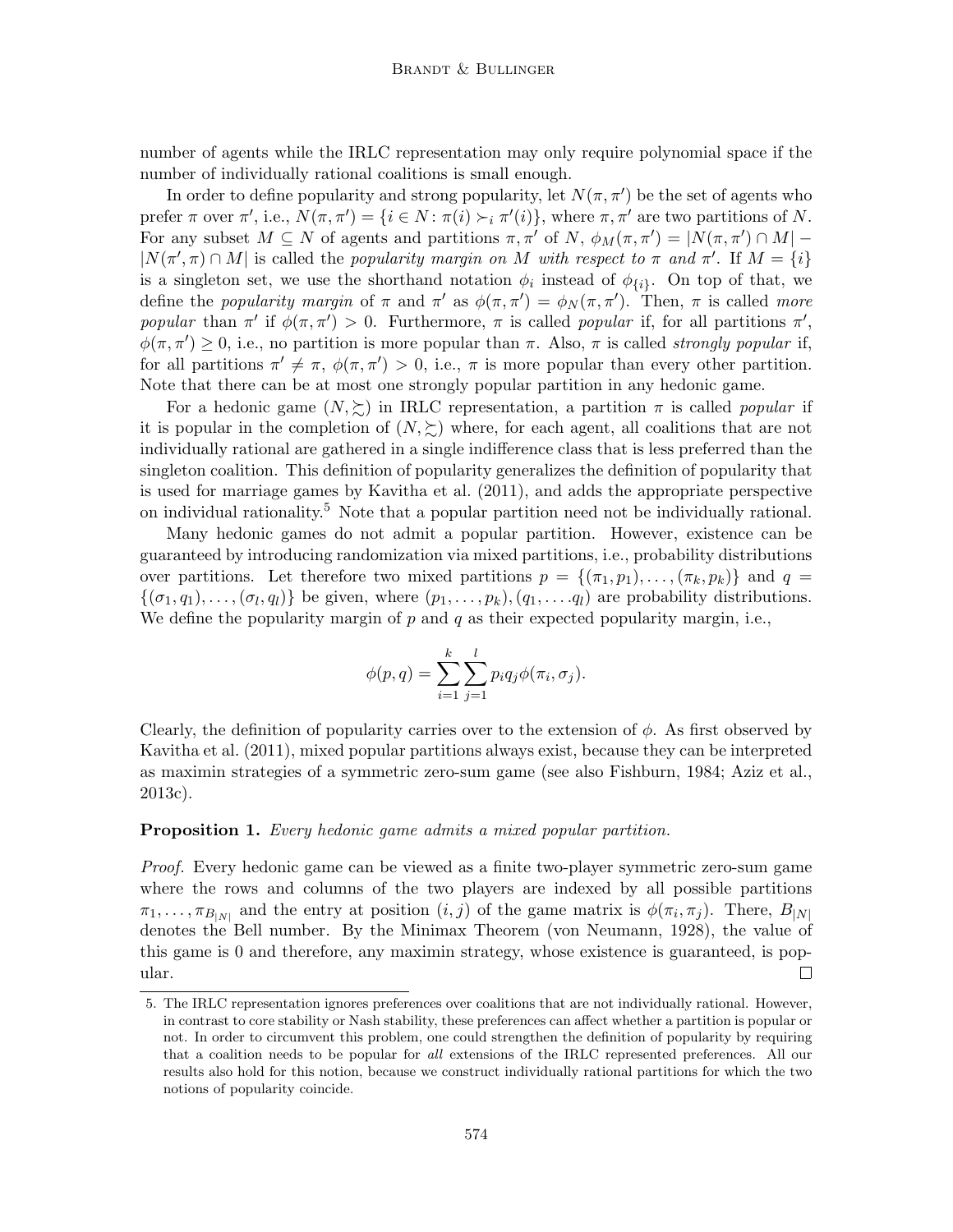Before stating and proving our results, we illustrate the most important concepts by means of an example.

**Example 1.** Consider a hedonic game  $(N, \geq)$  with  $N = \{a, b, c, d\}$  where preferences are given in IRLC representation:

- $N \succ_a \{a, b\} \succ_a \{a, c\} \succ_a \{a, d\} \succ_a \{a\}$
- $N \succ_b \{b, c\} \succ_b \{b, a\} \succ_b \{b, d\} \succ_b \{b\}$
- ${c, a} \succ_c {c, b} \succ_c {c, d} \succ_c N \succ_c {c}$
- $\{d, a\} \sim_d \{d, b\} \sim_d \{d, c\} \succ_d N \succ_d \{d\}$



 $\Box$ 

Then, the Pareto optimal partitions (which are the only ones relevant for popularity) are  $\pi_0 = \{N\}, \pi_1 = \{\{a, b\}, \{c, d\}\}, \pi_2 = \{\{a, c\}, \{b, d\}\}, \text{ and } \pi_3 = \{\{a, d\}, \{b, c\}\}.$ Their popularity margins are depicted right of the preferences, where a dashed line denotes indifference with respect to popularity. In particular,  $\pi_0$  is the only (deterministic) popular partition and there is no strongly popular partition. Further, the mixed partition  $p = \{(\pi_1, 1/3), (\pi_2, 1/3), (\pi_3, 1/3)\}\$ is mixed popular. It holds that  $\phi(p, \pi_0) = \phi(p, \pi_1) =$  $\phi(p, \pi_2) = \phi(p, \pi_3) = 0.$ 

## 4. Results

Our results are divided into three subsections. We first show some basic properties and relationships between the different notions of popularity. Then, we analyze popularity in ordinal hedonic games (such as flatmate and roommate games) and cardinal hedonic games (such as additively separable and fractional hedonic games), respectively.

#### 4.1 Basic Relationships

Clearly, a strongly popular partition is also popular and a popular partition, interpreted as a probability distribution with singleton support, is mixed popular. Furthermore, every coalition structure in the support of a mixed popular partition is Pareto optimal. This already follows from a more general statement by Fishburn (1984, Prop. 3). We give a simple proof for completeness.

**Proposition 2.** Let  $p = \{(\pi_1, p_1), \ldots, (\pi_k, p_k)\}\$ be a mixed popular partition. Then, for every  $i \in [k]$  with  $p_i > 0$ ,  $\pi_i$  is Pareto optimal.

*Proof.* Let  $p = \{(\pi_1, p_1), \ldots, (\pi_k, p_k)\}\$  be a mixed popular partition and fix  $i \in [k]$  such that  $p_i > 0$ . Assume for contradiction that  $\pi'_i$  is a Pareto improvement over  $\pi_i$ . Define  $p' = \{(\pi_1, p_1), \ldots, (\pi_{i-1}, p_{i-1}), (\pi'_i, p_i), (\pi_{i+1}, p_{i+1}), \ldots, (\pi_k, p_k)\}\.$  Note that  $\phi(\pi'_i, p) =$  $\sum_{j=1, j\neq i}^{k} p_j \phi(\pi'_i, \pi_j) + p_i \phi(\pi'_i, \pi_i) \geq \sum_{j=1, j\neq i}^{k} p_j \phi(\pi_i, \pi_j) + p_i \phi(\pi'_i, \pi_i) > \sum_{j=1, j\neq i}^{k} p_j \phi(\pi_i, \pi_j) + p_i \phi(\pi'_i, \pi_i)$  $p_i\phi(\pi_i, \pi_i) = \phi(\pi_i, p).$ 

Then,  $\phi(p', p) = \sum_{j=1, j\neq i}^{k} p_j \phi(\pi_j, p) + p_i \phi(\pi'_i, p) > \sum_{j=1, j\neq i}^{k} p_j \phi(\pi_j, p) + p_i \phi(\pi_i, p) =$  $\phi(p,p)=0.$ 

Hence, p is not mixed popular, a contradiction.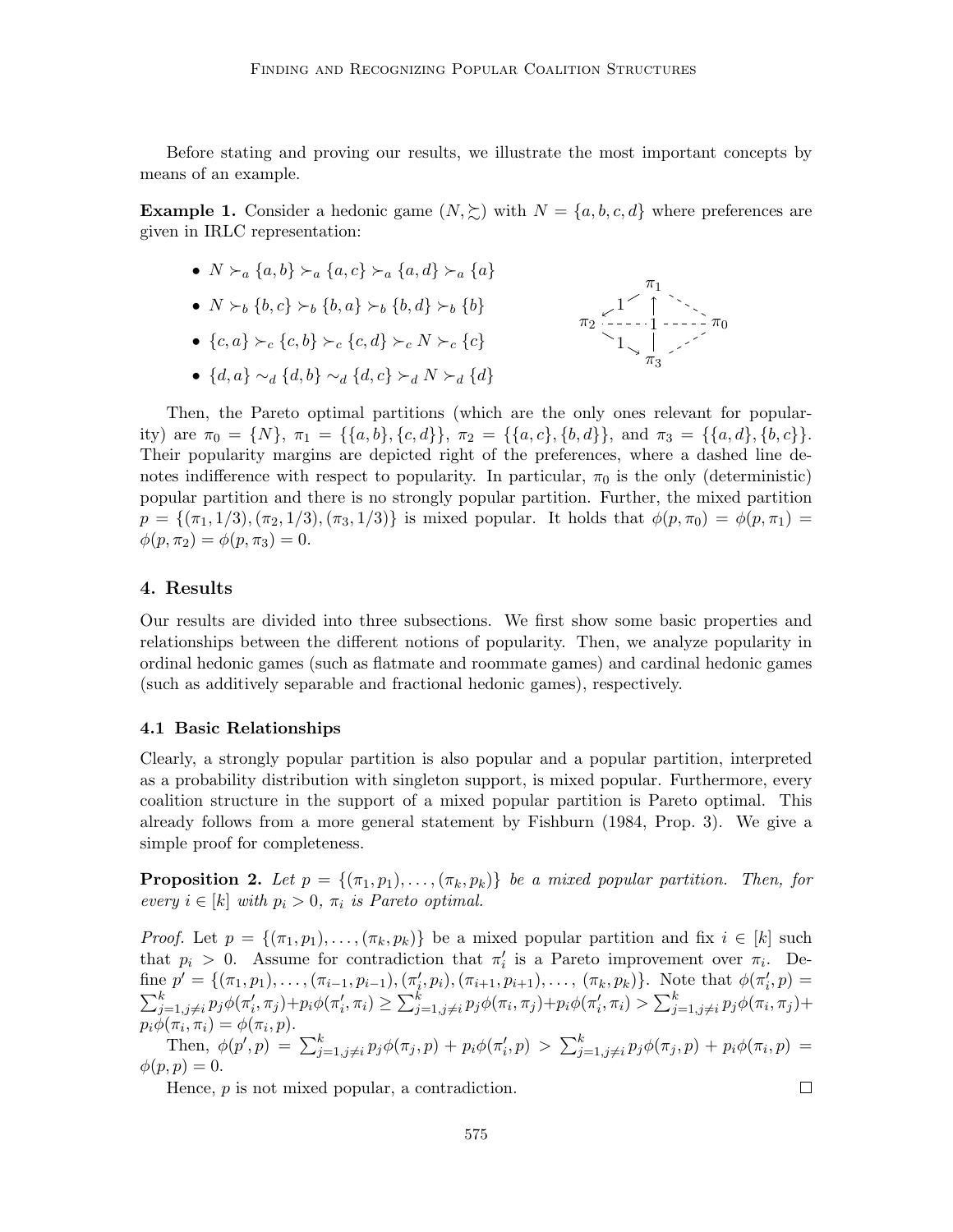We thus have the following relationships between strong popularity (sPop), popularity (Pop), partitions in the support of any mixed popular partition (supp(mPop)), and Pareto optimality (PO):

sPop  $\implies$  Pop  $\implies$  supp(mPop)  $\implies$  PO.

The concepts printed in boldface are guaranteed to exist. As a consequence, hardness results for computing Pareto optimal partitions imply hardness of computing mixed popular partitions (though not for popular partitions since they need not exist). Mixed popular partitions also satisfy probabilistic strengthenings of Pareto optimality based on stochastic dominance and pairwise comparisons (Aziz, Brandl, Brandt, & Brill, 2018).

The existence problems for popular and strongly popular partitions are naturally contained in the complexity class  $\Sigma_2^p$ . The verification problems are contained in coNP. The following relationship turns out to be helpful for deducing the complexity of verifying mixed popular partitions from the respective result for popular partitions.

Proposition 3. Let a class of hedonic games be given such that the verification problem of popular partitions is coNP-hard. Then, the verification problem of mixed popular partitions is coNP-hard.

*Proof.* Let C be a class of hedonic games and let  $(G, \pi)$  be an instance of the deterministic verification problem, i.e.  $G \in \mathcal{C}$  is a hedonic game and  $\pi$  a partition of the agents of G. By linearity of  $\pi' \mapsto \phi(\pi, \pi')$ ,  $\pi$  is popular if, and only if, it is mixed popular. Hence, the embedding of the deterministic into the mixed case gives the desired reduction for coNPhardness.  $\Box$ 

Hence, whenever hardness results are obtained for the verification of popularity, they transfer automatically to mixed popularity. Conversely, polynomial-time algorithms for mixed popularity can be used to efficiently verify whether a partition is popular.

Also, since partitions have polynomial size (with respect to the number of agents), we can use more popular partitions as polynomial-size certificates to No-instances of the verification problem. This shows membership in coNP in the deterministic case and can also be applied for mixed popularity. Indeed, whenever there exists a more popular mixed coalition, then there exists also a more popular deterministic one. If  $p$  is a mixed partition for a game G and  $p' = \{(\pi'_1, p'_1), \ldots, (\pi'_k, p'_k)\}\$ is more popular, then  $0 < \phi(p', p) = \sum_{i=1}^k p'_i \phi(\pi'_i, p)$ . Consequently, for some  $i \in [k], \phi(\pi'_i, p) > 0$ .

Popular partitions are not only Pareto optimal, but it also suffices to compare a partition against Pareto optimal partitions when checking for popularity. This is useful when proving popularity of a given partition, for example in hardness reductions.

**Proposition 4.** A partition  $\pi$  is popular if and only if, for all Pareto optimal partitions  $\pi'$ ,  $\phi(\pi, \pi') \geq 0$ . In addition,  $\pi$  is strongly popular if and only if, for all Pareto optimal partitions  $\pi' \neq \pi$ ,  $\phi(\pi, \pi') > 0$ .

Proof. We show that the respective popularity margin with Pareto optimal partition determine popularity.

This follows from the fact that for every two partitions  $\pi$ ,  $\hat{\pi}$ , and a Pareto optimal Pareto improvement  $\pi'$  of  $\hat{\pi}$ , it holds that  $\phi(\pi, \hat{\pi}) \geq \phi(\pi, \pi')$ . If we investigate strong popularity, it can happen that  $\pi' = \pi$ , but in this case  $\phi(\pi, \hat{\pi}) > 0$  by Pareto dominance.  $\Box$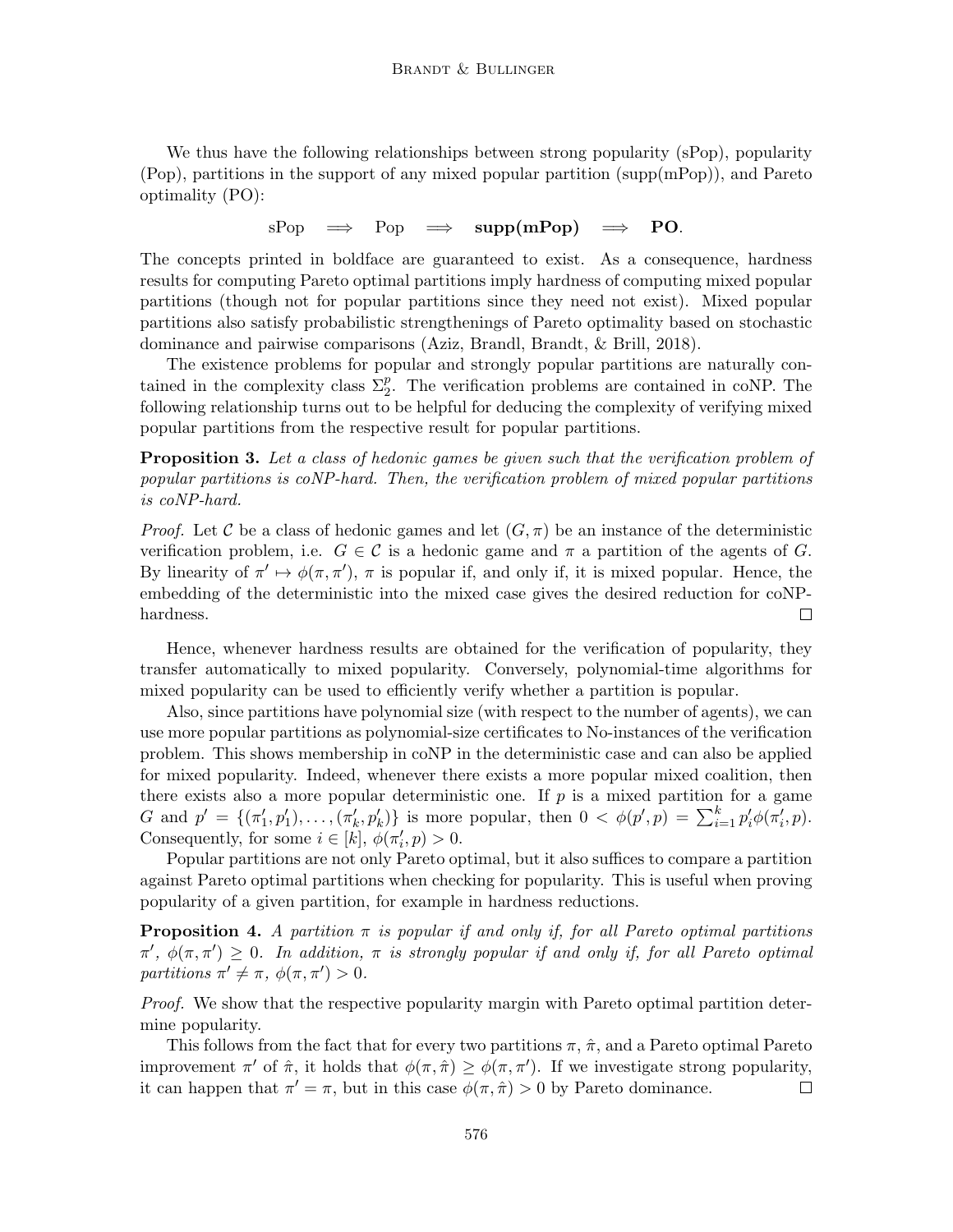## 4.2 Ordinal Hedonic Games

In this section we investigate hedonic games in IRLC representation. Important subclasses of these games are defined by restricting the size of individually rational coalitions using a global constant. We thus obtain flatmate games as games in which only coalitions of up to three agents are individually rational and *roommate games* as games in which only coalitions of size 2 are individually rational. More restrictions are obtained by partitioning the set of agents into two groups, say, into males and females, and even further by additionally demanding that one group of agents is completely indifferent, say, by assuming that they are objects such as houses. A marriage game is a roommate game where the agents can be partitioned in two sets such that the only individually rational partitions are formed with agents from the other set. A *housing game* is a marriage game where all agents belonging to one set of the partition are completely indifferent. In roommate games (and their subclasses), partitions are referred to as matchings. All of these classes permit IRLC representations with size bounded polynomially with respect to the number of the agents. We have the following inclusion relationships.<sup>6</sup>

Housing  $\subsetneq$  Marriage  $\subsetneq$  Roommates  $\subsetneq$  Flatmates  $\subsetneq$  IRLC.

Finally we consider a severe preference restriction in coalition formation. A preference profile admits *globally ranked preferences* if there exists a common (global) ranking  $\succeq$  of all coalitions in  $2^N \setminus \{\emptyset\}$  and each individual preference relation  $\succsim_i$  is the restriction of  $\succsim$  to  $\mathcal{N}_i$ .

Under globally ranked preferences, the intractability of computing popular matchings in roommates games with strict preferences (Gupta et al., 2019; Faenza et al., 2019; Cseh & Kavitha, 2018) breaks down. In fact, it is known that under these preferences, every roommate game admits a stable matching, which can furthermore be efficiently computed (Abraham, Leravi, Manlove, & O'Malley, 2008). Since every stable matching also happens to be popular for strict preferences (see Section 2), this implies that computing popular matchings in roommates games becomes tractable. By contrast, all hardness results for flatmate games that will be shown in Section 4.2.2 hold even when preferences are globally ranked. This confirms the robustness of these results and underlines the crucial difference between settings with coalitions of size 2 and coalitions of size 3.

In our reductions, we consider hedonic games in globally ranked IRLC representation that are further restricted. All coalitions  $C$  in the reduced instances are either individually rational for all agents in C or for none. Hence, the global ranking of coalitions can be compactly represented by omitting all coalitions  $C$  that are ranked below any of the singleton coalitions consisting of one of the members of C. Any such coalition is Pareto dominated and therefore irrelevant for popularity (Proposition 4).

When defining global rankings we will often connect rankings over subsets of coalitions with each other. To simplify the exposition, we introduce the notion of the *join* of two preference relations  $\succsim_1$  and  $\succsim_2$  over two disjoint sets (of coalitions)  $C_1$  and  $C_2$ , respectively, as the preference relation  $\text{join}(\succsim_1, \succsim_2) = \succsim_1 \cup \succsim_2 \cup C_1 \times C_2$  over the set  $C_1 \cup C_2$ . In other words, two sets  $X, Y \in C_1, C_2$  are in relation  $\text{join}(\succsim_1, \succsim_2)$  if  $X, Y \in C_i$  and  $X \succsim_i Y$ for some  $i \in [2]$ , or if  $X \in C_1$  and  $Y \in C_2$ . We extend this definition recursively to the

<sup>6.</sup> Note that the inclusion between housing games and marriage games does not hold for strict preferences.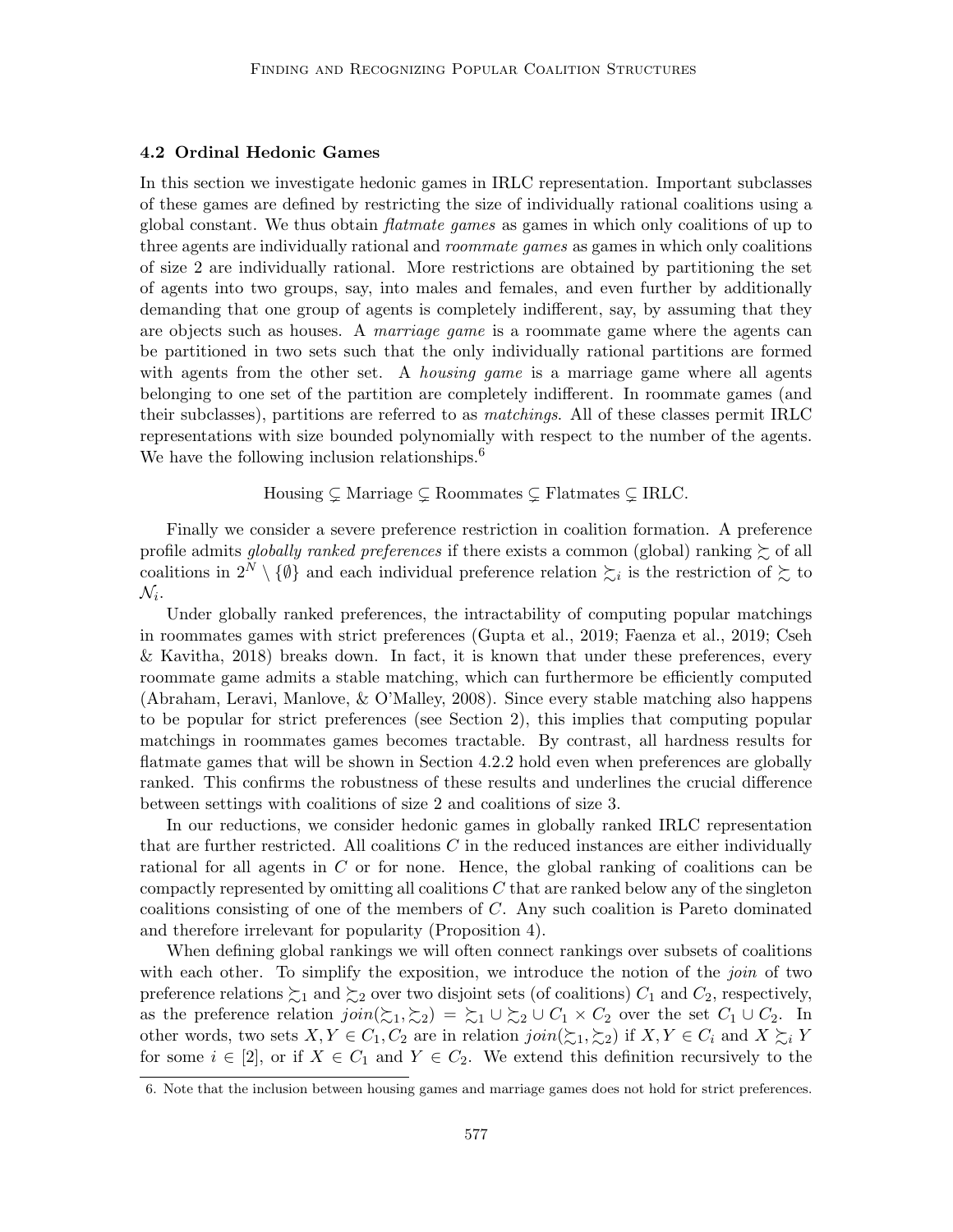join of relations  $\succsim_1,\ldots,\succsim_k$  over pairwise disjoint sets  $C_1,\ldots,C_k$  as  $join(C_1,\ldots,C_k)$  $join(join(C_1, ..., C_{k-1}), C_k)$  for  $k \geq 3$ . Note that the join operation is not commutative.

#### 4.2.1 Roommate Games

We start by investigating mixed popularity in roommate games by an LP-based approach, which will later have important consequences for popular and strongly popular matchings.

Kavitha et al. (2011) showed that mixed popular matchings in housing games and marriage games can be found in polynomial time. However, as explained in Section 2, their algorithm cannot directly be applied to roommate games. In this section, we show how to obtain an algorithm for the more general class of roommate games.

To introduce our matching notation, we fix a graph  $G = (N, E)$  where the vertex set is the set of agents and there is an edge between two vertices if the corresponding coalition of size 2 is individually rational for both agents. For technical reasons, it is useful to restrict attention to the case of perfect matchings, i.e., matchings in which every vertex is matched with some vertex. Similarly to the construction by Kavitha et al. (2011), this can be achieved by introducing worst-case partners  $w_a$  for every agent a with  $\{a, w_a\} \sim_a \{a\}$ . These worst-case partners are not individually rational for all other original agents, and are indifferent among all other agents themselves. They mimic the case when an agent remains unmatched and do not affect the popularity of a partition. In graph-theoretic terms, this is equivalent to adding a loop to every vertex. If some loop is contained in a perfect matching, this means that the agent is matched to herself, or in other words, remains unmatched.

We now establish a relationship between mixed matchings and fractional matchings, where the latter are defined as points in the (perfect) matching polytope  $P_{Mat} \subseteq [0,1]^E$ , defined as follows (Edmonds, 1965).

$$
P_{Mat} = \{x \in \mathbb{R}^E : \sum_{e \in E, v \in e} x(e) = 1 \ \forall v \in N, \sum_{e \in \{v, w\} \in E : v, w \in C\}} x(e) \le \frac{|C| - 1}{2} \ \forall C \subseteq N, |C| \text{ odd}, \n x(e) \ge 0 \ \forall e \in E\}
$$

The main constraint is often called *odd set constraint* and ensures that, for every odd set of agents C, the weight of the fractional matching restricted to these agents is at most  $(|C|-1)/2$ , where this quantity is equal to the maximum cardinality that any matching on the set  $C$  may have.

Given a matching M, denote by  $\chi_M \in P_{Mat}$  its incidence vector. We obtain a correspondence of mixed matchings and fractional matchings by mapping a mixed matching  $p = \{(M_1, p_1), \ldots, (M_k, p_k)\}\$  to the fractional matching  $x_p = \sum_{i=1}^k p_i \chi_{M_i}$ . Note that  $x_p \in P_{Mat}$  by convexity. Since we only want to operate on the more concise matching polytope, we need to ensure that we can recover a mixed matching efficiently. The following proposition, which is based on general LP theory, can be seen as an extension of the Birkhoff-von Neumann theorem to non-bipartite graphs.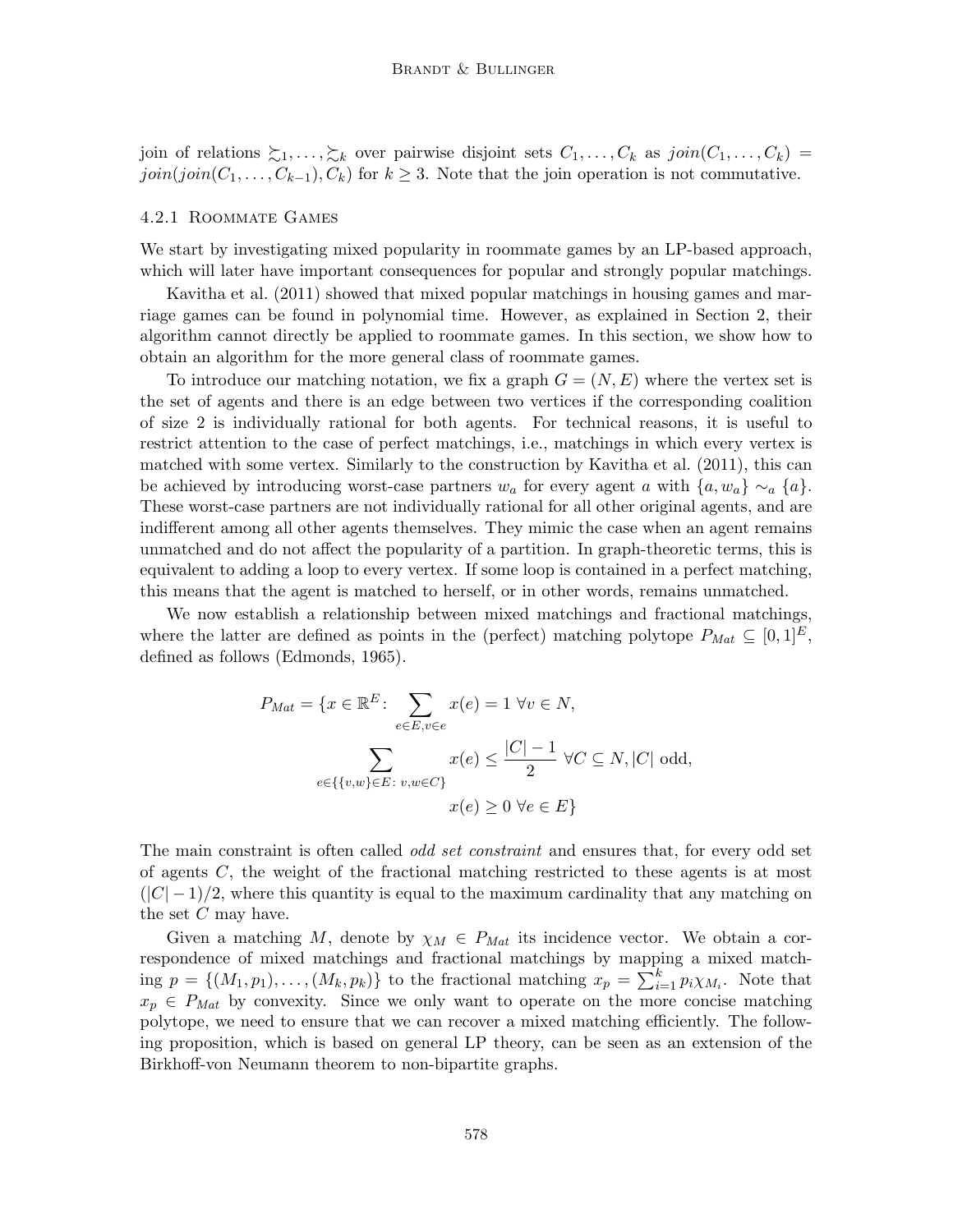**Proposition 5.** Let  $G = (N, E)$  be a graph and  $x \in P_{Mat}$  a vector in the associated matching polytope. Then, a mixed matching  $p = \{(M_1, p_1), \ldots, (M_k, p_k)\}\$  such that  $x_p = x$ can be found in polynomial time.

*Proof.* The separation problem for the matching polytope  $P_{Mat}$  can be solved in polynomial time, i.e., the class of matching polytopes is solvable. Therefore, given a graph  $G = (N, E)$ and a vector  $x \in P_{Mat}$  we can find a convex combination of extreme points of  $P_{Mat}$  that yield x in polynomial time (Grötschel, Lovász, & Schrijver, 1981, Th. 3.9). A combinatorial algorithm to address this problem was proposed by Padberg and Wolsey (1984).

Since the extreme points of the matching polytope are the incidence vectors of matchings (Edmonds, 1965), this is a mixed matching whose corresponding fractional matching is  $x$ .  $\Box$ 

To be able to operate on fractional matchings only, we seek to define popularity of fractional matchings equivalent to popularity of mixed matchings that induce them. Popular fractional matchings can be described as feasible points of a (non-empty) subpolytope of the matching polytope. The separation problem for the subpolytope can be solved efficiently using a modification of McCutchen's algorithm for determining the unpopularity margin of a matching (McCutchen, 2008).

To this end, we need to define the popularity margin for fractional matchings. Given  $x, y \in P_{Mat}$ , we define their *popularity margin* as

$$
\phi(x,y) = \sum_{a \in N} \sum_{i,j \in N_G(a)} x(a,i)y(a,j)\phi_a(i,j)
$$

where  $N_G(a) = \{v \in N : \{v, a\} \in E\}$  is the neighborhood of a in G and

$$
\phi_a(i,j) = \begin{cases} 1 & \text{if } i \succ_a j \\ -1 & \text{if } i \prec_a j \\ 0 & \text{if } i \sim_a j \end{cases}.
$$

Imagine that the matchings x and y independently match agent  $a$  to agent  $i$  and  $j$ with probability  $x(a, i)$  and  $y(a, j)$ , respectively. Then, we can interpret the quantity  $x(a, i)y(a, j)\phi_a(i, j)$  as the probability of agent a being matched to i through x and to j through  $y$  times the characteristic function of agent  $a$ 's binary preference between these two matching partners. Then,  $\sum_{i,j\in N_G(a)} x(a,i)y(a,j)\phi_a(i,j)$  is the expected preference of agent a between matchings x and y, and  $\phi(x, y)$  is the expected popularity margin of the preferences of all agents.

Next, we relate the popularity margins of both worlds. The proof of the next proposition is identical to the corresponding statement for marriage games by Kavitha et al. (2011). For the sake of self-containment, we state its proof in the appendix. All other missing proofs can also be found in the appendix.

**Proposition 6.** Let  $p$  and  $q$  be mixed matchings. Then,

$$
\phi(p,q) = \phi(x_p, x_q).
$$

In particular, p is popular if and only if for all matchings  $M$ ,  $\phi(x_p, \chi_M) \geq 0$ .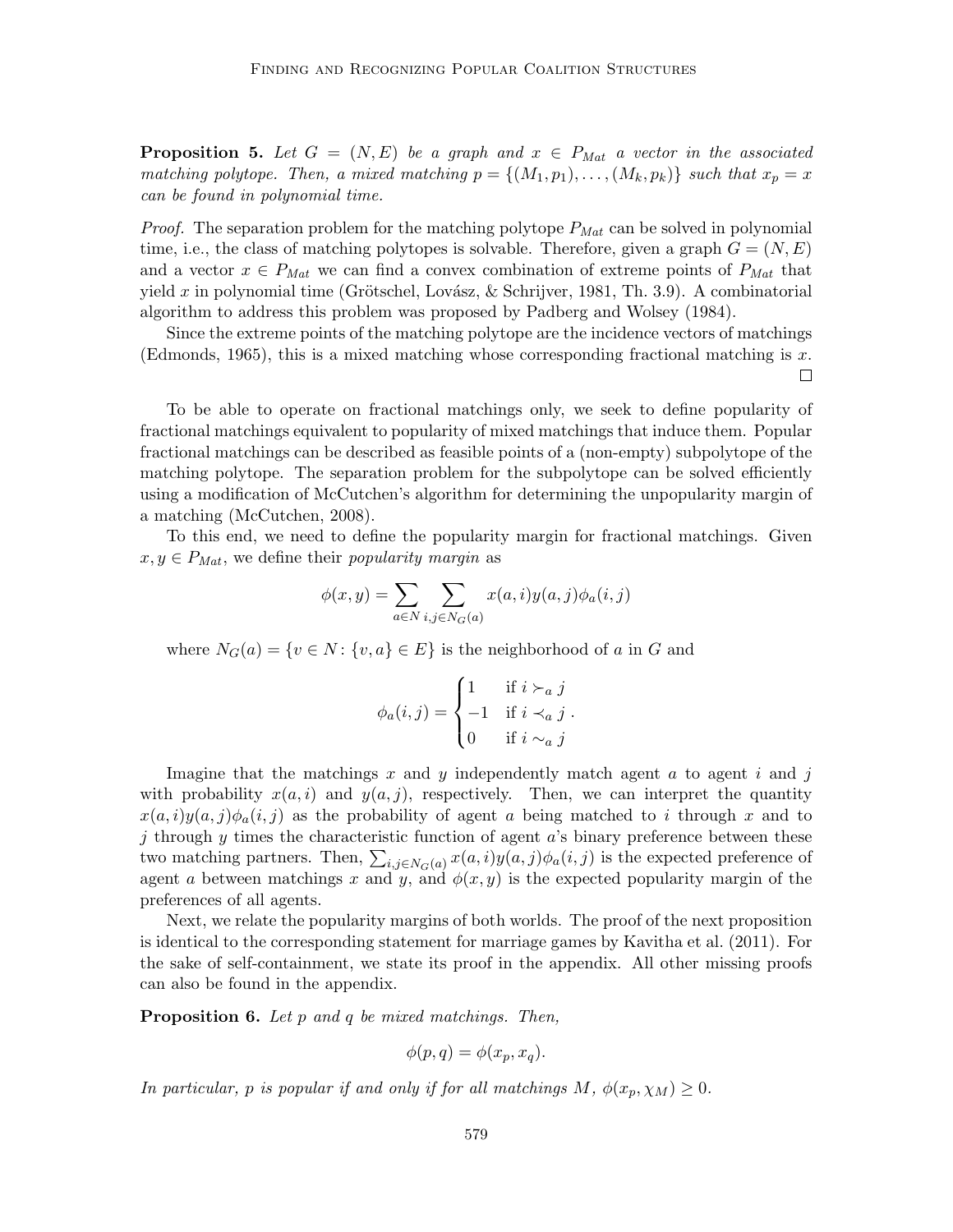As a consequence, mixed popular matchings correspond precisely to the feasible points of the polytope

$$
P_{Pop} = \{x \in P_{Mat} : \phi(x, \chi_M) \ge 0 \text{ for all matchings } M\}.
$$

It remains to find a feasible point of the popularity polytope  $P_{Pop}$ . By adopting the auxiliary graph in McCutchen's algorithm for non-bipartite graphs, we can find a matching M minimizing  $\phi(x, \chi_M)$  by solving a maximum weight matching problem (McCutchen, 2008). This solves the separation problem for  $P_{Pop}$ .

**Proposition 7.** The separation problem for  $P_{Pop}$  can be solved in polynomial time.

We are now ready to prove the following theorem.

Theorem 1. Mixed popular matchings in roommate games with weak preferences can be found in polynomial time.

Proof. By Proposition 7 and by means of the Ellipsoid method (Khachiyan, 1979), we can find a fractional popular matching in polynomial time. This can be translated into a mixed popular matching by leveraging Proposition 5.  $\Box$ 

Theorem 1 has a number of interesting consequences. Since every mixed popular matching is Pareto optimal, we now have an LP-based algorithm to find Pareto optimal matchings for weak preferences as an alternative to combinatorial algorithms like the Preference Refinement Algorithm by Aziz et al. (2013a).

Corollary 1. Pareto optimal matchings in roommate games with weak preferences can be found in polynomial time.

Biró et al. (2010) provided a sophisticated algorithm for verifying whether a given matching is popular. An efficient LP-based algorithm for this problem follows from Theorem 1.

Corollary 2. It can be verified in polynomial time whether a given matching in a roommate game is popular.

Finally, the linear programming approach allows us to resolve the open problem of finding strongly popular matchings when preferences are weak.

Corollary 3. Finding a strongly popular matching or deciding that no such matching exists in roommate games with weak preferences can be done in polynomial time.

Proof. If a strongly popular matching exists, it is unique. In particular, it is the unique mixed popular matching. Given a (deterministic) matching  $M$ , we can check in polynomial time if it is strongly popular. We can apply the reduction of Proposition 7 and check whether the maximum weight matching amongst the matchings *different to M* on the auxiliary graph has negative weight (in which case the matching  $M$  is strongly popular) or not. Note that every matching different to M is contained in at least one (incomplete) graph obtained by deleting an edge from  $M$ , while  $M$  is not contained in any such graph. Hence, we simply compute a maximum weight matching for every graph obtained by deleting exactly one edge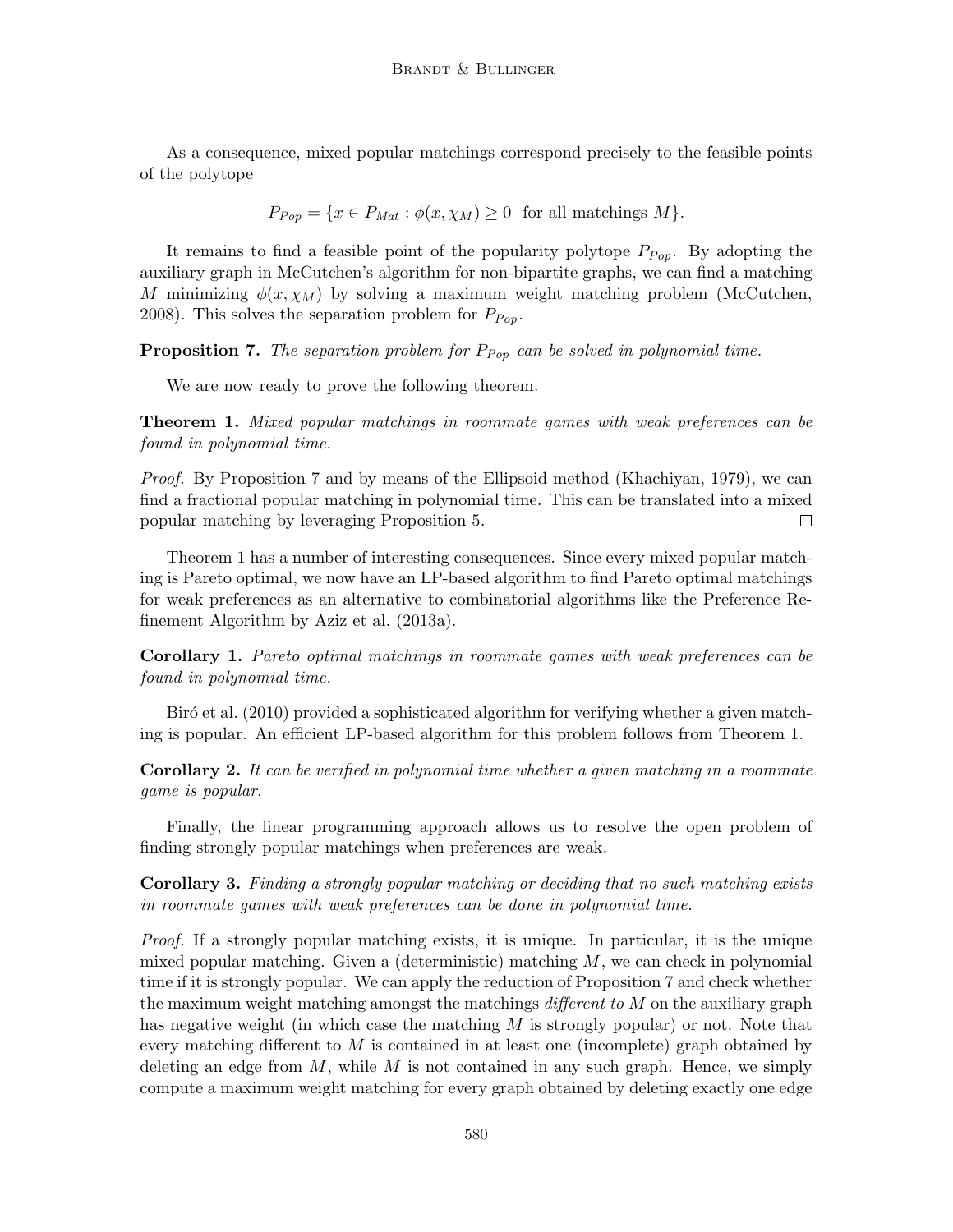from  $M$  in the auxiliary graph. The maximum weight matching amongst these matchings has the highest weight amongst matchings different from M.

The algorithm to compute a strongly popular matching if one exists first computes a fractional popular matching. If it does not correspond to a deterministic matching, there exists no strongly popular matching. Otherwise, it is deterministic and, as described above, we can check if it is strongly popular. If this is the case, we return it. If not, there exists no strongly popular matching.  $\Box$ 

As shown in the previous proof, the verification problem for strongly popular matchings in roommate games can also be solved efficiently.

#### 4.2.2 Flatmate Games

It turns out that moving from coalitions of size 2 to size 3 renders all search problems related to popular partitions intractable. For mixed popular partitions, we can leverage the relationship to Pareto optimal partitions. Aziz et al. (2013a, Th. 5) have shown that finding Pareto optimal partitions in flatmate games with weak preferences is NP-hard. Since mixed popular partitions are guaranteed to exist (Proposition 1) and satisfy Pareto optimality (Proposition 2), this immediately implies the NP-hardness of computing mixed popular partitions by means of a Turing reduction.<sup>7</sup>

**Theorem 2.** Computing a partition in the support of a mixed popular partition in flatmate games with weak preferences is NP-hard.

For strict preferences, the same method does not work. Pareto optimal partitions can always be found efficiently by serial dictatorship. Therefore, we will give direct reductions that yield hardness for strong popularity and mixed popularity in flatmate games with strict preferences. The reduction for popularity is a bit more involved and will be given afterwards. All of these reductions are based on a common type of flatmate games that evolve from instances of the NP-complete problem Exact 3-Cover (Karp, 1972). An instance  $(R, S)$  of *Exact* 3-Cover (X3C) consists of a ground set R together with a set S of 3-element subsets of R. A Yes-instance is an instance such that there exists a subset  $S' \subseteq S$  that partitions R.

Before presenting the proof, we want to discuss our proof strategy which is very generic and also key to many hardness reductions for cardinal hedonic games in Section 4.3. We want to describe the essential properties satisfied by reduced instances of our reduction. We say that a class of games satisfies *property PP* (for popularity propagation) if there exists a polynomial-time reduction from X3C that constructs for every instance  $(R, S)$  a game  $(N, \geq)$  together with a special agent  $x \in N$ , and a partition  $\pi^*$  such that for every partition  $\pi \neq \pi^*$ , it holds that

- 1.  $\phi(\pi^*, \pi) \geq 1$ ,
- 2. if  $\pi^*(x) \cap \pi(x) = \{x\}$ , then  $\phi(\pi^*, \pi) \geq 3$  or  $(R, S)$  is a Yes-instance,
- 3. for all  $y \in N$ ,  $\pi^*(y) \succ_y \{y\}$ , and

<sup>7.</sup> Using the same argument, one can transfer further results on Pareto optimality (Aziz et al., 2013a), e.g., for room-roommate games or three-cyclic matching games.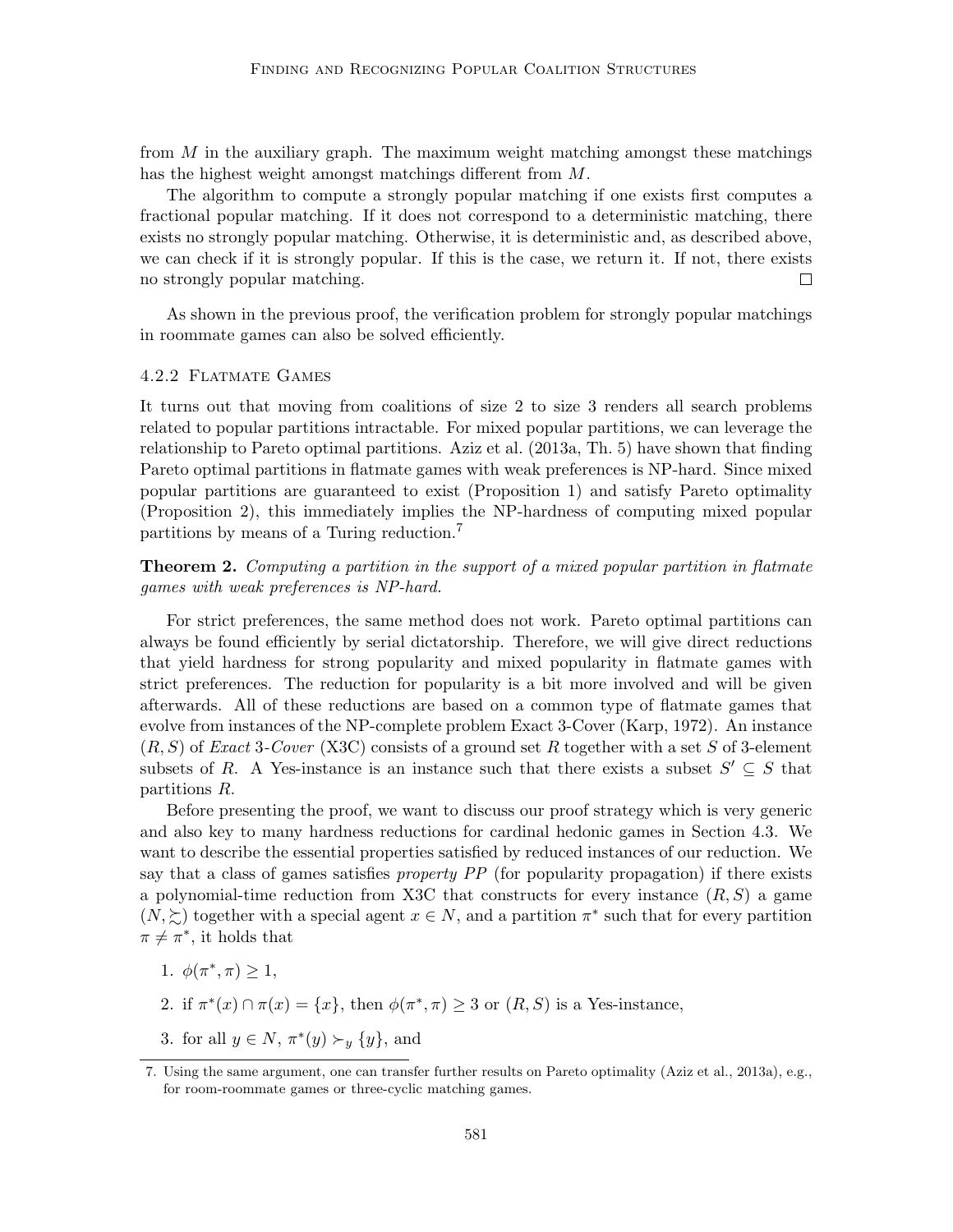4.  $\pi^*(x) \succ_x C$  for all  $C \in \mathcal{N}_x \setminus {\{\pi^*(x)\}}$ .

In addition, if  $(R, S)$  is a Yes-instance, then there exists a partition  $\pi'$  with

5.  $\phi(\pi^*, \pi') = 1$ , and

6.  $\pi'(x) = \{x\}.$ 

The first condition guarantees that  $\pi^*$  is strongly popular and with the second condition, strong popularity is unaffected when adding one or two auxiliary agents that only have an effect on x. The third condition is only needed for the proofs concerning fractional hedonic games with non-negative utility functions, but it also holds for all other classes investigated. It ensures that every agent is part of an individually rational coalition, and in fact prefers her coalition in  $\pi^*$  over staying alone. The forth condition says that x is in her unique topranked coalition under the partition  $\pi^*$ . The last two properties ensure that we can obtain a more popular partition by adding auxiliary agents that form a new coalition with  $x$ .

In this section, we will exemplify a reduction satisfying property PP for flatmate games. We will first describe the reduced flatmate games, then prove the first two items of property PP in Lemma 1. Then, we provide a lemma for global rankedness of the game, and finally give the actual reductions which implicitly construct the partition  $\pi'$  from property PP.

To this end, consider an instance  $(R, S)$  of X3C. Let  $k = \min\{k \in \mathbb{N} : 2^k \geq |R|\}$  be the smallest power of 2 that is larger than the cardinality of  $R$ . We define a flatmate game on vertex set  $N = \bigcup_{j=0}^{k} N_j$ , where  $N_j = \bigcup_{i=1}^{2^j} A_j^i$  consists of  $2^j$  sets of agents  $A_j^i$ .

We define the sets of agents as

- $A_k^i = \{a_k^i, b_k^i, c_k^i\}$  for  $i \in [R_R]$ ,
- $A_k^i = \{a_k^i, b_k^i, c_k^i, y_1^i, y_2^i\}$  for  $i \in [|R| + 1, 2^k]$ , and
- $A_j^i = \{a_j^i, b_j^i, c_j^i, \alpha_j^i, \beta_j^i, \gamma_j^i, \delta_j^i\}$  for  $j \in [0, k-1], i \in [2^j]$ .

Similar names of agents suggest that these agents are going to play the same role in the reduction. The preferences are designed in a way such that if there exists no 3-partition of R through sets in  $S$ , then there exists a unique best partition that assigns more than half of the agents a top-ranked coalition. Otherwise, there exists a partition that puts exactly all the other agents in one of their top coalitions. We order the set  $R$  in an arbitrary but fixed way, say  $R = \{r^1, \ldots, r^{|R|}\}\$ and for a better understanding of the proof and the preferences, we label the agents  $b_k^i = r^i$  for  $i \in [|R|]$ . If we view the set of agents N as  $k+1$  levels of agents, then the ground set  $R$  of the instance of X3C is identified with some specific agents in the top level k. Preferences of the agents are as follows. Recall that  $X^{\succ}$  denotes an arbitrary, but fixed strict preference order of the alternatives in  $X$ . We define

•  $\{y_1^i, y_2^i\} \succ_{y_1^i} \{y_1^i\}, i \in [|R|+1, 2^k],$ 

• 
$$
\{b_k^i, y_2^i\} \succ_{y_2^i} \{y_1^i, y_2^i\} \succ_{y_2^i} \{y_2^i\}, i \in [|R|+1, 2^k],
$$

•  $\{a_k^i, b_k^i, c_k^i\} \succ_{a_k^i} \{a_k^i, a_k^{i+1}, \delta_{k-1}^{(i+1)/2}\} \succ_{a_k^i} \{a_k^i\}, i \in [2^k]$  odd,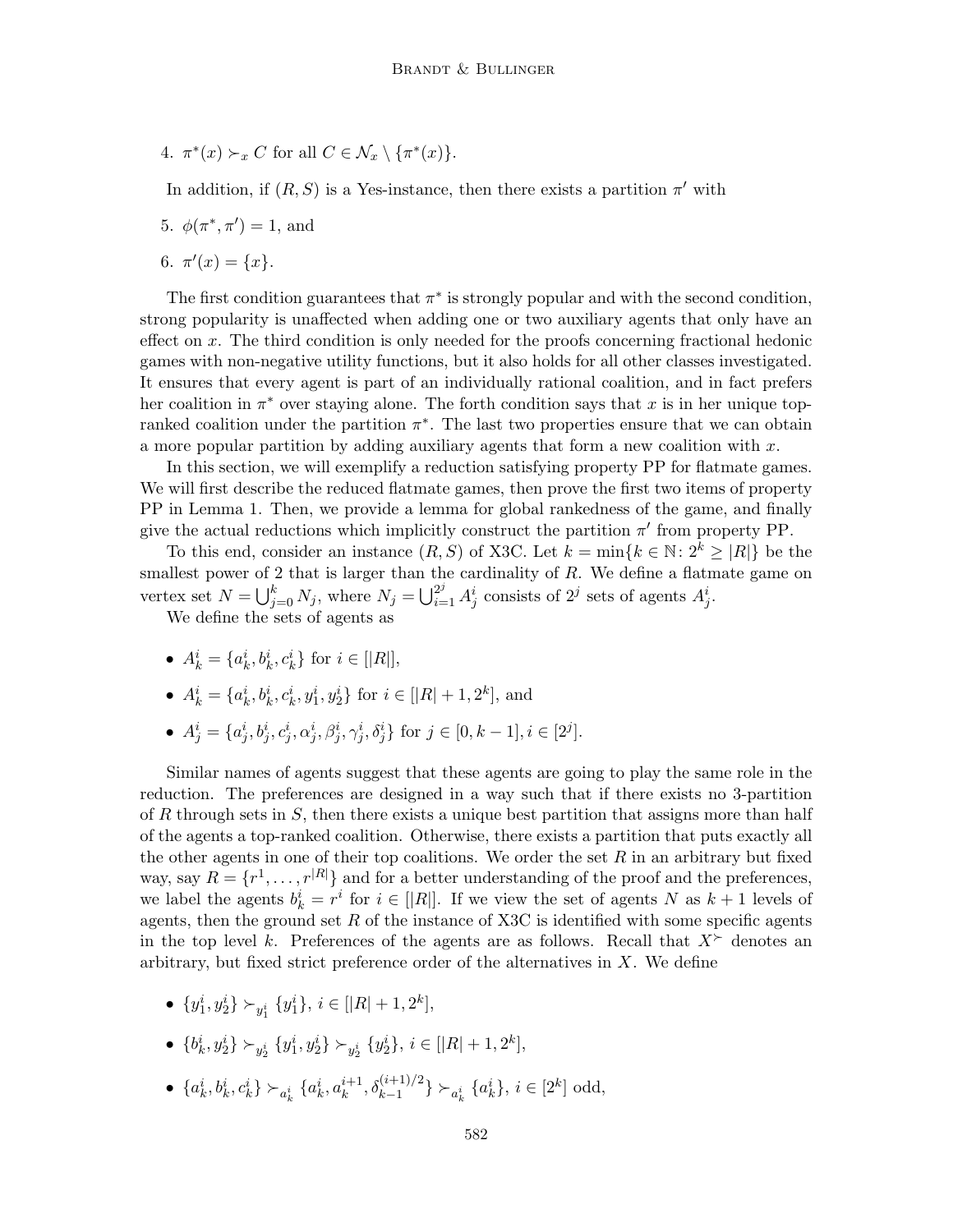- $\{a_k^i, b_k^i, c_k^i\} \succ_{a_k^i} \{a_k^i, a_k^{i-1}, \delta_{k-1}^{i/2}\} \succ_{a_k^i} \{a_k^i\}, i \in [2^k]$  even,
- $\{a_j^i, \beta_j^i, \gamma_j^i\} \succ_{a_j^i} \{a_j^i, b_j^i, c_j^i\} \succ_{a_j^i} \{a_j^i\}, \ j \in [0, k-1], i \in [2^j],$
- { ${b_k^i, b_k^v, b_k^w}$ }:  ${r^i, r^v, r^w}$ } ∈ S for  $v, w \in [|R|]$ }<sup> $\succ$ </sup> $\succ_{b_k^i} {a_k^i, b_k^i, c_k^i}$ }  $\succ_{b_k^i} {b_k^i}$ ,  $i \in [|R|]$ ,
- $\{b_k^i, y_2^i\} \succ_{b_k^i} \{a_k^i, b_k^i, c_k^i\} \succ_{b_k^i} \{b_k^i\}, i \in [|R|+1, 2^k]$
- $\{b^i_j, c^{2i-1}_{j+1}, c^{2i}_{j+1}\} \succ_{b^i_j} \{a^i_j, b^i_j, c^i_j\} \succ_{b^i_j} \{b^i_j\}, j \in [0, k-1], i \in [2^j],$
- ${a_j^i, b_j^i, c_j^i}$   $\succ_{c_j^i} {c_j^i, c_j^{i+1}, b_{j-1}^{(i+1)/2}}$   $\succ_{c_j^i} {c_j^i}, j \in [k], i \in [2^j]$  odd,
- $\{a_j^i, b_j^i, c_j^i\} \succ_{c_j^i} \{c_j^i, c_j^{i-1}, b_{j-1}^{i/2}\} \succ_{c_j^i} \{c_j^i\}, \ j \in [k], i \in [2^j]$  even,
- $\{a_0^1, b_0^1, c_0^1\} \succ_{c_0^1} \{c_0^1\},\$
- $\{\alpha_j^i, \beta_j^i\} \succ_{\alpha_j^i} \{\alpha_j^i, \alpha_j^{i+1}, \delta_{j-1}^{(i+1)/2}\} \succ_{\alpha_j^i} \{\alpha_j^i\}, \ j \in [k-1], i \in [2^j]$  odd,
- $\{\alpha_j^i, \beta_j^i\} \succ_{\alpha_j^i} \{\alpha_j^i, \alpha_j^{i-1}, \delta_{j-1}^{i/2}\} \succ_{\alpha_j^i} \{\alpha_j^i\}, \ j \in [k-1], i \in [2^j]$  even,
- $\{\alpha_0^1, \beta_0^1\} \succ_{\alpha_0^1} \{\alpha_0^1\},\$
- $\{\beta^i_j, \gamma^i_j, a^i_j\}$  ≻ $_{\beta^i_j}$  { $\beta^i_j, \alpha^i_j\}$  ≻ $_{\beta^i_j}$  { $\beta^i_j$ },  $j \in [0, k-1], i \in [2^j]$ ,
- $\bullet \ \{\gamma^i_j, \delta^i_j\} \succ_{\gamma^i_j} \{\beta^i_j, \gamma^i_j, a^i_j\} \succ_{\gamma^i_j} \{\gamma^i_j\}, \, j \in [0, k-1], i \in [2^j],$
- $\{\delta^i_j, \alpha^{2i-1}_{j+1}, \alpha^{2i}_{j+1}\} \succ_{\delta^i_j} \{\delta^i_j, \gamma^i_j\} \succ_{\delta^i_j} \{\delta^i_j\}, j \in [0, k-2], i \in [2^j]$ , and
- $\{\delta_{k-1}^i, a_k^{2i-1}, a_k^{2i}\}$   $\succ_{\delta_{k-1}^i}$   $\{\delta_{k-1}^i, \gamma_{k-1}^i\}$   $\succ_{\delta_{k-1}^i}$   $\{\delta_{k-1}^i\}$ ,  $i \in [2^{k-1}]$ .

The structure of the flatmate game is illustrated in Figure 1 for the case  $k = 3$ . We will be particularly interested in coalitions of the types  $\{a_j^i, b_j^i, c_j^i\}, \{\alpha_j^i, \beta_j^i\}, \{\gamma_j^i, \delta_j^i\},\$  and  $\{y_1^i, y_2^i\}$  which are marked by undirected edges. These coalitions form the partition  $\pi^*$  of Lemma 1 that we need later to investigate for strong and mixed popularity in the respective reductions. The directed edges indicate that an agent at the tail of the arrow needs to form a coalition with the agent at the tip of the arrow in order to improve from her coalition of the above type. The ground structure of the set of agents can be viewed as a binary tree of triangles depicted by the circular-shaped vertices. The important property of this tree is that whenever a coalition of the type  $\{a_j^i, b_j^i, c_j^i\}$  gets dissolved, there can only be an improvement in popularity for the agents in  $A_j^i$  if they propagate changes in the partition upwards within this tree. This is achieved for agents  $b_j^i$  directly through the binary tree and for agents  $a_j^i$  with help of the auxiliary agents  $\{\alpha_j^i, \beta_j^i, \gamma_j^i, \delta_j^i\}$  that are depicted as diamond-shaped vertices.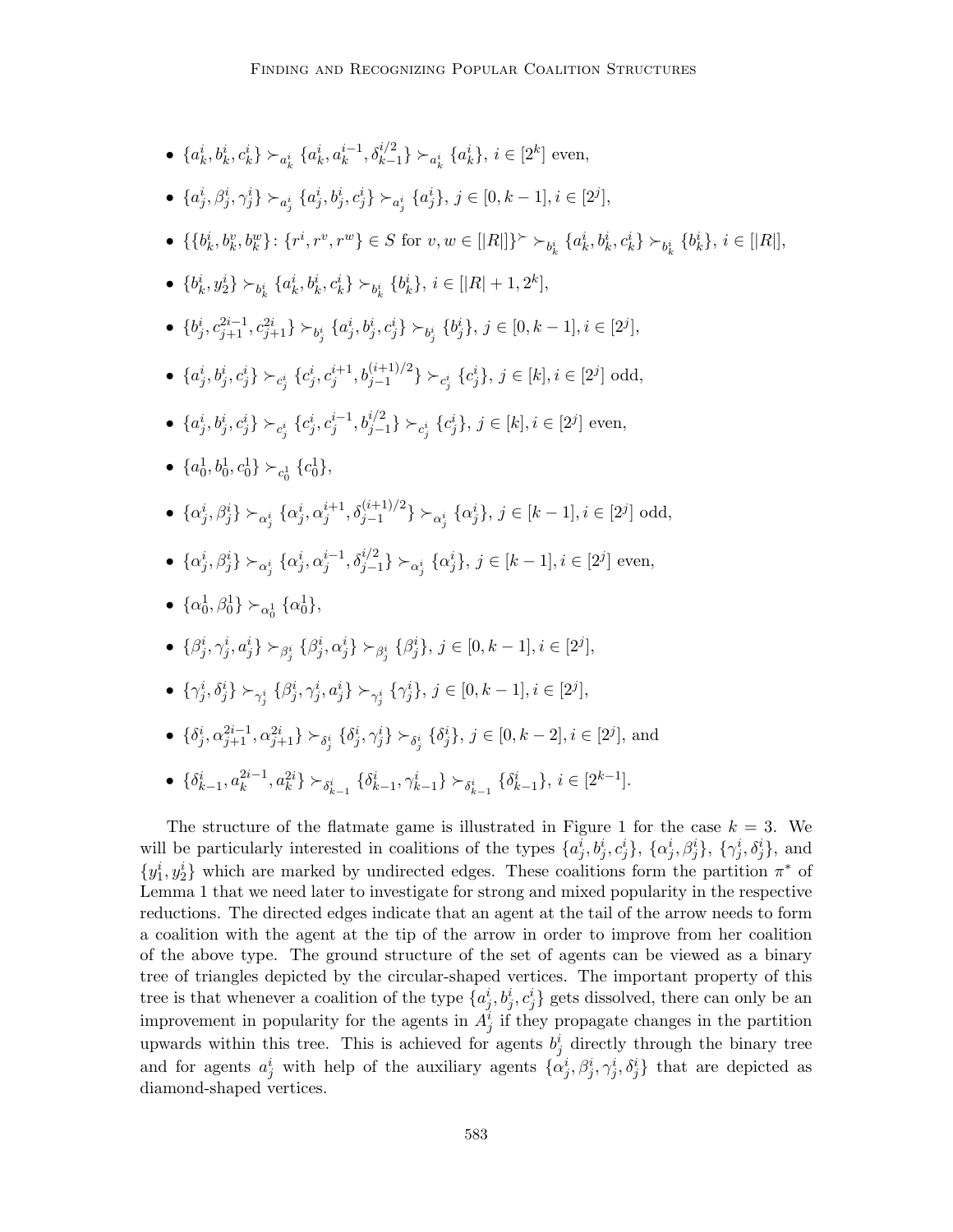

Figure 1: Schematic of the reduction for flatmate games with strict preferences. There is an edge between two agents if they are in the coalition  $\pi^*$  defined in Lemma 1. Directed edges indicate improvements from  $\pi^*$ . The gray edges suggest a 3elementary set in S.

**Lemma 1.** Let an instance  $(R, S)$  of X3C be given and define the corresponding flatmate game as above. Consider the partition  $\pi^* = \{ \{a_j^i, b_j^i, c_j^i\} : j \in [0, k], i \in [2^j] \}$  $\{\{\alpha_j^i,\beta_j^i\},\{\gamma_j^i,\delta_j^i\} \colon j \in [0,k-1], i \in [2^j]\} \cup \{\{y_1^i,y_2^i\} \colon i \in [|R|+1,2^k]\}.$  Let  $\pi \neq \pi^*$ be an arbitrary partition of agents distinct from  $\pi^*$ . Then  $\phi(\pi^*, \pi) \geq 1$ . In addition, if  $c_0^1 \in N(\pi^*, \pi)$ , then  $\phi(\pi^*, \pi) \geq 3$  or  $\{b_k^i : i \in [2^k]\} \subseteq N(\pi, \pi^*)$ .

*Proof.* Let an instance  $(R, S)$  of X3C be given and define the corresponding flatmate game as above. Let  $\pi^*$  be defined as in the lemma and  $\pi \neq \pi^*$  another partition. We recursively define the following sets of agents: for  $i \in [2^k]$ ,  $T_k^i = A_k^i$  and for  $j = k - 1, \ldots, 0, i \in [2^j]$ ,  $T_j^i = A_j^i \cup T_{j+1}^{2i-1} \cup T_{j+1}^{2i}$ . We will prove the following claim by induction over  $j = k, \ldots, 0$ . For every  $i \in [2^j]$  holds: Assume there exists an agent  $x \in T_j^i$  with  $\pi(x) \neq \pi^*(x)$ . Then

 $\phi_{T^i_j}(\pi^*, \pi) \geq 1$ . If even  $\pi(a_j^i) \neq \pi^*(a_j^i)$ , then  $\phi_{T^i_j}(\pi^*, \pi) \geq 3 \vee \{b_k^i : i \in [2^k]\} \cap T^i_j \subseteq N(\pi, \pi^*)$ .

Note that the claim implies  $\phi_{T_j^i}(\pi^*, \pi) \geq 0$  in any case. Clearly, the assertion of the lemma follows from the case  $j = 0$ .

We frequently use the facts that for all  $j \in [0, k-1], i \in [2^j]$ ,

•  $\alpha_j^i \notin N(\pi, \pi^*)$  and if  $\beta_j^i \in N(\pi, \pi^*)$ , then  $\alpha_j^i \in N(\pi^*, \pi)$ , and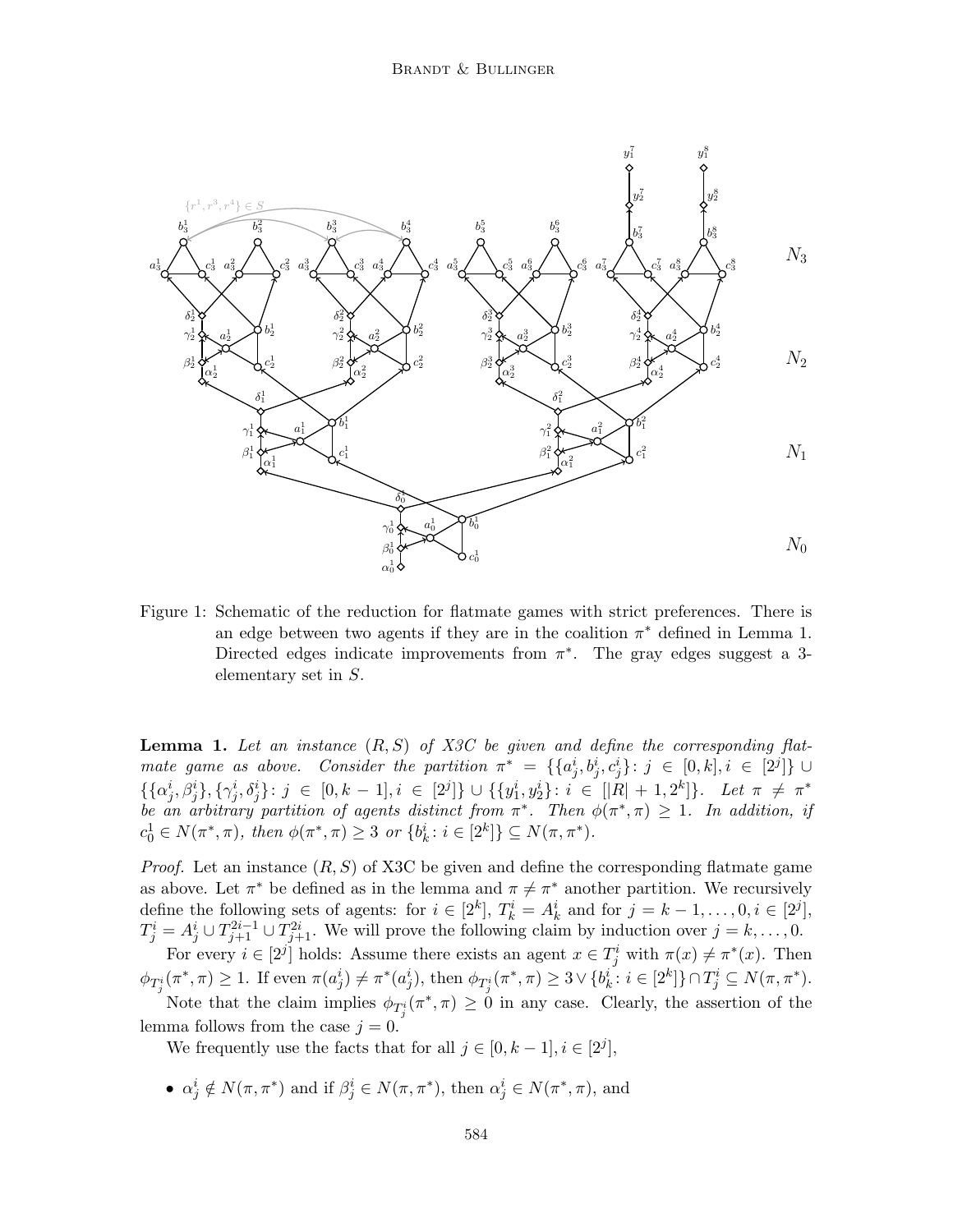•  $\gamma_j^i \notin N(\pi, \pi^*)$  and if  $\delta_j^i \in N(\pi, \pi^*)$ , then  $\gamma_j^i \in N(\pi^*, \pi)$ .

The case  $j = k$  and  $i \in [2^k]$  is immediate (using a similar fact for agents  $y_1^i$  and  $y_2^i$  in the case  $i \in \{ |R| + 1, \ldots, 2^k \}$ .

For the induction step, let  $j \in \{k-1,\ldots,0\}$  and fix  $i \in [2^j]$ . We will essentially prove that changing the coalitions in  $A_j^i$  causes severe loss in popularity, unless we propagate changes to substructures via  $b_j^i$  or  $\delta_j^i$ . Assume first that there exists an agent  $x \in T_j^i$  with  $\pi(x) \neq \pi^*(x)$  but no such agent in  $A_j^i$ . Then,  $x \in T_{j+1}^{2i-1} \vee x \in T_{j+1}^{2i}$  and the claim follows by induction. Assume therefore that there exists an agent  $x \in A_j^i$  with  $\pi(x) \neq \pi^*(x)$ . Note that  $\phi_{A_j^i}(\pi, \pi^*) \leq 1$ .

First consider the case that  $\pi(a_j^i) \neq \pi^*(a_j^i)$ . If  $b_j^i \in N(\pi, \pi^*)$ , we can apply induction for  $T_{j+1}^{2i-1}$  and  $T_{j+1}^{2i}$  and we are done, because by induction  $\phi_{T_{j+1}^{2i-1}\cup T_{j+1}^{2i}}(\pi^*, \pi) \geq 4 \vee \{b_k^i : i \in$  $[2^k] \} \cap (T^{2i-1}_{j+1} \cup T^{2i}_{j+1}) \subseteq N(\pi, \pi^*)$ . We may therefore assume that  $b_j^i \in N(\pi^*, \pi)$ . Then,  $\phi_{A_j^i}(\pi^*, \pi) \geq 3$  or  $a_j^i \in N(\pi, \pi^*)$ . In the latter case,  $\phi_{A_j^i}(\pi^*, \pi) \geq 3$  unless  $\delta_j^i \in N(\pi, \pi^*)$ . Finally, if  $\delta_j^i \in N(\pi, \pi^*)$ , then the claim follows by induction for  $T_{j+1}^{2i-1}$  and  $T_{j+1}^{2i}$ , because  $\phi_{T^i_j}(\pi^*, \pi) = \phi_{A^i_j}(\pi^*, \pi) + \phi_{T^{2i-1}_{j+1}}(\pi^*, \pi) + \phi_{T^{2i}_{j+1}}(\pi^*, \pi) \geq 1+1+1=3.$ 

It remains the case that  $\pi(x) \neq \pi^*(x)$  for  $x \in {\{\alpha_j^i, \gamma_j^i\}}$  while  $\pi(a_j^i) = \pi^*(a_j^i)$ . If  $\pi(\alpha_j^i) \neq$  $\pi^*(\alpha_j^i)$ , then  $\phi_{A_j^i}(\pi^*, \pi) \geq 2$ . If  $\pi(\gamma_j^i) \neq \pi^*(\gamma_j^i)$ , then  $\phi_{A_j^i}(\pi^*, \pi) \geq 2$  or  $\phi_{A_j^i}(\pi^*, \pi) \geq 2$  $0 \wedge \pi(\delta_j^i) = \{\delta_j^i, \alpha_{j+1}^{2i-1}, \alpha_{j+1}^{2i}\}\$ and the claim follows by induction.  $\Box$ 

In the next lemma, we prove that the preferences used in the construction are even globally ranked.

**Lemma 2.** Let an instance  $(R, S)$  of X3C be given and define the corresponding flatmate game as above. Then, the preferences are globally ranked.

*Proof.* The global preferences are composed of preferences  $\succ_0, \ldots, \succ_k$  over the sets of coalitions  $C_0, \ldots, C_k$ , where  $C_j$  is essentially the set of coalitions that is individually rational for some agent in  $A_j^i$  for some  $i \in [2^j]$ . More formally,  $C_k = \bigcup_{i=1}^{2^k} \{C \subseteq N : \exists v \in A_k^i : C \succsim_v \{v\}\}\$ and, for  $j = k - 1, \ldots, 0, C_j = \bigcup_{i=1}^{2^j} \{C \subseteq N : \exists v \in A_j^i : C \succsim_v \{v\}\} \setminus C_{j+1}$ . Note that this separates coalitions by level, and  $C_j \cap C_{j'} = \emptyset$  for  $j \neq j'$ . In particular, coalitions of the types  $\{\delta^i_j, \alpha^{2i-1}_{j+1}, \alpha^{2i}_{j+1}\}, \{\delta^i_{k-1}, a^{2i-1}_{k}, a^{2i}_{k}\},$  and  $\{b^i_j, c^{2i-1}_{j+1}, c^{2i}_{j+1}\}$  that involve agents of two levels are added to the coalitions of the higher level. The global ranking is given in succinct form over  $\bigcup_{j=0}^k C_j$  as  $join(\succ_0,\ldots,\succ_k)$ . It can be extended to a full global ranking by adding coalitions that are not individually rational for one of its members at the bottom. It remains to specify these subrankings. The preferences over sets of coalitions can always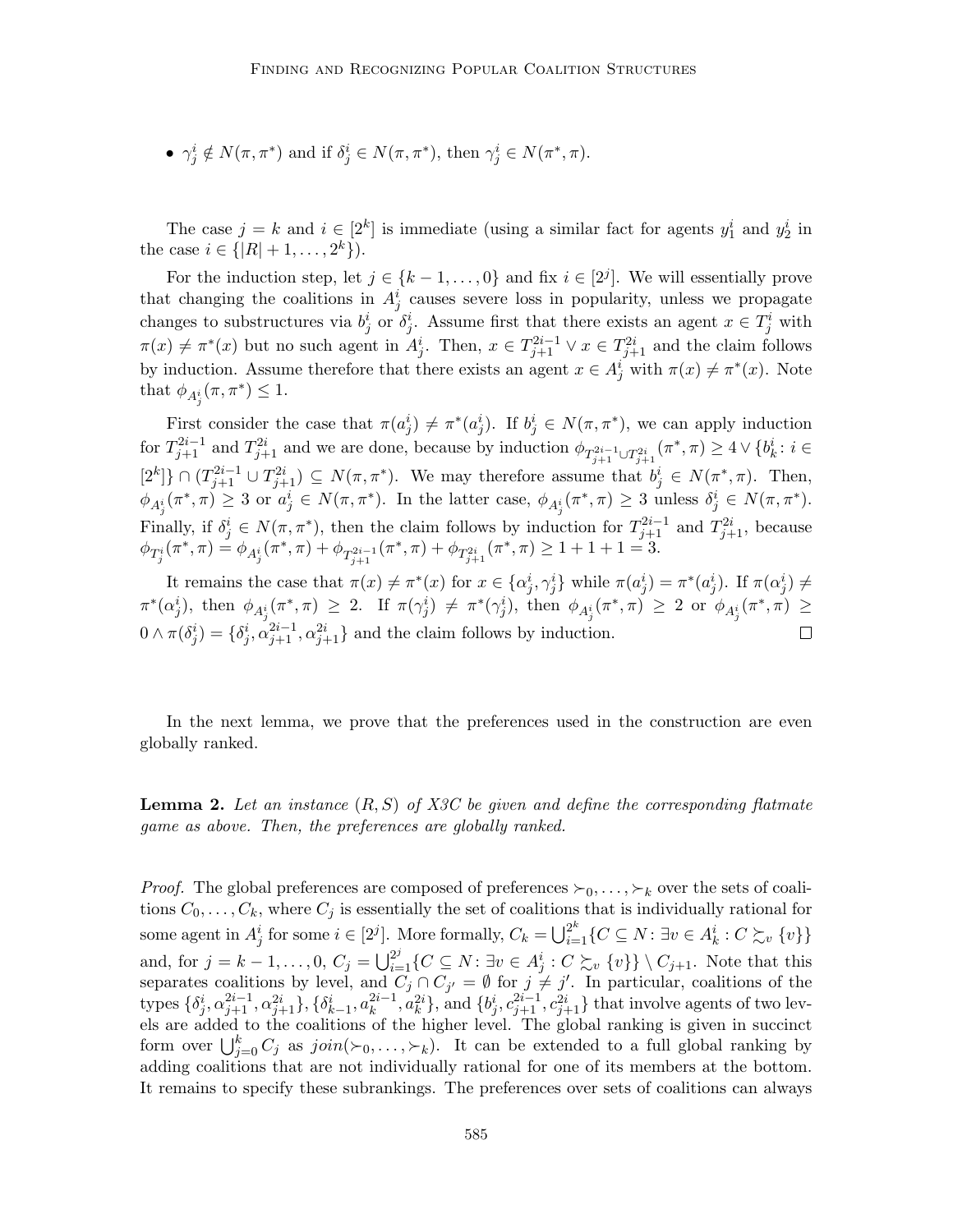be arbitrary. The ranking  $\succ_k$  is given as

$$
\{\{y_1^i, y_2^i\} : i \in [|R| + 1, 2^k]\}^{\succ}
$$
\n
$$
\succ_k \{\{b_k^i, y_2^i\} : i \in [|R| + 1, 2^k]\}^{\succ}
$$
\n
$$
\succ_k \{\{y_1^i\}, \{y_2^i\} : i \in [|R| + 1, 2^k]\}^{\succ}
$$
\n
$$
\succ_k \{\{b_k^i, b_k^v, b_k^w\} : \{r^i, r^v, r^w\} \in S \text{ for } v, w \in [|R|]\}^{\succ}
$$
\n
$$
\succ_k \{\{b_k^i\} : i \in [2^k]\}^{\succ}
$$
\n
$$
\succ_k \{\{a_k^i, b_k^i, c_k^i\} : i \in [2^k]\}^{\succ}
$$
\n
$$
\succ_k \{\{b_{k-1}^i, c_k^{2i-1}, c_k^{2i}\}, \{\delta_{k-1}^i, a_k^{2i-1}, a_k^{2i}\} : i \in [2^{k-1}]\}^{\succ}
$$
\n
$$
\succ_k \{\{a_k^i\}, \{c_k^i\} : i \in [2^k]\}^{\succ}
$$

For  $j \in [k-1]$ , the ranking  $\succ_j$  is given as

$$
\{\{\gamma_j^i, \delta_j^i\} : i \in [2^j]\}^{\succ}
$$
  
\n
$$
\succ_j \{\{a_j^i, \beta_j^i, \gamma_j^i\} : i \in [2^j]\}^{\succ}
$$
  
\n
$$
\succ_j \{\{a_j^i, b_j^i, c_j^i\}, \{\alpha_j^i, \beta_j^i\} : i \in [2^j]\}^{\succ}
$$
  
\n
$$
\succ_j \{\{b_{j-1}^i, c_j^{2i-1}, c_j^{2i}\}, \{\delta_{j-1}^i, \alpha_j^{2i-1}, \alpha_j^{2i}\} : i \in [2^{j-1}]\}^{\succ}
$$
  
\n
$$
\succ_j \{\{a_j^i\}, \{b_j^i\}, \{c_j^i\}, \{\alpha_j^i\}, \{\beta_j^i\}, \{\gamma_j^i\}, \{\delta_j^i\} : i \in [2^j]\}^{\succ}
$$

Finally,  $\succ_0$  is given as

$$
\{\gamma_0^1, \delta_0^1\} \succ_0 \{a_0^1, \beta_0^1, \gamma_0^1\} \succ_0 \{\{a_0^1, b_0^1, c_0^1\}, \{\alpha_0^1, \beta_0^1\}\}^{\succ}
$$
  

$$
\succ_0 \{\{a_0^1\}, \{b_0^1\}, \{c_0^1\}, \{\alpha_0^1\}, \{\beta_0^1\}, \{\gamma_0^1\}, \{\delta_0^1\}\}^{\succ}
$$

The individual preferences are clearly induced by the global ranking.

 $\Box$ 

We are now ready to apply the two lemmas for the desired reductions.

**Theorem 3.** Deciding whether there exists a strongly popular partition in flatmate games is coNP-hard, even if preferences are strict and globally ranked.

*Proof.* The reduction is from X3C. Given an instance  $(R, S)$  of X3C, we define a hedonic game on agent set  $N' = N \cup \{z\}$  where the agents N are as in the above construction with the identical preferences except changing the preferences of  $c_0^1$  to  $\{a_0^1, b_0^1, c_0^1\} \succ_{c_0^1} \{c_0^1, z\} \succ_{c_0^1} c_0^1$  ${c_0^1\brace c_0^1}$ , and  ${c_0^1\brace c_2^1}$ ,  $\sum_{z\in\{z\}}$ . In particular, for every agent in  $N\setminus{c_0^1\brace c_0^1}$ , coalitions together with z are not individually rational. Note that  $|N'| = 3 \sum_{j=0}^{k} 2^{j} + 4 \sum_{j=0}^{k-1} 2^{j} + 2(2^{k} - |R| - 1) + 1 =$  $12 \cdot 2^{k} - 2 \cdot |R| - 8 = \mathcal{O}(|R|)$  and the reduction is in polynomial time.

Consider the partition  $\sigma^* = \{ \{a_j^i, b_j^i, c_j^i\} : j \in [0, k], i \in [2^j] \} \cup \{ \{\alpha_j^i, \beta_j^i\}, \{\gamma_j^i, \delta_j^i\} : j \in [0, k] \}$  $[0, k-1], i \in [2^j] \} \cup \{\{y_1^i, y_2^i\} : i \in [|R|+1, 2^k] \} \cup \{\{z\}\} = \pi^* \cup \{\{z\}\}\$  for the partition  $\pi^*$  from Lemma 1. Let  $\sigma \neq \sigma^*$  be given and define  $\pi = (\sigma \setminus \sigma(z)) \cup {\sigma(z) \setminus \{z\}}$ , i.e. the partition on the agent set  $N$ , where  $z$  left her coalition. Note that due to the preferences of agents in N,  $\phi(\pi^*, \pi) \leq \phi_N(\sigma^*, \sigma)$ . We investigate the popularity margin of  $\sigma^*$  and  $\sigma$  by a case distinction over the possible coalitions for agent z using the knowledge of Lemma 1 about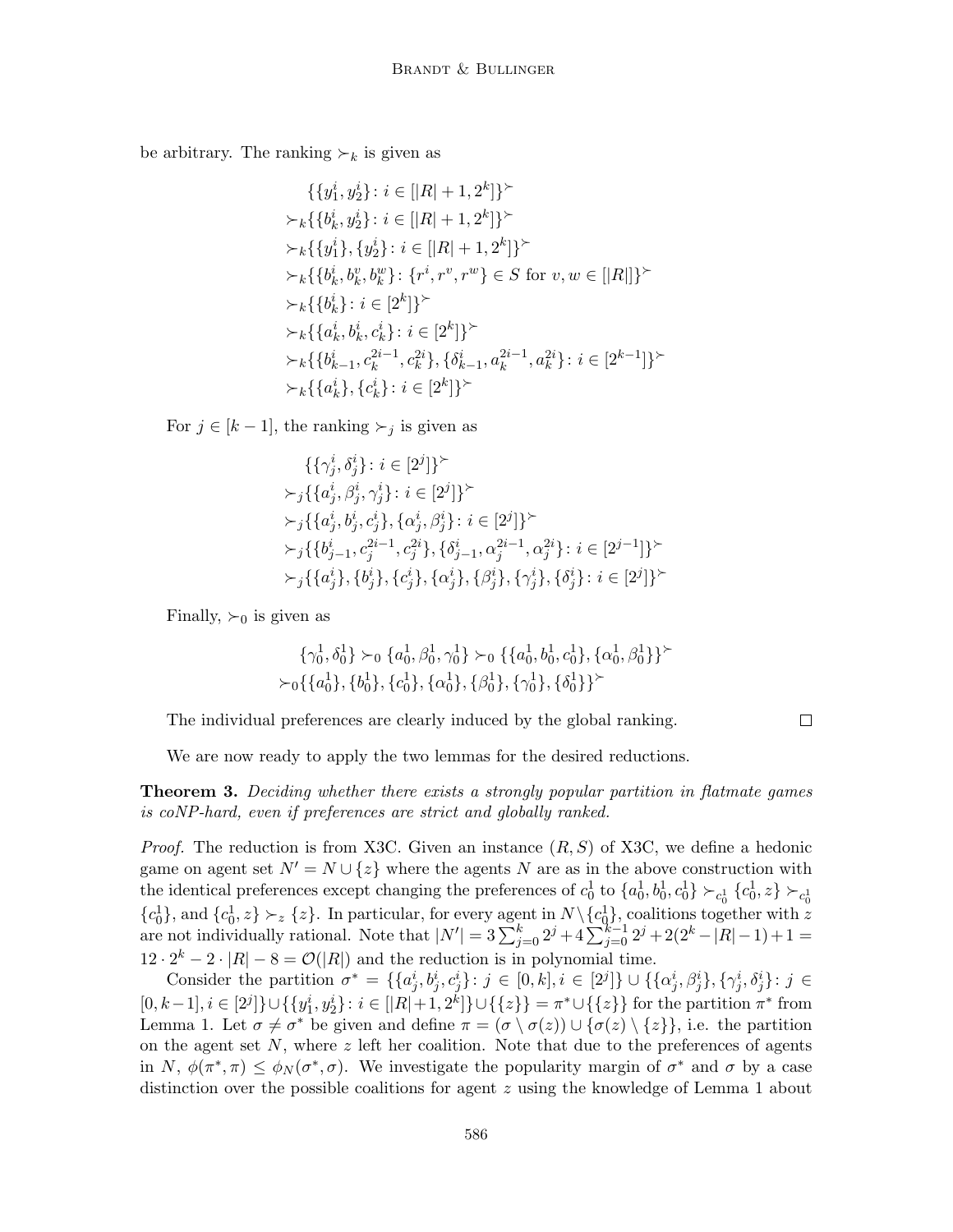the relationship of the partitions  $\pi^*$  and  $\pi$ . If  $\sigma(z) = \{z\}$ , then  $\phi(\sigma^*, \sigma) = \phi(\pi^*, \pi) \geq 1$ . If  $\sigma(z) = \{c_0^1, z\}$ , then  $\phi(\sigma^*, \sigma) \ge -1 + \phi(\pi^*, \pi) \ge -1 + 1 \ge 0$ . Otherwise,  $\phi(\sigma^*, \sigma) =$  $1 + \phi(\pi^*, \pi) \geq 1$ . It follows directly that  $\sigma^*$  is popular and hence there exists a strongly popular partition if and only if  $\sigma^*$  is strongly popular. We will prove that this is the case if and only if the instance of X3C is a No-instance.

Assume that there exists no 3-partition of R through sets in S. The only case above, where the popularity margin is not strictly positive, is if  $\sigma(z) = \{z, c_0^1\}$ , but in this case  $\pi(c_0^1) = \{c_0^1\}$  and it follows that  $\phi(\sigma^*, \sigma) \ge -1 + \phi(\pi^*, \pi) \ge -1 + 3 \ge 2$ . Hence,  $\sigma^*$  is strongly popular.

Conversely, assume that there exists a 3-partition  $S' \subseteq S$  of R. Define

$$
\sigma' = \{ \{b_k^v, b_k^w, b_k^x\} \colon \{r^v, r^w, r^x\} \in S' \} \cup \{ \{b_k^i, y_2^i\}, \{y_1^i\} \colon i \in [|R|+1, 2^k] \}
$$
\n
$$
\cup \{ \{\delta_{k-1}^i, a_k^{2i-1}, a_k^{2i}\} \colon i \in [2^{k-1}] \} \cup \{ \{b_j^i, c_{j+1}^{2i-1}, c_{j+1}^{2i}\}, \{a_j^i, \beta_j^i, \gamma_j^i\} \colon j \in [k-1], i \in [2^j] \}
$$
\n
$$
\cup \{ \{\delta_j^i, \alpha_{j+1}^{2i-1}, \alpha_{j+1}^{2i}\} \colon j \in [k-2], i \in [2^j] \} \cup \{ \{\alpha_0^1\}, \{z, c_0^1\} \}.
$$

It is easily checked that  $\phi(\sigma', \sigma^*) = 0$ .

 $\text{Indeed, } N(\sigma', \sigma^*) = \{b_k^i : i \in [2^k]\} \cup \{\beta_j^i, \delta_j^i, a_j^i : j \in [0, k-1], i \in [2^j]\} \cup \{y_2^i : i \in [2^j]\}$  $[|R|+1, 2^k] \} \cup \{z\}$ . Therefore,  $|N(\sigma', \sigma^*)| = 2^k + 4 \sum_{j=1}^{k-1} 2^j + 2^k - (|R|+1) + 1 = 6 \cdot 2^k - |R| - 4 = 6 \cdot 2^k - 4$ 1  $\frac{1}{2}|N'|$ . Hence,  $\phi(\sigma', \sigma^*) \geq 0$  and equality follows from popularity of  $\sigma^*$ . Therefore, there exists no strongly popular partition.  $\Box$ 

A similar reduction as in Theorem 3 also works for mixed popularity. Then, however, we need two auxiliary agents to control the switch between a strongly popular and non-popular partition.

Theorem 4. Computing a mixed popular partition in flatmate games is NP-hard, even if preferences are strict and globally ranked.

Popular partitions are guaranteed to exist in roommate games with strict and globally ranked preferences (Abraham et al., 2008). We show by means of a counterexample that this is no longer the case when moving from roommate to flatmate games. This example game will serve as a crucial gadget to prove the hardness of computing popular partitions.

**Proposition 8.** There exists a flatmate game with strict and globally ranked preferences which does not admit a popular partition.

*Proof.* Consider  $N = \{x_1, x_2, x_3\} \cup \{z_1^j\}$  $\frac{j}{1}, z_2^j$  $2: j \in [4]$ , and preferences induced by the global ranking ≻ given by  $\{\{x_1, z_1^j\}$  $\frac{j}{1}, z_2^j$  $\{x_2, y_2^j\}$ :  $j \in [4]$ }  $\succ \{ \{x_2, z_1^j\}$  $j_1^j, z_2^j$  $\{x_2^j\}$ :  $j \in [4]$ }  $\succ \{x_3, z_1^j\}$  $\frac{j}{1}, z_2^j$  $\{j_2\}$ :  $j \in$  $[4]\}^{\succ} \succ (\{\{x_i\} : i \in [3]\} \cup \{\{z_k^j\} : i \in [3]\}]$  $\{f_k\}: k \in [2], j \in [4]\}$ . We claim that there exists no popular partition. By Proposition 2, we only need to consider Pareto optimal partitions. Let  $\pi$ be any Pareto optimal partition. Then  $\pi$  is individually rational. We will show how to obtain a more popular partition. By the pigeon hole principle, there exists  $j \in [4]$  with  $\{z_1^j\}$  $_{1}^{j}\},\{z_{2}^{j}$  $\{x_i\} \in \pi$ . If there exists  $i \in [3]$  with  $\{x_i\} \in \pi$ , then creating the coalition  $\{x_i, z_1\}$  $\frac{j}{1}, z_2^j$  $\begin{smallmatrix} 2 \ 2 \end{smallmatrix}$ is more popular.

Otherwise, we may assume that for some  $\{j_1, j_2, j_3\} \subseteq [4]$ ,  $\pi(x_i) = \{x_i, z_1^{j_i}, z_2^{j_i}\}$ , for  $i \in [3]$ . Let  $j_4 \in [4] \setminus \{j_1, j_2, j_3\}$  be the remaining index. We obtain a new partition  $\pi'$  by forming  $\pi'(x_i) = \{x_i, z_1^{j_{i+1}}\}$  $\frac{j_{i+1}}{1}, z_2^{j_{i+1}}$  $\{z_2^{j_1}\}\$ , leaving  $z_1^{j_1}$  and  $z_2^{j_1}$  in singleton coalitions.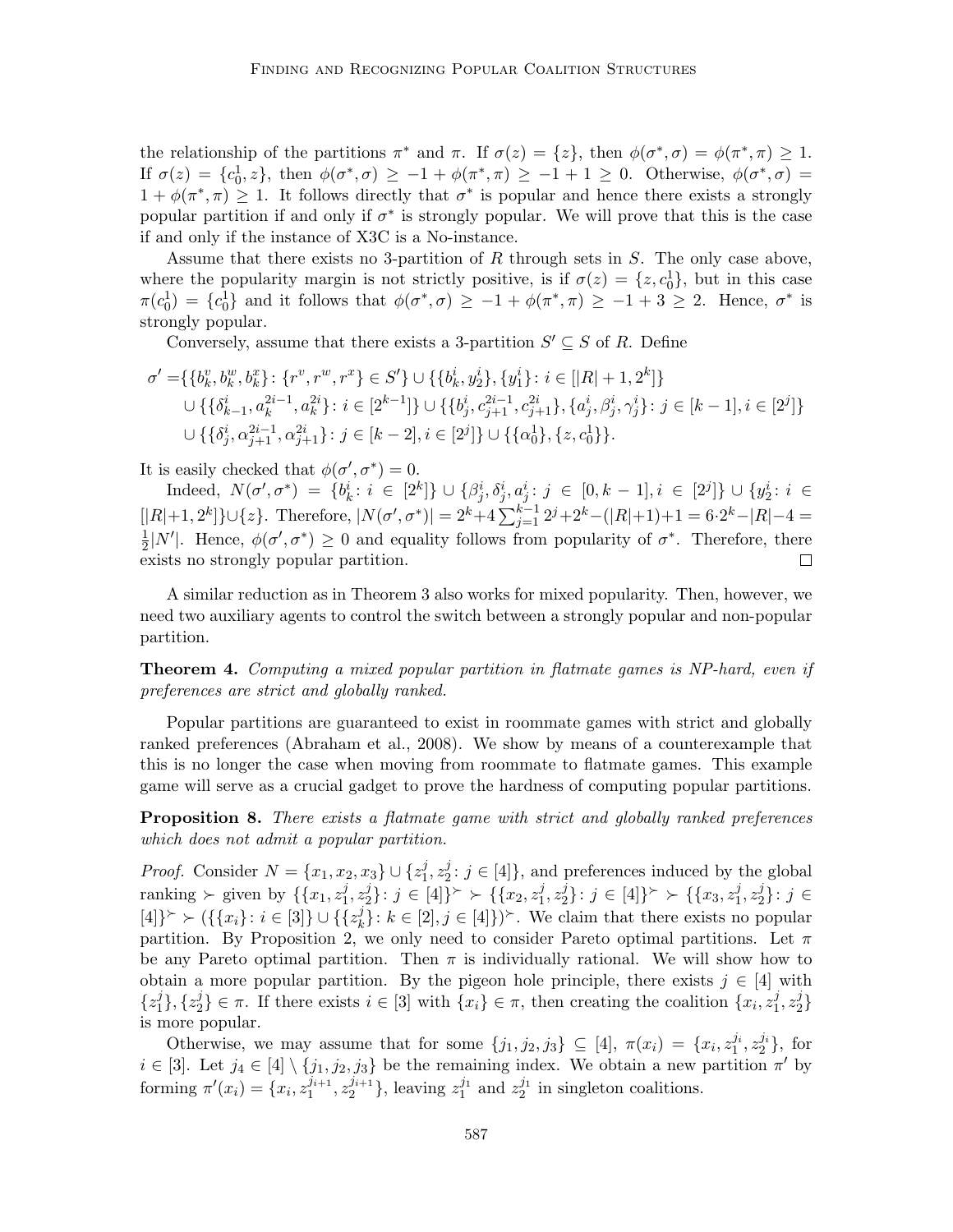Then, 
$$
N(\pi', \pi) \supseteq \{z_1^{j_i}, z_2^{j_i} : i \in [2, 4]\}
$$
 while  $N(\pi, \pi') \subseteq \{x_1, x_2, x_3, z_1^{j_1}, z_2^{j_1}\}$ . Hence,  $\phi(\pi', \pi) \geq 1$ .

The idea is to replace the agents  $x_i$  of this example by the gadget of Lemma 1 to obtain a hardness result.

Theorem 5. Deciding whether there exists a popular partition in flatmate games with strict and globally ranked preferences is coNP-hard.

*Proof.* Given an instance  $(R, S)$  of X3C, we construct the flatmate game  $(N, \geq)$  with strict and globally ranked preferences as follows. We take 3 copies  $(N_i, \xi_i)$  of the game of Lemma 1, where  $\succsim_i$  are the strict and globally ranked preferences of Lemma 2. Denote the special partition and agent of the lemma by  $\pi_i^*$  and  $x_i = c_{0i}^1$ , respectively. Also, denote the set of coalitions ranked by  $\succsim_i$  with  $C'_i$  and define  $C_i = C'_i \setminus {\{x_i\}}$ . We set  $N=N_1\cup N_2\cup N_3\cup \{z_1^j$  $\frac{j}{1}, z_2^j$  $2: j \in [4]$ . To define global preferences, we define preferences over  $C_4 = \{ \{x_i, z_1^j\}$  $\frac{j}{1}, z_2^j$  $\{i\}_{2}^{j}: i\in [3], j\in [4]\}\cup \{\{x_{i}\}: i\in [3]\}\cup \{\{z_{k}^{j}\}_{k}\}$  ${k \atop k}$ :  $k \in [2], j \in [4]$ .

$$
\{\{x_1, z_1^j, z_2^j\} : j \in [4]\}^{\succ}
$$
  
\n
$$
\succ_4 \{\{x_2, z_1^j, z_2^j\} : j \in [4]\}^{\succ}
$$
  
\n
$$
\succ_4 \{\{x_3, z_1^j, z_2^j\} : j \in [4]\}^{\succ}
$$
  
\n
$$
\succ_4 (\{\{x_i\} : i \in [3]\} \cup \{\{z_k^j\} : k \in [2], j \in [4]\})^{\succ}
$$

The global ranking is given over  $\bigcup_{j=1}^4 C_j$  as  $\succsim = \text{join}(\succsim_1, \succsim_2, \succsim_3, \succsim_4)$  in succinct form. We claim that there exists a popular partition if and only if  $(R, S)$  is a No-instance of X3C.

If  $(R, S)$  is a No-instance, consider  $\pi^* = \bigcup_{i=1}^3 \pi_i^* \cup \{\{z_k^j\}$  $\{f_k\}: k \in [2], j \in [4]\}.$  Let  $\pi$  be any other partition. Let  $I = \{i \in [3] : \pi^*(x_i) \neq \pi(x_i) \text{ and define } N' = N_1 \cup N_2 \cup N_3 \text{ and }$  $Z = \{z_1^j\}$  $\frac{j}{1}, z_2^{\bar j}$  $2^j : j \in [4]$ . We have  $\phi_{N'}(\pi^*, \pi) \geq 3|I|$  (due to Lemma 1) while  $\phi_Z(\pi, \pi^*) \leq 2|I|$ . Hence,  $\pi^*$  is more popular than  $\pi$  if  $|I| \geq 1$ . In the case  $|I| = 0$ , it holds  $\phi_{N'}(\pi, \pi^*) \leq 0$ while  $\phi_Z(\pi, \pi^*) \leq 0$  and as  $\pi \neq \pi^*$ , one of the inequalities must be strict.

Now assume that  $(R, S)$  is a Yes-instance of X3C and assume for contradiction that  $\pi$ is popular (and hence Pareto optimal). Then, for  $i \in [3]$ ,  $i \in I$ . Indeed, if  $i \notin I$ , then  $\pi$  restricted to  $N_i$  must be  $\pi_i^*$  (otherwise,  $\pi_i^*$  is more popular). There exists  $j \in [4]$  with  $\pi(z_1^j)$  $j_1^j$   $\neq \{x_1, z_1^j\}$  $\frac{j}{1}, z_2^j$  $\{z_1^j\}$  and by Pareto optimality  $\{z_1^j\}$  $\{i\}, \{z_2^j\}$  $\{2\} \in \pi$ . We obtain a more popular partition  $\pi'$  by replacing the coalitions of  $N_i \cup \{z_1^j\}$  $\frac{j}{1}, z_2^j$  $2<sup>1</sup>$  by the partition of the proof of Theorem 4 for the subgame  $(N_i, \sum_i)$ .

It remains the case that  $I = [3]$ . We may assume that for some  $\{j_1, j_2, j_3\} \subseteq [4]$ ,  $\pi(x_i) =$  $\{x_i, z_1^{j_i}, z_2^{j_i}\}\,$  for  $i \in [3]$ . Let  $j_4 \in [4] \setminus \{j_1, j_2, j_3\}$  be the remaining index. We obtain a new partition  $\pi'$  by removing  $z_1^{j_4}$ ,  $z_2^{j_4}$  from their coalitions and forming  $\pi'(x_i) = \{x_i, z_1^{j_{i+1}}\}$  $j_{i+1}$ ,  $z_2^{j_{i+1}}$  $\genfrac{\{}{\}}{0pt}{}{j_{i+1}}{2},$ leaving  $z_1^{j_1}$  and  $z_2^{j_1}$  in singleton coalitions.

Then,  $N(\pi', \pi) \supseteq \{z_1^{j_i}, z_2^{j_i} : i \in [2, 4]\}$  while  $N(\pi, \pi') \subseteq \{x_1, x_2, x_3, z_1^{j_1}, z_2^{j_1}\}$ . Hence,  $\phi(\pi', \pi) \geq 1$ , a contradiction. П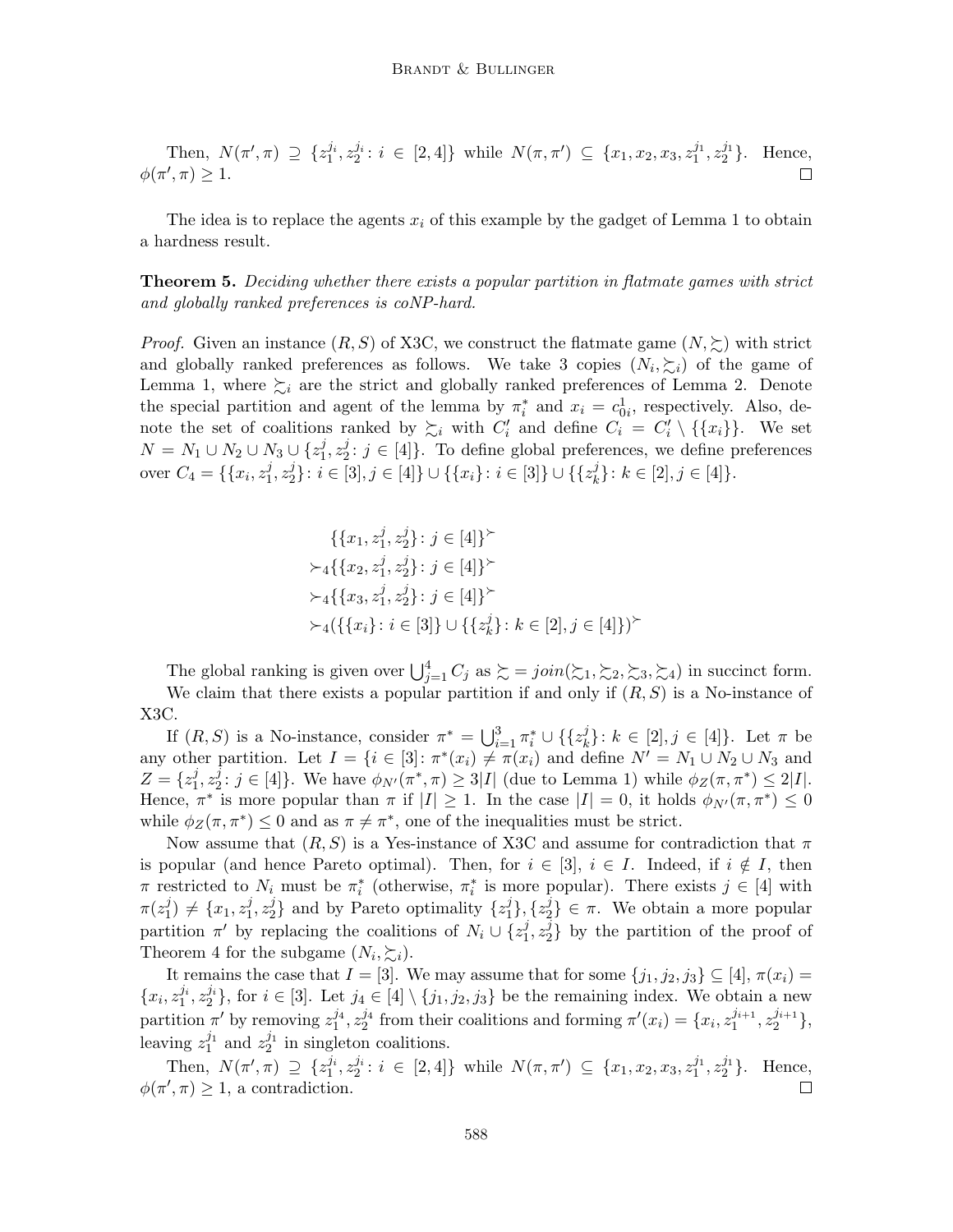To conclude the section, we deal with the problem of verifying whether a given partition is popular or strongly popular. The respective results follow directly from the constructions of the hardness of existence.

**Theorem 6.** Verifying whether a given partition in a flatmate game with strict and globally ranked preferences is popular is coNP-complete.

*Proof.* In the proof of Theorem 5, the partition  $\pi^*$  is popular if and only if  $(R, S)$  is a No-instance of X3C. П

**Theorem 7.** Verifying whether a given partition in a flatmate game is strongly popular is coNP-complete, even if preferences are strict and globally ranked.

*Proof.* In the proof of Theorem 3, the partition  $\pi^*$  is strongly popular if and only if  $(R, S)$ is a No-instance of X3C.  $\Box$ 

We would like to remark a strong relationship of the existence and verification problems. Our general proof strategy for the coNP-hardness of existence problems is to provide an instance of a game together with a partition that is (strongly) popular if and only if the constructed game arises from a No-instance of the NP-hard source problem (this is the partition  $\pi^*$  of property PP). If the game is based on a Yes-instance, there is no (strongly) popular partition. In other words, all relevant questions on (strong) popularity can be answered with this given partition.

Consequently, we actually prove coNP-hardness for a restriction of the verification problem that is only allowed to ask for verification of partitions that have to be (strongly) popular if such a partition exists. Clearly, the hardness of this restricted problem implies both hardness of the verification and the existence problem. The latter follows from the simple reduction that maps tuples  $(G,\pi)$  of a game and a partition to the game G. Instead of giving the reduction for this unifying problem, we prefer not to introduce this restricted verification problem, and to keep the focus on the problems that we are actually interested in. Still, the same phenomenon will occur again for the proofs regarding cardinal hedonic games in the next section.

#### 4.3 Cardinal Hedonic Games

Important subclasses of hedonic games that admit succinct representations are based on cardinal utility functions. For one, there are *additively separable hedonic games* (Bogomolnaia & Jackson, 2002), where the utility that an agent associates with a coalition is the sum of utilities he ascribes to each member of the coalition. On the other hand, there are fractional hedonic games (Aziz, Brandl, Brandt, Harrenstein, Olsen, & Peters, 2019), where the sum of utilities is divided by the number of agents contained in the coalition.

In the following, let  $v_i(j)$  denote the utility that agent i associates with agent j. Based on these utilities and the underlying class of games, we will deduce the utility  $v_i(S)$  that i associates with some coalition  $S \in \mathcal{N}_i$ . The preferences of i over two coalitions  $S, T \in \mathcal{N}_i$ are then given by assuming that  $S \succsim_i T$  if and only if  $v_i(S) \ge v_i(T)$ . A hedonic game  $(N, \succsim)$ is an *additively separable hedonic game* (ASHG) if there is  $(v_i(j))_{i,j\in N}$  such that, for every agent *i*, the preferences  $\succsim_i$  are induced by the cardinal utilities given by  $v_i(S) = \sum_{j \in S} v_i(j)$ .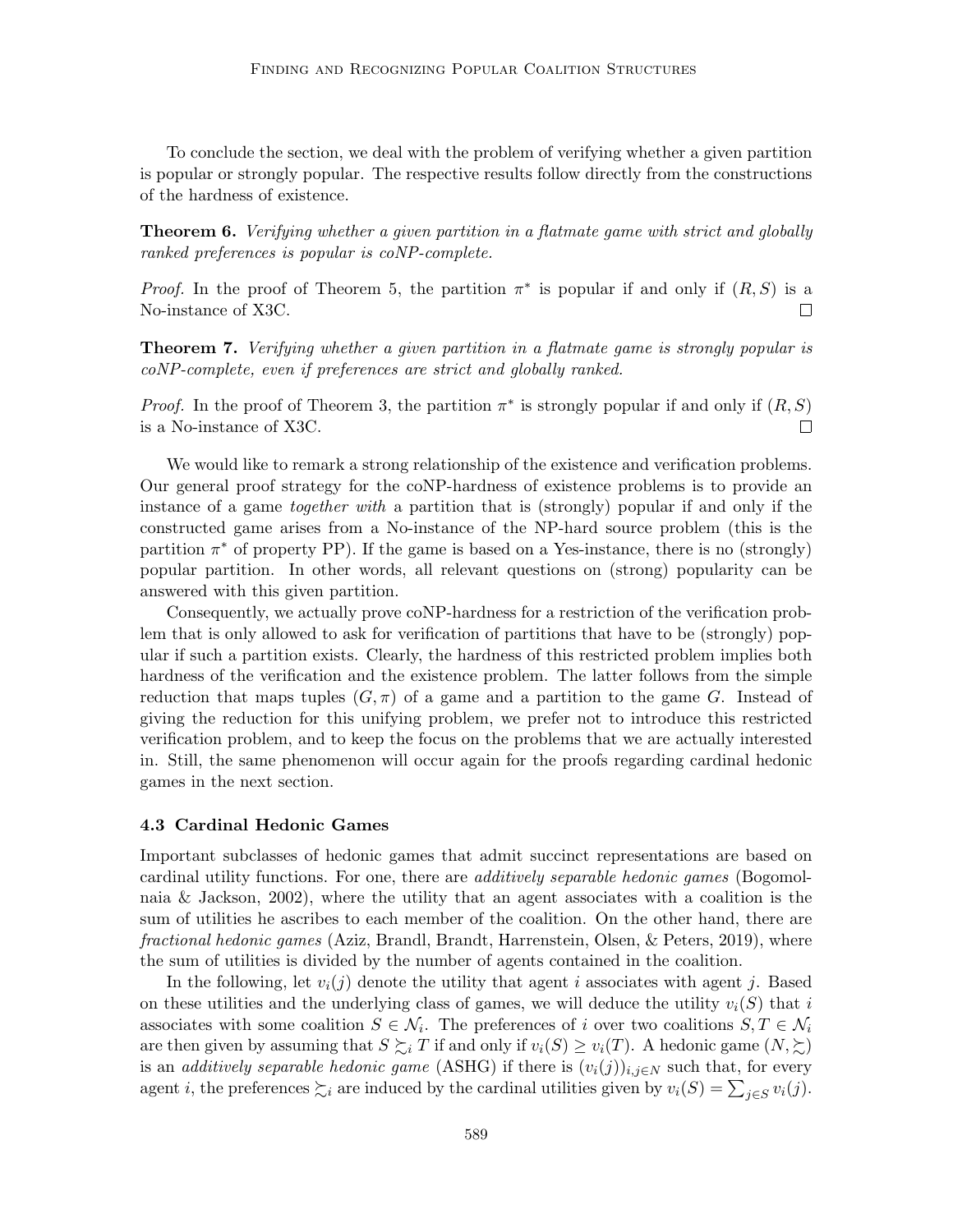

Figure 2: Instance of an additively separable hedonic game with no popular partition. Omitted edges have weight  $-K$ .

The hedonic game  $(N, \geq)$  is a *fractional hedonic game* (FHG) if there exists  $(v_i(j))_{i,j\in N}$ such that, for every agent i, the preferences  $\succsim_i$  are induced by the cardinal utilities given by  $v_i(S) = (\sum_{j \in S} v_i(j)) / |S|$ , for  $S \subseteq N$ . We focus on *symmetric* ASHGs and FHGs, i.e., games for which  $v_i(j) = v_j(i)$  for all  $i, j \in N$  and denote the symmetric utilities by  $v(i, j) = v_i(j) = v_j(i).$ 

All hardness results in this section are obtained by rather involved reductions from X3C.

#### 4.3.1 Additively separable hedonic games

We start by having a look at an example of an ASHG that contains no popular partition and that will be used as a gadget in the hardness construction. There are smaller ASHGs without a popular partition, but the instance of the proposition satisfies further properties required for the reduction of Theorem 8 to work. All games considered in this section only contain a single negative weight, whose absolute value is large enough to ensure that certain coalitions will not form.

**Proposition 9.** Let  $0 < \epsilon < 1$  and  $K \geq 4$ . Consider the following ASHG, depicted in Figure 2 with agent set  $N = \{a_1, a_2, a_3, b_1, b_2, b_3, c_1, c_2\}$  and utilities given by  $v(a_i, c_1) =$  $2, v(a_i, c_2) = 1, v(a_i, b_i) = \epsilon, v(b_i, c_2) = 0$  for all  $i \in [3]$  and  $v(x, y) = -K$  for all other values not defined, yet. Then, there exists no popular partition.

*Proof.* Assume for contradiction that  $\pi$  was a popular partition. Then the following facts hold:

- $a_i \notin \pi(a_i), i \neq j$ ,
- $a_i \notin \pi(b_i), i \neq j$ ,
- $b_i \notin \pi(b_i), i \neq j$ , and
- $c_1 \notin \pi(c_2), c_1 \notin \pi(b_i)$ .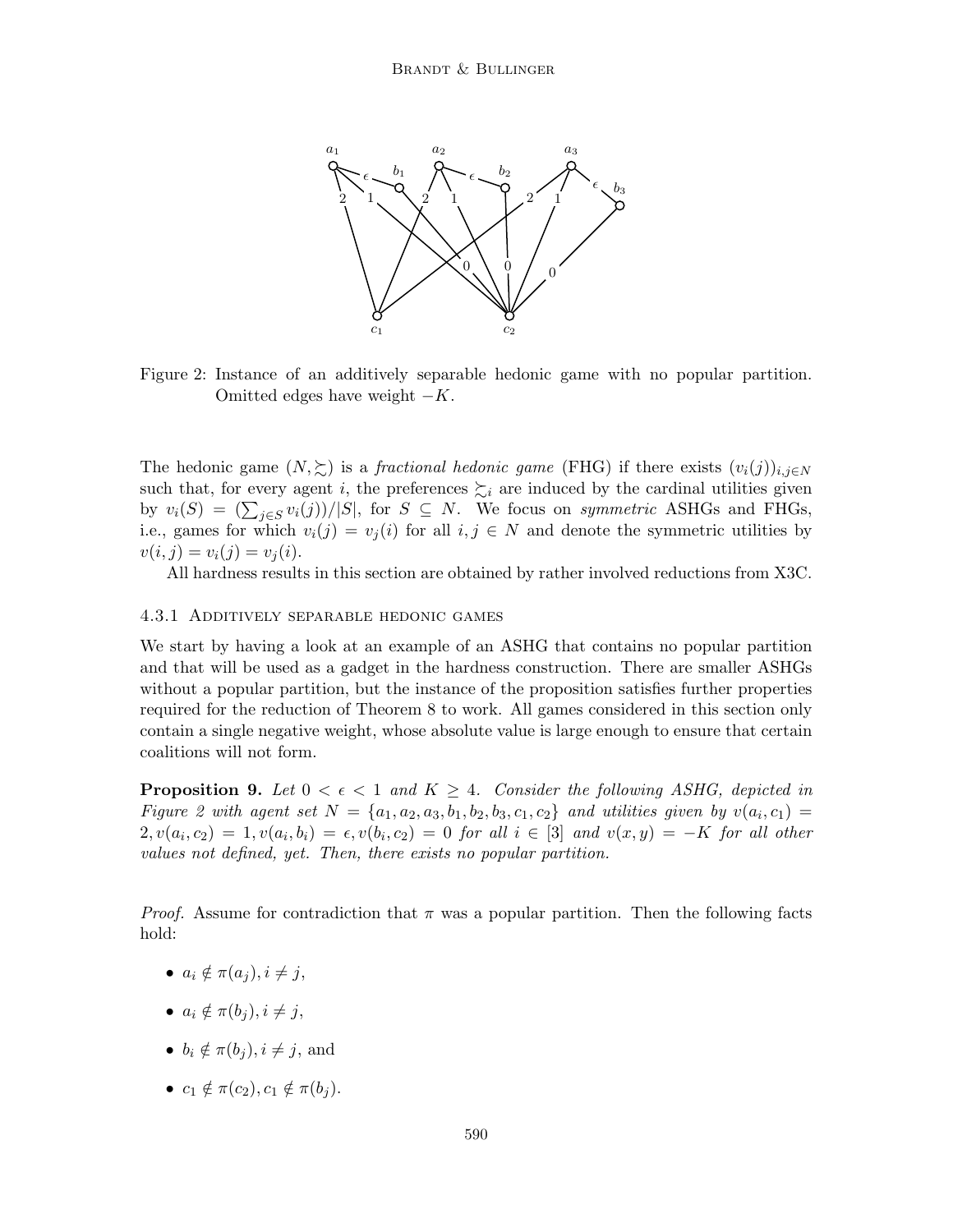In all of these cases, dissolving the coalition in question would be more popular, because all but possibly one agent in the coalition have negative utility and an agent with non-negative utility can only be contained in the coalition if it contains at least 3 agents. Note that  $K$ is larger than the sum of positive weights incident to any agent and therefore its utility is negative once it is in a coalition with an agent that gives negative utility.

Now, for every j, exactly one of the following holds:  $c_1 \in \pi(a_i)$  or  $b_i \in \pi(a_i)$ . In fact, both cannot hold as excluded above. If none holds, then  $\pi(a_j) \subseteq \{a_j, c_2\}$  and we could delete  $b_j$  from her coalition (making no agent worse) and add it to  $\pi(a_j)$ , resulting in a more popular partition.

Next, for  $i \in [2]$ , there exists j with  $c_i \in \pi(a_i)$ . Otherwise, there existed k with  $\pi(a_k) \subseteq \{a_k, b_k\}$  and removing  $b_k$  and adding  $c_i$  is more popular.

Thus, up to symmetry, the only possibility is  $\pi = \{\{a_1, c_1\}, \{b_1\}, \{a_2, c_2, b_2\}, \{a_3, b_3\}\}.$ But then  $\{\{a_2, c_1\}, \{b_2\}, \{a_3, c_2, b_3\}, \{a_1, b_1\}\}\$ is more popular. Hence,  $\pi$  was not popular.  $\Box$ 

We now discuss the proof strategy for showing that computing popular partitions in symmetric ASHGs is NP-hard.

For a reduction from X3C, given an instance  $(R, S)$ , we have R-gadgets for every element of the ground set R and  $S$ -gadgets for every 3-elementary set in S. The gadgets for elements of R rely on the ASHG of Proposition 9. The gadget for a set  $s \in S$  consists of three agents that are very happy in a coalition of their own, but one of them is linked to the  $R$ -gadgets corresponding to the agents in s and can simultaneously prevent the agents in these Rgadgets from voting down a partition. This is of course at the expense of the happiness of agents in the S-gadgets and can only happen if all three R-gadgets are simultaneously dealt with. This is where we achieve the correspondence of the covering with 3-partitions, which we can read off from the coalitions of the agents in S-gadgets.

Theorem 8. Checking whether there exists a popular partition in a symmetric ASHG is NP-hard.

The verification problem for ASHGs turns out to be coNP-complete. The proof of Theorem 9 is simpler than Aziz et al.'s ((2013b)) proof of a weaker statement for ASHGs that do not have to be symmetric.

## Theorem 9. Checking whether a given partition in a symmetric ASHG is popular is coNPcomplete.

The reductions for coNP-hardness of mixed and strong popularity as well as popularity on ASHGs rely on the idea of property PP which we already employed in Lemma 1. The next lemma establishes this property and is subsequently applied to prove the next four theorems. Note that it is not possible to leverage the relationship of mixed popularity and Pareto optimality, because Pareto optimal partitions can be found in polynomial time for symmetric ASHGs (Bullinger, 2020).

## Lemma 3. The class of symmetric ASHGs satisfies property PP.

We obtain several hardness results.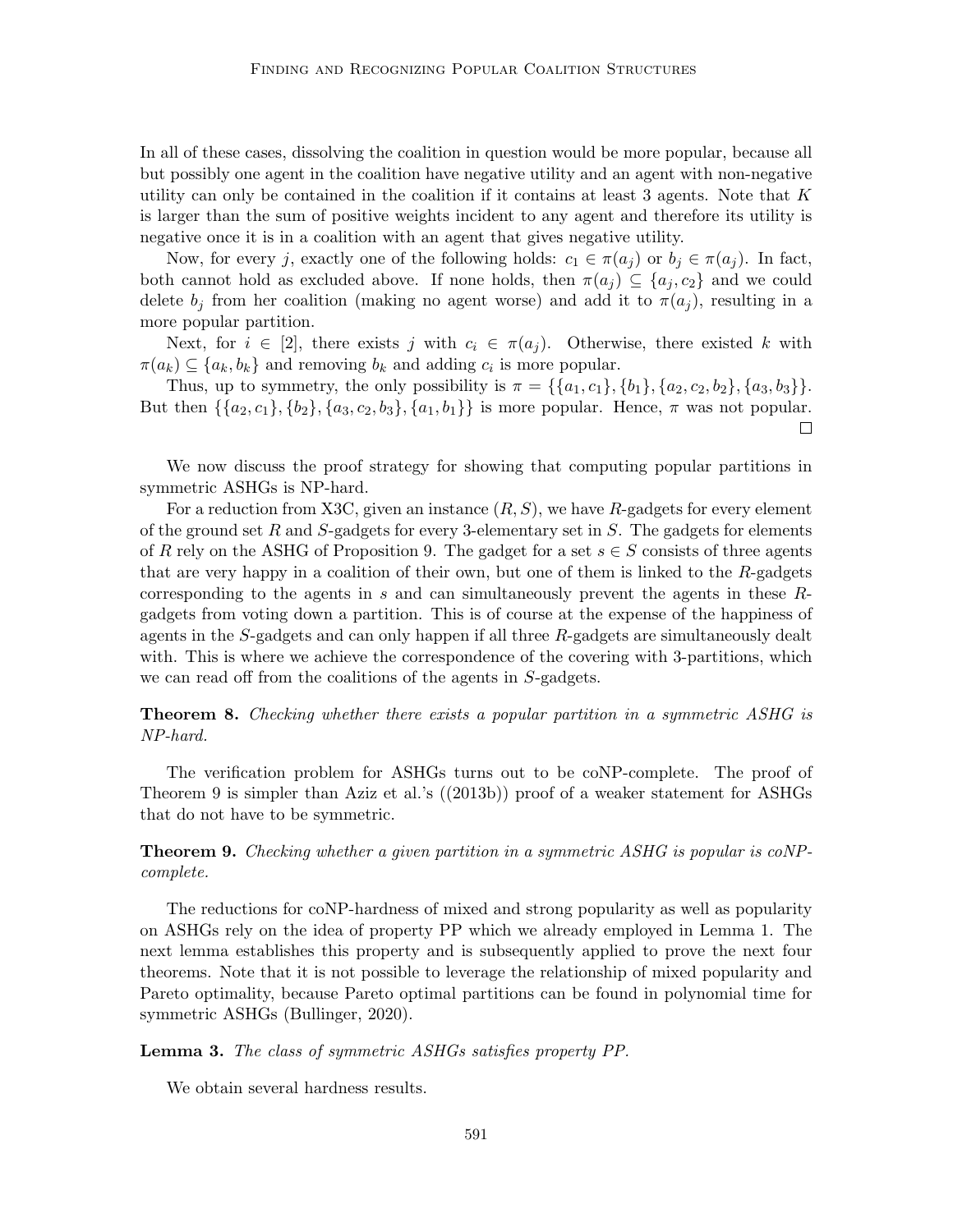**Theorem 10.** Checking whether there exists a strongly popular partition in a symmetric ASHG is coNP-hard.

**Theorem 11.** Verifying whether a given partition in a symmetric ASHG is strongly popular is coNP-complete.

#### Theorem 12. Computing a mixed popular partition in a symmetric ASHG is NP-hard.

We even obtain coNP-hardness of the existence of popular partitions which makes it unlikely that the existence problem for symmetric ASHGs is in NP (otherwise  $\text{coNP} =$ NP) and, together with Theorem 8, might be seen as evidence that this problem is even  $\Sigma_2^p$  $_{2}^{p}$ -complete.

**Theorem 13.** Checking whether there exists a popular partition in a symmetric ASHG is coNP-hard.

#### 4.3.2 Fractional hedonic games

We now turn to FHGs. In general, reduction proofs for FHGs tend to be more complicated than for ASHGs, because utility functions are not additive. On top of that, negative utilities have very different consequences in ASHGs and FHGs. In ASHGs with non-negative utility functions, the grand coalition will form under any set of reasonable assumptions because it is the best possible coalition for all agents. The same is not true for FHGs, which incentivize small coalitions by having the size of a coalition in the denominator of utility functions. Hence, in contrast to ASHGs, FHGs are meaningful in the absence of negative utilities and it is therefore desirable to prove hardness results that even hold for non-negative utilities.

Before investigating popularity, we quote a useful proposition about the structure of top-ranked coalitions in FHGs.

**Proposition 10** (Bullinger (2020)). Let a FHG  $(N, \succeq)$  be given and let  $i \in N$  be an agent. Let  $\mu$  be the utility of a top-ranked coalition of agent i. Then, the top-ranked coalitions of agent i are precisely the coalitions of the form  $\{i\} \cup \{j \in N : v_i(j) > \mu\} \cup W$  for  $W \subseteq \{j \in N : v_j(j) > \mu\}$  $N: v_i(j) = \mu$ .

In other words, every top-ranked coalition of agent  $i$  consists precisely of all agents  $j$ whose utility  $v_i(j)$  exceeds a certain threshold.

Now, we consider the existence and verification problem for popular partitions in fractional hedonic games. The strategy is similar to the case of ASHGs. Again, there exist gadgets for every element of  $R$  and the sets in  $S$ . The  $R$ -gadgets rely on rather simple graphs, namely stars.

We define by  $S_k$  the star graph with k leaves, i.e.,  $S_k \cong G$ , where  $G = (V, E)$  with  $V = \{c, l_1, \ldots, l_k\}, E = \{\{c, l_j\} : j \in [k]\}.$  We say that an FHG is induced by  $S_k$  if its agent set is  $N = V$ , and symmetric, binary utilities are given by  $v(i, j) = 1$  if  $\{i, j\} \in E$  and  $v(i, j) = 0$ , otherwise, where  $i, j \in N$ . The next proposition classifies, which star graphs induce FHGs admitting popular partitions. The boundary cases are illustrated in Figure 3.

**Proposition 11.** Let  $k \in \mathbb{N}$  and consider the FHG induced by  $S_k$ .

For  $k \le 5$ , the (sub-)partition (of)  $\pi = \{\{c, l_1, l_2, l_3\}, \{l_4\}, \{l_5\}\}\$ is popular. For  $k \ge 6$ ,  $S_k$  admits no popular partition.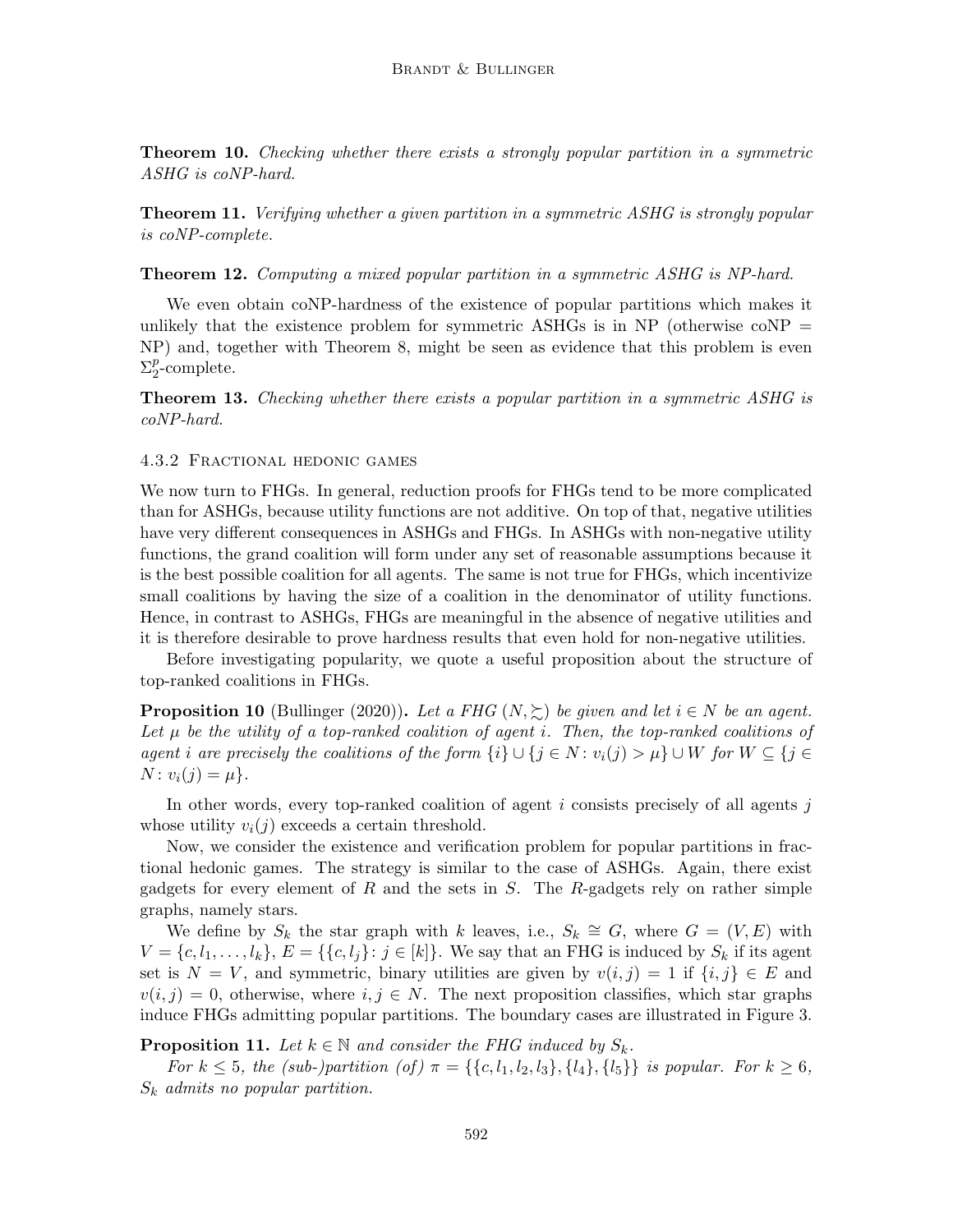

Figure 3: FHGs induced by stars. For stars with 5 leaves, a popular partition  $\pi$  exists (left). This is not the case for stars with more leaves (right). For instance, the grand coalition is more popular than partition  $\pi'$ .

#### Proof. The first part is easily seen.

For the second assertion, let  $k \geq 6$  and assume that  $\pi$  was a popular partition. Then,  $|\pi(c)| \leq 4$ , since otherwise we obtain a more popular partition if one leaf leaves  $\pi(c)$ . But in this case, the grand coalition is more popular (having c and at least  $k-3$  leaves better off).  $\Box$ 

Using stars as gadgets, we can prove the next theorem.

**Theorem 14.** Checking whether there exists a popular partition in a symmetric FHG is NP-hard, even if all utilities are non-negative.

The hardness proof for the verification problem for FHGs is a more involved version of the proof for ASHGs.

Theorem 15. Checking whether a given partition in a symmetric FHG is popular is coNPcomplete, even if all utilities are non-negative and the underlying graph is bipartite.

The graphs used in the proof of Theorem 15 have girth 6. This is in contrast to the polynomial-time algorithm by Aziz et al. (2019) for computing the core in FHGs with girth at least 5.

As in the case of ASHGs, we now consider strong and mixed popularity for FHGs. First, we derive property PP for FHGs. The underlying graph is almost identical to the one for ASHGs, which might be surprising, because the utilities for ASHGs and FHGs induced by the same graph will in general cause very different preferences over coalitions. However, all coalitions that actually matter for the particular instance we consider are of size 2 and 3 and therefore the different game models behave very similarly.

**Lemma 4.** The class of symmetric FHGs with non-negative utility functions satisfies property PP.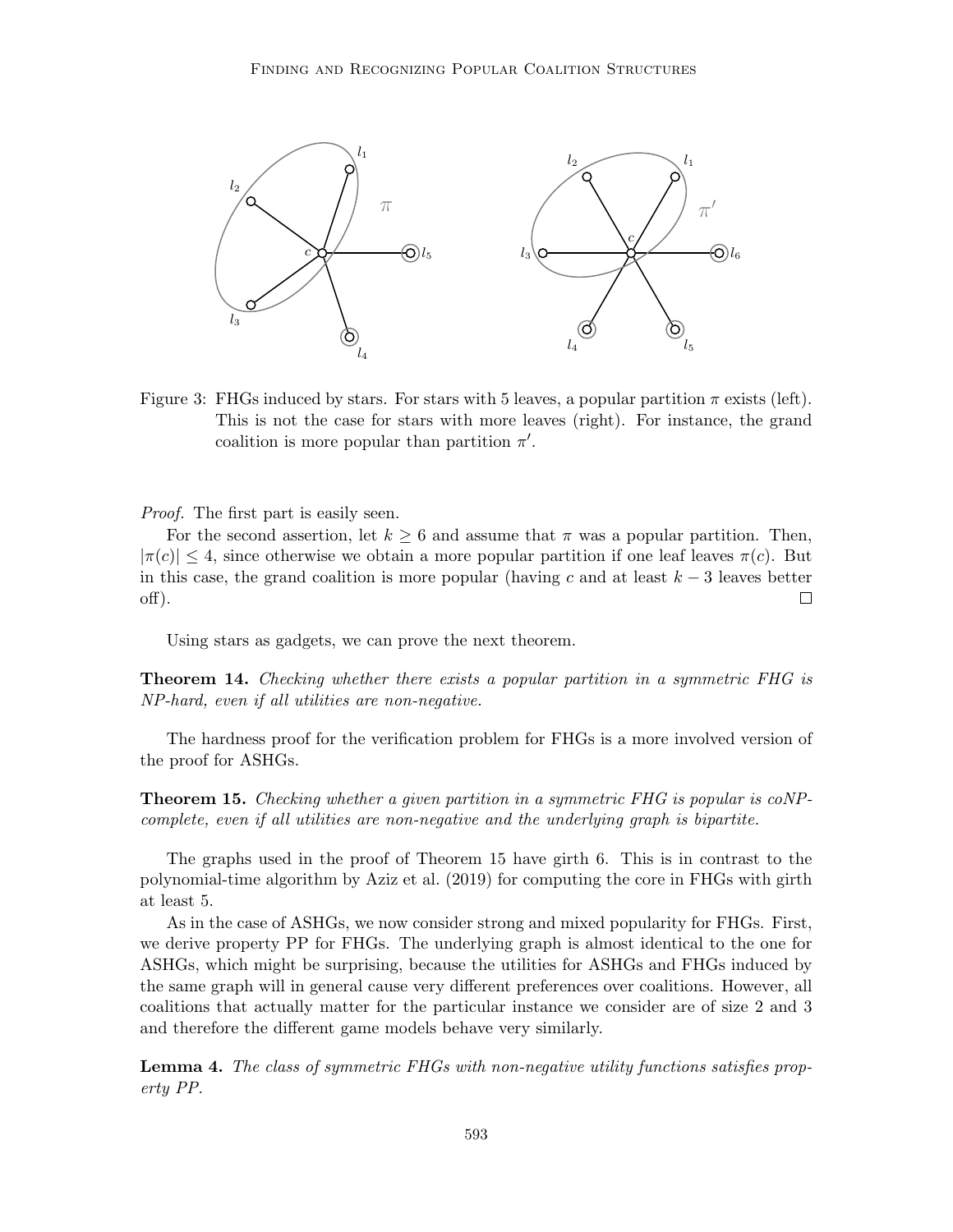The proof of the hardness of the existence of strongly popular partitions on FHGs is very similar to the case of ASHGs, but there are some subtle differences regarding the preferences of the additional agent.

Theorem 16. Checking whether there exists a strongly popular partition in a symmetric FHG is coNP-hard, even if all utilities are non-negative.

**Theorem 17.** Verifying whether a given partition in a symmetric FHG is strongly popular is coNP-complete, even if all utilities are non-negative.

Theorem 18. Computing a mixed popular partition in a symmetric FHG is NP-hard, even if all utilities are non-negative.

As for ASHGs, we can pinpoint the complexity of the existence of popular partitions more exactly. The general proof idea is the same, but the case analyses are simpler, because we can choose positive utilities of the auxiliary agents, which can never help the original agents in the copies of the game in Lemma 4.

**Theorem 19.** Checking whether there exists a popular partition in a symmetric FHG is coNP-hard, even if all utilities are non-negative.

## 5. Conclusion

We have investigated the computational complexity of finding and recognizing popular, strongly popular, and mixed popular partitions in various types of ordinal hedonic games and cardinal hedonic games. Tables 1 and 2 summarize our results and give an overview of the complexity for computing a respective partition. In the tables, NP-hardness refers to intractability of the corresponding search problem, which follows directly from NP-hardness or coNP-hardness of the existence problem via a Turing reduction. Note that both NPhardness and coNP-hardness of the existence problem for popularity hold for flatmate games, ASHGs, and FHGs, where the NP-hardness for flatmate games follows from the hardness for roommate games. It is open whether these problems are even  $\Sigma_2^p$ -complete. Whenever we obtain hardness of an existence problem, the corresponding verification problem is coNP-complete. For mixed popularity, this follows from Proposition 3.

Two important factors that govern the complexity of computing these partitions in ordinal hedonic games are whether preferences may contain ties and whether coalitions of size 3 are allowed. When preferences are weak, computing mixed popular and strongly popular partitions is only difficult for representations for which we cannot even compute Pareto optimal partitions efficiently. For strict preferences, however, Pareto optimal partitions can be found efficiently while computing popular, mixed popular, and strongly popular partitions remains intractable. These results are quite robust and all results for flatmate games hold even when preferences are globally ranked, while this restriction allows for tractability of popularity under strict preferences in roommate games. It can be shown that our hardness results remain intact for tripartite matching (with strict and globally ranked preferences), where the agents can be partitioned into three groups and individually rational coalitions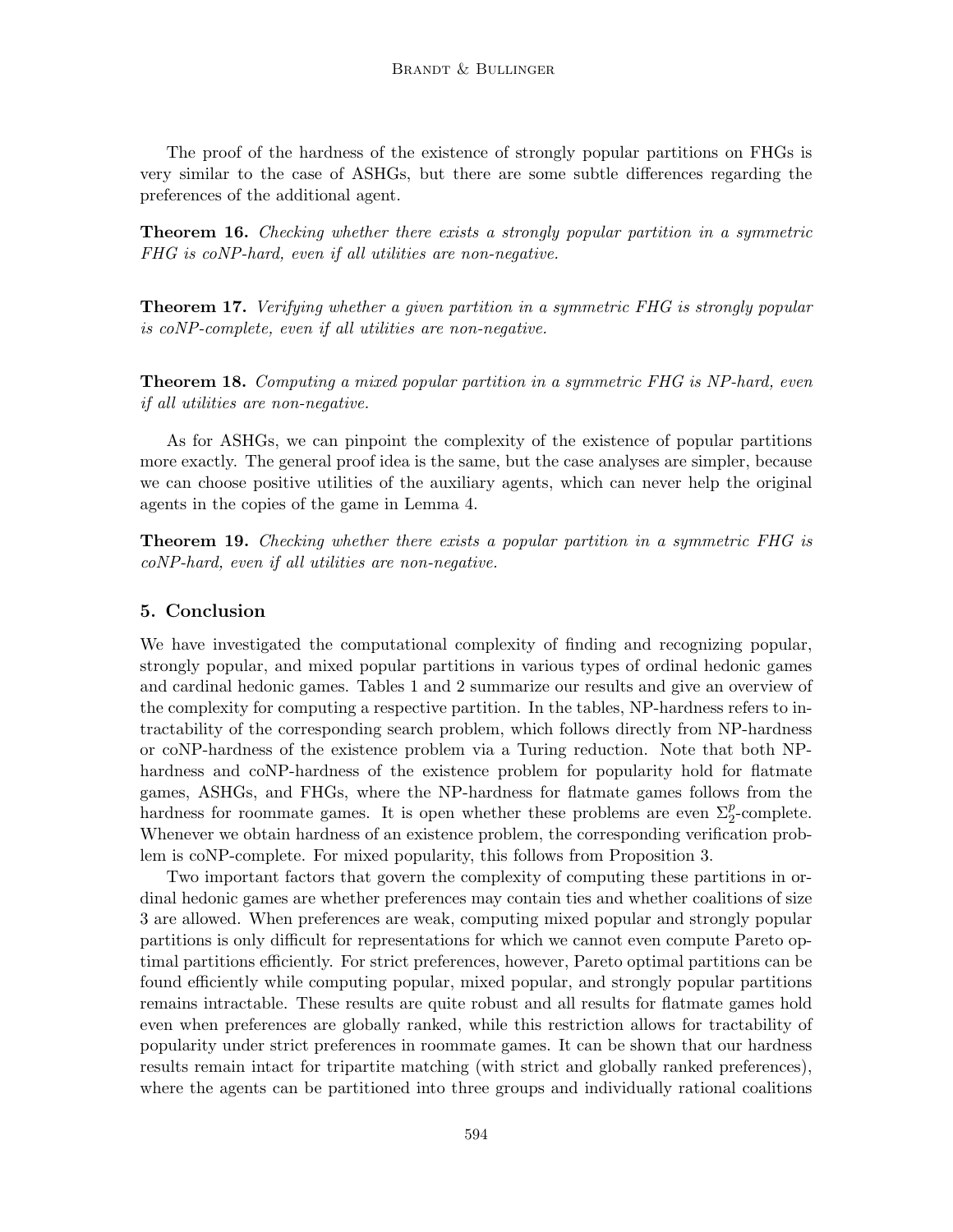#### Finding and Recognizing Popular Coalition Structures

|             | <i>weak preferences</i> |                 |                 |           |                          | <i>strict preferences</i> |                          |          |  |
|-------------|-------------------------|-----------------|-----------------|-----------|--------------------------|---------------------------|--------------------------|----------|--|
|             | PО                      | mPop            | sPop            | Pop       | PО                       | mPop                      | sPop                     | Pop      |  |
| <b>IRLC</b> |                         |                 |                 |           | in $P$                   |                           |                          |          |  |
| Flatmates   | $NP-h.^a$               | $NP-h.$ (Th. 2) | $NP-h.$ (Th. 3) |           |                          | $NP-h.$ (Th. 4)           | $NP-h.$ (Th. 3)          |          |  |
| Roommates   | in $P^b$                | in $P$ (Th. 1)  | in $P$ (Cor. 3) |           |                          | in $P$ (Th. 1)            | in $P^d$                 | $NP-h.g$ |  |
| Marriage    |                         |                 |                 | $NP-h.^e$ |                          |                           |                          | in $P^f$ |  |
| Housing     |                         |                 |                 | in $P^c$  | $\overline{\text{in}}$ P | in $P^h$                  | $\overline{\text{in}}$ P | in $P^c$ |  |

Table 1: Complexity of finding popular and Pareto optimal partitions in various classes of hedonic games. New results are highlighted in gray and implications are marked by gray arrows. NP-hardness of computing a popular or strongly popular partition always follows by a Turing reduction from the existence problem.

<sup>a</sup>: Aziz et al. (2013a, Th. 5), <sup>b</sup>: Aziz et al. (2013a, Th. 7), <sup>c</sup>: Abraham et al. (2007, Th. 3.9),  $d$ : Biró et al. (2010, Th. 6),  $e$ : Biró et al. (2010, Th. 11), Cseh et al. (2015, Th. 2),  $^f$ : Gärdenfors (1975, Th. 3),  $^g$ : Gupta et al. (2019, Th. 1.1), Faenza et al. (2019, Th. 4.6), Cseh and Kavitha  $(2018, Th. 2)$ , <sup>h</sup>: Kavitha et al.  $(2011, Th. 2)$ ; the result by Kavitha et al. also holds for marriage games and weak preferences; these cases are implied by our Th. 1.

|                 | PO.      | PO/IR | $m$ Pop | sPop | Pop                                                                               |
|-----------------|----------|-------|---------|------|-----------------------------------------------------------------------------------|
| symmetric ASHGs | in $P^a$ |       |         |      | $NP-h.^a$ NP-h. (Th. 12) NP-h. (Th. 10) NP-h. (Th. 8, 13)                         |
| symmetric FHGs  |          |       |         |      | in $P(0/1)^a$ NP-h. <sup>a</sup> NP-h. (Th. 18) NP-h. (Th. 16) NP-h. (Th. 14, 19) |

Table 2: Complexity of finding popular and Pareto optimal partitions in cardinal hedonic games. New results are highlighted in gray. NP-hardness of computing a popular or strongly popular partition always follows by a Turing reduction from the existence problem. Pareto optimal partitions in FHGs can be computed in polynomial time for  $(0/1)$ -preferences.

a : Bullinger (2020, Th. 5.1, 5.1, 6.2, 6.4)

may only contain at most one agent of each group.<sup>8</sup> An interesting avenue for future research is to consider the three notions of popularity in further restrictions of flatmate games such as room-roommate games or three-cyclic matching games.<sup>9</sup> Notably, the related existence problem for stable three-dimensional matchings has also been shown to be NP-hard (Lam & Plaxton, 2019).

Our positive results for roommate games are obtained via a single linear programming approach that unifies a number of existing results and exploits the relationships between the different types of popularity. On the other hand, both in flatmate games and cardinal hedonic games, our hardness results are based on the same central idea, formalized via

<sup>8.</sup> The reduction for this result changes the source problem for the reduction in Lemma 1 to 3-Dimensional Matching instead of Exact 3-Cover, and consists essentially of finding the tripartition of the agent set in the existing reduction by placing the agents corresponding to the elements of the ground set of a source instance the right way in the top layer in Figure 1.

<sup>9.</sup> Some advances in this direction were recently made by Cseh and Peters (2022).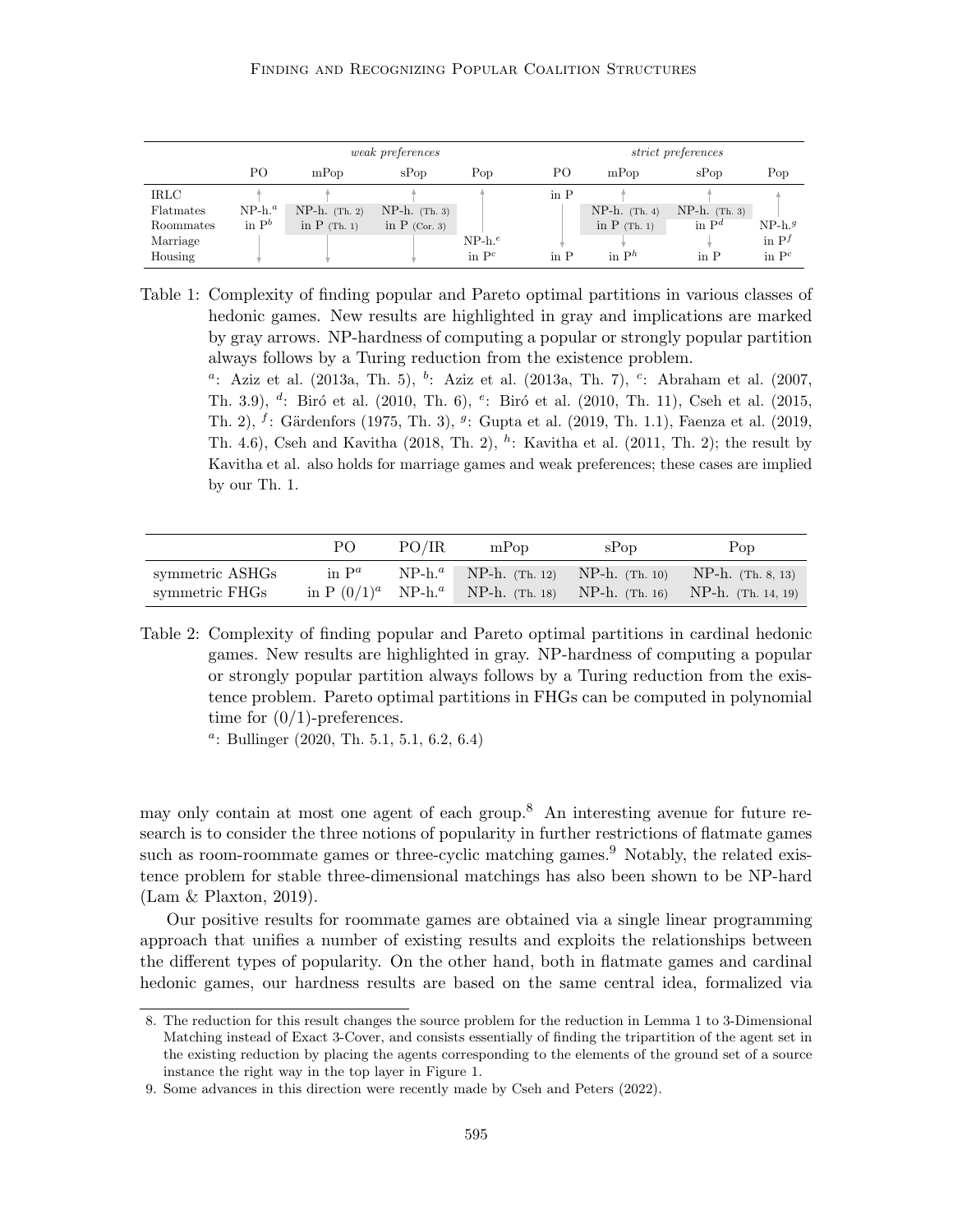property PP. All of these classes of hedonic games contain games with a strongly popular partition together with an agent that can govern the switch between strong popularity and non-popularity by joining different sets of additional auxiliary agents. As a consequence, results for all types of popularity and for both existence and verification problems can be extracted from the same reduction.<sup>10</sup>

Since mixed popular partitions always exist, the natural computational problem is the search problem. We have shown that intractability of this problem can be inferred from corresponding results on Pareto optimality. Moreover, we prove the hardness of computing mixed popular partitions in classes of games in which Pareto optimal partitions can be found efficiently.<sup>11</sup> In all our reductions, it is already hard to compute some (deterministic) partition in the support of a mixed popular partition, i.e., a subset of Pareto optimal partitions.

## Acknowledgments

This material is based on work supported by the Deutsche Forschungsgemeinschaft under grant BR 2312/12-1. The authors thank Stefan Weltge and three anonymous reviewers for providing valuable feedback. Preliminary results of this paper were presented at the 19th International Conference on Autonomous Agents and Multi-Agent Systems (May, 2020).

## Appendix A. Omitted Proofs

The appendix contains all omitted proofs.

### A.1 Ordinal Hedonic Games

We introduce a useful notation for the next two propositions. Given a matching  $M$  and an agent a, denote by  $M(a)$  the agent, a is matched with.

**Proposition 6.** Let  $p$  and  $q$  be mixed matchings. Then,

$$
\phi(p,q) = \phi(x_p, x_q).
$$

In particular, p is popular if and only if for all matchings  $M$ ,  $\phi(x_p, \chi_M) \geq 0$ .

*Proof.* Let p and q be two mixed matchings. By extending them with some matchings of probability 0, we may assume that both are defined on the same set of matchings  $M_1, \ldots, M_k$ as  $p = \{(M_1, p_1), \ldots, (M_k, p_k)\}\$  and  $q = \{(M_1, q_1), \ldots, (M_k, q_k)\}\$ . We derive that

<sup>10.</sup> The careful reader might have noticed that we do not extract the proofs of the verification problem for ASHGs and FHGs from this general approach. While this is also possible, we have obtained independent proofs which hold for a more restrictive variant of FHGs, and allow the comparison with existing results about the complexity of computing partitions in the core.

<sup>11.</sup> Note that the complexity of Pareto optimality in FHGs under arbitrary symmetric weights is still open. As indicated in Table 2, Bullinger (2020) only settles the problem for some restricted classes of FHGs including binary utilities.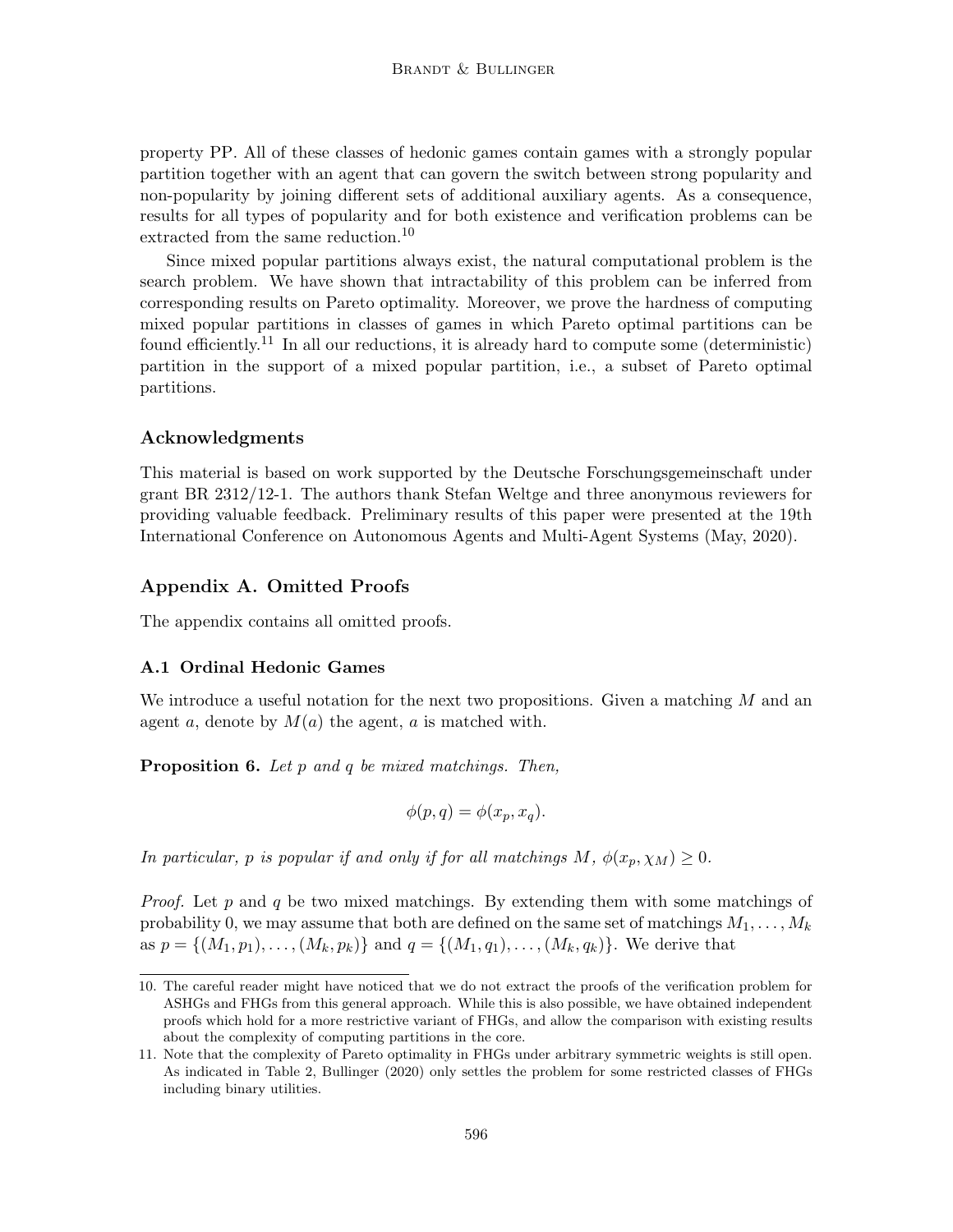$$
\phi(p,q) = \sum_{s,t=1}^{k} p_s q_t \phi(M_s, M_t)
$$
  
\n
$$
= \sum_{s,t=1}^{k} p_s q_t \sum_{a \in N} \phi_a(M_s(a), M_t(a))
$$
  
\n
$$
= \sum_{s,t=1}^{k} p_s q_t \sum_{a \in N} \sum_{i,j \in N_G(a)} \chi_{M_s}(a, i) \chi_{M_t}(a, j) \phi_a(i, j)
$$
  
\n
$$
= \sum_{a \in N} \sum_{i,j \in N_G(a)} \left( \sum_{s=1}^{k} p_s \chi_{M_s}(a, i) \right) \left( \sum_{t=1}^{k} q_t \chi_{M_t}(a, j) \right) \phi_a(i, j)
$$
  
\n
$$
= \sum_{a \in N} \sum_{i,j \in N_G(a)} x_p(a, i) x_q(a, i) \phi_a(i, j)
$$
  
\n
$$
= \phi(x_p, x_q).
$$

This proves the desired equality.

## **Proposition 7.** The separation problem for  $P_{Pop}$  can be solved in polynomial time.

*Proof.* Assume that a vector  $x \in \mathbb{R}^E$  is given. The separation problem for the matching polytope can be solved in polynomial time. For the popularity constraints, we assign weights  $w_x$  to the edges of the underlying graph such that for all matchings M on  $G$ ,  $w_x(M) = \phi(\chi_M, x)$ . Therefore, their separation problem turns into finding a maximum weight matching, which can be done in polynomial time.

We define the weights by letting

$$
w_x(i,j) = \sum_{a \in N_G(i)} x(i,a)\phi_i(j,a) + \sum_{a \in N_G(j)} x(j,a)\phi_j(i,a)
$$

and compute

$$
\phi(\chi_M, x) = \sum_{a \in N} \sum_{i,j \in N_G(a)} \chi_M(a, i) x(a, j) \phi_a(i, j)
$$

$$
= \sum_{a \in N} \sum_{i,j \in N_G(a)} \chi_M(a, i) x(a, j) \phi_a(i, j)
$$

$$
= \sum_{a \in N} \sum_{j \in N_G(a), i=M(a)} x(a, j) \phi_a(i, j).
$$

 $\Box$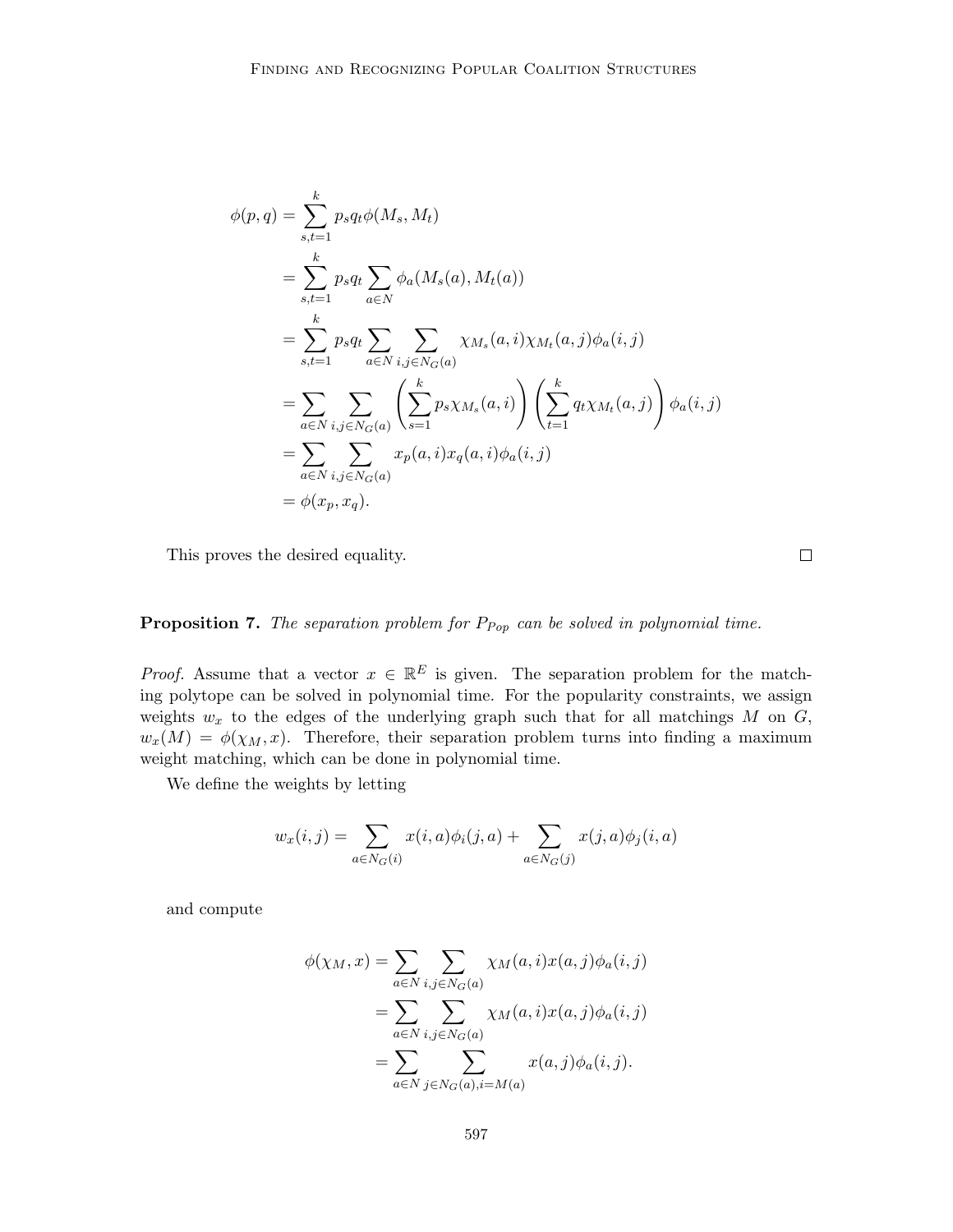On the other hand,

$$
w_x(M) = \sum_{\{i,j\} \in M} \left[ \sum_{b \in N_G(i)} x(i,b)\phi_i(j,b) + \sum_{b \in N_G(j)} x(j,b)\phi_j(i,b) \right]
$$
  
= 
$$
\sum_{\{i,j\} \in M} \left[ \sum_{b \in N_G(i), j=M(i)} x(i,b)\phi_i(j,b) + \sum_{b \in N_G(j), i=M(j)} x(j,b)\phi_j(i,b) \right]
$$
  
= 
$$
\sum_{a \in N, a \text{ matched } j \in N_G(a), i=M(a)} x(a,j)\phi_a(i,j)
$$
  
= 
$$
\sum_{a \in N} \sum_{j \in N_G(a), i=M(a)} x(a,j)\phi_a(i,j)
$$

The last equation is due to the fact that the inner sum is empty for unmatched agents in M. Putting everything together, we conclude that  $\phi(\chi_M, x) = w_x(M)$ , which completes the proof.

 $\Box$ 

Theorem 4. Computing a mixed popular partition in flatmate games is NP-hard, even if preferences are strict and globally ranked.

Proof. We provide a Turing reduction from X3C to the problem of finding a partition in the support of a mixed popular partition together with its probability in this mixed partition.

Given an instance X3C, we construct a very similar game as in the proof of Theorem 3. We have  $N' = N \cup \{z_1, z_2\}$  where the agents N are as in the above construction with identical preferences, except for changing the preferences of agent  $c_0^1$  to  $\{a_0^1, b_0^1, c_0^1\} \succ_{c_0^1}$  ${c_0^1, z_1, z_2} \succ_{c_0^1} {c_0^1},$  and  ${c_0^1, z_1, z_2} \succ_{z_i} {z_i}$  for  $i \in [2]$ . By a case distinction similar to the one in the proof of Theorem 3 and using Lemma 1, it follows that the partition  $\pi^* =$  $\{\{a_j^i,b_j^i,c_j^i\}\colon j\in [0,k], i\in [2^j]\} \cup \{\{\alpha_j^i,\beta_j^i\}, \{\gamma_j^i,\delta_j^i\}\colon j\in [0,k], i\in [2^j] \text{ odd} \} \cup \{\{y_1^i,y_2^i\}\colon i\in [2^j]\}$  $[|R|+1, 2^k] \cup {\zeta_1}, {\zeta_2}$  is strongly popular if there exists no 3-partition of R through sets in S. Therefore the unique mixed popular partition assigns probability 1 to  $\pi^*$ .

On the other hand, assume that there exist a 3-partition  $S' \subseteq S$  of R. Define  $\pi =$  $\{\{b_k^v,b_k^w,b_k^x\}\colon \{r^v,r^w,r^x\}\in S'\}\cup \{\{b_k^i,y_2^i\},\{y_1^i\}\colon i\in [|R|+1,2^k]\}\cup \{\{\delta_{k-1}^i,a_k^{2i-1},a_k^{2i}\}\colon i\in [R|+1,2^k]\}$  $[2^{k-1}] \} \cup \{ \{b_j^i, c_{j+1}^{2i-1}, c_{j+1}^{2i}\}, \{a_j^i, \beta_j^i, \gamma_j^i\} \colon j \in [k-1], i \in [2^j] \} \cup \{ \{\delta_j^i, \alpha_{j+1}^{2i-1}, \alpha_{j+1}^{2i}\} \colon j \in [k-2], i \in [k-1], j \in [k-1], j \in [k-1], j \in [k-1], j \in [k-1], j \in [k-1], j \in [k-1], j \in [k-1], j \in [k-1], j \in [k-1], j \in [k-1], j \in$  $[2^j] \cup \{\{\alpha_0^1\}, \{z_1, z_2, c_0^1\}\}\.$  It is easily checked that  $\phi(\pi, \pi^*) = 1$ . Therefore, there exists no mixed popular partition that assigns probability 1 to  $\pi^*$ .

We can solve X3C by computing a partition  $\pi$  in the support of a mixed popular partition and checking its probability in case  $\pi = \pi^*$ .  $\Box$ 

#### A.2 Additively separable hedonic games

Next, we consider the existence problem for ASHGs.

Theorem 8. Checking whether there exists a popular partition in a symmetric ASHG is NP-hard.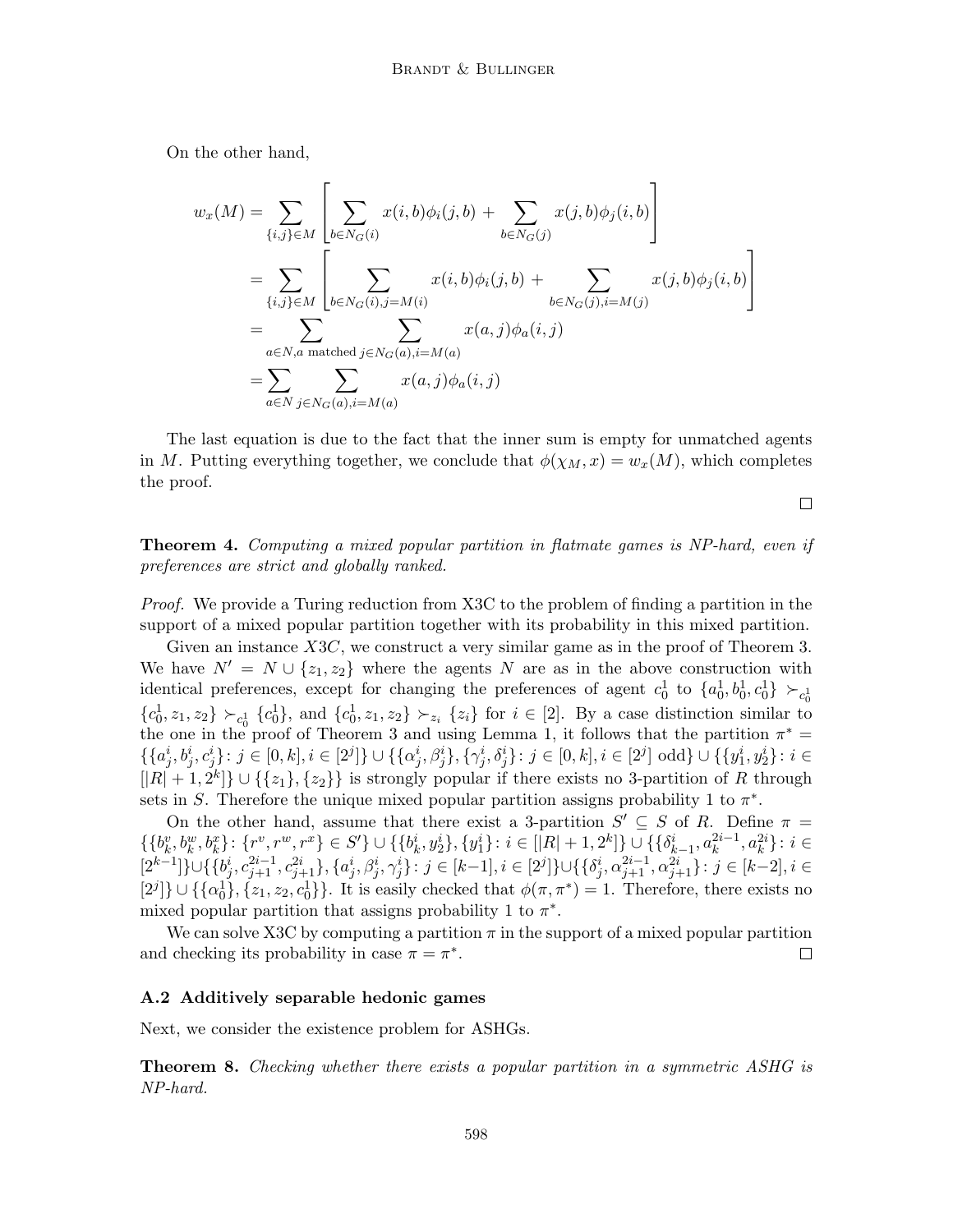

Figure 4: Schematic of the reduction of the existence problem for ASHGs. Edges of weight 0 and of negative weight are omitted.

Proof. The reduction is from X3C to deciding whether there exists a popular partition.

Let  $(R, S)$  be an instance of X3C. This can be reduced to an instance  $(N, \succeq)$ , where  $(N, \succeq)$  is an ASHG defined in the following way.

Let  $N = \{a_1^r, a_2^r, a_3^r, b_1^r, b_2^r, b_3^r, c_1^r, c_2^r : r \in R\} \cup \{y^s, z_1^s, z_2^s : s \in S\}$  and edge weights as

- $v(a_i^r, c_1^r) = 2$  and  $v(a_i^r, c_2^r) = 1, v(a_i^r, b_i^r) = \epsilon, v(b_i^r, c_2^r) = 0$  for all  $i \in [3]$  and  $r \in R$ ,
- $\bullet \;\; v(a^r_3,a^{r'}_3)$  $s_3^{r'}$ ) = 0,  $v(b_3^r, a_3^{r'}$  $s_3^{r'}$ ) = 0,  $v(b_3^r, b_3^{r'}$  $s'_{3}$ ) = 0 for all  $s \in S$  and  $r, r' \in s$ ,
- $v(a_3^r, y^s) = 5$  and  $v(b_3^r, y^s) = 0$  for all  $s \in S$  and  $r \in R$  such that  $r \in s$ ,
- $v(y^s, z_1^s) = v(y^s, z_2^s) = 10$  and  $v(z_1^s, z_2^s) = 0$  for all  $s \in S$ , and
- $v(x, y) = -40$  for all other valuations not defined.

In order to enable the reduction, we can, for example, choose  $\epsilon = \frac{1}{2}$  $\frac{1}{2}$ . A schematic of the reduction for a certain set  $s = \{i, j, k\} \in S$  is depicted in Figure 4. We abbreviate in the figure and the rest of the proof  $V^r = \{a_1^r, a_2^r, a_3^r, b_1^r, b_2^r, b_3^r, c_1^r, c_2^r\}$ , where  $r \in R$ , and  $W^s = \{y^s, z_1^s, z_2^s\}$ , where  $s \in S$ . Also denote  $V^R = \bigcup_{r \in R} V^r$ ,  $W^S = \bigcup_{s \in S} W^s$  and  $A_3 = \{a_3^r : r \in R\}.$ 

We show that there exists a popular partition of  $(N, \succeq)$  if and only if  $(R, S)$  is a Yesinstance of X3C.

Assume  $(R, S)$  is a Yes-instance of X3C. Then, there exists  $S' \subseteq S$  such that  $S'$  is a partition of R. Consider the partition  $\pi = \{ \{a_1^r, c_1^r\} : r \in R \} \cup \{ \{a_2^r, b_2^r, c_2^r\} : r \in R \} \cup \{ \{b_1^r\} : r \in R \}$  $R\} \cup \{\{y^s, a_3^i, a_3^j\}$  $\{a_3^j, a_3^k, b_3^j, b_3^j\};\, s=\{i,j,k\}\in S'\}\cup\{W^s\colon s\in N\setminus S'\}\cup\{\{z_1^s, z_2^s\}\colon s\in S'\}.$ We claim that  $\pi$  is popular.

Assume for contradiction that  $\pi'$  is more popular than  $\pi$ .

We first prove the following two claims: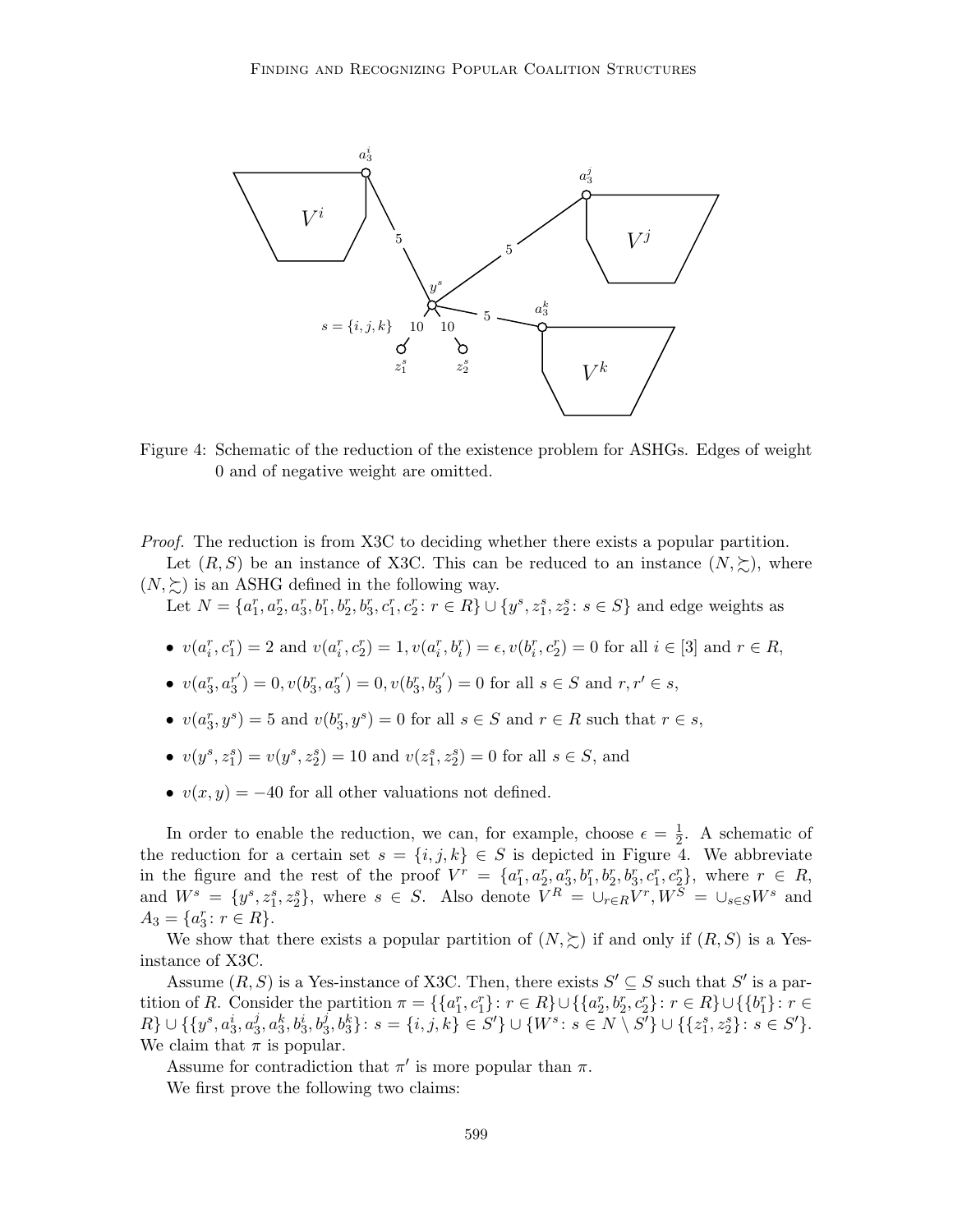- 1. Let  $r \in R$  such that for all  $s \in S$  with  $r \in s$  holds that  $y^s \notin \pi'(a_3^r)$ . Then,  $|N(\pi, \pi') \cap$  $|V^r| - |N(\pi', \pi) \cap V^r| \geq 1.$
- 2. Let  $r \in R$ . If  $|\{y^s : s \in S\} \cap \pi'(a_3^r)| \le 1$  then,  $|N(\pi, \pi') \cap V^r| |N(\pi', \pi) \cap V^r| \ge 0$ . If  $|\{y^s \colon s \in S\} \cap \pi'(a_3^r)| \ge 2 \text{ then, } |N(\pi, \pi') \cap V^r| - |N(\pi', \pi) \cap V^r| \ge -1.$

We start with the proof of the first claim.

Let therefore  $r \in R$  such that for all  $s \in S$  with  $r \in s$  holds that  $y^s \notin \pi'(a_3^r)$ . Since  $r \in R$  is fixed, we omit the superscript r for proving this claim. We know that  $a_3 \in N(\pi, \pi')$ and  $b_2, b_3 \notin N(\pi', \pi)$  We distinguish several cases:

• First, consider the case that  $c_1 \in \pi'(a_1)$ . Then,  $b_1, a_2 \notin N(\pi', \pi)$ . In addition, we may assume  $a_1 \notin N(\pi', \pi)$ , because otherwise  $c_1, c_2 \in N(\pi, \pi')$  and the claim is true.

If  $c_i \in N(\pi', \pi)$ , then  $c_{3-i} \notin N(\pi', \pi)$  and either  $(a_1 \in N(\pi, \pi') \lor a_2 \in N(\pi, \pi')) \land b_3 \in$  $N(\pi, \pi')$  or  $a_1, a_2 \in N(\pi, \pi')$ . In every case,  $|N(\pi', \pi)| \leq 2$  and  $|N(\pi, \pi')| \geq 3$  and the claim follows.

Hence, we may assume that  $c_i \notin N(\pi', \pi)$  and no agent can be in  $N(\pi', \pi)$ . In this case, the claim follows.

- Second, assume  $c_1 \in \pi'(a_2)$ . Then,  $a_1, b_2 \in N(\pi, \pi')$ . If  $a_2 \notin N(\pi', \pi)$ , then it has a negative neighbor, i.e.,  $a_2 \in N(\pi, \pi')$ . We have  $|N(\pi, \pi')| \geq 4, |N(\pi', \pi)| \leq 3$ . Hence,  $a_2 \in N(\pi', \pi)$ . As a consequence,  $c_1 \notin N(\pi', \pi)$  and  $c_2 \notin N(\pi', \pi) \vee b_1 \notin$  $N(\pi', \pi)$  and we conclude with  $|N(\pi, \pi')| \geq 3$ ,  $|N(\pi', \pi)| \leq 2$ .
- Third, assume  $c_1 \in \pi'(a_3)$ . Then,  $a_1, b_3 \in N(\pi, \pi')$ . If  $c_2 \in \pi'(a_3)$ , then  $c_1, c_2, a_2 \in$  $N(\pi, \pi')$  and we conclude with  $|N(\pi, \pi')| \geq 6$ . If  $c_2 \notin \pi'(a_3)$ , then  $\{a_1, a_3, b_3\} \subseteq$  $N(\pi, \pi')$  and  $a_2, b_2 \notin N(\pi', \pi)$  and either  $b_2 \in N(\pi, \pi')$  or  $c_2 \notin N(\pi', \pi)$ .
- Finally, assume  $c_1 \notin \pi'(a_1) \cup \pi'(a_2) \cup \pi'(a_3)$ . Then  $a_1, c_1 \in N(\pi, \pi')$  and  $a_2 \notin N(\pi', \pi) \vee$  $c_2 \notin N(\pi', \pi)$ . Hence,  $|N(\pi, \pi')| \geq 3$ ,  $|N(\pi', \pi)| \leq 2$ . This concludes the proof of the first claim.

Before we prove the second claim, we argue that we can assume without loss of generality that for all  $r \in R$ ,  $\pi'(a_3^r) \cap V^r \subseteq \{a_3^r, b_3^r\} \vee \{y^s : s \in S\} \cap \pi'(a_3^r) = \emptyset$ . Indeed, if both conditions are not met, then leaving with  $y^s \in \{y^s : s \in S\} \cap \pi'(a_3^r)$  and forming a coalition with  $W^s$ yields a partition  $\pi''$  with the following properties:

- $|N(\pi'', \pi) \cap (N \setminus W^s)| \ge |N(\pi', \pi) \cap (N \setminus W^s)| 1$  (Note that the only agent that is not still better off is possibly  $a_3^r$  since the other  $a_3^{r'}$  $s<sub>3</sub>$ <sup>r'</sup> are worse off since they would get negative utility in  $\pi'(a_3^r)$ .),
- $|N(\pi, \pi'') \cap (N \setminus W^s)| \ge |N(\pi, \pi') \cap (N \setminus W^s)| + 1$  (the only candidate is again  $a_3^r$ ),
- $|N(\pi'', \pi) \cap W^s| \ge |N(\pi', \pi) \cap W^s| + 3$  if  $\pi(y^s) \ne W^s$ , and
- $|N(\pi, \pi'') \cap W^s| \ge |N(\pi, \pi') \cap W^s| 3$  if  $\pi(y^s) = W^s$ .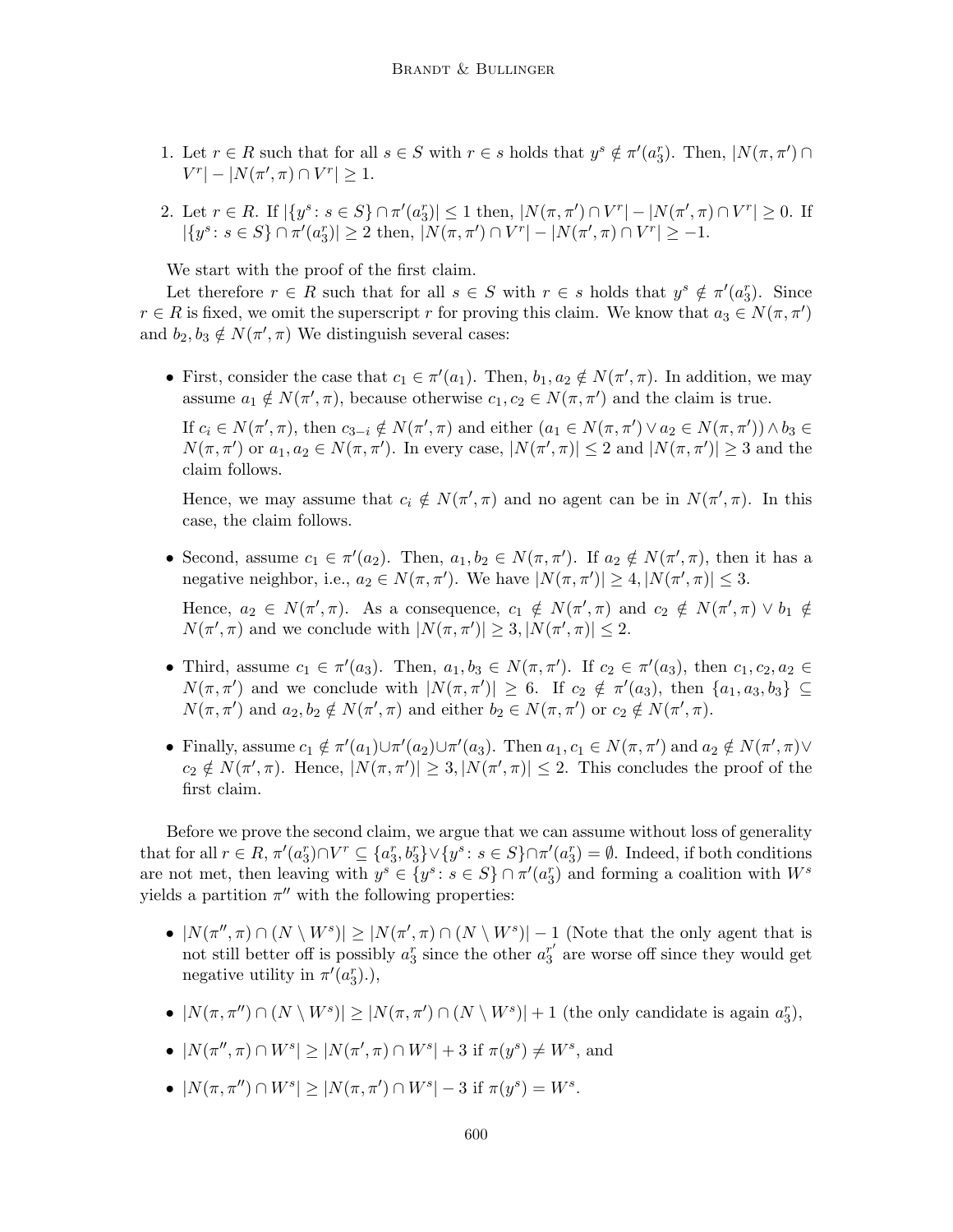Other changes in  $W^s$  cannot occur at the same time and we conclude  $\phi(\pi'', \pi) \geq \phi(\pi', \pi)$ (in fact the inequality is strict).

For the second claim, this means that if some  $y^s \in \pi'(a_3^r)$  we can consider  $\pi'$  modified such that  $y^s$  leaves her coalition. This can only decrease the size of  $N(\pi', \pi) \cap V^r$  if  $\vert \{y^s : s \in V^r\}\vert$  $S\}\cap \pi'(a_3^r)|\geq 2$  and cannot increase the size of  $N(\pi, \pi')\cap V^r$  by more than 1. Hence, the claim follows from the first case.

We define the set of critical subsets  $s \in S$  as  $Y^c = \{ s \in S : \exists r \in R \text{ with } y^s \in \pi'(a_3^r) \}$ and the set of happy R gadgets as  $R^h = \{r \in R : |\{y^s : s \in S\} \cap \pi'(a_3^r)| \geq 2\}.$ 

We know that for every  $y^s \in Y^c$  at most 3 of the  $a_3^r$  do not satisfy the condition of the first claim. Hence, a total of  $\max\{|R| - 3|Y^{c}| + |R^{h}|, 0\}$  of the agents  $a_3^r$  does so. Putting together the claims yields

$$
|N(\pi, \pi') \cap V^R| - |N(\pi', \pi) \cap V^R|
$$
  
\n
$$
\geq \max\{|R| - 3|Y^c| + |R^h|, 0\} - |R^h| \geq |R| - 3|Y^c|.
$$
 (1)

We claim that in addition

$$
|N(\pi', \pi) \cap W^S| - |N(\pi, \pi') \cap W^S| \le |R| - 3|Y^c|.
$$
 (2)

The idea to prove this inequality is that every agent  $y<sup>s</sup>$  has to decide whether the agents in  $W^s$  or the  $a_3^r$  with  $r \in s$  should be happy. Without loss of generality, we can assume that for all  $s \in S$ ,  $\pi(y^s) \cap A_3 = \emptyset$  or  $\pi(y^s) \cap W^s = \{y^s\}$ . Indeed, if both conditions are not met, then leaving with  $y^s$  and forming a coalition with  $W^s$  yields a partition  $\pi''$  with  $\phi(\pi'', \pi) \geq \phi(\pi', \pi).$ 

To prove Equation (2) note that  $W^s \subseteq N(\pi, \pi') \cap W^S$  for every  $s \in Y^c$  such that  $\pi(y^s) = W^s$ . In other words,  $|N(\pi, \pi') \cap W^S| \geq 3 | \{ s \in Y^c : \pi(y^s) = W^s \} |$ .

In addition, the only agents that get better in  $W^S$  can be in a  $W^s$  such that  $\pi(y^s) \neq W^s$ and  $y^s \notin Y^c$ . This is,  $|N(\pi', \pi) \cap W^S| \leq 3 |\{s \notin Y^c : \pi(y^s) \neq W^s\}|$ .

Combining the inequalities yields

$$
|N(\pi', \pi) \cap W^S| - |N(\pi, \pi') \cap W^S|
$$
  
\n
$$
\leq 3(|\{s \notin Y^c : \pi(y^s) \neq W^s\}| - |\{s \in Y^c : \pi(y^s) = W^s\}|)
$$
  
\n
$$
= 3(|\{s \notin Y^c : \pi(y^s) \neq W^s\}| + |\{s \in Y^c : \pi(y^s) \neq W^s\}|
$$
  
\n
$$
- |\{s \in Y^c : \pi(y^s) \neq W^s\}| - |\{s \in Y^c : \pi(y^s) = W^s\}|)
$$
  
\n
$$
= 3|S'| - 3|Y^c| = |R| - 3|Y^c|.
$$

Combining Equation (1) and Equation (2) yields  $|N(\pi, \pi')| - |N(\pi', \pi)| \geq 0$ , contradicting the assumption that  $\pi'$  was more popular than  $\pi$ .

It remains to prove that every popular partition yields a 3-partition of R with sets in S. Therefore, assume that  $\pi$  is a popular partition in  $(N, \Sigma)$ . The partition will be found by checking intersections of  $\pi(y^s) \cap A_3$  as captured in the following claims:

- 1. For all  $r \in R$  there exists a unique  $s \in S$  with  $y^s \in \pi(a_3^r)$ . For this s holds that  $r \in s$ .
- 2. For all  $s \in S$  holds:  $(\exists i \in s : a_3^i \in \pi(y^s)) \Rightarrow (\forall j \in s, a_3^j \in \pi(y^s)).$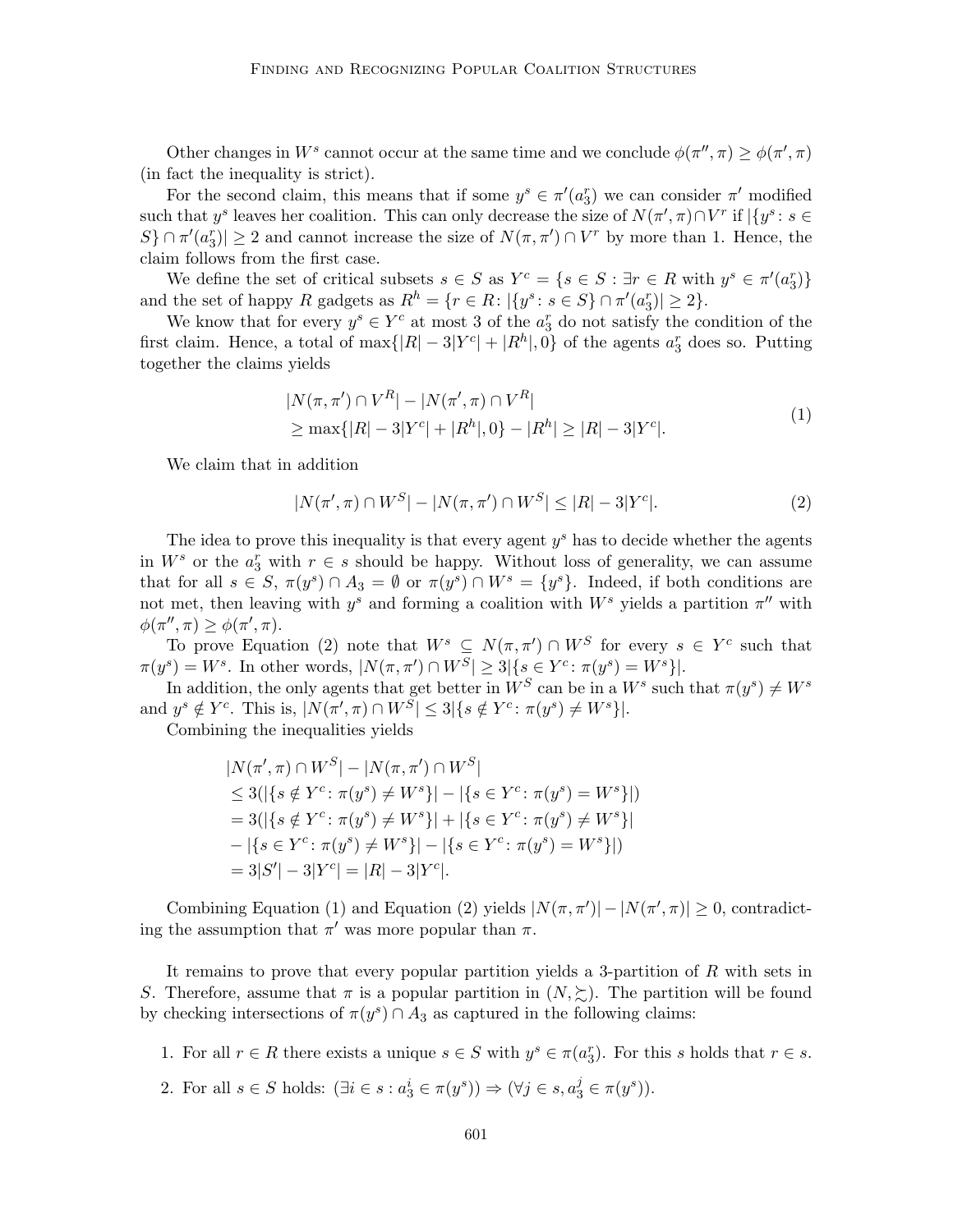If the claim is true,  $S' = \{s \in S : A_3 \cap \pi(y^s) \neq \emptyset\}$  covers R due to existence and is a partition due to uniqueness and the second claim that ensures that either all three or none of the agents in  $A_3$  corresponding to elements in s are present in a coalition  $\pi(y^s)$ .

We start to show the existence part of the first claim which will follow directly from the property that  $N|_{V_r}$  contains no popular partition (Proposition 9).

Assume for contradiction that there exists a  $r \in R$  such that for all  $s \in S$  holds  $y^s \notin \pi(a_3^r)$ . We obtain a more popular partition in two steps. First, we modify  $\pi$  such that for all agents in  $v \in V^r$  we split their coalition into  $\pi(v) \cap V^r$  and  $V^r \setminus \pi(v)$ . This cannot decrease the utility of any agent. Application of Proposition 9 yields a more popular partition locally on  $V^r$  that can be extended to the whole  $N$  via the remaining (modified) coalitions in  $\pi$ .

For the uniqueness part assume for contradiction that there is  $r \in R$  and  $s \neq s' \in S$ with  $\{y^s, y^{s'}\} \subseteq \pi(a_3^r)$ . We distinguish two cases.

First, assume that  $|\pi(a_3^r) \cap A_3| \leq 3$ . Then, there exists (without loss of generality using symmetry amongst s and s') an agent  $r' \in R$  with  $r' \in s$  and  $a_3^{r'} \notin \pi(a_3^r)$ . Then, the partition  $\pi'$  obtained from π by removing the agents in W<sup>s</sup> from their partitions in π and letting them form a coalition is more popular. Indeed,  $|N(\pi, \pi')| \leq 2$  (the two remaining agents  $a_3^t$ ) with  $t \neq r'$  and  $t \in s$  are the only ones to possibly loose utility) and  $W^s \subseteq N(\pi', \pi)$ .

Second, assume that  $|\pi(a_3^r) \cap A_3| \geq 4$ . Then, there exists an agent  $u \in A_3 \cap \pi(a_3^r)$  with  $u \notin s$ . The same partition  $\pi'$  as in the first case yields  $|N(\pi, \pi')| \leq 3$  and  $|N(\pi', \pi)| \geq$  $|W^s \cup \{u\}| = 4.$ 

In both cases, we have found a more popular partition, a contradiction.

Finally, for the second claim, in the case that there exists a  $s \in S$  with  $1 \leq |\{j \in s : S\}|$  $a_3^j \in \pi(y^s)$ }  $\leq$  2, the same rearrangement of coalitions (i.e., forming the coalition  $W^s$ ) is more popular.  $\Box$ 

Theorem 9. Checking whether a given partition in a symmetric ASHG is popular is coNPcomplete.

Proof. The problem is in coNP, because a more popular partition serves as a polynomialtime certificate for a No-instance.

For hardness, we reduce again from X3C. Given an instance  $(R, S)$  of X3C, we assume without loss of generality that  $|R| \geq 6$ . We define an ASHG  $(N, \succeq)$  given by  $N = R \cup$  $\{s_1, s_2, s_3 : s \in S\} \cup \{b_1, b_2, b_3\}$  and weights as

- $v(i, s_3) = 1$  for  $i \in s, s \in S$ ,
- $v(s_1, s_3) = v(s_2, s_3) = 4$  for  $s \in S$ ,
- $v(s_i, b_i) = 1$  for  $s \in S, j \in [2]$ ,

•  $v(b_1, b_3) = v(b_2, b_3) = \alpha$  for  $\frac{|R|}{3} - 1 < \alpha < \frac{|R|}{3}$ ,

- $v(i, j) = 0$  for  $i, j \in R$ ,  $v(s_1, s_2) = 0$  for  $s \in S$ , and  $v(b_1, b_2) = 0$ , and
- $v(x, y) = -\max\{12, |S| + |R|/3\}$  for all agents  $x, y \in N$  such that no utility is defined, yet.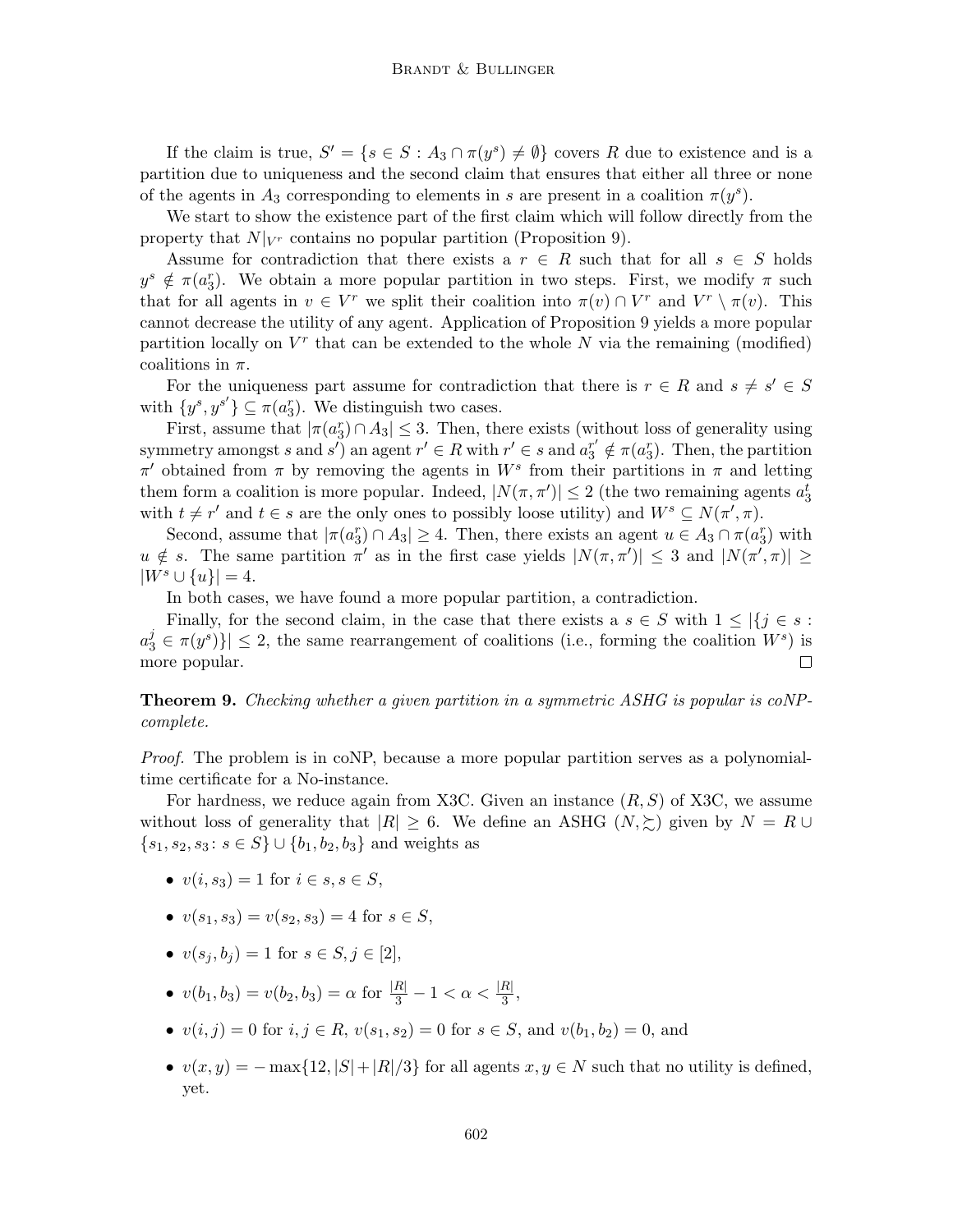

Figure 5: Schematic of the reduction for the verification problem of popular partitions on symmetric ASHGs. Edges without explicit weight have weight 1. Omitted edges for agents in R have weight 0. All other omitted edges have weight  $-12$ . The partition  $\pi$  marked in gray is the one under consideration for verification.

One can choose, e.g.,  $\alpha = (|R| - 1)/3$ , but for the reduction, only the above bounds matter. We introduce some useful notation for the proof. Denote  $V^s = \{s_1, s_2, s_3\}$  for  $s \in S, B = \{b_1, b_2, b_3\}, \text{ and } V = \bigcup_{s \in S} V^s.$ 

The partition in question is  $\pi = \{V^s : s \in S\} \cup \{\{r\} : r \in R\} \cup \{B\}$ . We claim that  $(R, S)$  is a Yes-instance of X3C if and only if  $\pi$  is not popular for the ASHG given by G.

If  $(R, S)$  is a Yes-instance, there exists a subset  $S' \subseteq S$  that partitions R. In particular  $|R| = 3|S'|.$ 

Consider the partition given by  $\pi' = \{V^s : s \in S \setminus S'\} \cup \{\{s_3, i, j, k\} : \{i, j, k\} = s \in S\}$  $S'$ }  $\cup$  {{b<sub>j</sub>, s<sub>j</sub>: s  $\in$  S'}: j  $\in$  [2]}  $\cup$  {{b<sub>3</sub>}}.

Then,  $N(\pi', \pi) = R \cup \{b_1, b_2\}$  and  $N(\pi, \pi') = \cup_{s \in S'} V^s \cup \{b_3\}$ . Hence,  $\pi'$  is more popular than  $\pi$ .

Conversely, assume that there exists a more popular partition  $\pi'$  and fix one that maximizes  $\phi(\pi', \pi)$ . We have to prove that there exists a subset  $S' \subseteq S$  that yields a partition of R. Note that the negative weight is chosen so large that agents in a coalition linked by negative utility are always worse off.

First, we claim that for all  $s \in S$ ,  $N(\pi', \pi) \cap V^s = \emptyset$ . Assume for contradiction that for  $j \in [2]$ ,  $s_j \in N(\pi', \pi)$ . Then,  $\{s_j, s_3, b_j\} \subseteq \pi'(s_j) \subseteq V^s \cup \{b_j\}$ . Thus,  $s_{3-j}, s_3, b_j, b_3 \in$  $N(\pi, \pi^{\prime}).$ 

We form a new coalition  $\pi''$  from  $\pi'$  by having the coalitions  $V^s$  and B (these agents leave their coalitions in  $\pi'$ ) and all other coalitions remain the same. We consider two cases:

• If  $|\pi'(b_{3-j}) \cap V| \leq 1$ , then  $b_{3-j} \in N(\pi, \pi')$ . (We used that  $|R| \geq 6$ .) We have that  $s_3, s_{3-j}, b_1, b_2, b_3 \in N(\pi, \pi') \setminus N(\pi, \pi'')$ ,  $s_2 \in N(\pi', \pi) \setminus N(\pi, \pi'')$  and possibly the agent  $t \in \pi'(\tilde{b}_{3-j}) \cap V$  yields  $t \in N(\pi', \pi) \cap N(\pi, \pi'')$ . Hence,  $\phi(\pi'', \pi) > \phi(\pi', \pi)$ .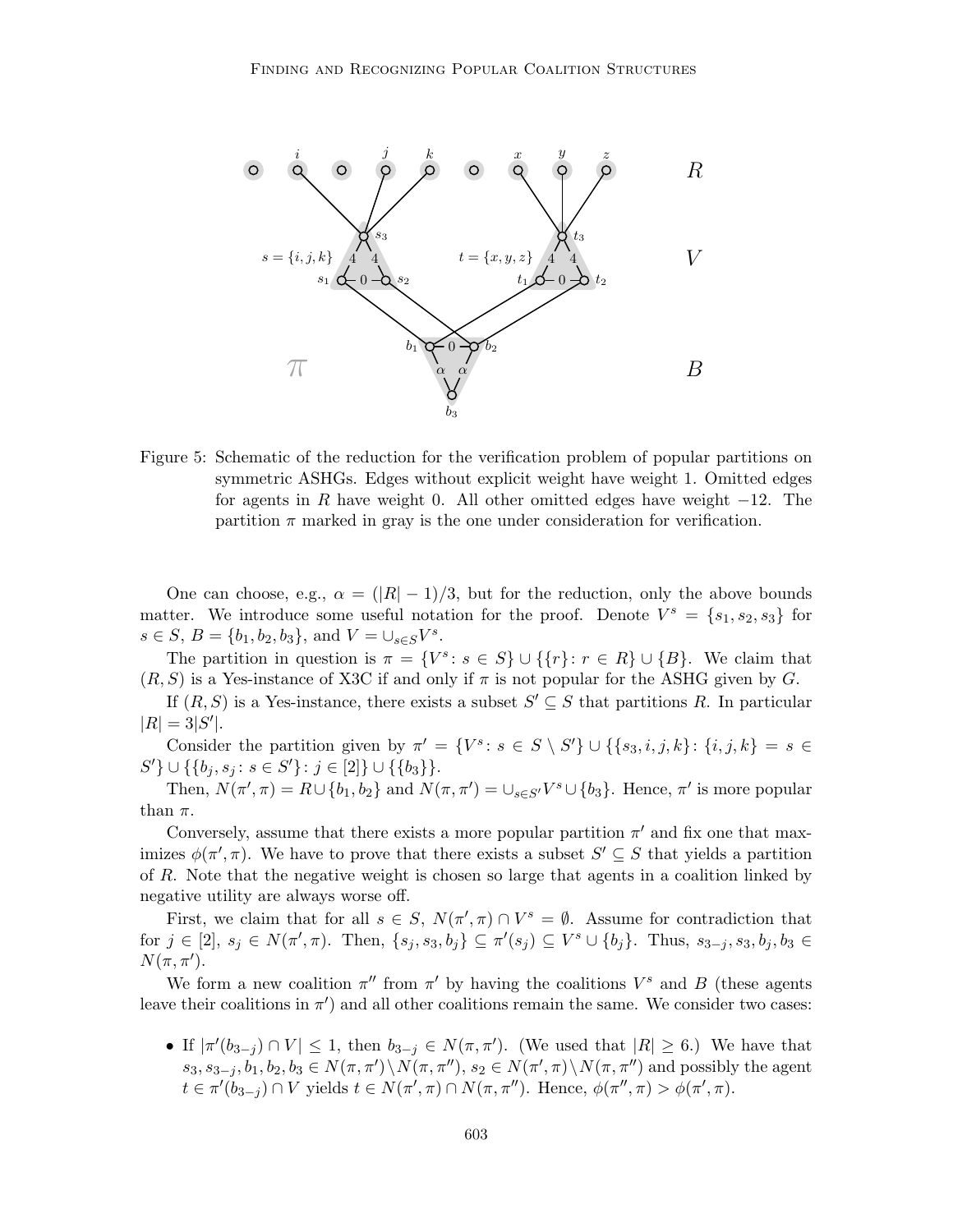• Otherwise,  $\pi'(b_{3-j}) \cap V \subseteq N(\pi, \pi')$ , but possibly  $b_{3-j} \in N(\pi', \pi) \backslash N(\pi, \pi'')$  in addition. However,  $\phi(\pi'', \pi) > \phi(\pi', \pi)$  remains valid.

In any case, we derived a contradiction to the maximality condition on  $\pi'$ .

If  $s_3 \in N(\pi', \pi)$ , then  $\{s_1, s_2\} \subseteq \pi'(s_3)$ ,  $s \cap \pi'(s_3) \neq \emptyset$ , and  $\pi'(s_3) \subseteq V^s \cup s$  (here  $s \subseteq R$ is the set of R-agents corresponding to elements of the set  $s$ ). Hence, forming a coalition  $\pi''$  by leaving with the agents in s moves these agents and  $s_1, s_2$  out of  $N(\pi, \pi')$ , while only removing  $s_3$  from  $N(\pi', \pi)$ . Hence, we again contradict the maximality of  $\phi(\pi', \pi)$ .

For the rest of the analysis, we narrow down the possible more popular partitions to a very specific situation that corresponds to 3-partitions. The idea is basically that whenever we 'sacrifice' a set  $V^s$  of agents, we can improve only 3 agents in  $R$ . Due to the boundaries on  $\alpha$ , we will cross the threshold, where we can have a popularity margin of precisely 1 exactly at the moment when we gathered  $\frac{|R|}{3}$  neighbors for  $b_1$  and  $b_2$  in order to improve these.

We introduce the sets  $R_I = R \cap N(\pi', \pi)$  and  $S_C = \{s \in S : \pi'(s_3) \cap R \neq \emptyset\}$ . Our goal is to prove  $|R| = |R_I| = 3|S_C|$ .

For  $s \in S_C$  holds  $V^s \subseteq N(\pi, \pi')$  (which follows for  $s_3$  since  $s_3 \notin N(\pi', \pi)$ ). Consequently,  $|N(\pi, \pi') \cap V| \geq 3|S_C|$ . In addition,  $|N(\pi', \pi) \cap R| = |R_I| \leq 3|S_C|$  and  $\phi_B(\pi', \pi) \leq 1$ .

If  $|R_I| < 3|S_C|$ , then  $\phi(\pi, \pi') = \phi_B(\pi, \pi') + \phi_V(\pi, \pi') + \phi_R(\pi, \pi') \ge -1 + 3|S_C| - (|R_I|) =$  $3|S_C| - |R_I| - 1 \ge 0$  and  $\pi'$  is not more popular. We conclude that  $|R_I| = 3|S_C|$ .

Before we conclude the proof, we show two auxiliary claims:

- 1. If  $B \subseteq \pi'(b_3)$ , then  $b_1 \notin N(\pi', \pi)$  or  $b_2 \notin N(\pi', \pi)$ .
- 2. For  $j \in [2]$ , if  $b_j \in N(\pi', \pi)$ , then  $b_j \in \pi'(b_3)$  or  $|\{s \in S : s_j \in \pi'(b_j)\}| \geq \frac{|R|}{3}$ .

The first claim follows from the fact that if  $b_j$  forms a coalition with an agent outside B that gives her positive utility, then  $b_{3-j}$  cannot be both in this coalition and improve her utility. The second claim follows from  $v_{\pi}(b_j) = \alpha > \frac{|R|}{3} - 1$ .

We are ready to prove  $|R| = 3|S_C|$ . We consider the agents in B. The only possibility for  $\phi(\pi', \pi) > 0$  is that  $\phi_B(\pi', \pi) \ge 1$  which can only happen if  $\{b_1, b_2\} \subseteq N(\pi', \pi)$ . Due to the auxiliary claims, there exists  $j \in \{1,2\}$  with  $|\{s \in S : s_j \in \pi'(b_j)\} \cap \pi'(b_j)| \geq \frac{|R|}{3}$ .

If  $s^* \in \{s \in S : s_j \in \pi'(b_j)\} \setminus S_C$ , then  $s_j^* \in N(\pi, \pi')$  (using  $|R| \geq 6$ , i.e.,  $|\pi'(b_j) \cap \{s \in S\}$  $S: s_j \in \pi'(b_j) \} \geq 2$ .<sup>12</sup>

Consequently,  $\phi(\pi, \pi') = \phi_B(\pi, \pi') + \phi_V(\pi, \pi') + \phi_R(\pi, \pi') \ge -1 + (3|S_C| + 1) - 3|S_C| \ge 0$ , a contradiction. Therefore,  $\{s \in S : s_j \in \pi'(b_j)\} \subseteq S_C$  and  $\frac{|R|}{3} \leq |\{s \in S : s_j \in \pi'(b_j)\}| \leq$  $|S_C| = \frac{|R_I|}{3} \leq \frac{|R|}{3}$  $rac{\pi_1}{3}$ .

Consider the set  $S' = S_C$ . Then,  $S_C$  covers R since  $R_I = R$ . In addition, since  $|R| = 3|S_C|$ , every agent  $r \in R$  is present in exactly one  $s \in S_C$ . Hence, S' is a partition of R with sets in S. In total,  $(R, S)$  is a Yes-instance of X3C.  $\Box$ 

We first prove the existence of the graph that underlies the subsequent reductions for ASHGs. It satisfies similar properties as the flatmate game considered in Lemma 1. However, for the reduction to work, we need two sets of auxiliary agents. The first set corresponds to the 3-elementary sets in S of an instance  $(R, S)$  of X3C, while the second set

<sup>12.</sup> This argument is stronger than what is needed for ASHGs, but it is needed for the case of FHGs.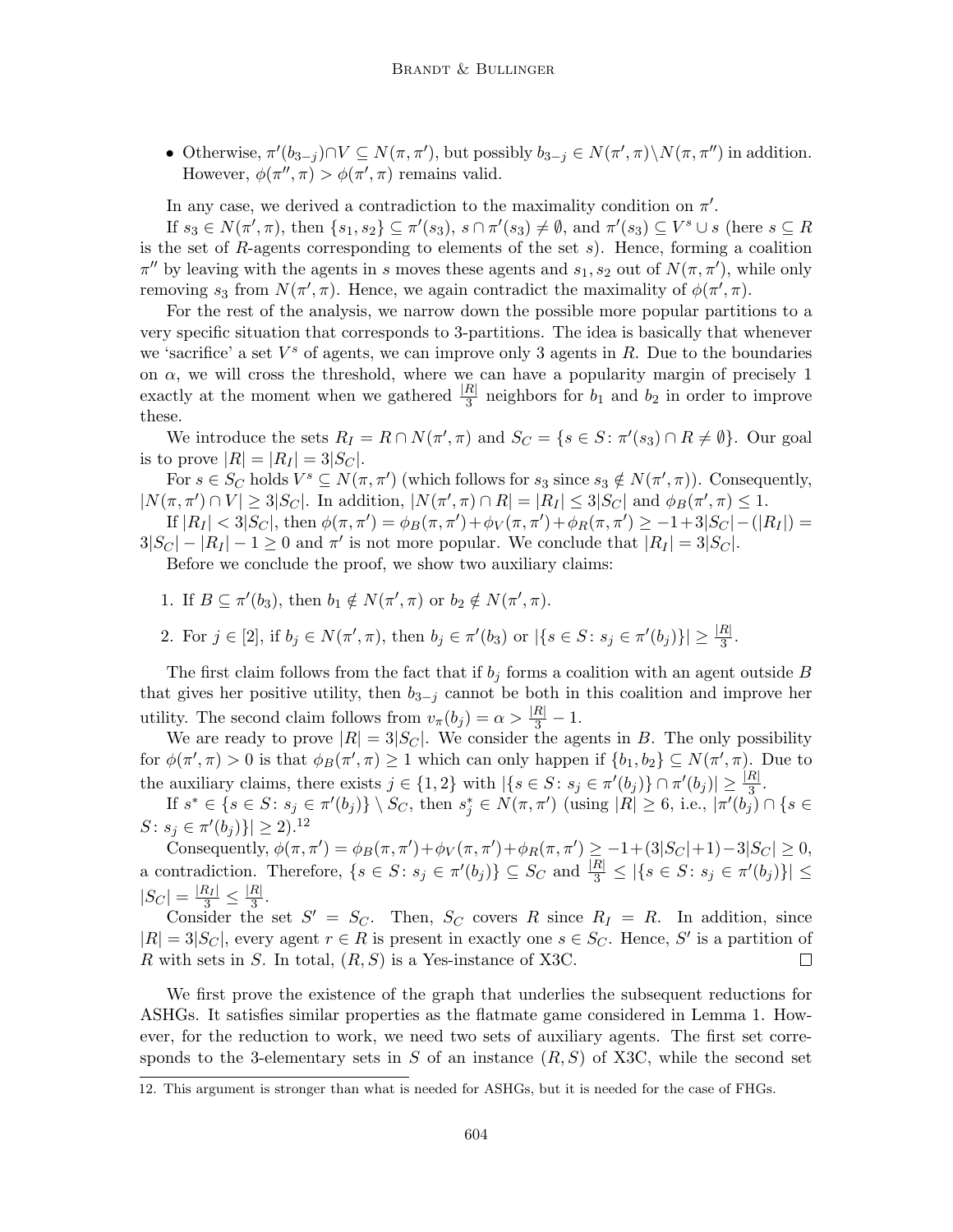consists of two agents that allow the agents in the top-level not corresponding to elements of R to improve their coalition.

## Lemma 3. The class of symmetric ASHGs satisfies property PP.

*Proof.* Let  $(R, S)$  be an instance of X3C. We construct the following game. Let  $k = \min\{k \in \mathbb{R}\}$  $\mathbb{N}: 2^k \geq |R|$  define the smallest power of 2 that is larger than the cardinality of R. We define an ASHG on vertex set  $N = \{y_1^s, y_2^s : s \in S\} \cup \{y_1, y_2\} \cup \bigcup_{j=0}^k N_j$ , where  $N_j = \bigcup_{i=1}^{2^j} A_j^i$ consists of  $2^j$  sets of agents  $A_j^i$ .

We define the sets of agents as

- $A_k^i = \{a_k^i, b_k^i, c_k^i\}$  for  $i \in [2^k]$ , and
- $A_j^i = \{a_j^i, b_j^i, c_j^i, \alpha_j^i, \beta_j^i, \gamma_j^i, \delta_j^i\}$  for  $j \in [0, k-1], i \in [2^j]$ .

We order the set R in an arbitrary but fixed way, say  $R = \{r^1, \ldots, r^{|R|}\},$  and for a better understanding of the proof and the preferences, we label the agents  $b_k^i = r^i$  for  $i \in [R]$ . If we view the set of agents N as  $k+1$  levels of agents, then the ground set R of the instance of X3C is identified with some specific agents in the top level k. We are ready to define the symmetric preferences as

- $v(y_1^s, y_2^s) = 6k + 8$  for all  $s \in S$ ,
- $v(y_2^s, b_k^i) = 2k + 3$  if there exists  $s \in S$  with  $r^i \in s$ ,
- $v(y_1, y_2) = 1$ ,
- $v(y_2, b_k^i) = 2k + 3, i \in [|R| + 1, 2^k],$
- $\bullet \;\; v(b_k^i,b_k^{i^\prime})$  $k_i^{i'} = 0, i, i' \in [|R|+1, 2^k],$
- $\bullet \;\; v(b_k^i,b_k^{i^\prime})$  $\binom{i'}{k} = 0, i, i' \in [|R|],$
- $v(a_k^i, b_k^i) = v(a_k^i, c_k^i) = v(b_k^i, c_k^i) = k + 1, i \in [2^k],$
- For  $j \in [0, k-1], i \in [2^k]$ ,

$$
- v(a_j^i, b_j^i) = v(a_j^i, c_j^i) = j + 1, v(b_j^i, c_j^i) = j + 1.5,
$$
  
\n
$$
- v(b_j^i, c_{j+1}^{2i-1}) = v(b_j^i, c_{j+1}^{2i}) = j + 1.5,
$$
  
\n
$$
- v(\alpha_j^i, \beta_j^i) = j + 1, v(\beta_j^i, \gamma_j^i) = 0,
$$
  
\n
$$
- v(\beta_j^i, a_j^i) = j + 1.75, v(\gamma_j^i, a_j^i) = j + 1.25,
$$
  
\n
$$
- v(\gamma_j^i, \delta_j^i) = j + 2, v(\delta_j^i, \alpha_{j+1}^{2i-1}) = v(\delta_j^i, \alpha_{j+1}^{2i}) = j + 1.5,
$$

•  $v(g, h) = -M - 1$  for all  $g, h \in N$  such that the utility is not defined, yet, where M is the maximum utility any agents could receive by the previous utilities.

and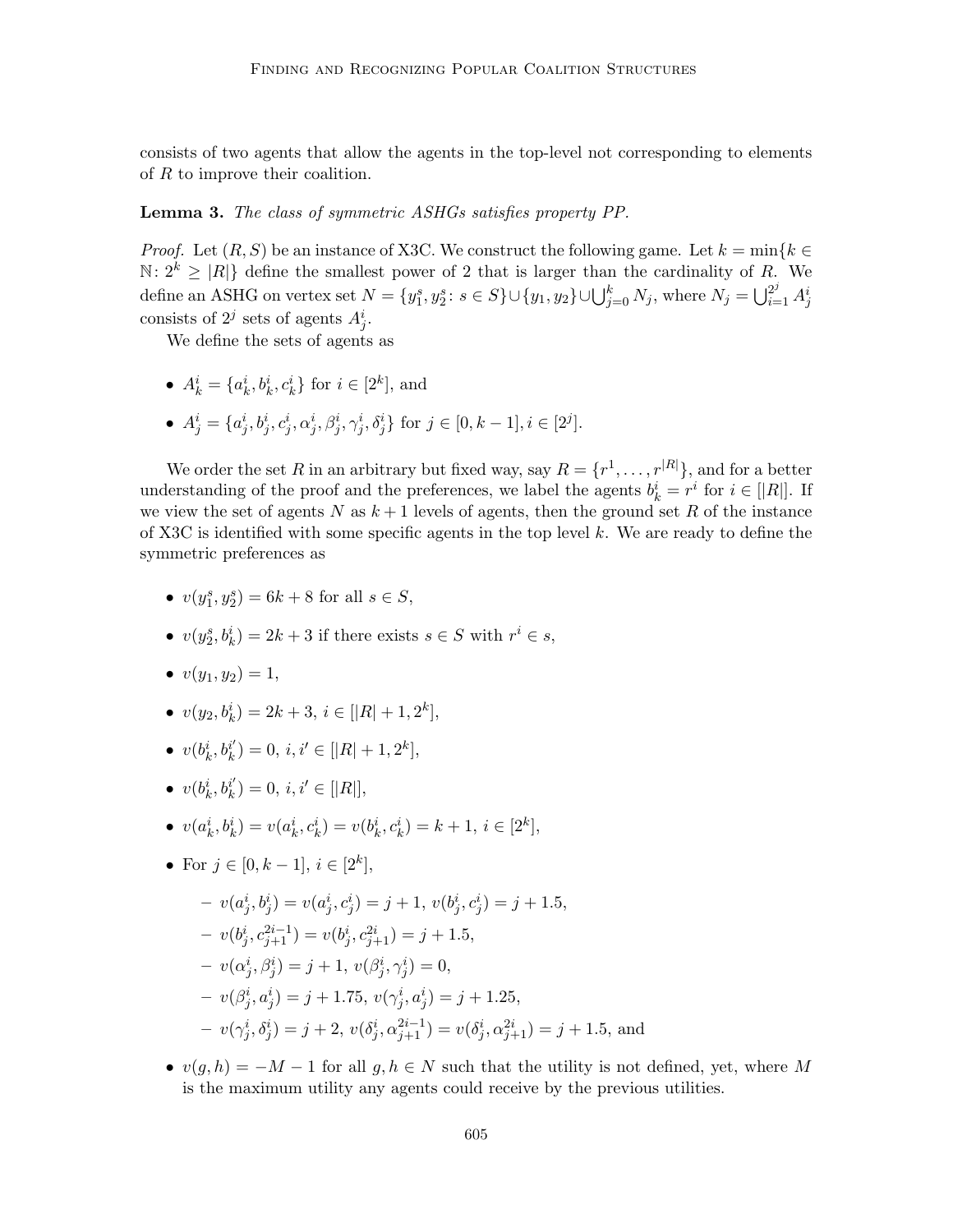Let  $\pi^* = \{\{a_j^i, b_j^i, c_j^i\} : j \in [0, k], i \in [2^j]\} \cup \{\{\alpha_j^i, \beta_j^i\}, \{\gamma_j^i, \delta_j^i\} : j \in [0, k-1], i \in [2^j]\} \cup$  $\{\{y_1, y_2\}\}\cup \{\{y_1^s, y_2^s\} : s \in S\}$  and  $x = c_0^1$ .

Now consider a partition  $\pi \neq \pi^*$ .

We will prove the following claim by induction over  $j = k, \ldots, 0$ . For every  $i \in [2^j]$ holds:

- 1. If  $\{b^i_j, a^i_j\} \cap \pi(c^i_j) = \emptyset$ , then  $\phi_{T^i_j}(\pi^*, \pi) \ge 1$  and  $\phi_{T^i_j}(\pi^*, \pi) \ge 3$  or  $\{b^i_k : i \in [2^k]\} \cap T^i_j \subseteq$  $N(\pi, \pi^*)$ .
- 2. If  $\alpha_j^i \notin N(\pi, \pi^*)$  and there exists an agent  $z \in T_j^i$  with  $\pi(z) \neq \pi^*$ (z). Then  $\phi_{T^i_j}(\pi^*, \pi) \geq 1.$

We will start by arguing, how the first part of the lemma follows from the induction claim.

First, note that  $y_1 \notin N(\pi, \pi^*)$  and if  $y_2 \in N(\pi, \pi^*)$ , then  $y_1 \in N(\pi^*, \pi)$ . Similarly, for all  $s \in S$ ,  $y_1^s \notin N(\pi, \pi^*)$  and if  $y_2^s \in N(\pi, \pi^*)$ , then  $y_1^s \in N(\pi^*, \pi)$ . We can therefore focus on  $T_0^1$  and have  $\phi(\pi^*, \pi) \ge \phi_{T_0^1}(\pi^*, \pi)$ . Define  $\rho = \{C \cap T_0^1 : C \in \pi\}$  and  $\rho^* = \{C \cap T_0^1 : C \in \pi^*\},$ which are the partitions  $\pi$  and  $\pi^*$  restricted to agents in  $T_0^1$ . If  $\rho = \rho^*$ , then  $\pi \neq \pi^*$  can only happen if some agent outside  $T_0^1$  forms a coalition with a former coalition of  $\pi^*$  in  $T_0^1$ . Note that the only agents in  $T_0^1$  that can improve by that are the agents of the type  $b_k^i$ . In every case, this will lead to  $\phi_{T_0^1}(\pi^*, \pi) \ge 1$ . As we have argued above, this implies  $\phi(\pi^*, \pi) \ge 1$ .

If  $\rho \neq \rho^*$ , we use the claim for the case  $j = 0$  and observe that  $\alpha_0^i \notin N(\pi, \pi^*)$ . Hence,  $\phi(\pi^*, \pi) \geq 1$  also holds in this case.

It needs still to be shown that if  $\pi(x) \cap \pi^*(x) = \{x\}$ , then  $\phi(\pi^*, \pi) \geq 3$  or  $(R, S)$  is a Yesinstance. Assume therefore that  $\pi(x) \cap \pi^*(x) = \{x\}$ . By the first part of the induction claim, we conclude that  $\phi_{T_0^1}(\pi^*, \pi) \geq 3$  or  $\{b_k^i : i \in [2^k]\} \subseteq N(\pi, \pi^*)$ . Since we are done in the former case, we assume that  $\{b_k^i : i \in [2^k]\} \subseteq N(\pi, \pi^*)$ . This can only happen if, for every  $i \in 1, \ldots, |R|$ , there exists an  $s_i \in S$  with  $y_2^{s_i} \in \pi(b_k^i)$ . Define  $S' = \{s \in S : \pi(y_2^s) \cap \{b_k^i : i \in S\}$  $[2^k] \neq \emptyset$ . Now fix  $s \in S'$ . Then, it holds that  $y_1^s \notin \pi(y_2^s)$ , because otherwise agents  $b_k^i \in$  $\pi(y_1^s)$  are worse off than in  $\pi^*$ . In particular,  $y_1^s \in N(\pi^*, \pi)$ . Now, if at most two of the agents  $b_k^i$  corresponding two elements  $i \in s$  are in the coalition of  $y_2^s$ , then  $y_2^s \in N(\pi^*, \pi)$ . Together,  $\phi(\pi^*, \pi) \geq \phi_{\{y_1, y_2\}}(\pi^*, \pi) + \phi_{\{y_1^s, y_2^s\}}(\pi^*, \pi) + \sum_{s' \in S \setminus \{s\}} + \phi_{\{y_1^{s'}, y_2^{s'}\}}(\pi^*, \pi) + \phi_{T_0^1}(\pi^*, \pi) \geq 0 +$  $2+0+1=3$ . It remains the case that  $\pi(y_2^s) = \{y_2^s, b_k^i, b_k^j, b_k^w\}$  for every  $s \in S'$  with  $s = \{i, j, w\}$ . But then, S' is a 3-partition of R by sets in S.

We will now proceed with the proof of the induction claim.

For the base case  $j = k$ , we observe that if  $A_k^i \cap N(\pi, \pi^*) \neq \emptyset$ , then clearly  $\phi_{A_k^i}(\pi^*, \pi) \geq 1$ . In addition, if  $\{b_k^i, a_k^i\} \cap \pi(c_k^i) = \emptyset$ , then  $\{a_k^i, c_k^i\} \subseteq N(\pi^*, \pi)$  and  $b_k^i \in N(\pi^*, \pi) \cup N(\pi, \pi^*)$ .

For the induction step, let  $j \in \{k-1,\ldots,0\}$  and fix  $i \in [2^j]$ . Assume first that there exists an agent  $z \in T_j^i$  with  $\pi(z) \neq \pi^*(z)$  but no such agent in  $A_j^i$ . The premise of the first claim is vacuous and this part is therefore true. Since  $z \in T_{j+1}^{2i-1} \vee z \in T_{j+1}^{2i}$ , we can apply induction for the second claim since the premise of the second claim for  $T_{j+1}^{2i-1}$  or  $T_{j+1}^{2i}$  is true. Assume therefore that there exists an agent  $z \in A_j^i$  with  $\pi(z) \neq \pi^*(z)$ .

We make the following observations.

• If  $\alpha_j^i \in N(\pi, \pi^*)$ , then  $\beta_j^i \in N(\pi^*, \pi)$ .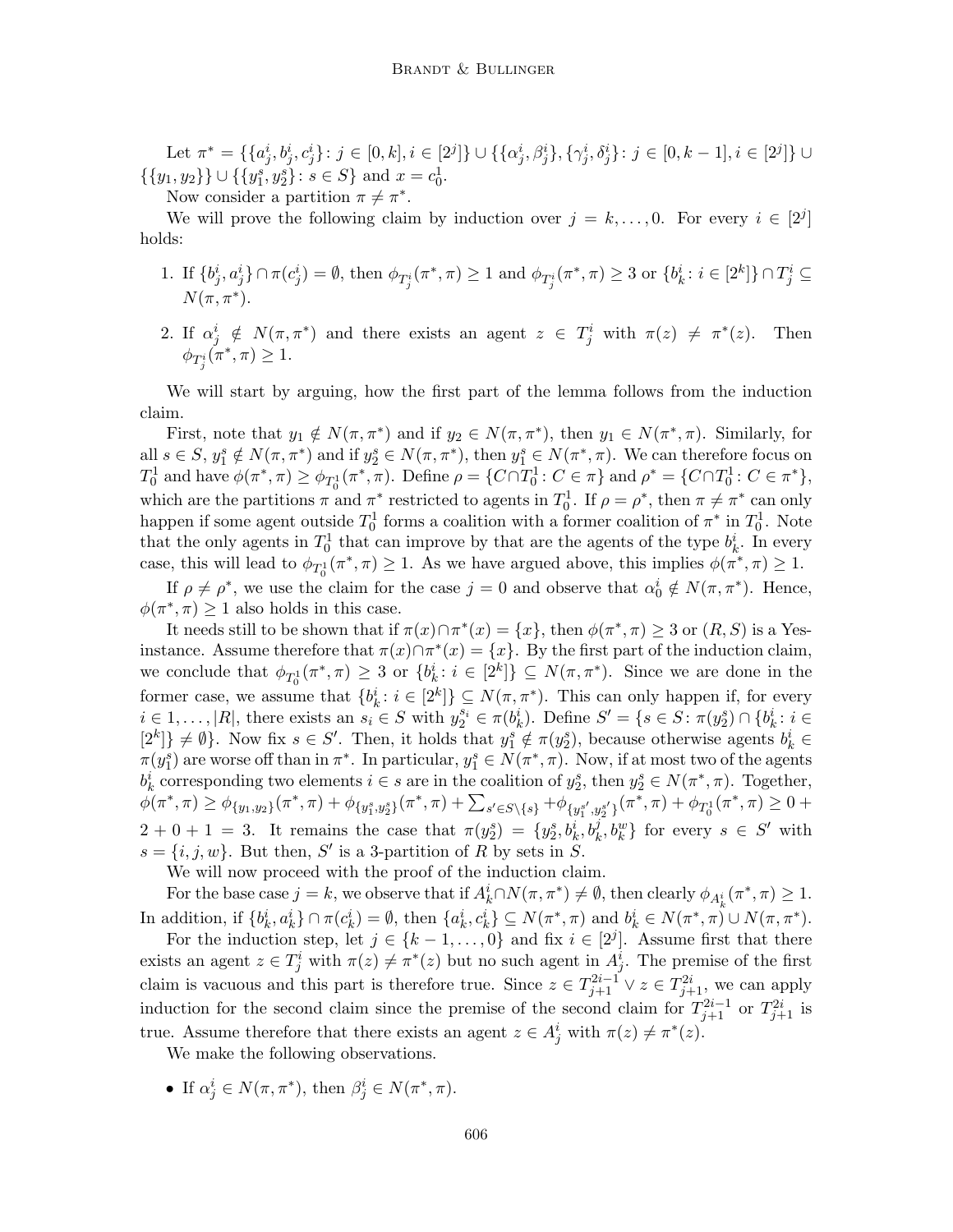- If  $\beta_j^i \in N(\pi, \pi^*)$ , then  $\alpha_j^i \in N(\pi^*, \pi)$ .
- If  $\gamma_j^i \in N(\pi, \pi^*)$ , then  $\delta_j^i \in N(\pi^*, \pi)$ .
- If  $\delta_j^i \in N(\pi, \pi^*)$ , then  $\gamma_j^i \in N(\pi^*, \pi)$ .

Now, we consider the case that  $\pi(a_j^i) \neq \pi^*(a_j^i)$ .

- We consider first the subcase that  $b_j^i \in N(\pi, \pi^*)$ . Then  $c_j^i \in N(\pi^*, \pi)$ .
	- $-$  If  $\pi(b_j^i) \supseteq \{c_{j+1}^{2i-1}, c_{j+1}^{2i}\},\$  then  $\phi_{A_j^i}(\pi, \pi^*) \leq 1$  (with the above observations), while by induction  $\phi_{T_{j+1}^{2i-1} \cup T_{j+1}^{2i}}(\pi^*, \pi) \geq 2$  and  $\phi_{T_{j+1}^{2i-1} \cup T_{j+1}^{2i}}(\pi^*, \pi) \geq 4 \vee \{b_k^i : i \in$  $[2<sup>k</sup>]$ } ∩  $(T_{j+1}^{2i-1} ∪ T_{j+1}^{2i}) ⊆ N(π, π<sup>*</sup>)$  and we are done.
	- − Otherwise,  $c_j^i$  ∈ π $(b_j^i)$ . Then  $\phi_{A_j^i}(\pi^*, \pi) \ge 1$  or  $a_j^i$  ∈  $N(\pi, \pi^*)$ . The second case can only occur for  $\pi(a_j^i) = \{\alpha_j^i, \beta_j^i, \gamma_j^i\}$ . Hence,  $\phi_{A_j^i}(\pi^*, \pi) \geq 1$  or  $\pi(\delta_j^i) =$  $\{\delta^i_j, \alpha^{2i-1}_{j+1}, \alpha^{2i}_{j+1}\}$ . But then  $\phi_{A^i_j}(\pi^*, \pi) \ge -1$  and  $\phi_{T^{2i-1}_{j+1}\cup T^{2i}_{j+1}}(\pi^*, \pi) \ge 2$  and we are done.
- We can even assume that  $b_j^i \in N(\pi^*, \pi)$ , since otherwise  $a_j^i \in \pi(b_j^i)$  and  $a_j^i, c_j^i \in$  $N(\pi^*, \pi)$  and it follows  $\phi_{A_j^i}(\pi^*, \pi) \geq 1$ .
- If  $c_j^i \in N(\pi, \pi^*)$ , then  $a_j^i, b_j^i \in N(\pi^*, \pi)$  and therefore  $\phi_{A_j^i}(\pi^*, \pi) \geq 1$  and we are done.
- Since  $\pi(c_j^i) \neq \pi^*(c_j^i)$ , we can assume that  $c_j^i \in N(\pi^*, \pi)$ .
- Next, consider the case that  $a_j^i \in N(\pi, \pi^*)$  and, by the previous cases,  $c_j^i, b_j^i \in$  $N(\pi^*, \pi)$ .
	- $-$  If  $\pi(a_j^i) = \{a_j^i, \beta_j^i, \gamma_j^i\}$ , then  $\phi_{A_j^i}(\pi^*, \pi) \geq 3$  or  $\pi(\delta_j^i) = \{\delta_j^i, \alpha_{j+1}^{2i-1}, \alpha_{j+1}^{2i}\}$ . In the latter case,  $\phi_{A_j^i}(\pi^*, \pi) \geq 1$  and  $\phi_{T_{j+1}^{2i-1} \cup T_{j+1}^{2i}}(\pi^*, \pi) \geq 2$  by induction and we are done.
	- Otherwise,  $β_j^i ∈ π(a_j^i) ∩ N(π^*, π)$  or  $γ_j^i ∈ π(a_j^i) ∩ N(π^*, π)$ . In the former case,  $\alpha_j^i \in N(\pi^*, \pi)$  and in total  $\phi_{A_j^i}(\pi^*, \pi) \geq 3$ . In the latter case, again,  $\phi_{A_j^i}(\pi^*, \pi) \geq 3$ 3 or  $\pi(\delta_j^i) = \{\delta_j^i, \alpha_{j+1}^{2i-1}, \alpha_{j+1}^{2i}\}\$  and the case is similar as before.
- It remains that  $a_j^i, b_j^i, c_j^i \in N(\pi^*, \pi)$  in which case  $\phi_{A_j^i}(\pi^*, \pi) \geq 3$ .

We may therefore assume that  $\pi(a_j^i) = \pi^*(a_j^i)$ . Only for the remaining cases, we need that  $\alpha_j^i \notin N(\pi, \pi^*)$ . If  $\pi(\alpha_j^i) \neq \pi^*(\alpha_j^i)$ , then  $\alpha_j^i, \beta_j^i \in N(\pi^*, \pi)$  and consequently  $\phi_{A_j^i}(\pi^*, \pi) \geq 2$ . If  $\pi(\gamma_j^i) \neq \pi^*(\gamma_j^i)$ , then  $\phi_{A_j^i}(\pi^*, \pi) \geq 2$  or  $\phi_{A_j^i}(\pi, \pi^*) \geq 0 \wedge \pi(\delta_j^i) \cap$  $\{\alpha_{j+1}^{2i-1}, \alpha_{j+1}^{2i}\}\neq \emptyset$  and the claim follows by induction.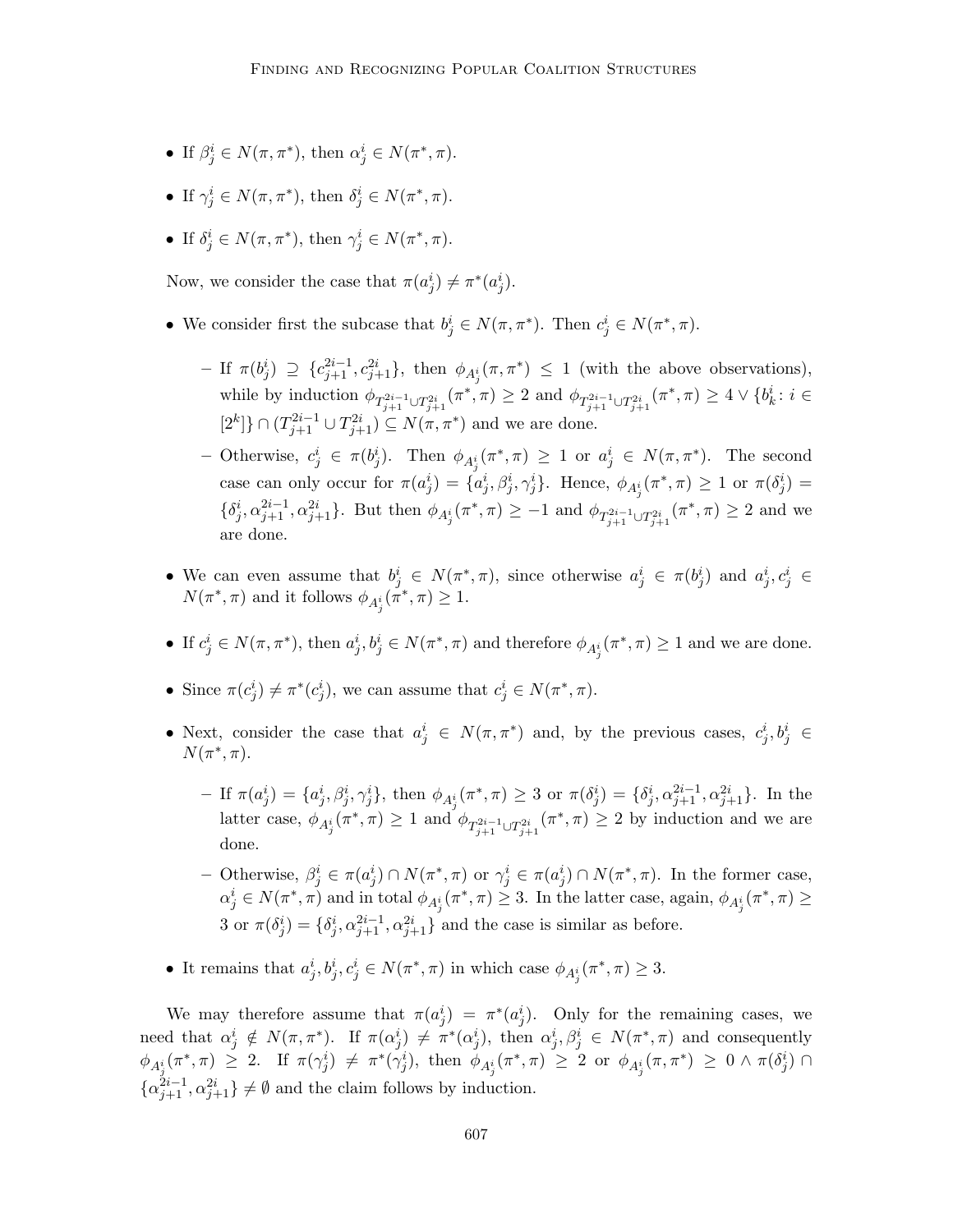For the second part of the lemma, assume that  $S'$  is a 3-partition of R through sets in S. Define

$$
\pi' = \{ \{b_k^v, b_k^w, b_k^x, y_2^s\}, \{y_1^s\} \colon \{r^v, r^w, r^x\} = s \in S' \} \cup \{ \{y_1^s, y_2^s\} \colon s \in S \setminus S' \}
$$
  
\n
$$
\cup \{ \{b_k^{|R|+1}, \dots, b_k^{2^k}, y_2\}, \{y_1\} \} \cup \{ \{\delta_{k-1}^i, a_k^{2i-1}, a_k^{2i}\} \colon i \in [2^{k-1}] \}
$$
  
\n
$$
\cup \{ \{b_j^i, c_{j+1}^{2i-1}, c_{j+1}^{2i}\}, \{a_j^i, \beta_j^i, \gamma_j^i\} \colon j \in [k-1], i \in [2^j] \}
$$
  
\n
$$
\cup \{ \{\delta_j^i, \alpha_{j+1}^{2i-1}, \alpha_{j+1}^{2i}\} \colon j \in [k-2], i \in [2^j] \} \cup \{ \{\alpha_0^1\}, \{c_0^1\} \}.
$$

It is easily checked that  $\phi(\pi', \pi^*) = 1$  and  $c_0^1$  forms a singleton coalition with  $c_0^1 \in N(\pi^*, \pi').$ 

Theorem 10. Checking whether there exists a strongly popular partition in a symmetric ASHG is coNP-hard.

*Proof.* The reduction is from X3C. Given an instance  $(R, S)$  of X3C, we consider the symmetric ASHG of Lemma 3 on agent set  $N$  with utility function  $v$  together with the partition  $\pi^*$  and the special agent  $x \in N$ . Set  $M = \max\{\sum_{w \in N : v(y,w) > 0} v(y,w) : y \in N\}$  and  $\alpha = \min_{w \in N : v(x,w) > 0} v(x,w) > 0.$  We define a symmetric ASHG on agent set  $N' = N \cup \{z\}$ where the utilities are given by  $v'(y, w) = v(y, w)$  if  $y, w \in N$ ,  $v'(z, x) = \alpha/2$ , and  $v'(z, y) = -M - 1$  for  $y \in N \setminus \{x\}$ . Note that by Lemma 3, this reduction is in polynomial time.

Consider the partition  $\sigma^* = \pi^* \cup \{\{z\}\}\$ and let  $\sigma \neq \sigma^*$  be given and define  $\pi =$  $(\sigma \setminus \sigma(z)) \cup {\sigma(z)} \setminus {\z}$ , that is, the partition of agent set N where z leaves her coalition. We argue first that  $\phi_N(\sigma^*, \sigma) \ge \phi(\pi^*, \pi)$  unless  $\pi(x) = \pi^*(x)$ . Clearly, if z leaves a coalition, only the agent  $x$  can be worse. Now recall that  $x$  receives her unique top-ranked coalition in  $\pi^*$ , which means that x forms a coalition precisely with all agents that yield her positive utility. By the choice of  $v(x, z)$ , the only coalition of x that z is part of and that is not worse for x, is  $\pi^*(x) \cup \{z\}$ . Hence, the only case that the preferences of x over  $\sigma^*$  and  $\sigma$  is affected by z is if  $\pi(x) = \pi^*(x)$ .

We perform a case distinction over the coalitions of  $z$  to investigate the popularity margin between  $\sigma^*$  and  $\sigma$ . First, if  $\sigma(z) = \{z\}$ , then  $\phi(\sigma^*, \sigma) > 0$  by Lemma 3. If  $\sigma(z) = \{z, x\}$ , then  $\phi(\sigma^*, \sigma) \geq -1 + \phi(\pi^*, \pi) \geq 0$  There, we can use the lemma again to see that the latter inequality is strict if  $(R, S)$  is a No-instance. Otherwise,  $z \in N(\sigma^*, \sigma)$ . If  $\pi(x) \neq \pi^*(x)$ , then  $\phi(\sigma^*, \sigma) \geq 1 + \phi(\pi^*, \pi) \geq 1$ . We can therefore assume that  $\pi(x) = \pi^*(x)$ . If  $\pi = \pi^*$ , then  $\phi(\sigma^*, \sigma) = \phi_{\sigma^*(z)}(\sigma^*, \sigma) > 0$ . If  $\pi \neq \pi^*$ , then  $\phi(\sigma^*, \sigma) \geq 1 - 1 + \phi(\pi^*, \pi) > 0$ , where the  $-1$  accounts for the case that x may be worse off in  $\pi$  compared to  $\sigma$ . Note that it can not be the case that x is both better off in  $\sigma$  and worse off in  $\pi$ , since the only relevant coalition  $\sigma(x) = \pi^*(x) \cup \{z\}$ . Together, it follows that  $\sigma^*$  is popular and it is a strongly popular partition if  $(R, S)$  is a No-instance.

If  $(R, S)$  is a Yes-instance, then  $\sigma^*$  is the only candidate that might be strongly popular. Consider the partition  $\pi'$  from Lemma 3 and define  $\sigma' = (\pi' \setminus \{\{x\}\}) \cup \{\{x, z\}\}\.$  Then,  $x \in N(\pi^*, \pi') \cap N(\sigma^*, \sigma')$ , whereas  $z \in N(\sigma', \sigma^*)$ . Therefore,  $\phi(\sigma', \sigma^*) = 1 + \phi(\pi', \pi^*) = 0$ . Hence,  $\pi^*$  is not strongly popular and there exists no strongly popular partition.  $\Box$ 

Theorem 11. Verifying whether a given partition in a symmetric ASHG is strongly popular is coNP-complete.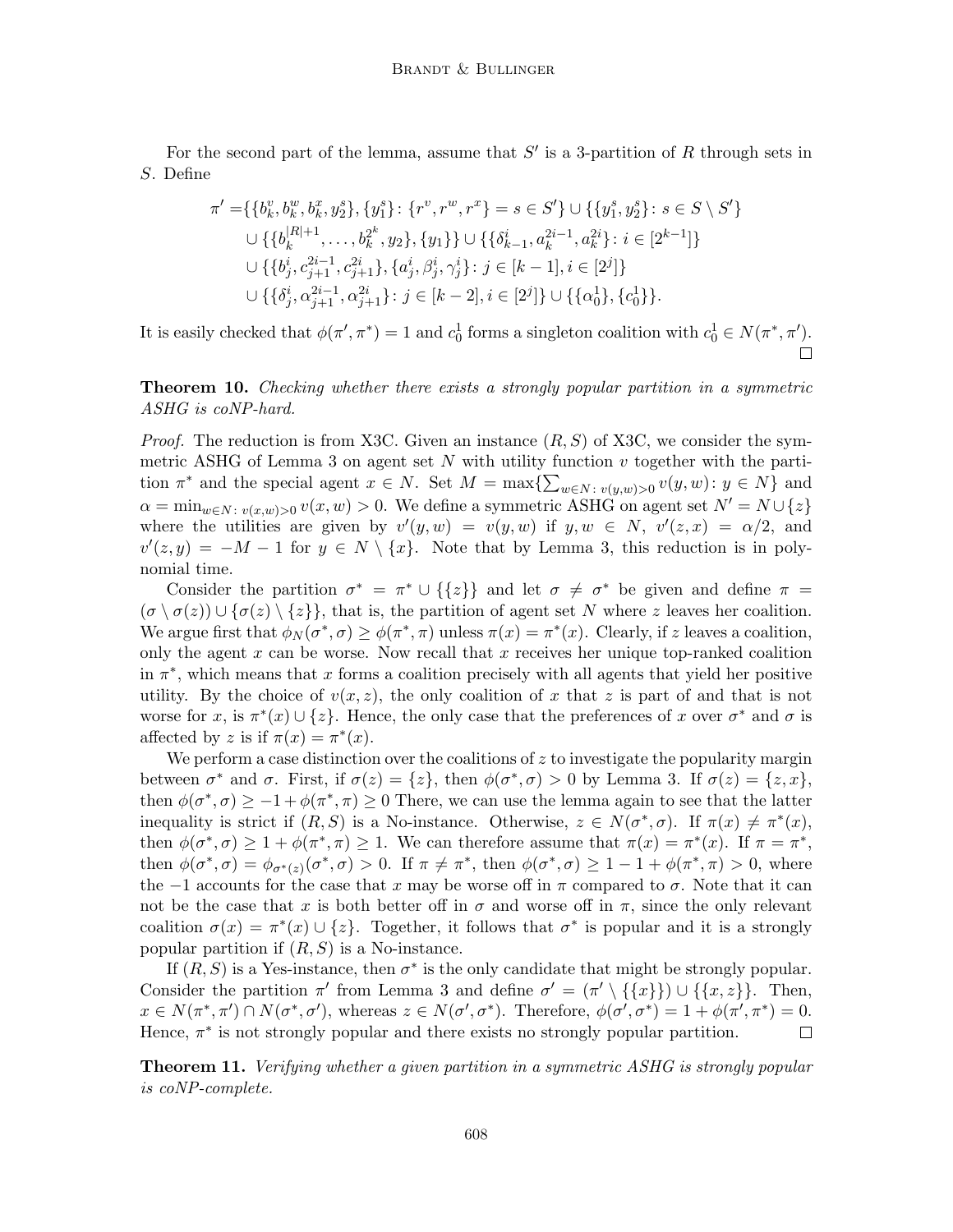*Proof.* In the proof of Theorem 10, the partition  $\sigma^*$  is strongly popular if, and only if,  $(R, S)$  $\Box$ is a No-instance of X3C.

#### Theorem 12. Computing a mixed popular partition in a symmetric ASHG is NP-hard.

*Proof.* We give a Turing reduction from X3C. Given an instance  $(R, S)$  of X3C, we consider the symmetric ASHG of Lemma 3 on agent set  $N$  with utility function  $v$  together with the partition  $\pi^*$  and the special agent  $x \in N$ . Set  $M = \max\{\sum_{w \in N : v(y,w) > 0} v(y,w) : y \in N\}$ and  $\alpha = \min_{w \in N: v(x,w) > 0} v(x,w) > 0$ . We define a symmetric ASHG on agent set  $N' =$  $N \cup \{z_1, z_2\}$  where the utilities are given by  $v'(y, w) = v(y, w)$  if  $y, w \in N$ ,  $v'(z_1, z_2) =$  $v'(z_1, x) = v'(z_2, x) = \alpha/3 > 0$ , and  $v'(z_i, y) = -M - 1$  for  $i \in [2], y \in N \setminus \{x\}$ . Note that by Lemma 3, this reduction is in polynomial time.

Consider the partition  $\sigma^* = \pi^* \cup \{\{z_1, z_2\}\}\$ and let  $\sigma \neq \sigma^*$  be given and define  $\pi =$  $(\sigma \setminus (\sigma(z_1) \cup \sigma(z_2))) \cup \{\sigma(z_1) \setminus \{z_1, z_2\}, \sigma(z_2) \setminus \{z_1, z_2\}\}\$ , that is, the partition of agent set N where  $z_1$  and  $z_2$  leave their coalitions. Assume that  $(R, S)$  is a No-instance. We will prove that  $\phi(\sigma^*, \sigma) > 0$ , and therefore that  $\sigma^*$  is strongly popular. We may assume that  $\sigma(z_1) = \{z_1, z_2\}$  or  $x \in \sigma(z_i)$  for some i, because otherwise it is a Pareto improvement if  $z_1$ and  $z_2$  leave their coalitions and form a coalition of their own.

If  $\sigma(z_1) = \{z_1, z_2\}$ , then by Lemma 3,  $\phi(\sigma^*, \sigma) = \phi(\pi^*, \pi) > 0$ , because  $\pi \neq \pi^*$ . Otherwise, assume without loss of generality that  $x \in \sigma(z_1)$ . Since x receives her topranked coalition in  $\pi^*$  and the utility provided by agents  $z_i$  is sufficiently small,  $\phi_N(\sigma^*, \sigma)$  –  $\phi(\pi^*, \pi) \geq -1$ , where equality can only hold for  $\pi^*(x) = \pi(x)$ . Now, if  $\pi(z_1) \subseteq \{x, z_1, z_2\}$ , then  $\phi(\sigma^*, \sigma) \geq -2 + \phi(\pi^*, \pi) \geq 1$ . If there exists  $y \in N \setminus \{x\}$  with  $y \in \sigma(z_1)$ , then  $z_1, z_2 \in N(\sigma^*, \sigma)$  and it follows  $\phi(\sigma^*, \sigma) \geq 2 - 1 + \phi(\pi^*, \pi) > 0$ . In particular, the unique mixed popular partition consists of  $\sigma^*$  with probability 1.

Now assume that  $(R, S)$  is a Yes-instance. Consider the partition  $\pi'$  from Lemma 3 and define  $\sigma' = (\pi' \setminus \{\{x\}\}) \cup \{\{x, z_1, z_2\}\}\$ . Then,  $x \in N(\pi^*, \pi') \cap N(\sigma^*, \sigma')$ , whereas  $z_1, z_2 \in N(\sigma', \sigma^*)$ . Therefore,  $\phi(\sigma', \sigma) = 2 + \phi(\pi', \pi^*) = 1$ . Hence, the pure mixed partition  $\{\sigma^*\}\$ is not mixed popular.

We can solve X3C by computing a partition  $\sigma$  in the support of a mixed popular partition and checking its probability in case  $\sigma = \sigma^*$ .  $\Box$ 

## **Theorem 13.** Checking whether there exists a popular partition in a symmetric ASHG is coNP-hard.

*Proof.* We provide a reduction from X3C. Given an instance  $(R, S)$  of X3C, we consider the symmetric ASHG of Lemma 3 on agent set  $N$  with utility function  $v$  together with the partition  $\pi^*$  and the special agent  $x \in N$ . Set  $M = \max\{\sum_{w \in N : v(y,w) > 0} v(y,w) : y \in N\}$ and  $\alpha = \min_{w \in N: v(x,w) > 0} v(x,w) > 0$ . For  $i \in [2]$ , let  $N_i = \{y_i : y \in N\}$  be two copies of *N*. Accordingly, let  $\pi_i^*$  be their respective copies of  $\pi^*$ .

We define a symmetric ASHG on agent set  $N' = N_1 \cup N_2 \cup Z$  where  $Z = \{z_k^j\}$  $k^j: k \in$  $[2], j \in [3]$ . Define  $Z^{j} = \{z_1^{j}\}$  $\frac{j}{1}, z_2^j$  $2<sup>2</sup>$ . Utilities are as follows.

- $v'(y_i, w_i) = v(y, w)$  if  $y, w \in N_i$  for  $i \in [2]$ ,
- $\bullet \;\; v'(z^j_k)$  $(k, x_1) = \alpha/7, v'(z_k^j)$  $(k, x_2) = \alpha/8$  for  $k \in [2], j \in [3],$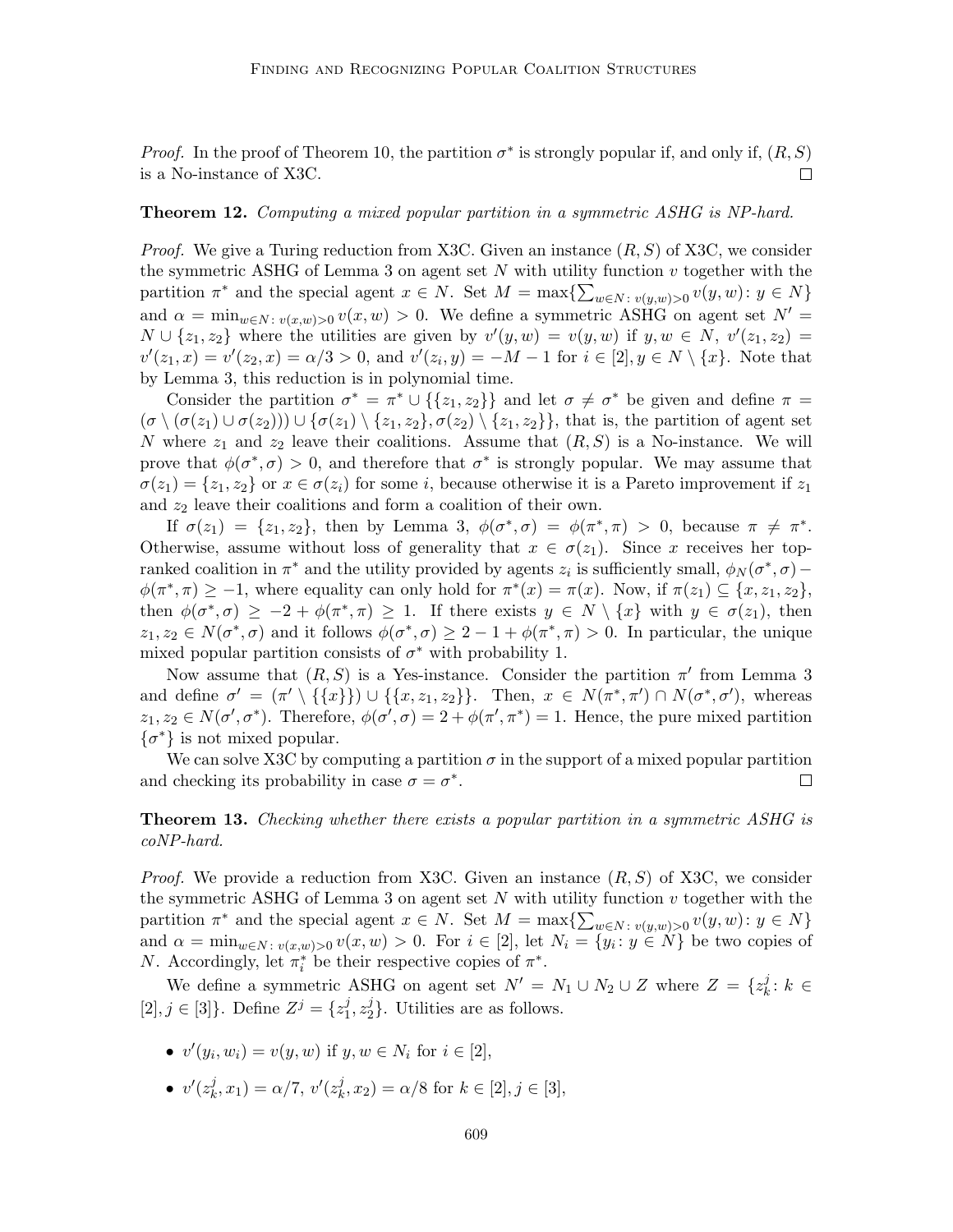- $\bullet \;\; v'(z_1^j)$  $\frac{j}{1}, z_2^j$  $2^j_2$  =  $\alpha$  for  $j \in [3]$ , and
- $v'(u, y) = -M 1$  for every pair of agents  $u, y \in N'$  such that their utility is not defined, yet.

Note that by Lemma 3, this reduction is in polynomial time.

First assume that  $(R, S)$  is a No-instance. Then,  $\sigma^* = \pi_1^* \cup \pi_2^* \cup \{Z^j : j \in [3]\}$  is popular. To prove this, let  $\sigma$  be an arbitrary partition and define  $\pi_i = {\{\sigma(y) \cap N_i : y \in N_i\}}$  be the coalitions restricted to  $N_i$ . For each  $j \in [3]$ , we can assume that  $\sigma(z_k^j)$  $(k)$  =  $Z^j$  or there exists a  $i \in [2]$  with  $Z^j \cap \sigma(x_i) \neq \emptyset$ . Otherwise, one can obtain a Pareto-improvement  $\sigma'$  over  $\sigma$  and it suffices to prove that  $\phi(\sigma^*, \sigma') \geq 0$ . Indeed, if  $\sigma(z)$  $\binom{j}{k} = \{z_k^j\}$  $\{e^{j}\}\}$  for  $k \in [2]$ , then creating  $Z^{j}$  is a Pareto-improvement. On the other hand, if  $\{z_{3-k}, x_1, x_2\} \cap \sigma(z_k^j)$  $\binom{j}{k} = \emptyset$  and  $|\sigma(z_k^j)|$  $|k^j_k\rangle \geq 2$ , then leaving her coalition with  $z_k^j$  $\chi_k^j$  yields a Pareto-improvement over  $\sigma$ . Hence, if  $x_1, x_2 \notin \sigma(z_k^j)$  $_{k}^{j}),$ then  $z_{3-k}^j \in \sigma(z_k^j)$  $\lambda_k^j$  and putting all potential further agents in the coalition into a singleton coalition would yield a Pareto improvement. Hence, we have already substantially restricted the coalitions of agents in a  $Z<sup>j</sup>$ .

Next, we argue that we may assume that it does not happen that  $\sigma(z_k^j)$  $\binom{j}{k} = \{z_k^j\}$  $\{k\}$ . In this case, there exists an  $i \in [2]$  with  $z_{3-k}^j \in \sigma(x_i)$ . We form a partition  $\sigma'$  by adding  $z_k^j$ k to  $\sigma(z_{3}^{j}% )\equiv\sum_{j=1}^{N}z_{j}^{j}z_{j}^{j}$  $\sigma(x_i) = \sigma(x_i)$ . This yields a Partition with  $N(\sigma^*, \sigma) \subseteq N(\sigma^*, \sigma')$  and  $N(\sigma', \sigma^*) \subseteq$  $N(\sigma, \sigma^*)$ , hence  $\phi(\sigma^*, \sigma') \geq \phi(\sigma^*, \sigma)$ , and it suffices to consider the popularity margin between  $\sigma^*$  and  $\sigma'$ .

By a similar argument, we can assume that  $\sigma(x_i) \subseteq Z \cup N_i$  (putting all agents outside  $Z \cup N_i$  into singleton coalitions has the same effect).

We can therefore partition the agent set N' into sets of the type  $Z^j$  such that  $\sigma(z_1^j)$  $j_1^j) = Z^j,$ of the type  $N_i$  such that  $Z \cap \sigma(x_i) = \emptyset$ , and of the type  $N_i \cup \sigma\{x_i\}$  such that  $Z \cap \sigma(x_i) \neq \emptyset$ . For the first type,  $\phi_{Z_i}(\sigma^*, \sigma) = 0$  and by Lemma 3,  $\phi_{N_i}(\sigma^*, \sigma) \ge 0$  for the second type of sets. We prove that  $\phi_{N_i \cup \sigma\{x_i\}}(\sigma^*, \sigma) \geq 0$  if  $Z \cap \sigma(x_i) \neq \emptyset$ .

If  $\sigma(x_i) \subseteq Z \cup \{x_i\}$ , then  $x_i \in N(\sigma^*, \sigma)$  and  $\phi_{\sigma(x_i)\setminus\{x_i\}}(\sigma^*, \sigma) \ge -2$ . As a consequence,  $\phi_{N_i \cup \sigma(x_i)}(\sigma^*, \sigma) \geq -2 + \phi(\pi_i^*, \pi_i) \geq 0$  by Lemma 3.

Otherwise,  $Z \cap \sigma(x_i) \subseteq N(\sigma^*, \sigma)$  and the only agent in  $N_i$  that can be worse off in  $\pi_i$ compared to  $\sigma$  is  $x_i$ . Note that the utilities are designed so that  $x_i \notin N(\sigma, \sigma^*) \cap N(\pi^*, \pi)$ . It follows  $\phi_{N_i \cup \sigma(x_i)}(\sigma^*, \sigma) = \phi_{N_i}(\sigma^*, \sigma) + \phi_{\sigma(x_i) \cap Z}(\sigma^*, \sigma) \ge \phi_{N_i}(\sigma^*, \sigma) + 1 \ge -1 + \phi(\pi_i^*, \pi_i) + 1 \ge$ 0.

Together, it is shown that  $\sigma^*$  is popular.

Conversely, assume that  $(R, S)$  is a Yes-instance and assume for contradiction that  $\sigma$  is popular and define  $\pi_i = {\{\sigma(y) \cap N_i : y \in N_i\}}$  as above. The Pareto-improvements of the first implication show that for all  $j, Z^j \in \sigma$  or  $\sigma(x_i) \cap Z^j \neq \emptyset$ . Define  $I = \{i \in [2] \colon Z \cap \sigma(x_i) \neq \emptyset\}$ . The first crucial step is to prove that for all  $i \in I$ , it holds that there exists a  $j \in [3]$  with  $\sigma(x_i) = \{x_i\} \cup Z^j.$ 

Let therefore  $i \in I$ . First,  $\sigma(x_i) \cap N_i = \{x_i\}$  since otherwise splitting  $\sigma(x_i)$  into singleton coalitions is more popular. In addition,  $x_{3-i} \notin \sigma(x_i)$ . If this happens and  $|\sigma(x_i) \cap Z| \neq 2$ , then splitting into singleton coalitions is more popular. On the other hand, if  $|\sigma(x_i) \cap Z| = 2$ , there exists  $j^* \in [3]$  with  $Z^{j^*} \in \sigma$ . We form the partition  $\sigma'$  by leaving her coalition with  $x_1$ and forming  $\{x_1, z_1^{j^*}\}$  $j^*, z_2^{j^*}$  $j^*$ }. Then, { $x_1, x_2, z_1^{j^*}$  $\frac{j^*}{1}, z_2^{\overline{j}^*}$  $\{\phi_2^{j^*}\}\subseteq N(\sigma',\sigma)$  while  $N(\sigma,\sigma')\subseteq \sigma(x_i)\cap Z$ . Hence,  $\sigma'$  is more popular.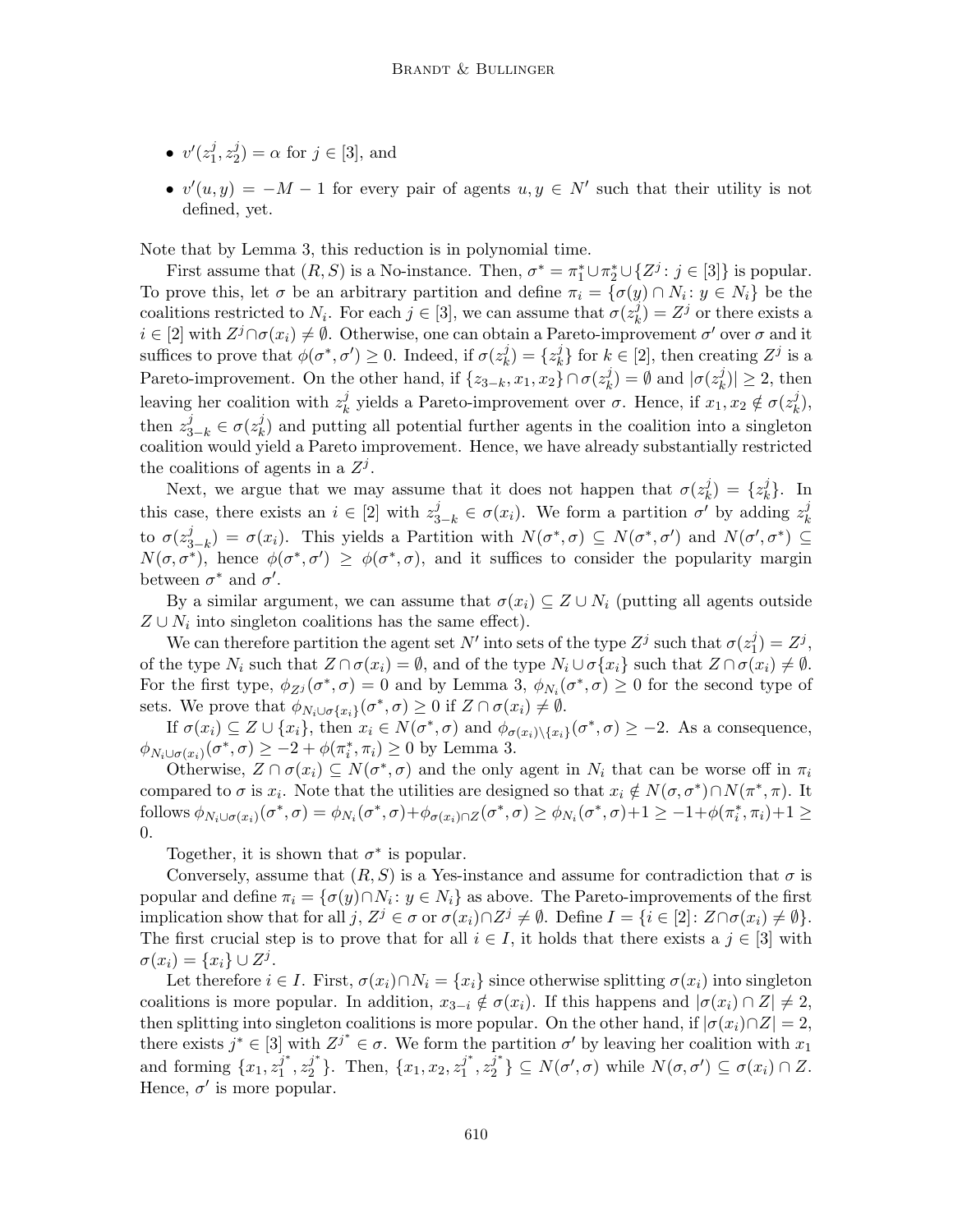Hence,  $\sigma(x_i) \subseteq Z \cup \{x_i\}$ . If for  $j \neq j'$ ,  $Z^j \cap \sigma(x_i) \neq \emptyset$  and  $Z^{j'} \cap \sigma(x_i) \neq \emptyset$ , then dissolving  $\sigma(x_i)$  is again more popular. Finally, if  $|\sigma(x_i) \cap Z| = 1$ , we find again a  $j^* \in [3]$ with  $Z^{j^*} \in \sigma$ . We form the partition  $\sigma'$  by forming  $\pi(x_i) \cap Z$  and  $\{x_i, z_1^{j^*}\}$  $j^*, z_2^{j^*}$  $2^{j}$  which is more popular.

The next step is to show that  $I = \{1, 2\}$ . Assume for contradiction that  $Z \cap \sigma(x_i) = \emptyset$ . Then we can assume that for all  $y \in N_i$ ,  $\sigma(y) \subseteq N_i$ . If  $\pi_i \neq \pi_i^*$ , then replacing  $\pi_i$  by  $\pi_i^*$  is more popular (by Lemma 3). Otherwise  $\pi_i = \pi_i^*$  and we consider the partition  $\pi_i'$ of the last part of Lemma 3 for  $N_i$ . By the pigeon hole principle, there exists a  $j^* \in [3]$ with  $Z^{j^*} \in \sigma$ . We obtain  $\sigma' = (\sigma \setminus (\pi_i \cup \{Z^{j^*}\})) \cup ((\pi'_i \setminus \{\{x_i\}\}) \cup \{\{x_i, z_1^{j^*}\})$  $j^*, z_2^{j^*}$  $\{2^r\}\}\$ . Then,  $\phi(\sigma', \sigma) = \phi_{N_i \cup Z^{j^*}}(\sigma', \sigma) = -1 + 2 = 1$  and  $\sigma'$  is more popular.

Together, we can assume that there exist  $j_1, j_2 \in [3]$  with  $\sigma(x_i) = \{x_i, z_1^{j_i}, z_2^{j_i}\}\,$  for  $i \in [2]$ . Let  $j_3 \in [3] \setminus \{j_1, j_2\}$  be the third index. Note that  $Z^{j_3} \in \sigma$ . Define  $\sigma' = (\sigma \setminus {\sigma(z_1^j)}')$  $j_1^j$ ):  $j \in$  $[3]\}\cup\{\{x_1,z_1^{j_2},z_2^{j_2}\},\{x_2,z_1^{j_3},z_2^{j_3}\},Z^{j_1}\}.$  Then,  $N(\sigma',\sigma)=Z^{j_2}\cup Z^{j_3}$  while  $N(\sigma,\sigma')=Z^{j_1}$ . Hence,  $\sigma'$  is more popular.

All in all, it is shown that there exists no popular partition if  $(R, S)$  is a Yes-instance. This concludes the proof of the theorem.  $\Box$ 

#### A.3 Fractional Hedonic Games

**Theorem 14.** Checking whether there exists a popular partition in a symmetric FHG is NP-hard, even if all utilities are non-negative.

Proof. The reduction is from X3C to deciding whether there exists a popular partition.

Let  $(R, S)$  be an instance of X3C. We transform it into an FHG  $(N, \geq)$  defined by the graph  $G = (N, E)$  that is given as follows:

 $N = \{c^r, l_j^r : r \in R, j \in [6]\} \cup \{y^s, z_j^s : s \in S, j \in [2]\}$  and  $E = E^R \cup E^C \cup E_6 \cup E^S$  where  $E^R = \{\{c^r, l^r_j\} \colon r \in R, j \in [6]\}, E^C = \{\{l^r_6, y^s\} \colon s \in S, r \in s\}, E_6 = \{\{l^r_6, l^t_6\} \colon r \neq t, r, t \in S\}$ s for  $s \in S$ ,  $E^S = \{\{y^s, z_j^s\}, \{z_1^s, z_2^s\} : s \in S, j \in [2]\}$ . The edge set  $E^C$  connects the gadgets for the ground set and the subsets for the X3C instance.

The weights are 1, except  $v(e) = \frac{1}{2}$  for  $e \in E^C$  and  $v(e) = \frac{1}{4}$  for  $e \in E_6$ . A schematic of the reduction for a certain set  $s = \{i, j, k\} \in S$  is depicted in Figure 6.

We show that there exists a popular partition of  $(N, \geq)$  if and only if  $(R, S)$  is a Yesinstance of X3C.

Assume  $(R, S)$  is a Yes-instance of X3C. Then, there exists  $S' \subseteq S$  such that  $S'$  is a partition of R. Consider the partition  $\pi = \{\{c^r, l_1^r, l_2^r, l_3^r\}: r \in R\} \cup \{\{l_j^r\}: r \in R, j =$  $\{4, 5\} \cup \{\{y^s, l_6^i, l_6^j, l_6^k\} : s = \{i, j, k\} \in S'\} \cup \{\{z_1^s, z_2^s\} : s \in S'\} \cup \{\{y^s, z_1^s, z_2^s\} : s \in S \setminus S'\}.$  We claim that  $\pi$  is popular.

Assume for contradiction that  $\pi'$  is more popular than  $\pi$  and let  $\pi'$  be with  $\phi(\pi', \pi)$ maximal. We will prove that  $\phi(\pi, \pi') \geq 0$ , deriving a contradiction.

We introduce some notation for the proof. Let  $V^r = \{c^r, l_j^r : j \in [6]\}$ , where  $r \in R$ , and  $W^s = \{y^s, z_1^s, z_2^s\}$ , where  $s \in S$ . Also denote  $V^R = \cup_{r \in R} V^r$ ,  $W^S = \cup_{s \in S} W^s$  and  $A_6 = \{l_6^r : r \in R\}$  and  $Y^c = \{s \in S : \exists a \in A_6 \text{ with } a \in \pi'(y^s)\}.$ 

To derive a contradiction, we prove several claims.

1. Let  $r \in R$  such that, for all  $s \in S$  with  $r \in s$ , it holds that  $y^s \notin \pi'(l_6^r)$ . Then,  $\phi_{V^r}(\pi, \pi') \geq 1.$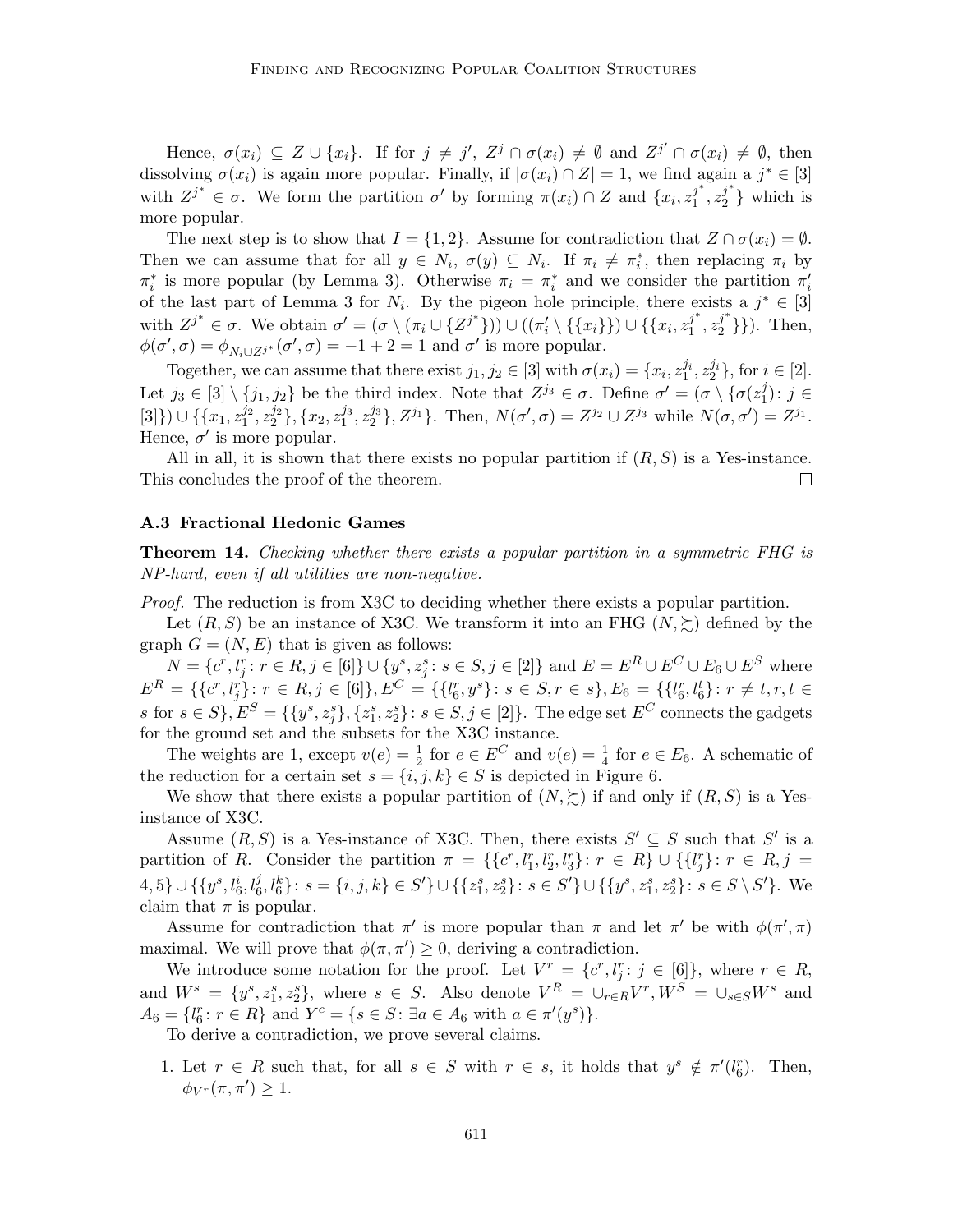

Figure 6: Reduction for existence problem of popular partitions in FHGs. The schematic displays the part of the network corresponding to one specific set  $s = \{i, j, k\}.$ 

- 2. There exist no  $r \in R$ ,  $s, s' \in S$  with  $s \neq s'$  and  $\{y^s, y^{s'}\} \subseteq \pi'(l_6^r)$ .
- 3. For all  $s \in S$ , it holds that  $\pi'(y^s) \cap W^s = \{y^s\}$  or  $\pi'(y^s) \subseteq W^s$ .
- 4. For all  $r \in R$ ,  $\phi_{V^r}(\pi, \pi') \geq 0$ .
- 5. It holds that  $\phi_{W^S}(\pi', \pi) \leq |R| 3|Y^c|$ .

The first claim says that we need sufficient external influence for  $V^r$  to be 'locally' popular. The second and third claim give insight on the structure of potential more popular partitions. The forth claim shows that we locally do best for every  $V^r$ . The final claim calculates the tradeoff between forming a coalition  $W^s$  and joining the agents in  $V^r$ .

In order to complete the proof from the claims, we apply Claims 1 and 4 to obtain  $\phi_{V^R}(\pi, \pi') \ge \max\{0, |R| - 3|Y^c|\} \ge |R| - 3|Y^c|$ . Combining this inequality with the one of Claim 5 yields  $\phi(\pi, \pi') \geq 0$ .

The first claim is a straightforward case distinction considering  $\pi'(c^r)$ . Observe that by construction of her neighboring agents,  $l_6^r \in N(\pi, \pi')$  or  $l_6^r \in \pi'(c^r)$ . This property makes  $l_6^r$ play an equivalent role compared to the agents  $l_5^r$  and  $l_4^r$  in the analysis.

We proceed with the second claim. Therefore, assume for contradiction that  $r \in$  $R, s, s' \in S$  with  $s \neq s'$  and  $\{y^s, y^{s'}\} \subseteq \pi'(l_6^r)$ . We denote  $C = \pi'(l_6^r)$  for this part. We claim that we can change  $\pi'$  while strictly increasing  $\phi(\pi', \pi)$ . This is done by forming a partition  $\pi''$  that consists of coalitions  $W^t$  whenever  $y^t \in C$ . The agents outside  $W^S$  in C form a coalition of their own. Other coalitions are not changed.

- Let  $t \in S$  with  $y^t \in C$ . If  $\pi(y^t) = W^t$ , then  $W^t \subseteq N(\pi, \pi')$ . This is immediate for the  $z_j^t$ . In addition, by assumption on C, at least 3 agents are present, and the utility is estimated as  $v_{y^t}(\pi') \le \max\{\frac{\frac{1}{2}}{3}, \frac{\frac{3}{2}}{4}, \frac{\frac{5}{2}}{5}, \frac{\frac{6}{2}}{6}, \frac{\frac{7}{2}}{7}\} = \frac{1}{2} < \frac{2}{3} = v_{y^t}(\pi)$
- If  $\pi(y^t) \neq W^t$ , then  $z_1^t, z_2^t \notin N(\pi', \pi)$  and  $y^t \notin N(\pi', \pi) \vee (\exists i : z_i^t \in N(\pi, \pi')).$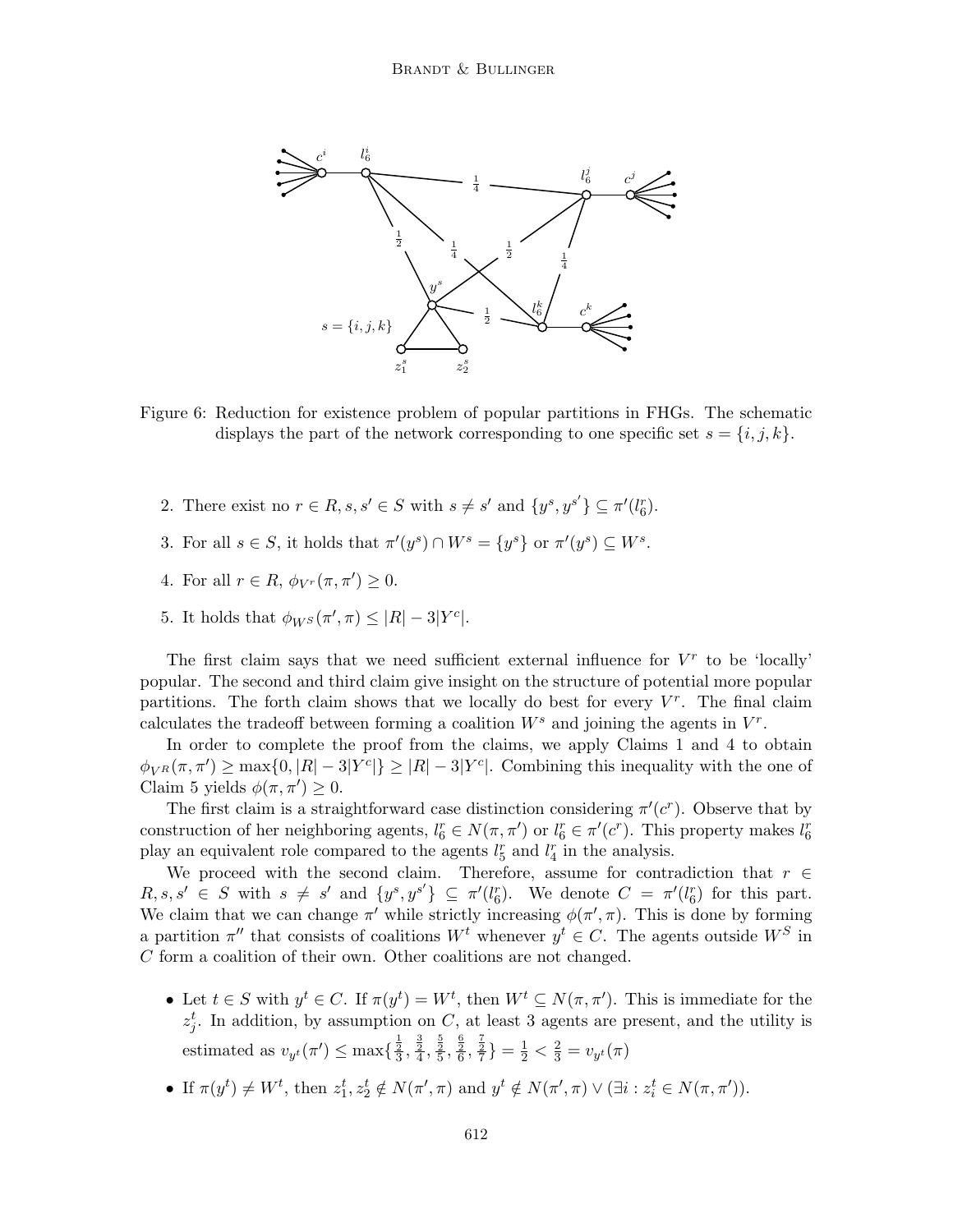Define  $Y = |\{t \in S : y^t \in C\}|$ . These first two insights yield, that  $\phi_{\{W^s : s \in Y\}}(\pi'', \pi) \ge$  $3|Y| + \phi_{\{W^s : s \in Y\}}(\pi', \pi)$ . There is an increase of at least 6 by the assumption that  $\{y^s, y^{s'}\} \subseteq C.$ 

- The only agents that can decrease  $(\pi'', \pi)$  compared to  $(\pi', \pi)$  are in  $A_6$ . Note that if  $a \in A_6 \cap C$  has at most one neighbor in Y, then for some p (the number of neighbors in  $A_6$ ),  $v_a(\pi') = \frac{\frac{1}{2} + \frac{p}{4}}{3+p} < \frac{1}{4} = v_a(\pi)$ . Define the improving agents in  $A_6$ via  $\mathcal{I} = C \cap A_6 \cap N(\pi', \pi)$  and the non-worsened agents as  $\mathcal{I}' = C \cap A_6 \setminus (\mathcal{I} \cup N(\pi, \pi')).$ 
	- $-$  If  $|\mathcal{I}|$  ≤ 2, then  $\phi_{C \cap A_6}(\pi'', \pi) \ge \phi_{C \cap A_6}(\pi', \pi) 4$  (the agents in  $\mathcal{I}$  each counted twice for being worse instead of better off).
	- If  $|\mathcal{I}| \geq 3$ , we know that  $|Y| \geq 3$  (otherwise, three agents in  $\mathcal{I}$  are incident to the same two  $y^t$ , but then in the instance of X3C, we had two identical 3-elementary sets). This means for any  $a \in A_6 \cap C$  that has exactly two neighbors in Y that for some  $p, v_a(\pi') \leq \frac{1+\frac{p}{4}}{4+p} = \frac{1}{4}$  $\frac{1}{4}$ . Hence,  $a \notin N(\pi', \pi)$ .

Agents in  $\mathcal I$  need therefore three neighbors in Y and agents in  $\mathcal I'$  two. Since every agent in Y has at most three neighbors, this accumulates to  $|Y| \geq |\mathcal{I}| + \frac{2}{3}$  $\frac{2}{3}|\mathcal{I}'|$ . Consequently, for  $M = C \cap (A_6 \cup W^S)$ ,

$$
\phi(\pi'', \pi) = \phi_{N \setminus M}(\pi'', \pi) + \phi_{C \cap A_6}(\pi'', \pi) + \phi_{W^S \cap C}(\pi'', \pi)
$$
  
\n
$$
\geq \phi_{N \setminus M}(\pi', \pi) + \phi_{C \cap A_6}(\pi', \pi) - 2|\mathcal{I}| - |\mathcal{I}'| + \phi_{W^S \cap C}(\pi', \pi) + 3|Y|
$$
  
\n
$$
> \phi(\pi', \pi).
$$

In both cases, we contradict the maximality of  $\phi(\pi', \pi)$ .

The third claim is proven similarly, but we have to refine some calculation of the previous claim, since we do not get the same lower bounds for the denominators of the utilities.

Assume for contradiction that  $s \in S$  with  $\pi'(y^s) \cap A_6 \neq \emptyset$  and  $\pi'(y^s) \cap W^s \neq \emptyset$ . We set  $C = \pi'(y^s).$ 

- First, we argue that we may assume that  $A_6 \cap C \cap N(\pi', \pi) = \emptyset$ . Otherwise, by the previous claim, if  $l_6^r \in A_6 \cap C \cap N(\pi', \pi)$ , then  $c^r \in C$ . Consequently,  $l_j^r \in N(\pi, \pi')$  for  $j \in [3]$  and  $c^r \in N(\pi, \pi')$ . The latter is due to  $v_{c}(t) \leq \frac{6}{9} < \frac{3}{4} = v_{c}(t)$ . Also, there exists  $j \in \{4, 5\} : l_j^r \notin C$  or  $l_6^r \notin N(\pi', \pi)$ . Indeed, if the first is wrong, then for some  $p, v_{l_6^r}(\pi') \leq \frac{1+\frac{1}{2}+\frac{p}{4}}{6+p} = \frac{1}{4} = v_{l_6^r}(\pi)$ . Hence resetting the coalition within  $V^r$  to  $\pi$  yields a coalition contradicting the maximality of  $\phi(\pi', \pi)$ .
- Now, we consider two cases. First assume that  $\pi(y^s) \neq W^s$ . We claim that rearranging  $\pi'$  by means of removing agents of  $W^s$  from  $\pi'(y^s)$  improves  $\phi(\pi', \pi)$ . Indeed,  $z_j^s \notin N(\pi', \pi)$ , but they will be after the rearrangement, and  $y^s \in N(\pi', \pi)$  afterwards. Also, for all  $a \in A_6 \cap C$ ,  $v_a(\pi') \leq \frac{\frac{1}{2} + \frac{p}{4}}{p+3} < \frac{1}{4}$  $\frac{1}{4}$  and these agents are already worse off in the original  $\pi'$ .
- If  $\pi(y^s) = W^s$ , the same holds for agents in  $A_6 \cap C$ . Since  $W^s \subseteq N(\pi, \pi')$ , the same rearrangement improves  $\phi(\pi', \pi)$ .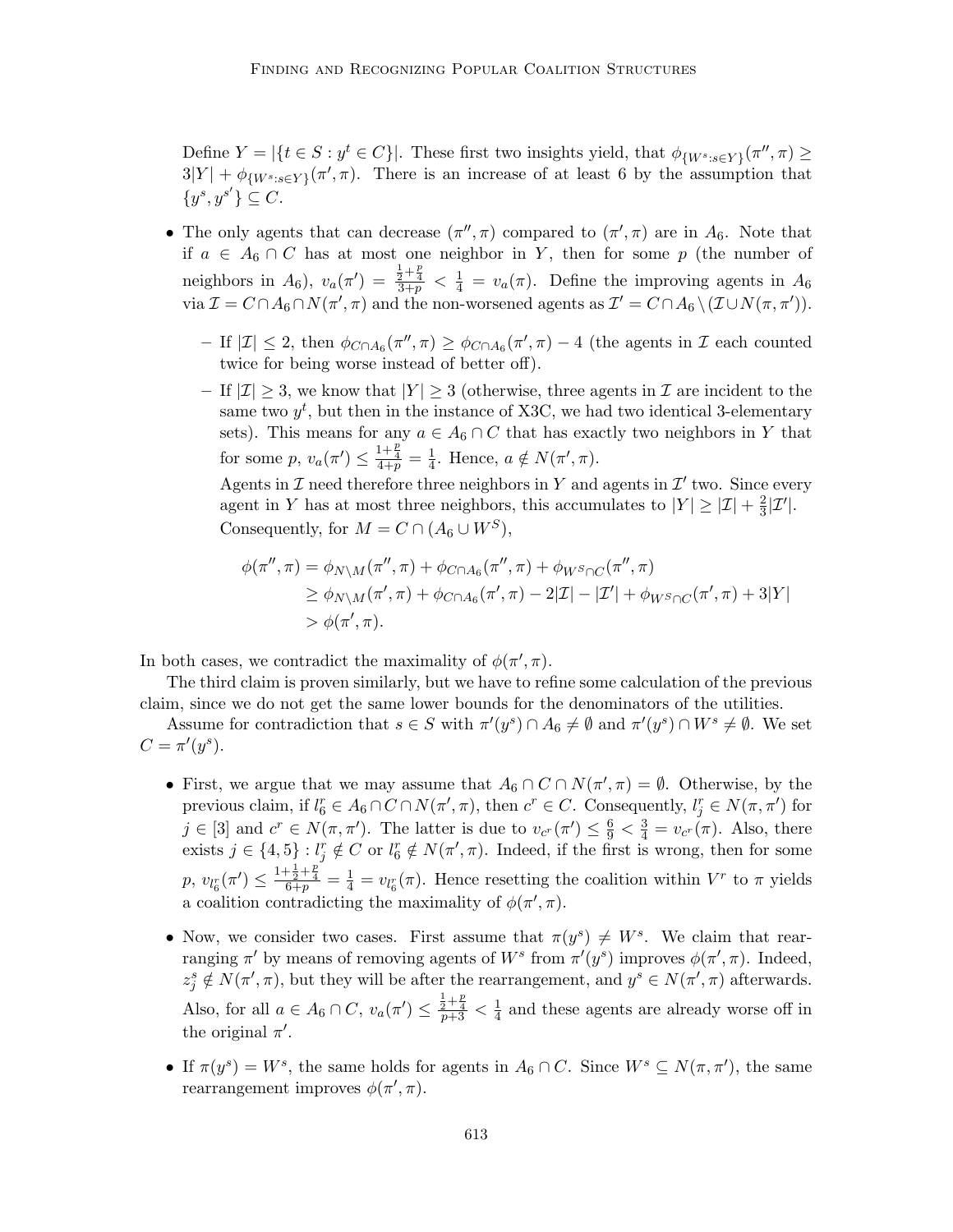We proceed with the next claim and fix  $r \in R$ . We may assume that for some s,  $y^s \in \pi'(l_6^r)$  (since the other case is already covered in the first claim). In addition, if  $c^r \notin \pi'(l_6^r)$ , then  $l_6^r \notin N(\pi', \pi)$  (by the previous claims). In this case, the coalition  $\pi$ restricted to  $V^r \setminus \{l_6^r\}$  is popular and the claim is true.

Denote  $C = \pi'(l_6^r)$  and assume therefore  $c^r \in C$ . We also know that  $\{l_1^r, l_2^r, l_3^r\} \cap$  $N(\pi', \pi) = \emptyset$  and  $|\{l_1^r, l_2^r, l_3^r\} \cap N(\pi, \pi')| \ge 2$ . Consequently, if  $\{l_4^r, l_5^r\} \cap C = \emptyset$ , we are done. If  $\{l_4^r, l_5^r\} \cap C \neq \emptyset$ ,  $\{l_1^r, l_2^r, l_3^r\} \subseteq N(\pi, \pi')$ . Hence, in the final case,  $|N(\pi', \pi)| \leq 3$  while  $|N(\pi, \pi')| \geq 3$  and the claim is true.

For the fifth claim, we consider the coalitions in  $\pi$  for different  $y^s$ :

- If  $W^s = \pi(y^s)$ , then  $W^s \cap N(\pi', \pi) = \emptyset$  (by Claim 3) and if  $s \in Y^c$ , then  $W^s \subseteq N(\pi, \pi')$ . This gives  $|N(\pi, \pi') \cap W^S| \geq 3 |\{s \in Y^c : \pi(y^s) = W^s\}|.$
- If  $W^s \neq \pi'(y^s)$  and  $s \in Y^c$ , then  $W^s \cap N(\pi', \pi) = \emptyset$  (again using Claim 3). Consequently,  $|N(\pi', \pi) \cap W^S| \leq 3 |\{ s \notin Y^c \colon \pi(y^s) \neq W^s \}|.$

Combining the inequalities yields

$$
|N(\pi', \pi) \cap W^S| - |N(\pi, \pi') \cap W^S|
$$
  
\n
$$
\leq 3(|\{s \notin Y^c : \pi(y^s) \neq W^s\}| - |\{s \in Y^c : \pi(y^s) = W^s\}|)
$$
  
\n
$$
= 3(|\{s \notin Y^c : \pi(y^s) \neq W^s\}| + |\{s \in Y^c : \pi(y^s) \neq W^s\}|
$$
  
\n
$$
- |\{s \in Y^c : \pi(y^s) \neq W^s\}| - |\{s \in Y^c : \pi(y^s) = W^s\}|)
$$
  
\n
$$
= 3|S'| - 3|Y^c| = |R| - 3|Y^c|.
$$

This proves the final claim and we have proved that Yes-instances of X3C map to popular partitions of the FHG.

For the reverse implication, assume that  $\pi$  is a popular partition. We exhibit the coalitions of the agents in  $A_6$ .

- 1. For all  $r \in R$ , there exists a unique  $s \in S$  with  $y^s \in \pi(l_6^r)$ . For this s holds that  $r \in s$ .
- 2. For all  $r \in R$ ,  $|A_6 \cap \pi(l_6^r)| = 3$ .

If the claims are true,  $S' = \{s \in S : A_6 \cap \pi(y^s) \neq \emptyset\}$  covers R due to existence and is a partition due to uniqueness and the fact, that uniqueness and the second claim imply that the coalition of the unique  $y^s$  must contain precisely  $l_6^i$  for  $i \in s$ .

We start with the first claim. Existence is clear because otherwise the subpartition of  $\pi$  on  $V^r$  (possibly restricted to  $V^r$ ) is popular on  $V^r$ , contradicting Proposition 11.

For uniqueness, assume for contradiction that there is  $r \in R$  and  $s \neq s' \in S$  with  $\{y^s, y^{s'}\} \subseteq \pi(l_6^r)$ . We obtain a more popular coalition  $\pi'$  as follows: remove the agents in W<sup>s</sup> from their partitions in  $\pi$  and let them form a coalition. Then  $W^s \cup \{y^{s'}\} \subseteq N(\pi', \pi)$ and  $N(\pi, \pi') \subseteq \{l_6^r : r \in s\}$ . Hence,  $\pi'$  is more popular.

For the second claim, we know due to uniqueness in the first claim that  $|A_6 \cap \pi(l_6^r)| \leq 3$ . Assume for contradiction that  $|A_6 \cap \pi(l_6^r)| < 3$  and let  $y^s \in \pi(l_6^r)$ . Then, the same coalition  $\pi'$  as in the proof of the previous claim is more popular. This time,  $W^s \subseteq N(\pi', \pi)$  and  $N(\pi, \pi') \subseteq \{l_6^r : r \in s\}$ , hence by assumption  $|N(\pi, \pi')| \leq 2$ .

 $\Box$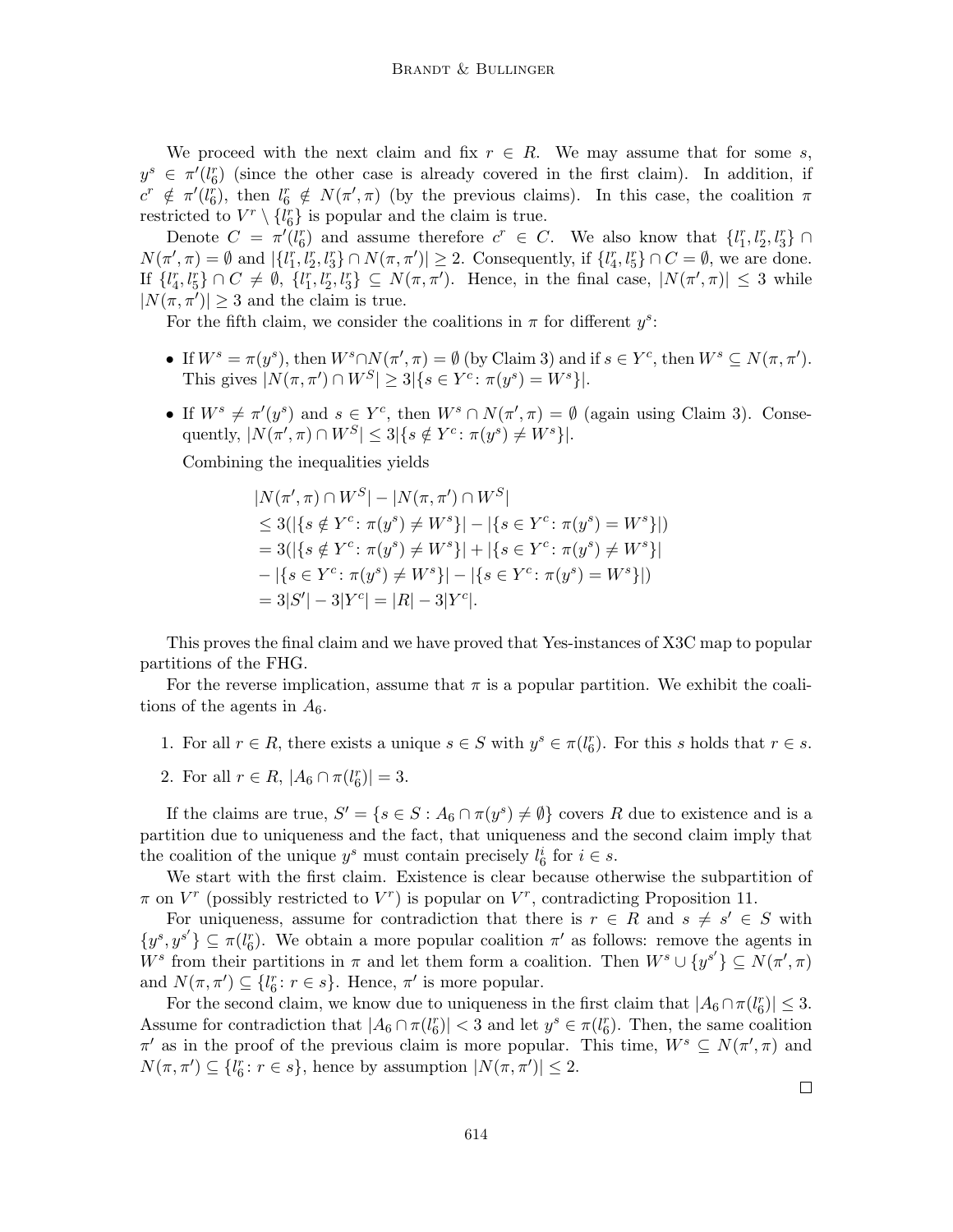

Figure 7: Schematic of the reduction for the verification problem of popular partitions on bipartite FHGs. The bipartition is indicated by the shapes of the agents. The partition  $\pi$  under consideration is marked in gray.

Theorem 15. Checking whether a given partition in a symmetric FHG is popular is coNPcomplete, even if all utilities are non-negative and the underlying graph is bipartite.

Proof. First of all, the verification problem is in coNP, because a more popular partition serves as a polynomial-time certificate for a No-instance.

For hardness, we reduce again from X3C. Given an instance  $(R, S)$  of X3C, we assume without loss of generality that  $|R| \geq 6$ . We define an FHG  $(N, \succeq)$  given by the underlying graph  $G = (N, E)$  depicted in Figure 7 and defined as:

 $N = R \cup \{s_1, s_2, s_3 : s \in S\} \cup \{b_1, b_2, b_3\}, E = \{\{s_3, r\} : r \in R \cap s\} \cup \{\{s_1, s_3\}, \{s_2, s_3\} : s \in S\}$ S} ∪ {{s<sub>j</sub>, b<sub>j</sub>}: s ∈ S, j ∈ [2]} ∪ {{b<sub>1</sub>, b<sub>3</sub>}, {b<sub>2</sub>, b<sub>3</sub>}}.

The symmetric weights  $v$  are given as

- $v(i, s_3) = \frac{1}{2}$  if  $i \in s$ ,
- $v(s_1, s_3) = v(s_2, s_3) = 1$  for  $s \in S$ ,
- $v(s_j, b_j) = \frac{1}{4}$  for  $s \in S, j \in [2]$ , and
- $v(b_1, b_3) = v(b_2, b_3) = \alpha$  for  $\frac{3(|R|-3)}{4|R|} < \alpha < \frac{3|R|}{4(|R|+3)}$ .

One can choose  $\alpha$  with a size bounded polynomially in the input size. For the reduction, only the above bounds matter. We introduce the same notation as in the proof for ASHGs. Denote  $V^s = \{s_1, s_2, s_3\}$  for  $s \in S$ ,  $B = \{b_1, b_2, b_3\}$ , and  $V = \bigcup_{s \in S} V^s$ .

G is bipartite with bipartition  $(R \cup \{s_1, s_2 : s \in S\} \cup \{b_3\}, \{s_3 : s \in S\} \cup \{b_1, b_2\})$  and all weights on present edges are positive.

The verification problem is asked for the partition  $\pi = \{V^s : s \in S\} \cup \{\{r\} : r \in R\} \cup \{B\}.$ We claim that  $(R, S)$  is a Yes-instance of X3C if and only if  $\pi$  is not popular for the FHG given by  $G$ .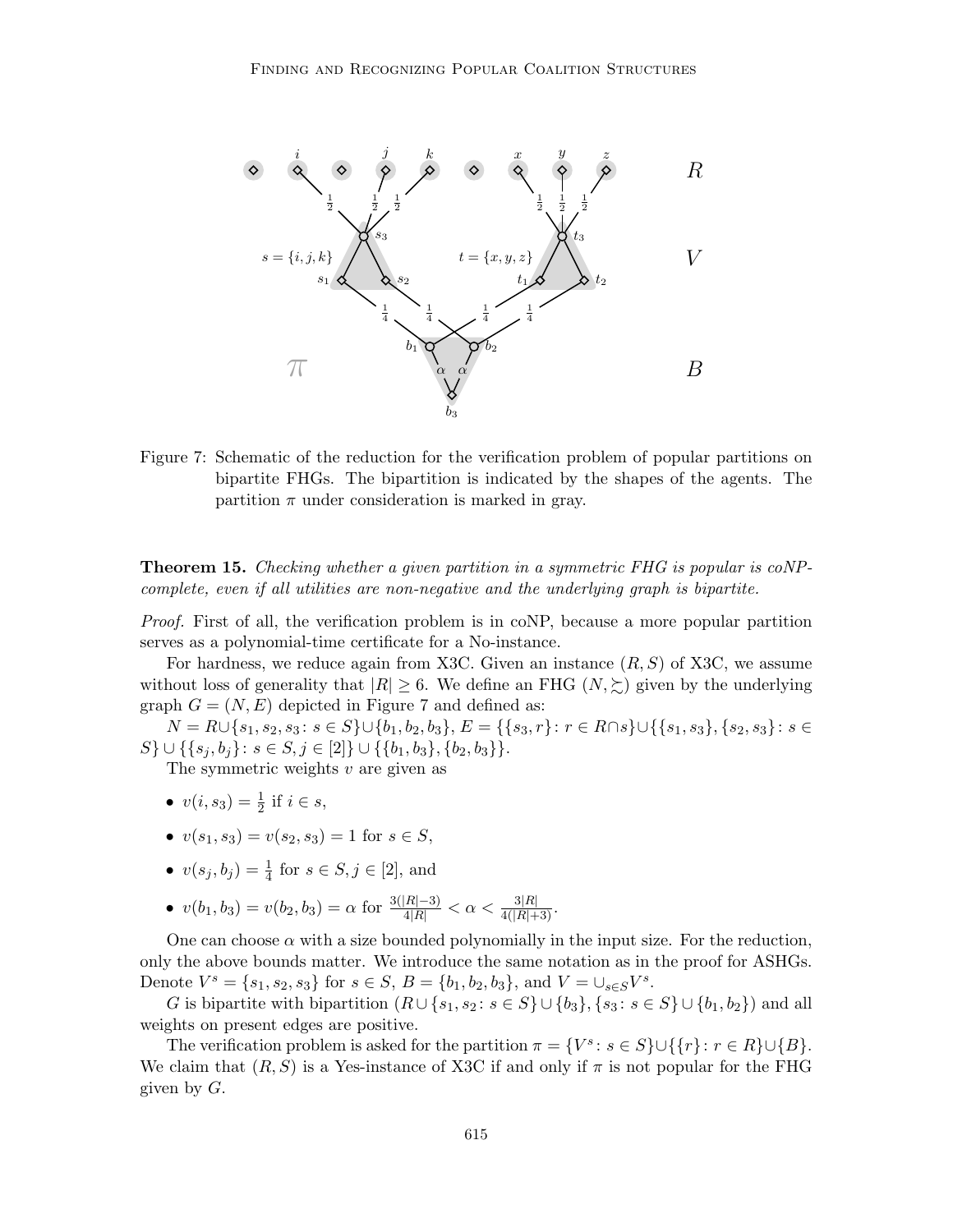If  $(R, S)$  is a Yes-instance, there exists a subset  $S' \subseteq S$  that partitions R. In particular  $|R| = 3|S'|.$ 

Consider the partition given by  $\pi' = \{V^s : s \in S \setminus S'\} \cup \{\{s_3, i, j, k\} : \{i, j, k\} = s \in S\}$  $S'$ }  $\cup$  {{b<sub>j</sub>, s<sub>j</sub>: s  $\in$  S'}: j  $\in$  [2]}  $\cup$  {{b<sub>3</sub>}}.

Then, for  $j \in [2]$ ,  $v_{b_j}(\pi') = \frac{\frac{1}{4}|S'|}{|S'|+1}$  $\frac{\frac{1}{4}|S'|}{|S'|+1} = \frac{|R|}{4(|R|+3)} > \frac{\alpha}{3} = v_{b_j}(\pi)$ . Since all agents in R have clearly improved their utility,  $R \cup \{b_1, b_2\} \subseteq N(\pi', \pi)$  (and in fact equality holds here). Moreover, the utilities of agents in  $V^s$  for  $s \in S \setminus S'$  have not changed. Consequently,  $N(\pi, \pi') \subseteq \bigcup_{s \in S'} V^s \cup \{b_3\}.$  Hence,  $\pi'$  is more popular than  $\pi$ .

Conversely, assume that there exists a more popular partition  $\pi'$  and fix one that maximizes  $\phi(\pi', \pi)$ . We have to prove that there exists a subset  $S' \subseteq S$  that yields a partition of R.

First, we make the observation that if  $b_j \in N(\pi', \pi)$  for  $j \in [2]$ , then  $b_3 \in N(\pi, \pi')$ . Hence,  $\phi_B(\pi', \pi) \leq 1$ .

Second, we claim that for all  $s \in S$ ,  $N(\pi', \pi) \cap V^s = \emptyset$ . Clearly,  $s_3 \notin N(\pi', \pi)$  (by construction, since she receives a top coalition with respect to the given utilities). Assume for  $j \in [2], s_j \in N(\pi', \pi)$ . Then,  $\pi'(s_j) = \{s_j, s_3, b_j\}$ . Note that both neighbors of  $s_j$  are needed to improve utility, but no other agent may be present since for  $|\pi'(s_j)| \geq 4$  follows  $v_{s_j}(\pi') \leq \frac{5}{4} < \frac{1}{3} = v_{s_j}(\pi)$ . In addition,  $s_{3-j}, b_3 \in N(\pi, \pi')$ .

We form a new coalition  $\pi''$  from  $\pi'$  by having the coalitions  $V^s$  and B and all other coalitions remain the same. The exact same case distinction for  $b_{3-j}$  as in the case of ASHGs yields a contradiction to the maximality condition on  $\pi'$ .

The remainder of the proof follows a similar strategy as the one for ASHGs, but some arguments are more tedious.

To make this more formal, we introduce the sets  $R_I = R \cap N(\pi', \pi)$  of agents in R that form a coalition with a neighbor in  $\pi'$  and  $S_C = \{ s \in S : \pi'(s_3) \cap R \neq \emptyset \}$ . The latter is the set of critical sets in S whose corresponding agents  $s_3$  form a coalition with agents in R. We split it into  $S_{C,1} = \{ s \in S : |\pi'(s_3) \cap R| = 1 \}$  and  $S_{C,2} = S_C \setminus S_{C,1}$ .

We have the following facts:

- For  $s \in S_C$ ,  $s_3 \in N(\pi, \pi')$ .
- For  $s \in S_{C,1}, s_1 \in N(\pi, \pi') \vee s_2 \in N(\pi, \pi').$
- For  $s \in S_{C,2}, s_1 \in N(\pi, \pi') \wedge s_2 \in N(\pi, \pi').$

Consequently,  $|N(\pi, \pi') \cap V| \ge 2|S_{C,1}| + 3|S_{C,2}|$ . In addition,  $|N(\pi', \pi) \cap R| = |R_I| \le$  $|S_{C,1}| + 3|S_{C,2}|.$ 

If  $S_{C,1} \neq \emptyset$ , then  $\phi(\pi, \pi') = \phi_B(\pi, \pi') + \phi_V(\pi, \pi') + \phi_R(\pi, \pi') \geq -1 + 2|S_{C,1}| + 3|S_{C,2}| (|S_{C,1}|+3|S_{C,2}|)=|S_{C,1}|-1\geq 0$  and  $\pi'$  is not more popular. We conclude that  $S_{C,1}=\emptyset$ or equivalently  $S_C = S_{C,2}$ .

A similar calculation excludes the case  $|R_I| < 3|S_{C,2}|$  which means  $|R_I| = 3|S_{C,2}|$ .

We claim that in fact  $|R| = 3|S_C| = 3|S_{C,2}|$ . Before we prove this, we show the same two auxiliary claims as for ASHGs.

1. If 
$$
B \subseteq \pi'(b_3)
$$
 then  $b_1 \notin N(\pi', \pi) \lor b_2 \notin N(\pi', \pi)$ .

2. For  $j \in [2]$ , if  $b_j \in N(\pi', \pi)$ , then  $b_j \in \pi'(b_3) \vee |\{s \in S : s_j \in \pi'(b_j)\} \cap \pi'(b_j)| \geq \frac{|R|}{3}$ .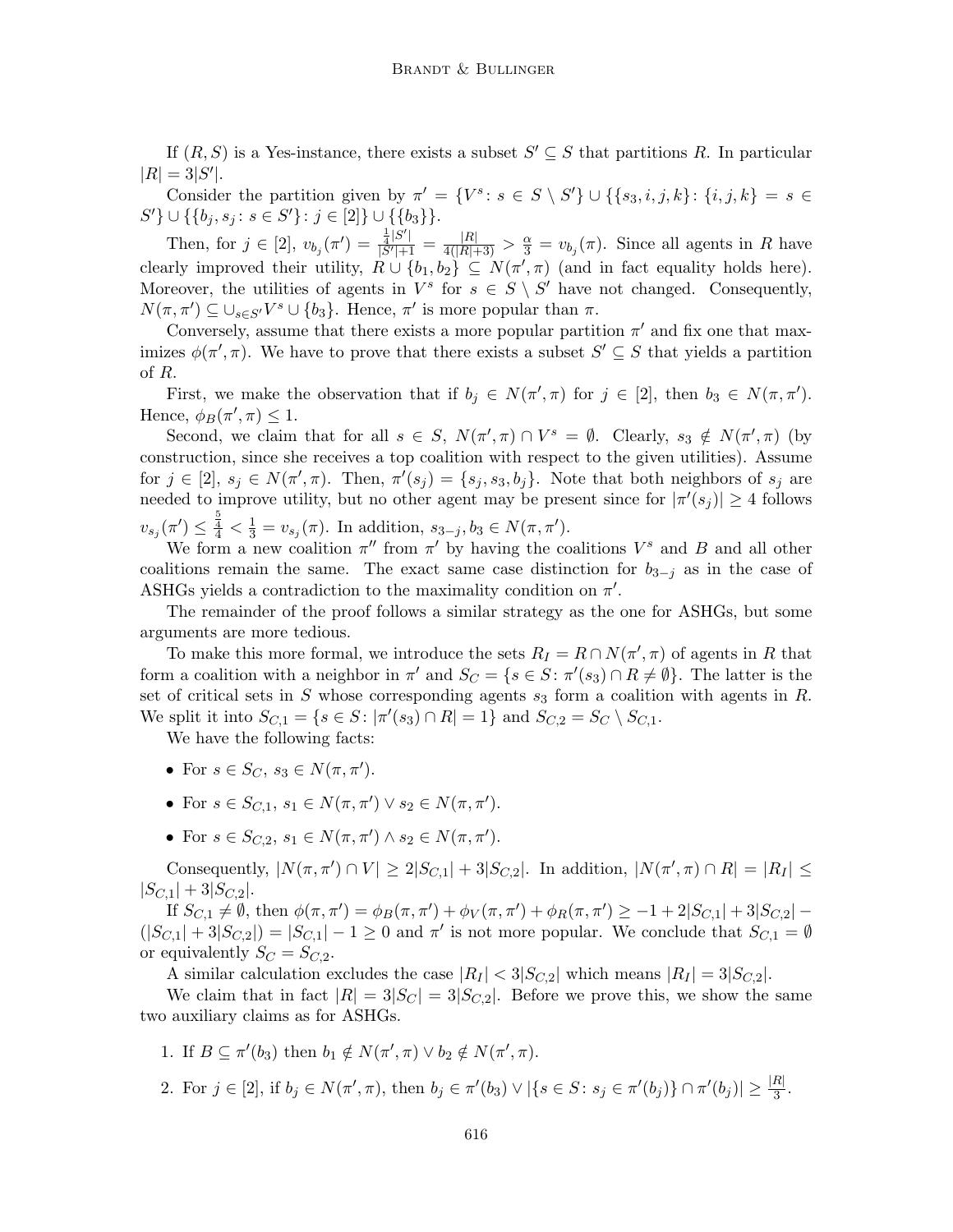For the first claim, assume that  $B \subseteq \pi'(b_3)$  and  $b_1, b_2 \in N(\pi', \pi)$ . Denote  $p_j = |\{s \in$  $S: s_j \in \pi'(b_3)$ . We know that  $p_j \geq 1$ , since otherwise  $b_j \notin N(\pi', \pi)$ .

The function  $x \mapsto \frac{3(x-3)}{4x}$  is monotonically increasing for  $x > 0$ . Thus, by the lower bound on  $\alpha$ , we know that  $\alpha > \frac{3}{8}$  (using  $|R| \ge 6$ ).

Let  $j \in [2]$  with  $p_j = \min\{p_j, p_{3-j}\}.$  Then  $|\pi'(b_3)| \geq 3 + 2p_j$ . We compute  $v_{b_j}(\pi)$  –  $v_{b_j}(\pi') = \frac{\alpha}{3} - \frac{\alpha + \frac{p_j}{4}}{3+2p_j} = \frac{p_j}{3(3+2p_j)}$  $\frac{p_j}{3(3+2p_j)}(2\alpha-\frac{3}{4})$  $\frac{3}{4}$ ) > 0. Hence,  $b_j \notin N(\pi', \pi)$ , a contradiction.

For the second claim, let  $j \in [2]$  with  $b_j \in N(\pi', \pi)$  and assume  $b_j \notin \pi'(b_3)$ . Similarly as before, let  $p = |\{s \in S : s_j \in \pi'(b_j)\}|$ . Note that  $v_{b_j}(\pi) = \frac{\alpha}{3} > \frac{|R| - 3}{4|R|} = \frac{1}{4}$ 4  $\frac{\frac{|R|}{3}-1}{\left(\frac{|R|}{3}-1\right)+1}.$ Therefore,  $v_{b_j}(\pi) < v_{b_j}(\pi') \leq \frac{1}{4}$ 4  $\frac{p}{p+1}$  only if  $p > \frac{|R|}{3} - 1$  and since p is an integer, this implies  $p \geq \frac{|R|}{3}$  $\frac{n_1}{3}$ .

The remainder of the proof is identical to the one for ASHGs (Theorem 9).  $\Box$ 

Lemma 4. The class of symmetric FHGs with non-negative utility functions satisfies property PP.

*Proof.* Let  $(R, S)$  be an instance of X3C. We construct the following game. Let  $k = \min\{k \in \mathbb{R}\}$  $\mathbb{N}: 2^k \geq |R|\}$  define the smallest power of 2 that is larger than the cardinality of R. We define a symmetric FHG with non-negative utility functions on vertex set  $N = \{y_1^s, y_2^s : s \in$  $S$ }  $\cup$  {y<sub>1</sub>, y<sub>2</sub>}  $\cup \bigcup_{j=0}^{k} N_j$ , where  $N_j = \bigcup_{i=1}^{2^j} A_j^i$  consists of  $2^j$  sets of agents  $A_j^i$ .

We define the sets of agents as

• 
$$
A_k^i = \{a_k^i, b_k^i, c_k^i\}
$$
 for  $i \in [2^k]$ , and

• 
$$
A_j^i = \{a_j^i, b_j^i, c_j^i, \alpha_j^i, \beta_j^i, \gamma_j^i, \delta_j^i\}
$$
 for  $j \in [0, k-1], i \in [2^j]$ .

We order the set R in an arbitrary but fixed way, say  $R = \{r^1, \ldots, r^{|R|}\}\$  and for a better understanding of the proof and the preferences, we label the agents  $b_k^i = r^i$  for  $i \in [R]$ . If we view the set of agents N as  $k+1$  levels of agents, then the ground set R of the instance of X3C is identified with some specific agents in the top level  $k$ . We are ready to define the preferences.

- $v(y_1^s, y_2^s) = \frac{21}{10}(k+1)$  for all  $s \in S$ ,
- $v(y_2^s, b_k^i) = \frac{3}{2}(k+1)$  if there exists  $s \in S$  with  $r^i \in s$ ,
- $v(y_1, y_2) = 1$ ,
- $v(y_2, b_k^i) = 2^{k+2}(k+1), i \in [|R|+1, 2^k],$
- $\bullet \;\; v(b_k^i,b_k^{i^\prime})$  $k_i^{i'}$  = 0,  $i, i' \in [|R|+1, 2^k]$ ,
- $\bullet \;\; v(b_k^i,b_k^{i^\prime})$  $k_i^{i'}$ ) =  $\frac{2}{3}(k+1), i, i' \in [|R|],$
- $v(a_k^i, b_k^i) = v(a_k^i, c_k^i) = v(b_k^i, c_k^i) = k + 1, i \in [2^k],$
- For  $j \in [0, k-1], i \in [2^k]$ ,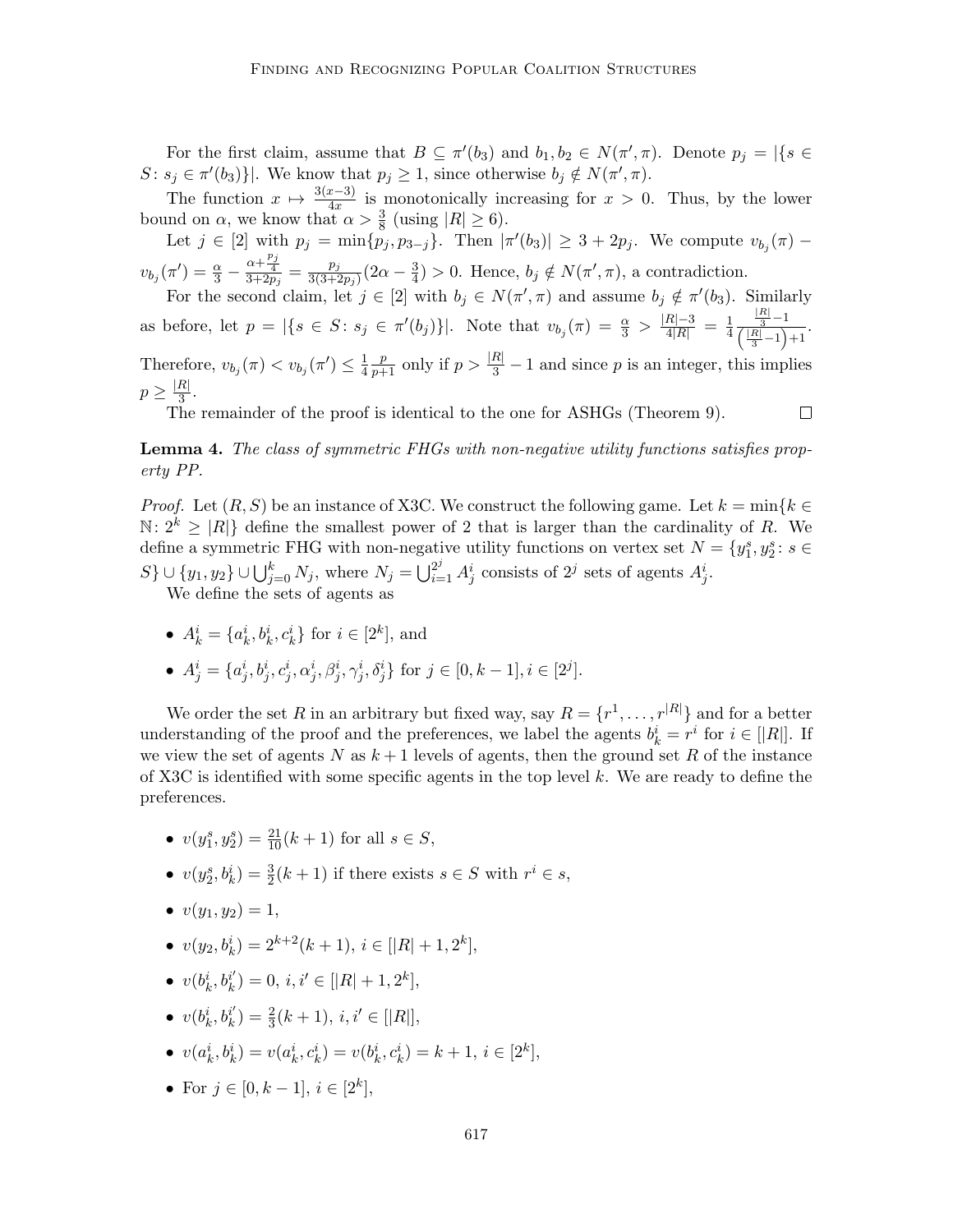$$
- v(a_j^i, b_j^i) = v(a_j^i, c_j^i) = j + 1, v(b_j^i, c_j^i) = j + 1.5,
$$
  
\n
$$
- v(b_j^i, c_{j+1}^{2i-1}) = v(b_j^i, c_{j+1}^{2i}) = j + 1.5,
$$
  
\n
$$
- v(\alpha_j^i, \beta_j^i) = j + 1, v(\beta_j^i, \gamma_j^i) = \frac{j}{2},
$$
  
\n
$$
- v(\beta_j^i, a_j^i) = j + 1.75, v(\gamma_j^i, a_j^i) = j + 1.25,
$$
  
\n
$$
- v(\gamma_j^i, \delta_j^i) = j + 2, v(\delta_j^i, \alpha_{j+1}^{2i-1}) = v(\delta_j^i, \alpha_{j+1}^{2i}) = j + 1.6,
$$
 and

•  $v(g, h) = 0$  for all  $g, h \in N$  such that the utility is not defined, yet.

Let  $\pi^* = \{\{a_j^i, b_j^i, c_j^i\} : j \in [0, k], i \in [2^j]\} \cup \{\{\alpha_j^i, \beta_j^i\}, \{\gamma_j^i, \delta_j^i\} : j \in [0, k-1], i \in [2^j]\} \cup$  $\{\{y_1, y_2\}\}\cup \{\{y_1^s, y_2^s\}: s \in S\}$  and  $x = c_0^1$ .

Now consider a partition  $\pi \neq \pi^*$ .

We will prove the following claim by induction over  $j = k, \ldots, 0$ . For every  $i \in [2^j]$ holds:

- 1. If  $\{b^i_j, a^i_j\} \cap \pi(c^i_j) = \emptyset$ , then  $\phi_{T^i_j}(\pi^*, \pi) \ge 1$  and  $\phi_{T^i_j}(\pi^*, \pi) \ge 3$  or  $\{b^i_k : i \in [2^k]\} \cap T^i_j \subseteq$  $N(\pi, \pi^*)$ .
- 2. If  $\alpha_j^i \notin N(\pi, \pi^*)$  and there exists an agent  $z \in T_j^i$  with  $\pi(z) \neq \pi^*$ (z). Then  $\phi_{T^i_j}(\pi^*, \pi) \geq 1.$

We will start by arguing, how the first part of the lemma follows from the induction claim.

First, note that  $y_1 \notin N(\pi, \pi^*)$  and if  $y_2 \in N(\pi, \pi^*)$ , then  $y_1 \in N(\pi^*, \pi)$ . Similarly, for all  $s \in S$ ,  $y_1^s \notin N(\pi, \pi^*)$  and if  $y_2^s \in N(\pi, \pi^*)$ , then  $y_1^s \in N(\pi^*, \pi)$ . We can therefore focus on  $T_0^1$  and have  $\phi(\pi^*, \pi) \ge \phi_{T_0^1}(\pi^*, \pi)$ . Define  $\rho = \{C \cap T_0^1 : C \in \pi\}$  and  $\rho^* = \{C \cap T_0^1 : C \in \pi^*\},$ which are the partitions  $\pi$  and  $\pi^*$  restricted to agents in  $T_0^1$ . If  $\rho = \rho^*$ , then  $\pi \neq \pi^*$  can only happen if some agent outside  $T_0^1$  forms a coalition with a former coalition of  $\pi^*$  in  $T_0^1$ . Note that the only agents in  $T_0^1$  that can improve by that are the agents of the type  $b_k^i$ . In every case, this will lead to  $\phi_{T_0^1}(\pi^*, \pi) \ge 1$ . As we have argued above, this implies  $\phi(\pi^*, \pi) \ge 1$ .

If  $\rho \neq \rho^*$ , we use the claim for the case  $j = 0$  and observe that  $\alpha_0^i \notin N(\pi, \pi^*)$ . Hence,  $\phi(\pi^*, \pi) \geq 1$  also holds in this case.

It needs still to be shown that if  $\pi(x) \cap \pi^*(x) = \{x\}$ , then  $\phi(\pi^*, \pi) \geq 3$  or  $(R, S)$  is a Yes-instance. Assume therefore that  $\pi(x) \cap \pi^*(x) = \{x\}$ . By the first part of the induction claim, we conclude that  $\phi_{T_0^1}(\pi^*, \pi) \geq 3$  or  $\{b_k^i : i \in [2^k]\} \subseteq N(\pi, \pi^*)$ . Since we are done in the former case, we assume that  $\{b_k^i : i \in [2^k]\} \subseteq N(\pi, \pi^*)$ . This can only happen if, for every  $i \in 1, \ldots, |R|$ , there exists an  $s_i \in S$  with  $y_2^{s_i} \in \pi(b_k^i)$ . Indeed, if this is not the case, then the utility of  $b_k^i$  is bounded by  $\frac{2(k+1)+\frac{2\lambda}{3}(k+1)}{3+\lambda}=\frac{2}{3}$  $\frac{2}{3}(k+1) = v_{b_k^i}(\pi^*)$ , where  $\lambda = |\{b^j_k\}$  $h_k^j : j \in [|R|] \} \cap (\pi(b_k^i) \setminus \{b_k^i\})$ . Note that the equality is true for every  $\lambda \geq 0$ . Hence,  $b_k^i \notin N(\pi, \pi^*).$ 

Define  $S' = \{s \in S : \pi(y_2^s) \cap \{b_k^i : i \in [|R|] \} \neq \emptyset\}$ . Now fix  $s \in S'$  and define  $C = \pi(y_2^s)$ . We deal first with the case that  $y_1^s \in C$  and let  $r^i \in R$  with  $b_k^i \in C$ . We claim that  $a_k^i, c_k^i \in C$ . Otherwise, for some  $\lambda \geq 0$ ,  $v_{b_k^i}(\pi) \leq \frac{\frac{3}{2}(k+1)+(k+1)+\frac{2\lambda}{3}(k+1)}{4+\lambda} < \frac{2}{3}$  $\frac{2}{3}(k+1) = v_{b_k^i}(\pi^*),$ and  $b_k^i \notin N(\pi, \pi^*)$ , which is a contradiction. Hence,  $a_k^i, c_k^i \in C$ . If  $y_2^s \in N(\pi^*, \pi)$ , we are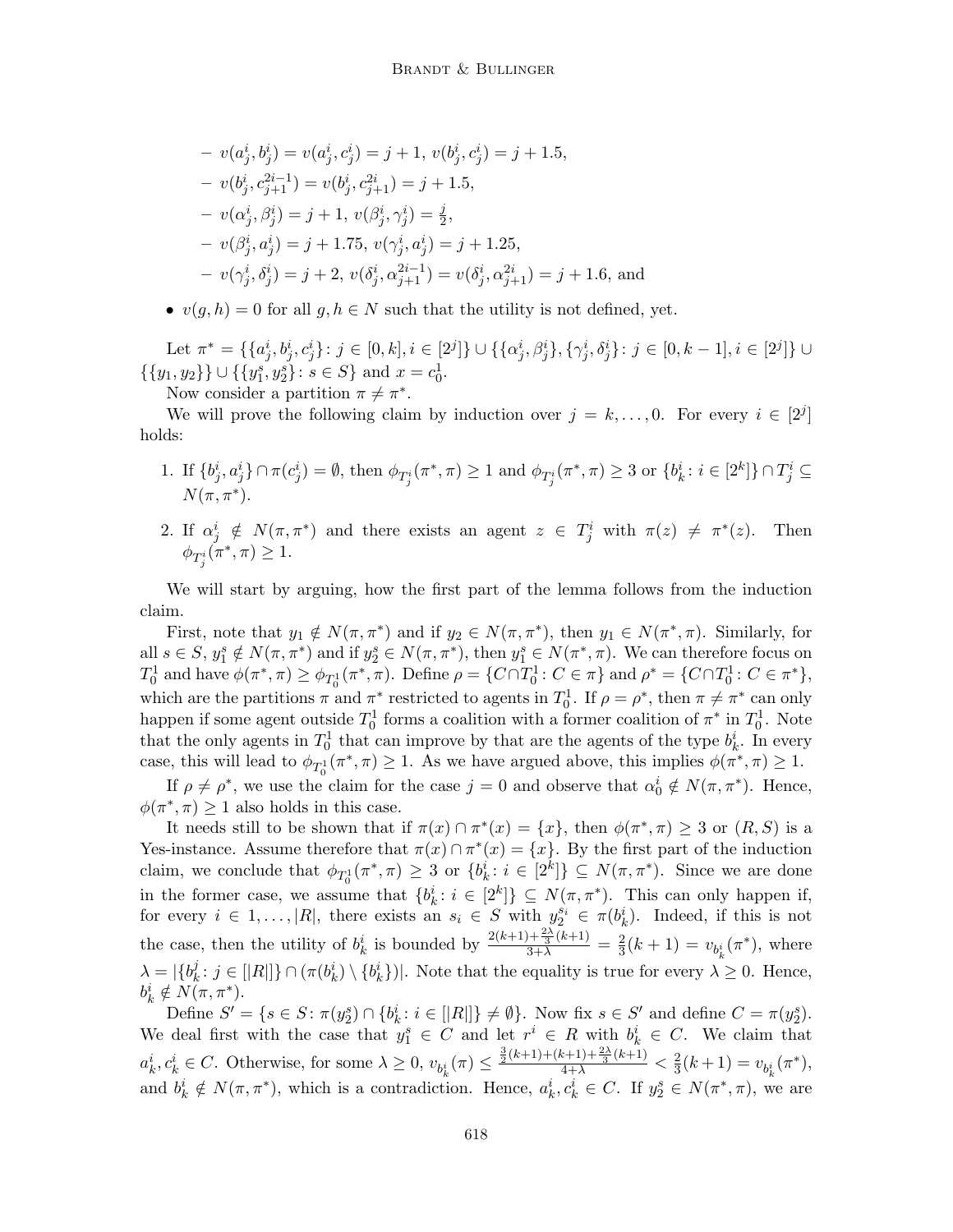done, because then  $\phi(\pi^*, \pi) \geq \phi_{\{y_1, y_2\}}(\pi^*, \pi) + \phi_{\{y_1^s, y_2^s\}}(\pi^*, \pi) + \sum_{s' \in S \setminus \{s\}} + \phi_{\{y_1^{s'}, y_2^{s'}\}}(\pi^*, \pi) +$  $\phi_{T_0^1}(\pi^*, \pi) \ge 0 + 2 + 0 + 1 = 3$ . Now, if  $C \cap \{b_k^j\}$  $\{ \vec{y}_k : j \in [[R]] \} = \{ b_k^i \}, \text{ then } v_{y_2^s}(\pi) \leq$  $\frac{\frac{21}{10}(k+1)+\frac{3}{2}(k+1)}{5} < \frac{21}{20}(k+1) = v_{y_2^s}(\pi^*),$  but we already excluded that. Thus, there is  $i' \neq i$ with  $b_k^{i'} \in C$ . It is easy to see that  $b_k^{i'} \in N(\pi^*, \pi)$ , which is contradicting our assumption that  $\{b_k^i : i \in [2^k]\} \subseteq N(\pi, \pi^*)$ . This concludes the case that  $y_1^s \in C$  and we assume henceforth that, for all  $s \in S'$ ,  $y_1^s \notin C$ .

Let  $I = s \cap \{r^i \in R \colon b_k^i \in C\}$  the set of members of s whose corresponding agents are in the coalition C. If  $|I| \leq 2$ , then  $v_{y_2^s}(\pi) \leq \frac{\frac{6}{5}(k+1)}{3} = k+1 < \frac{21}{20}(k+1) = v_{y_2^s}(\pi^*)$ . However, it is already excluded that  $y_2^s \in N(\pi^*, \pi)$ . Hence,  $|I| = 3$ . In other words,  $\pi(y_2^s) = \{y_2^s, b_k^i, b_k^j, b_k^w\}$ with  $s = \{i, j, w\}$ . We conclude that S' is a 3-partition of R by sets in S.

We will now proceed with the proof of the induction claim.

For the base case  $j = k$ , fix  $i \in [2^k]$  and assume that  $A_k^i \notin \pi$ . We observe that if  $A_k^i \cap$  $N(\pi, \pi^*) \neq \emptyset$ , then clearly  $\phi_{A_k^i}(\pi^*, \pi) \geq 1$ . If  $A_k^i \cap N(\pi, \pi^*) = \emptyset$ , then  $\{a_k^i, c_k^i\} \subseteq N(\pi^*, \pi)$ and  $\phi_{A_k^i}(\pi^*, \pi) \geq 1$ . If in addition  $\{b_k^i, a_k^i\} \cap \pi(c_k^i) = \emptyset$ , then  $b_k^i \in N(\pi^*, \pi) \cup N(\pi, \pi^*)$  and the first part of the claim follows.

For the induction step, let  $j \in \{k-1,\ldots,0\}$  and fix  $i \in [2^j]$ . Assume first that there exists an agent  $z \in T_j^i$  with  $\pi(z) \neq \pi^*(z)$  but no such agent in  $A_j^i$ . The premise of the first claim is vacuous and this part is therefore true. Since  $z \in T_{j+1}^{2i-1} \vee z \in T_{j+1}^{2i}$ , we can apply induction for the second claim since the premise of the second claim for  $T_{j+1}^{2i-1}$  or  $T_{j+1}^{2i}$  is true. Assume therefore that there exists an agent  $z \in A_j^i$  with  $\pi(z) \neq \pi^*(z)$ .

We make the following observations.

- If  $\alpha_j^i \in N(\pi, \pi^*)$ , then  $\beta_j^i \in N(\pi^*, \pi)$ .
- If  $\beta_j^i \in N(\pi, \pi^*)$ , then  $\alpha_j^i \in N(\pi^*, \pi)$ .
- If  $\gamma_j^i \in N(\pi, \pi^*)$ , then  $\delta_j^i \in N(\pi^*, \pi)$ .
- If  $\delta_j^i \in N(\pi, \pi^*)$ , then  $\gamma_j^i \in N(\pi^*, \pi)$ .

Now, we consider the case that  $\pi(a_j^i) \neq \pi^*(a_j^i)$ .

- We consider first the subcase that  $b_j^i \in N(\pi, \pi^*)$ . Then  $c_j^i \in N(\pi^*, \pi)$ .
	- $-$  If  $\pi(b_j^i) \supseteq \{c_{j+1}^{2i-1}, c_{j+1}^{2i}\},\$  then  $\phi_{A_j^i}(\pi, \pi^*) \leq 1$  (with the above observations), while by induction  $\phi_{T_{j+1}^{2i-1} \cup T_{j+1}^{2i}}(\pi^*, \pi) \geq 2$  and  $\phi_{T_{j+1}^{2i-1} \cup T_{j+1}^{2i}}(\pi^*, \pi) \geq 4 \vee \{b_k^i : i \in$  $[2<sup>k</sup>]$ } ∩  $(T_{j+1}^{2i-1} ∪ T_{j+1}^{2i}) ⊆ N(π, π<sup>*</sup>)$  and we are done.
	- − Otherwise,  $c_j^i$  ∈ π $(b_j^i)$  and  $\pi(b_j^i) \cap \{c_{j+1}^{2i-1}, c_{j+1}^{2i}\}\neq \emptyset$ . Then  $\phi_{A_j^i}(\pi^*, \pi) \geq 1$  or  $a_j^i$  ∈  $N(\pi, \pi^*)$ . We only need to consider the second case. Assume for contradiction that  $a_j^i \in \pi(b_j^i)$ . Then,  $\pi(b_j^i) \cap \{\beta_j^i, \gamma_j^i\} \neq \emptyset$  (otherwise,  $a_j^i \in N(\pi^*, \pi)$ ). Then,  $v_{b_j^i}(\pi) \leq \frac{3j+4}{5} < \frac{2j+2.5}{3} = v_{b_j^i}(\pi^*)$ , contradicting our assumption on  $b_j^i$  (note that we used that  $\pi(b_j^i) \not\supseteq \{c_{j+1}^{2i-1}, c_{j+1}^{2i}\}\)$ . Therefore,  $a_j^i \notin \pi(b_j^i)$  and therefore  $\pi(a_j^i) = \{a_j^i, \beta_j^i, \gamma_j^i\}$ . Hence,  $\phi_{A_j^i}(\pi^*, \pi) \ge 1$  or  $\pi(\delta_j^i) = \{\delta_j^i, \alpha_{j+1}^{2i-1}, \alpha_{j+1}^{2i}\}$ . But then  $\phi_{A_j^i}(\pi^*, \pi) \geq -1$  and  $\phi_{T_{j+1}^{2i-1} \cup T_{j+1}^{2i}}(\pi^*, \pi) \geq 2$  and we are done.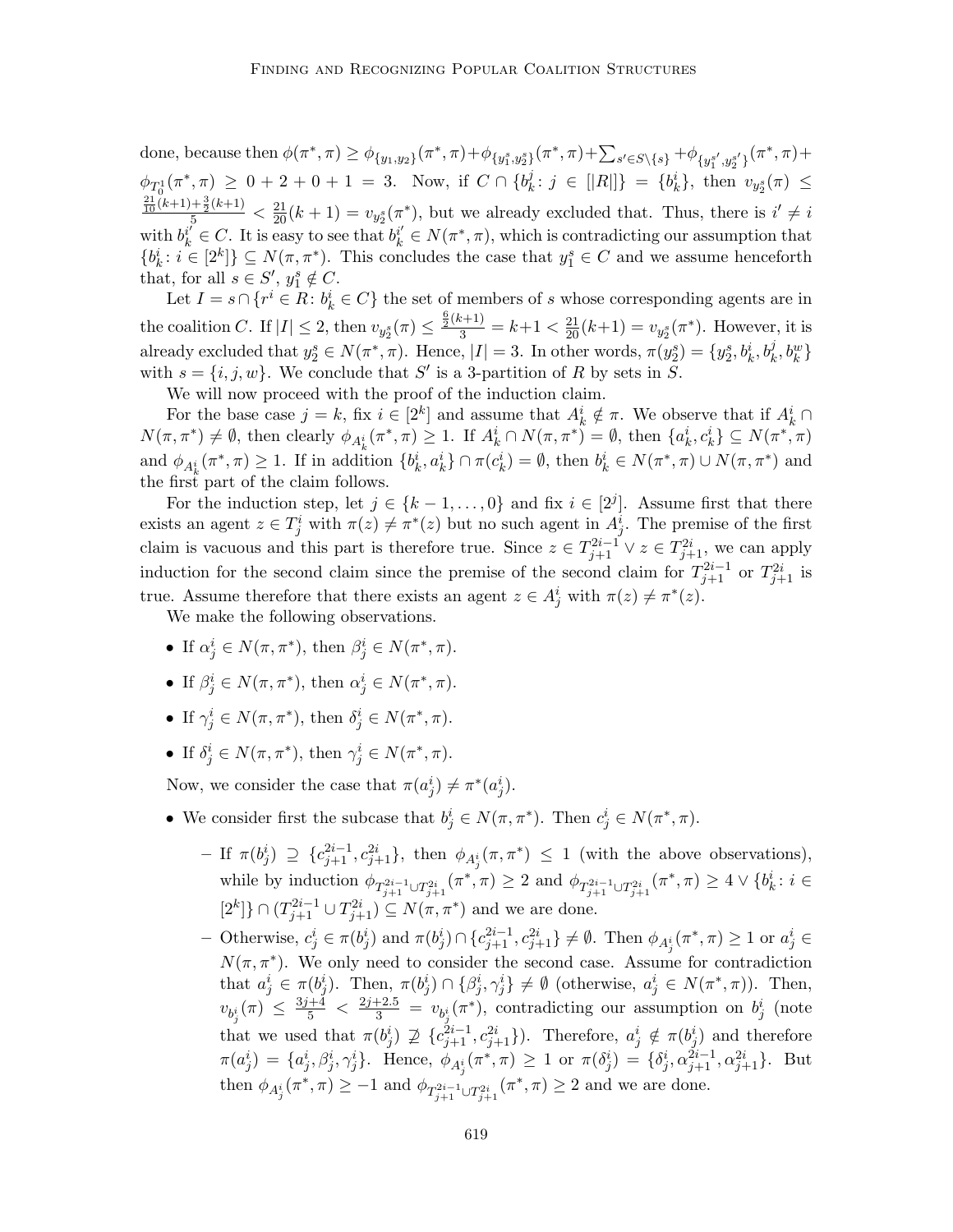- We can even assume that  $b_j^i \in N(\pi^*, \pi)$ , since otherwise  $a_j^i \in \pi(b_j^i)$  and  $a_j^i, c_j^i \in$  $N(\pi^*, \pi)$  and it follows  $\phi_{A_j^i}(\pi^*, \pi) \geq 1$ .
- If  $c_j^i \in N(\pi, \pi^*)$ , then  $a_j^i, b_j^i \in N(\pi^*, \pi)$  and therefore  $\phi_{A_j^i}(\pi^*, \pi) \geq 1$  and we are done.
- Since  $\pi(c_j^i) \neq \pi^*(c_j^i)$ , we can assume  $c_j^i \in N(\pi^*, \pi)$
- Next, consider the case that  $a_j^i \in N(\pi, \pi^*)$  and, by the previous cases,  $c_j^i, b_j^i \in$  $N(\pi^*, \pi)$ .
	- $-$  If  $\pi(a_j^i) = \{a_j^i, \beta_j^i, \gamma_j^i\}$ , then  $\phi_{A_j^i}(\pi^*, \pi) \geq 3$  or  $\pi(\delta_j^i) = \{\delta_j^i, \alpha_{j+1}^{2i-1}, \alpha_{j+1}^{2i}\}$ . In the latter case,  $\phi_{A_j^i}(\pi^*, \pi) \geq 1$  and  $\phi_{T_{j+1}^{2i-1} \cup T_{j+1}^{2i}}(\pi^*, \pi) \geq 2$  by induction and we are done.
	- Otherwise,  $\beta_j^i$  ∈ π $(a_j^i)$  ∩  $N(\pi^*, \pi)$  or  $\gamma_j^i$  ∈ π $(a_j^i)$  ∩  $N(\pi^*, \pi)$ . In the former case,  $\alpha_j^i \in N(\pi^*, \pi)$  and in total  $\phi_{A_j^i}(\pi^*, \pi) \geq 3$ . In the latter case, again,  $\phi_{A_j^i}(\pi^*, \pi) \geq 3$ 3 or  $\pi(\delta_j^i) = \{\delta_j^i, \alpha_{j+1}^{2i-1}, \alpha_{j+1}^{2i}\}\$  and the case is similar as before.
- Note that  $a_j^i$  is not indifferent between  $\pi(a_j^i)$  and  $\pi^*(a_j^i)$ , because  $\pi(a_j^i) \neq \pi^*(a_j^i)$ . It remains that  $a_j^i, b_j^i, c_j^i \in N(\pi^*, \pi)$ , in which case  $\phi_{A_j^i}(\pi^*, \pi) \geq 3$ .

We may therefore assume that  $\pi(a_j^i) = \pi^*(a_j^i)$ . Only for the remaining cases, we need that  $\alpha_j^i \notin N(\pi, \pi^*)$ . If  $\pi(\alpha_j^i) \neq \pi^*(\alpha_j^i)$ , then  $\alpha_j^i, \beta_j^i \in N(\pi^*, \pi)$  and consequently  $\phi_{A_j^i}(\pi^*, \pi) \geq 2$ . If  $\pi(\gamma_j^i) \neq \pi^*(\gamma_j^i)$ , then  $\phi_{A_j^i}(\pi^*, \pi) \geq 2$  or  $\phi_{A_j^i}(\pi, \pi^*) \geq 0 \wedge \pi(\delta_j^i) \cap$  $\{\alpha_{j+1}^{2i-1}, \alpha_{j+1}^{2i}\}\neq \emptyset$  and the claim follows by induction.

For the second part of the lemma, assume that  $S'$  is a 3-partition of R through sets in S. Define

$$
\pi' = \{ \{b_k^v, b_k^w, b_k^x, y_2^s\}, \{y_1^s\} : \{r^v, r^w, r^x\} = s \in S' \} \cup \{ \{y_1^s, y_2^s\} : s \in S \setminus S' \}
$$
  
\n
$$
\cup \{ \{b_k^{|R|+1}, \dots, b_k^{2^k}, y_2\}, \{y_1\} \} \cup \{ \{\delta_{k-1}^i, a_k^{2i-1}, a_k^{2i}\} : i \in [2^{k-1}] \}
$$
  
\n
$$
\cup \{ \{b_j^i, c_{j+1}^{2i-1}, c_{j+1}^{2i}\}, \{a_j^i, \beta_j^i, \gamma_j^i\} : j \in [k-1], i \in [2^j] \}
$$
  
\n
$$
\cup \{ \{\delta_j^i, \alpha_{j+1}^{2i-1}, \alpha_{j+1}^{2i}\} : j \in [k-2], i \in [2^j] \} \cup \{ \{\alpha_0^1\}, \{c_0^1\} \}.
$$

It is easily checked that  $\phi(\pi', \pi^*) = 1$  and that  $c_0^1$  forms a singleton coalition with  $c_0^1 \in N(\pi^*, \pi').$  $\Box$ 

Theorem 16. Checking whether there exists a strongly popular partition in a symmetric FHG is coNP-hard, even if all utilities are non-negative.

*Proof.* The reduction is from X3C. Given an instance  $(R, S)$  of X3C, we consider the symmetric, non-negative FHG of Lemma 4 on agent set  $N$  with utility function  $v$  together with the partition  $\pi^*$  and the special agent  $x \in N$ . We define a symmetric, non-negative FHG on agent set  $N' = N \cup \{z\}$  where the utilities are given by  $v'(y, w) = v(y, w)$  if  $y, w \in N$ ,  $v'(z,x) = v_x(\pi^*)/2$ , and  $v'(z,y) = 0$  for  $y \in N \setminus \{x\}$ . Note that by Lemma 4, this reduction is in polynomial time.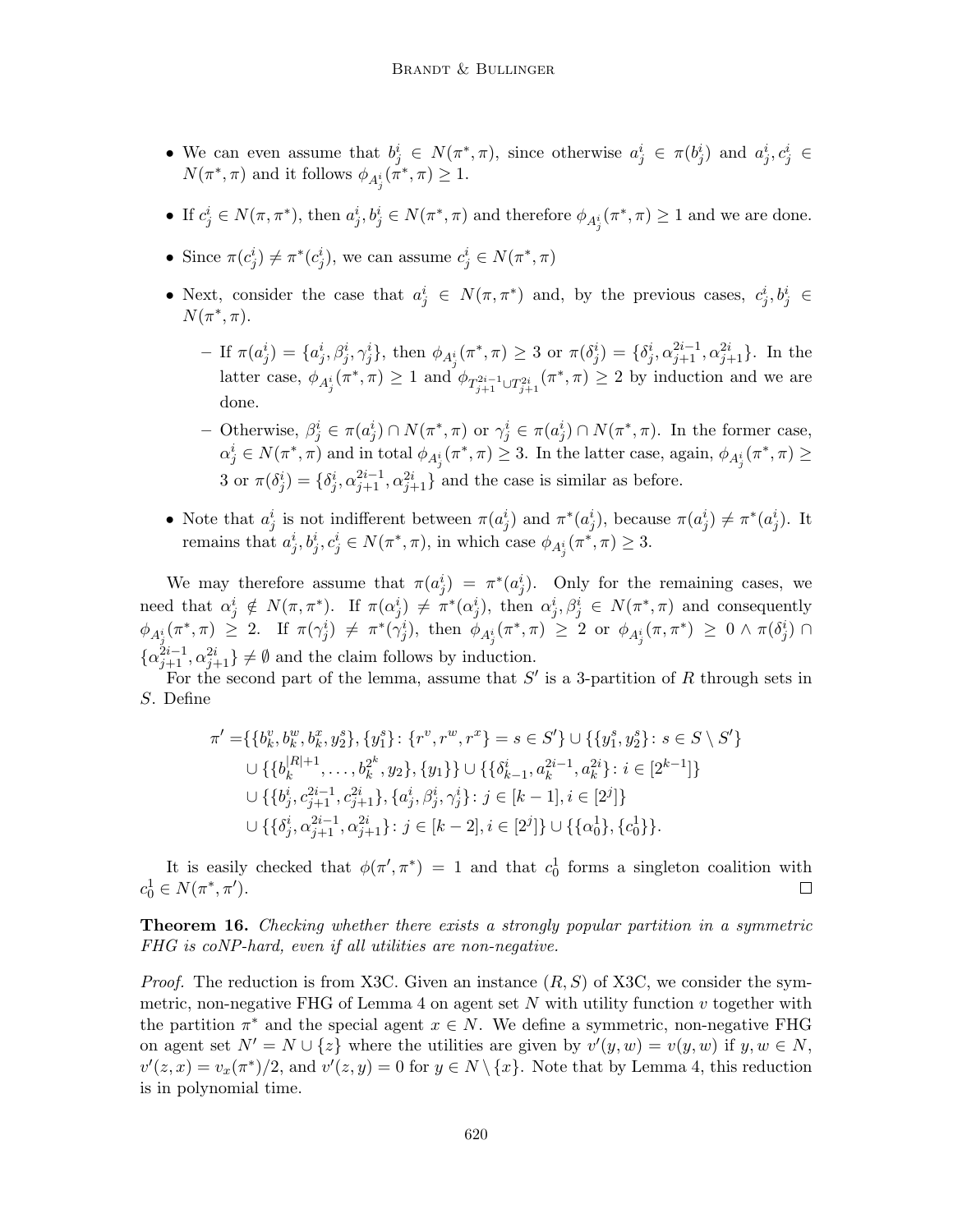Consider the partition  $\sigma^* = \pi^* \cup \{\{z\}\}\$ and let a partition  $\sigma \neq \sigma^*$  of N' be given. Define  $\pi = (\sigma \setminus \sigma(z)) \cup {\sigma(z) \setminus \{z\}}.$  Note that every agent  $y \in N \setminus \{x\}$  can only improve her utility if z leaves her coalition. In addition, the utility  $v(x, z)$  is designed so that x still receives her unique top-ranked coalition in  $\sigma^*$  (apply Proposition 10). Hence,  $\phi_N(\sigma^*, \sigma) \geq \phi(\pi^*, \pi)$ .

We consider the popularity margin between  $\sigma^*$  and  $\sigma$  by a case distinction. If  $\pi \neq \pi^*$ , then  $\phi(\sigma^*, \sigma) \ge -1 + \phi(\pi^*, \pi) \ge 0$  and  $\phi(\sigma^*, \sigma) > 0$  if  $(R, S)$  is a No-instance. On the other hand, if  $\pi = \pi^*$ , then  $\sigma(z) \neq \{z\}$  (since  $\sigma \neq \sigma^*$ ). As  $v_y(\pi^*) > 0$  for all  $y \in N$ , we know that  $|\sigma(z) \setminus \{z\}| \geq 2$  and  $y \in N(\sigma^*, \sigma)$  for all  $y \in \sigma(z) \setminus \{z\}$  (by design of the utilities, this holds in particular for agent x). Hence,  $\phi(\sigma^*, \sigma) = \phi_{\sigma(z)}(\sigma^*, \sigma) \ge -1 + |\sigma(z) \setminus \{z\}| > 0$ 

It follows that  $\sigma^*$  is popular and it is a strongly popular partition if  $(R, S)$  is a Noinstance.

If  $(R, S)$  is a Yes-instance, then  $\sigma^*$  is the only candidate that might be strongly popular. Consider the partition  $\pi'$  from Lemma 4 and define  $\sigma' = (\pi' \setminus \{\{x\}\}) \cup \{\{x, z\}\}\$ . Then,  $x \in N(\pi^*, \pi') \cap N(\sigma^*, \sigma')$ , whereas  $z \in N(\sigma', \sigma^*)$ . Therefore,  $\phi(\sigma', \sigma) = 1 + \phi(\pi', \pi^*) = 0$ . Hence,  $\pi^*$  is not strongly popular and there exists no strongly popular partition.  $\Box$ 

Theorem 17. Verifying whether a given partition in a symmetric FHG is strongly popular is coNP-complete, even if all utilities are non-negative.

*Proof.* In the proof of Theorem 10, the partition  $\sigma^*$  is strongly popular if, and only if,  $(R, S)$ is a No-instance of X3C.  $\Box$ 

**Theorem 18.** Computing a mixed popular partition in a symmetric FHG is NP-hard, even if all utilities are non-negative.

*Proof.* We give a Turing reduction from X3C. Given an instance  $(R, S)$  of X3C, we consider the symmetric FHG of Lemma 4 on agent set  $N$  with utility function  $v$  together with the partition  $\pi^*$  and the special agent  $x \in N$ . We define a symmetric, non-negative FHG on agent set  $N' = N \cup \{z_1, z_2\}$  where the utilities are given by  $v'(y, w) = v(y, w)$  if  $y, w \in N$ ,  $v'(z_1, z_2) = v_x(\pi^*)/2, v'(z_1, x) = v'(z_2, x) = v_x(\pi^*)/3 > 0$ , and  $v'(z_i, y) = 0$  for  $i \in [2], y \in$  $N \setminus \{x\}$ . Note that by Lemma 4, this reduction is in polynomial time.

Consider the partition  $\sigma^* = \pi^* \cup \{\{z_1, z_2\}\}\$ and let  $\sigma \neq \sigma^*$  be given. Define  $\pi =$  $(\sigma \setminus (\sigma(z_1) \cup \sigma(z_2))) \cup \{\sigma(z_1) \setminus \{z_1, z_2\}, \sigma(z_2) \setminus \{z_1, z_2\}\}\$ , that is, the partition of agent set N where  $z_1$  and  $z_2$  leave their coalitions. Assume that  $(R, S)$  is a No-instance. We will prove that  $\phi(\sigma^*, \sigma) > 0$ , and therefore that  $\sigma^*$  is strongly popular. We may assume that  $\sigma(z_1) = \{z_1, z_2\}$  or  $x \in \sigma(z_i)$  for some i, because otherwise it is a Pareto improvement if  $z_1$ and  $z_2$  leave their coalitions and form a coalition of their own.

Note that as in the proof of Theorem 16, it holds that  $\phi_N(\sigma^*, \sigma) \geq \phi(\pi^*, \pi)$ . Now, for  $i \in [2]$  holds that  $z_i \in N(\sigma^*, \sigma)$  unless  $\sigma(z_i) \in \{\{z_1, z_2, x\}, \{z_1, z_2\}\}\.$  If  $\sigma(z_i) = \{z_1, z_2\},\$ then  $\phi(\sigma^*, \sigma) = \phi(\pi^*, \pi) \geq 1$ , because  $\pi \neq \pi^*$ . On the other hand,  $\sigma(z_i) = \{z_1, z_2, x\}$ , then  $\pi(x) \cap \pi^*(x) = \{x\}$  and it follows that  $\phi(\sigma^*, \sigma) \geq -2 + \phi(\pi^*, \pi) \geq 1$  (where the last inequality uses Lemma 4). It remains the case that  $z_1, z_2 \in N(\sigma^*, \sigma)$  and we obtain  $\phi(\sigma^*, \sigma) \geq 2 + \phi(\pi^*, \pi) \geq 2$ . Together, the partition  $\sigma^*$  is strongly popular and therefore, the unique mixed popular partition consists of  $\sigma^*$  with probability 1.

Now assume that  $(R, S)$  is a Yes-instance. Consider the partition  $\pi'$  from Lemma 4 and define  $\sigma' = (\pi' \setminus \{\{x\}\}) \cup \{\{x, z_1, z_2\}\}\$ . Then,  $x \in N(\pi^*, \pi') \cap N(\sigma^*, \sigma')$ , whereas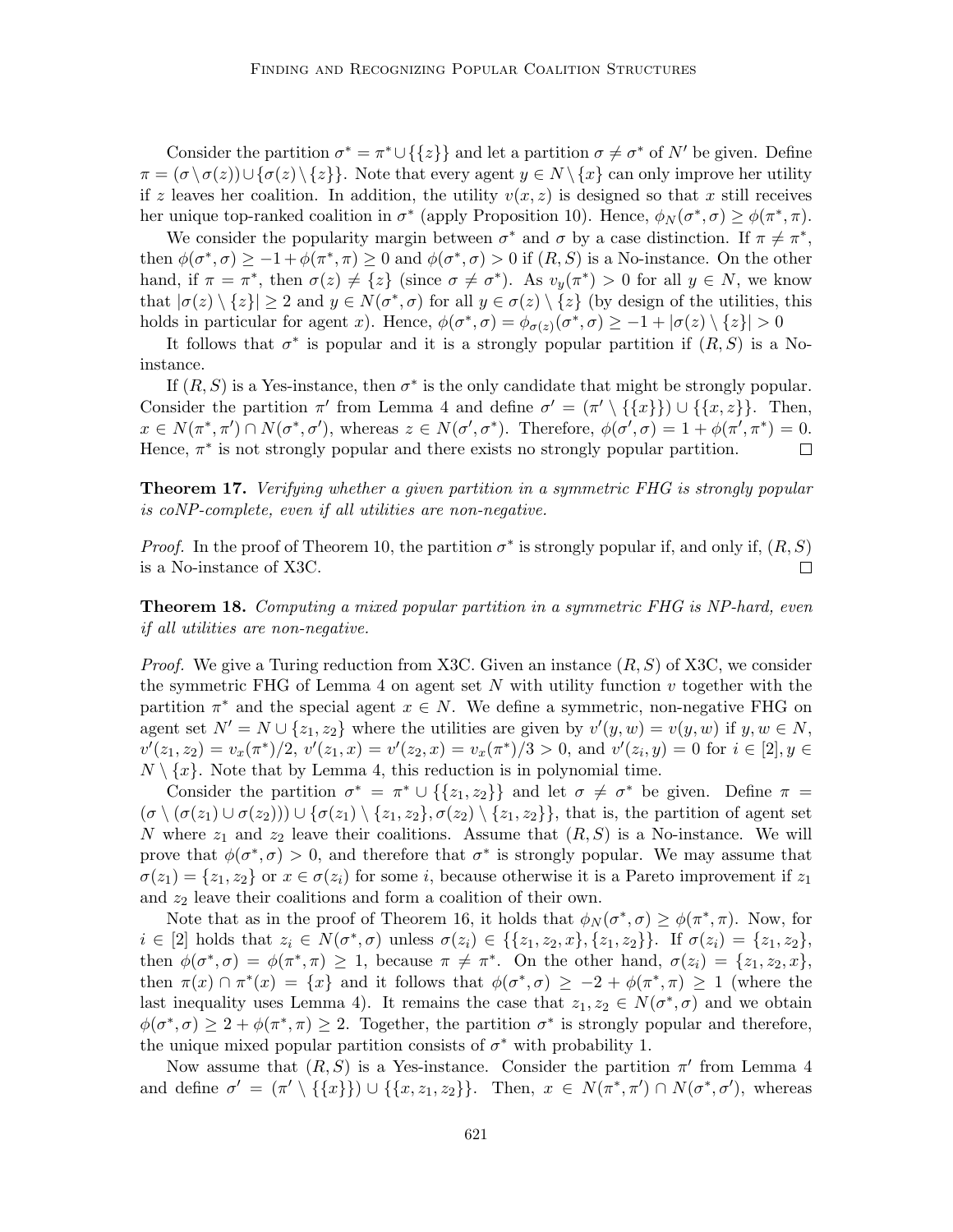$z_1, z_2 \in N(\sigma', \sigma^*)$ . Therefore,  $\phi(\sigma', \sigma) = 2 + \phi(\pi', \pi^*) = 1$ . Hence, the pure mixed partition  $\{\sigma^*\}\$ is not mixed popular.

We can solve X3C by computing a partition  $\sigma$  in the support of a mixed popular partition and checking its probability in case that  $\sigma = \sigma^*$ .  $\Box$ 

Theorem 19. Checking whether there exists a popular partition in a symmetric FHG is coNP-hard, even if all utilities are non-negative.

*Proof.* We provide a reduction from X3C. Given an instance  $(R, S)$  of X3C, we consider the symmetric FHG with non-negative utility functions of Lemma  $4$  on agent set N with utility function v together with the partition  $\pi^*$  and the special agent  $x \in N$ . Set  $\alpha = v_x(\pi^*)$ . For  $i \in [2]$ , let  $N_i = \{y_i : y \in N\}$  be two copies of N. Accordingly, let  $\pi_i^*$  be their respective copies of  $\pi^*$ .

We define a symmetric ASHG on agent set  $N' = N_1 \cup N_2 \cup Z$  where  $Z = \{z_k^j\}$  $k^j: k \in$  $[2], j \in [3]$ . Define  $Z^{j} = \{z_1^{j}\}$  $\frac{j}{1}, z_2^j$  $2<sup>1</sup>$ ). Utilities are as follows.

- $v'(y_i, w_i) = v(y, w)$  if  $y, w \in N_i$  for  $i \in [2]$ ,
- $\bullet \;\; v'(z^j_k)$  $(k, x_1) = 2\alpha/5, v'(z_k^j)$  $k<sub>k</sub>, x<sub>2</sub> = \alpha/3$  for  $k \in [2], j \in [3],$
- $\bullet \;\; v'(z_1^j)$  $\frac{j}{1}, z_2^j$  $2^j_2$ ) =  $\alpha/2$  for  $j \in [3]$ , and
- $v'(u, y) = 0$  for every pair of agents  $u, y \in N'$  such that their utility is not yet defined.

By Lemma 4, this reduction is in polynomial time.

First assume that  $(R, S)$  is a No-instance. We claim that  $\sigma^* = \pi_1^* \cup \pi_2^* \cup \{Z^j : j \in [3]\}$  is popular. To prove this, let  $\sigma \neq \sigma^*$  be an arbitrary partition and define  $\pi_i = {\{\sigma(y) \cap N_i : y \in \mathbb{R}\}}$  $N_i$  be the coalitions restricted to  $N_i$ . Let  $k \in [2]$  and  $j \in [3]$ . The first key insight is that if there exists  $y \in \sigma(z_k^j)$  $k \nvert k$   $\setminus (Z^j \cup \{x_1, x_2\})$ , then  $z^j_k \in N(\sigma^*, \sigma)$ . Assume that such an agent y exists. Observe that the only agents that provide positive utility to  $z<sub>k</sub><sup>j</sup>$  $\frac{j}{k}$  are  $z_3^j$  $_{3-k}^{j},x_{1},$ and  $x_2$ . The maximum utility that under these circumstances can be obtained for  $z<sub>k</sub><sup>j</sup>$  $\frac{\jmath}{k}$  is if  $\sigma(z^j_k$  $\binom{j}{k} = \{z_k^j\}$  $\frac{j}{k}, z_3^j$  $j_{3-k}, x_1, y$  and even in this case  $v_{z_k^j}(\sigma) = \frac{\frac{\alpha}{2} + \frac{2\alpha}{5}}{4} = \frac{9\alpha}{40} < \frac{\alpha}{4} = v_{z_k^i}(\sigma^*).$ 

We will use this insight to show that we can assume for every  $k \in [2], j \in [3]$  that  $\sigma(z^j_k$  $k \n\in \mathbb{Z}^j \cup \{x_1, x_2\}$ . Fix again  $k \in [2], j \in [3]$  and assume otherwise. Then,  $\sigma(z_k^j)$  $\binom{j}{k} \cap (Z^j \cup$  $\{x_1, x_2\}$   $\subseteq N(\sigma^*, \sigma)$ . This follows for agents in  $Z^j$  from what we have just shown before, and for agents  $x_i$  by the design of their utilities and the fact that they received a top-ranked coalition in  $\pi_i^*$  and by Proposition 10 in  $\sigma^*$ . We modify  $\sigma$  by leaving the coalition with the agents in  $Z^j$ , that is, we define  $\sigma' = (\sigma \setminus \sigma(z_i^j))$  $\binom{j}{k})\,\cup\,\{\sigma(z^j_k)$  $\binom{j}{k}\setminus Z^j, \sigma(z_k^j)$  $_{k}^{j})\cap Z^{j}\}.$  Then,  $N(\sigma^*, \sigma') \subseteq N(\sigma^*, \sigma)$  and  $N(\sigma, \sigma^*) \subseteq N(\sigma', \sigma^*)$ , which implies that  $\phi(\sigma^*, \sigma) \geq \phi(\sigma^*, \sigma')$ and it suffices to consider  $\sigma'$  and show a non-negative popularity margin for that partition.

We are ready to compute the popularity margin. Therefore, define  $I = \{i \in [2]: \sigma(x_i) \cap$  $Z \neq \emptyset$ . Note that for  $i \in [2], \phi_{N_i}(\sigma^*, \sigma) \geq \phi(\pi_i^*, \pi_i)$ . Furthermore, if  $i \in I$ , then  $\pi_i(x_i) \cap$  $N_i = \{x_i\}$  and  $|Z \cap \sigma(x_i)| \leq 2$ . It follows that  $\phi(\sigma^*, \sigma) = \phi_{N_1}(\sigma^*, \sigma) + \phi_{N_2}(\sigma^*, \sigma) +$  $\phi_Z(\sigma^*, \sigma) \geq \sum_{i \in I} \phi_{N_i}(\pi_i^*, \pi_i) + \sum_{i \notin I} \phi_{N_i}(\pi_i^*, \pi_i) + \phi_Z(\sigma^*, \sigma) \geq 3|I| - |\{z \in Z : \sigma(z) \cap I\}|$  $\{x_1, x_2\} \neq \emptyset$ }| = 3|I| – 2|I| ≥ 0. Hence,  $\sigma^*$  is popular.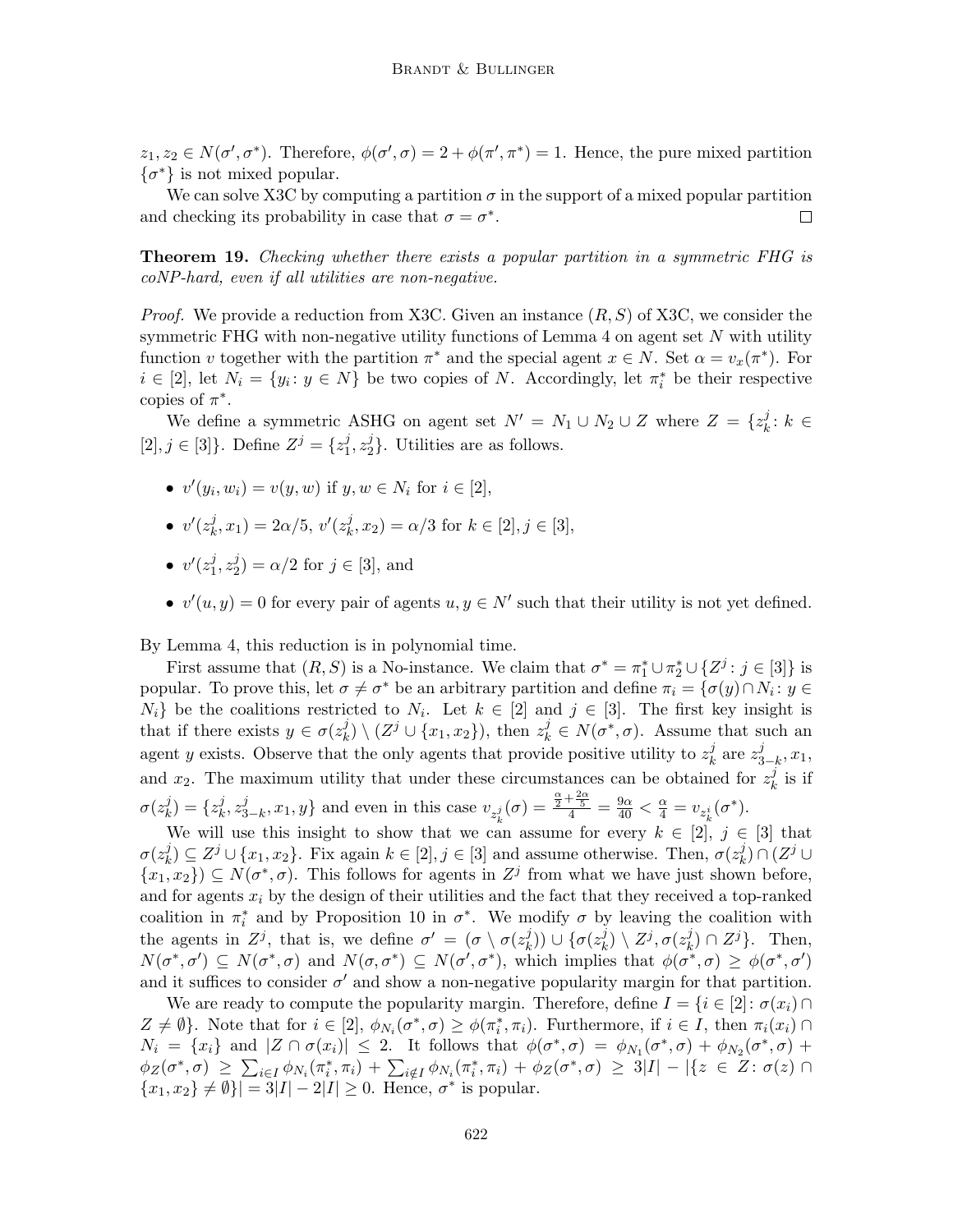Conversely, assume that  $(R, S)$  is a Yes-instance and assume for contradiction that  $\sigma$  is popular and define  $\pi_i = {\sigma(y) \cap N_i : y \in N_i}$  as above.

The overall proof strategy is as follows. First, we show that for  $k \in [2]$  and  $j \in [3]$ ,  $\sigma(z^j_k$  $(k, j) \in \{Z^j, Z^j \cup \{x_1\}, Z_j \cup \{x_2\}\}\.$  Then we show, that for  $i \in [2]$ , there exists  $j \in [3]$  with  $Z^j \cup \{x_i\} \in \sigma$ . Finally, we perform a cyclic exchange of such coalitions.

Let  $k \in [2]$  and  $j \in [3]$  and define  $C = \sigma(z_k^j)$  $\lambda_k^j$ ). The first crucial step is to show that  $C \subseteq \{x_1, x_2\} \cup Z^j$ . To see this, assume for contradiction that there exists an agent  $y \in$  $C \setminus (\{x_1, x_2\} \cup Z^j)$ . We may assume that  $v_y(\sigma) > 0$ , since otherwise leaving the coalition with y yields a Pareto-improvement. Recall, that we have shown in the first part of the proof that, under these circumstances,  $v_{z_k^j}(Z^j) > v_{z_k^j}(\sigma)$ . The same holds for  $z_3^j$ that  $z_{3-k}^j \in C$  and  $z_{3-k}^j \notin C$ . Define  $\sigma' = (\sigma \setminus {\sigma(z_1^j)}')$  $_{3-k}^{j}$  in both the case  $j_1^j), \sigma(z_2^j)$  $\{(\sigma(z_1^j)\})\cup\{\sigma(z_1^j)$  $\binom{j}{1} \backslash \{z_1^j$  $_{1}^{j}\},\sigma(z_{2}^{j}% ,\theta)$  $_2^j)\backslash\{z_2^j$  $\{j\},Z^j\}.$ Then  $\{z_1^j\}$  $\frac{j}{1}, z_2^j$  $\{z^j, y\} \subseteq N(\sigma', \sigma)$ , while  $N(\sigma, \sigma') \subseteq \{x_1, x_2\}$ . Hence,  $\sigma'$  is more popular, which is a contradiction. It follows that  $C \subseteq \{x_1, x_2\} \cup Z^j$ .

Next, we claim that  $z_{3-k}^j \in \sigma(z_k^j)$  $\hat{f}_k$ ). Assume otherwise. If one of  $z_k^j$  $\frac{j}{k}$  and  $z_3^j$  $_{3-k}^{j}$  is in a singleton coalition, it is a Pareto improvement to form  $\sigma(z<sub>k</sub>)$  $\binom{j}{k} \cup \sigma(z_3^j)$  $_{3-k}^{j}$ ). Otherwise, there exists  $i \in [2]$  with  $\sigma(z_k^j)$  $\binom{j}{k} = \{x_i, z_k^j\}$  $\{i\atop k\}$  and if  $\sigma(z_3^j)$  $(z_3^j) = \{z_3^j\}$  $_{3-k}^j, x_{3-i}$ . Hence, if  $z_3^j$  $_{3-k}^{j}$  leaves her coalition and joins  $\sigma(z_k^j)$  $\lambda_k^j$ , we obtain a more popular partition.

Define  $I = \{i \in [2]: Z \cap \sigma(x_i) \neq \emptyset\}$  and let  $i \in I$ . We claim that there exists  $j \in [3]$ with  $\sigma(x_i) = \{x_i\} \cup Z^j$ . Let  $k \in [2], j \in [3]$  with  $z_k^j \in \sigma(x_i)$ . We already know that then  $Z^j \subseteq \sigma(x_i) \subseteq Z^j \cup \{x_1, x_2\}$ . Furthermore, by the pigeon hole principle, for some  $j' \in [3] \setminus \{j\}$  holds  $Z^{j'} \in \sigma$ . Assume for contradiction that  $x_{3-i} \in \sigma(x_i)$ . Then,  $\sigma' = (\sigma \setminus \sigma')$  $\{\sigma(x_i), Z^{j'}\}\cup \{Z^j \cup \{x_1\}, Z^{j'} \cup \{x_2\}\}\$ is more popular. Indeed,  $N(\sigma', \sigma) = \{x_1, x_2, z_1^{j'}\}$  $j^\prime\overline{\rule[0.04cm]{0pt}{0.04cm}}\hspace{0.04cm} z_2^{j^\prime}$  $j\brace{2}$ , while  $N(\sigma, \sigma') = Z^j$ .

The remainder of the proof is identical to the proof for ASHGs, namely we show that  $I = \{1, 2\}$  and find a more popular partition even in this case.

All in all, it is shown that there exists no popular partition if  $(R, S)$  is a Yes-instance. This concludes the proof of the theorem.  $\Box$ 

### References

- Abraham, D. J., Leravi, A., Manlove, D. F., & O'Malley, G. (2008). The stable roommates problem with globally ranked pairs. Internet Mathematics, 5 (4), 493–515.
- Abraham, D. K., Irving, R. W., Kavitha, T., & Mehlhorn, K. (2007). Popular matchings. SIAM Journal on Computing, 37 (4), 1030–1034.
- Aziz, H., Brandl, F., Brandt, F., & Brill, M. (2018). On the tradeoff between efficiency and strategyproofness. Games and Economic Behavior, 110, 1–18.
- Aziz, H., Brandl, F., Brandt, F., Harrenstein, P., Olsen, M., & Peters, D. (2019). Fractional hedonic games. ACM Transactions on Economics and Computation,  $\mathcal{T}(2)$ , 1–29.
- Aziz, H., Brandt, F., & Harrenstein, P. (2013a). Pareto optimality in coalition formation. Games and Economic Behavior, 82, 562–581.
- Aziz, H., Brandt, F., & Seedig, H. G. (2013b). Computing desirable partitions in additively separable hedonic games. Artificial Intelligence, 195, 316–334.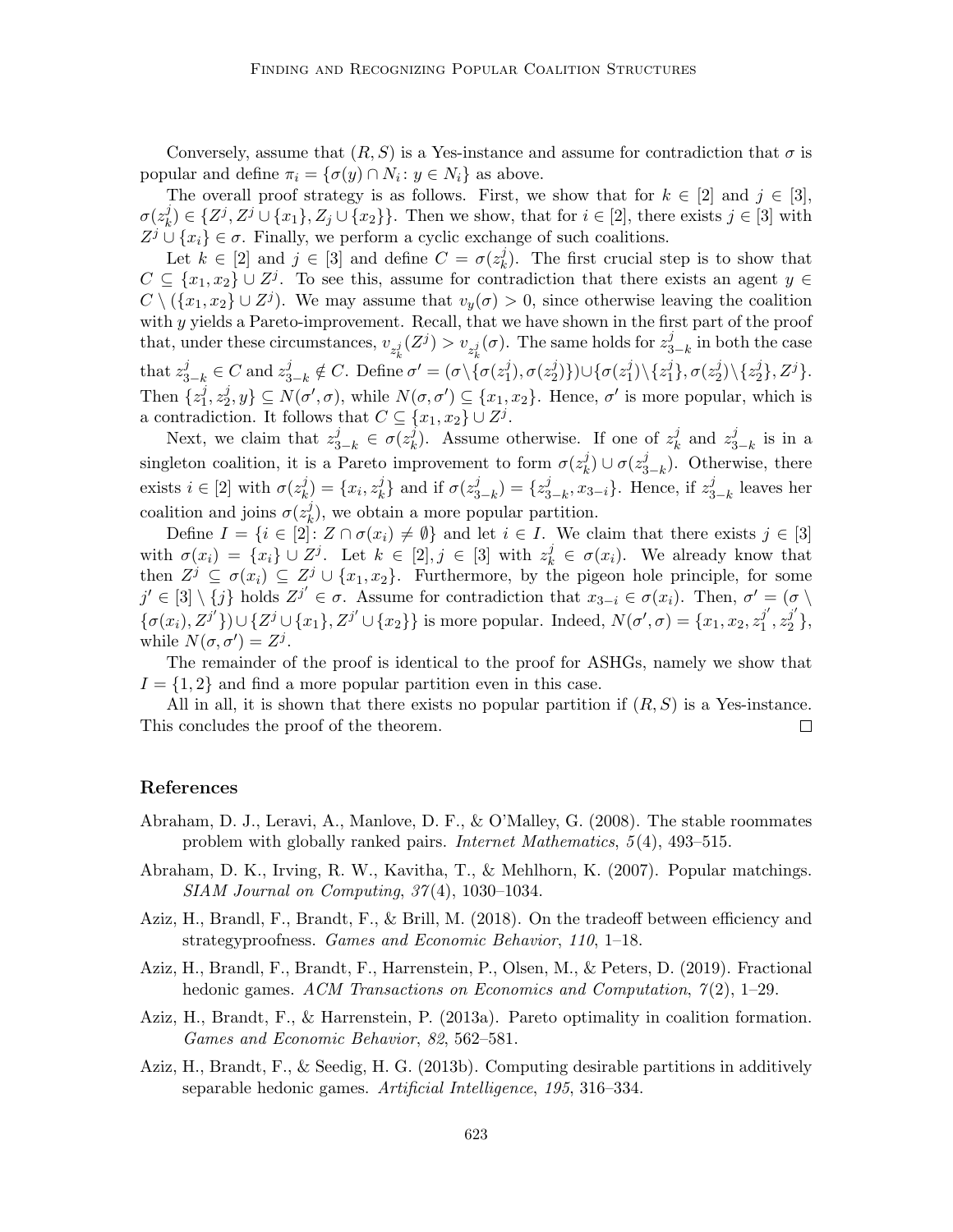- Aziz, H., Brandt, F., & Stursberg, P. (2013c). On popular random assignments. In Proceedings of the 6th International Symposium on Algorithmic Game Theory (SAGT), Vol. 8146 of Lecture Notes in Computer Science (LNCS), pp. 183–194. Springer-Verlag.
- Aziz, H., & Savani, R. (2016). Hedonic games. In Brandt, F., Conitzer, V., Endriss, U., Lang, J., & Procaccia, A. D. (Eds.), Handbook of Computational Social Choice, chap. 15. Cambridge University Press.
- Ballester, C. (2004). NP-completeness in hedonic games. Games and Economic Behavior,  $49(1), 1-30.$
- Biró, P., Irving, R. W., & Manlove, D. F. (2010). Popular matchings in the marriage and roommates problems. In Proceedings of the 7th Italian Conference on Algorithms and Complexity (CIAC), pp. 97–108.
- Bogomolnaia, A., & Jackson, M. O. (2002). The stability of hedonic coalition structures. Games and Economic Behavior, 38 (2), 201–230.
- Brandl, F., & Brandt, F. (2020). Arrovian aggregation of convex preferences. *Econometrica*, 88 (2), 799–844.
- Brandl, F., Brandt, F., & Hofbauer, J. (2017). Random assignment with optional participation. In Proceedings of the 16th International Conference on Autonomous Agents and Multiagent Systems (AAMAS), pp. 326–334.
- Brandl, F., Brandt, F., & Seedig, H. G. (2016). Consistent probabilistic social choice. Econometrica, 84 (5), 1839–1880.
- Brandl, F., Brandt, F., & Stricker, C. (2022). An analytical and experimental comparison of maximal lottery schemes. Social Choice and Welfare, 58 (1), 5–38.
- Brandl, F., & Kavitha, T. (2018). Two problems in max-size popular matchings. Algorith $mica, 81(7), 2738-2764.$
- Brandt, F., Hofbauer, J., & Suderland, M. (2017). Majority graphs of assignment problems and properties of popular random assignments. In Proceedings of the 16th International Conference on Autonomous Agents and Multiagent Systems (AAMAS), pp. 335–343.
- Bullinger, M. (2020). Pareto-optimality in cardinal hedonic games. In *Proceedings of the 19th* International Conference on Autonomous Agents and Multiagent Systems (AAMAS), pp. 213–221.
- Cseh, A. (2017). Popular matchings. In Endriss, U. (Ed.), *Trends in Computational Social* Choice, chap. 6. AI Access.
- Cseh,  $\hat{A}$ ., Huang, C.-C., & Kavitha, T. (2015). Popular matchings with two-sided preferences and one-sided ties. In Proceedings of the 42nd International Colloquium on Automata, Languages, and Programming (ICALP), Vol. 9134 of Lecture Notes in Computer Science  $(LNCS)$ , pp. 367–379. Springer-Verlag.
- Cseh,  $\dot{A}$ ., & Kavitha, T. (2018). Popular matchings in complete graphs. In *Proceedings* of the 37th IARCS Annual Conference on Foundations of Software Technology and Theoretical Computer Science (FSTTCS).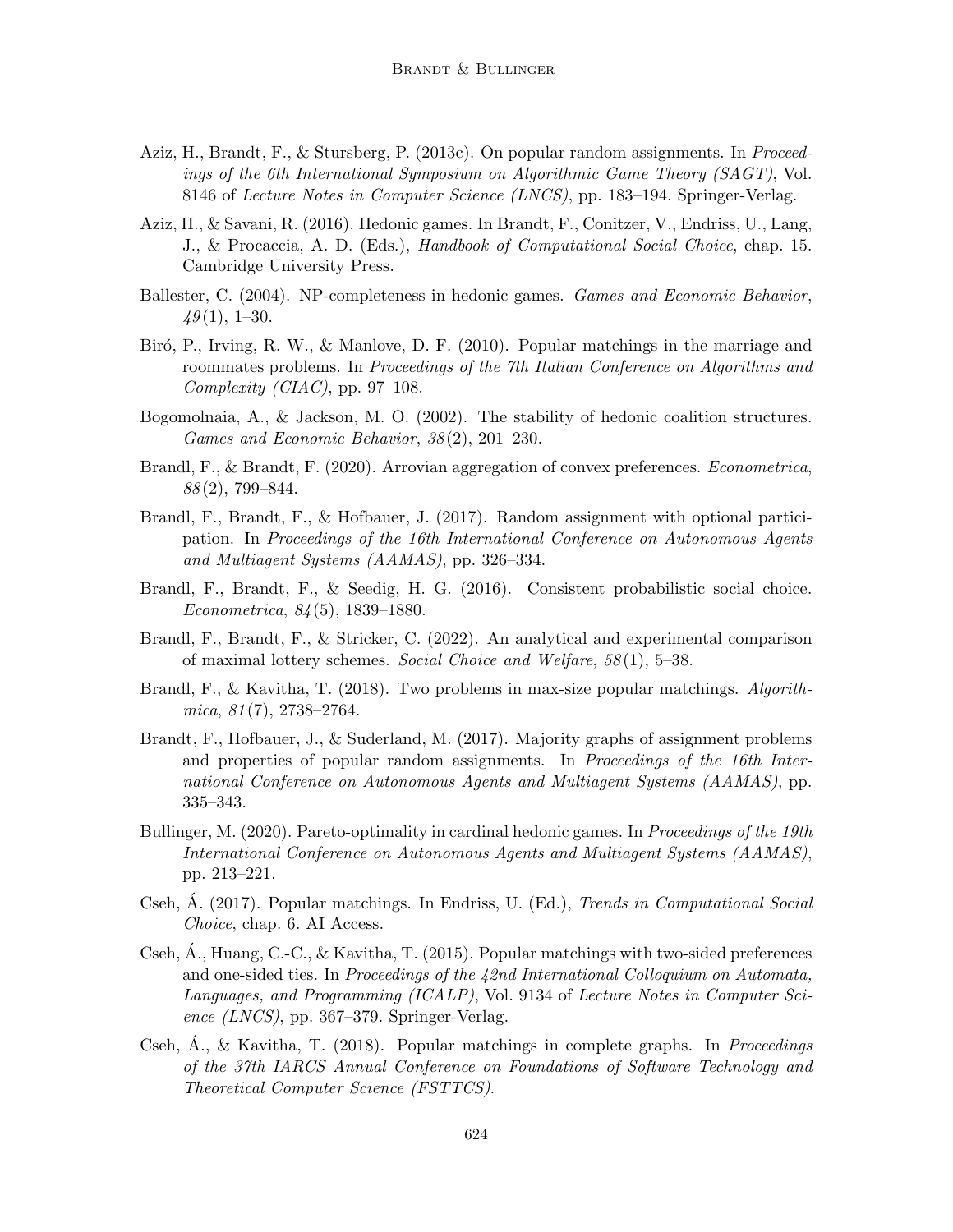- Cseh,  $\acute{A}$ ., & Peters, J. (2022). Three-dimensional popular matching with cyclic preferences. In Proceedings of the 21st International Conference on Autonomous Agents and Multiagent Systems (AAMAS). Forthcoming.
- Drèze, J. H., & Greenberg, J. (1980). Hedonic coalitions: Optimality and stability. *Econo*metrica,  $48(4)$ , 987-1003.
- Edmonds, J. (1965). Maximum matching and a polyhedron with 0,1-vertices. Journal of Research of the National Bureau of Standards B, 69, 125–130.
- Faenza, Y., Kavitha, T., Power, V., & Zhang, X. (2019). Popular matchings and limits to tractability. In Proceedings of the 30th Annual ACM-SIAM Symposium on Discrete Algorithms (SODA), pp. 2790–2809.
- Fishburn, P. C. (1984). Probabilistic social choice based on simple voting comparisons. Review of Economic Studies, 51 (4), 683–692.
- Gärdenfors, P. (1975). Match making: Assignments based on bilateral preferences. *Behavioral Science, 20* $(3)$ , 166–173.
- Grötschel, M., Lovász, L., & Schrijver, A. (1981). The ellipsoid method and its consequences in combinatorial optimization. Combinatorica, 1, 169–197.
- Gupta, S., Misra, P., Saurabh, S., & Zehavi, M. (2019). Popular matching in roommates setting is np-hard. In Proceedings of the 30th Annual ACM-SIAM Symposium on Discrete Algorithms (SODA), pp. 2810–2822.
- Huang, C.-C., & Kavitha, T. (2011). Popular matchings in the stable marriage problem. In Proceedings of the 38th International Colloquium on Automata, Languages, and Programming (ICALP), Vol. 6755 of Lecture Notes in Computer Science (LNCS), pp. 666–677. Springer-Verlag.
- Huang, C.-C., & Kavitha, T. (2017). Popularity, mixed matchings, and self-duality. In Proceedings of the 28th Annual ACM-SIAM Symposium on Discrete Algorithms (SODA), pp. 2294–2310.
- Huang, C.-C., & Kavitha, T. (2021). Popularity, mixed matchings, and self-duality. Mathematics of Operations Research,  $46(2)$ , 405-427.
- Karp, R. M. (1972). Reducibility among combinatorial problems. In Miller, R. E., & Thatcher, J. W. (Eds.), Complexity of Computer Computations, pp. 85–103. Plenum Press.
- Kavitha, T. (2014). A size-popularity tradeoff in the stable marriage problem. SIAM Journal on Computing,  $43(1)$ , 52–71.
- Kavitha, T., Mestre, J., & Nasre, M. (2011). Popular mixed matchings. Theoretical Computer Science, 412 (24), 2679–2690.
- Kavitha, T., & Nasre, M. (2009). Optimal popular matchings. Discrete Applied Mathematics, 157, 3181–3186.
- Khachiyan, L. (1979). A polynomial algorithm in linear programming. Soviet Mathematics Doklady, 20, 191–194.